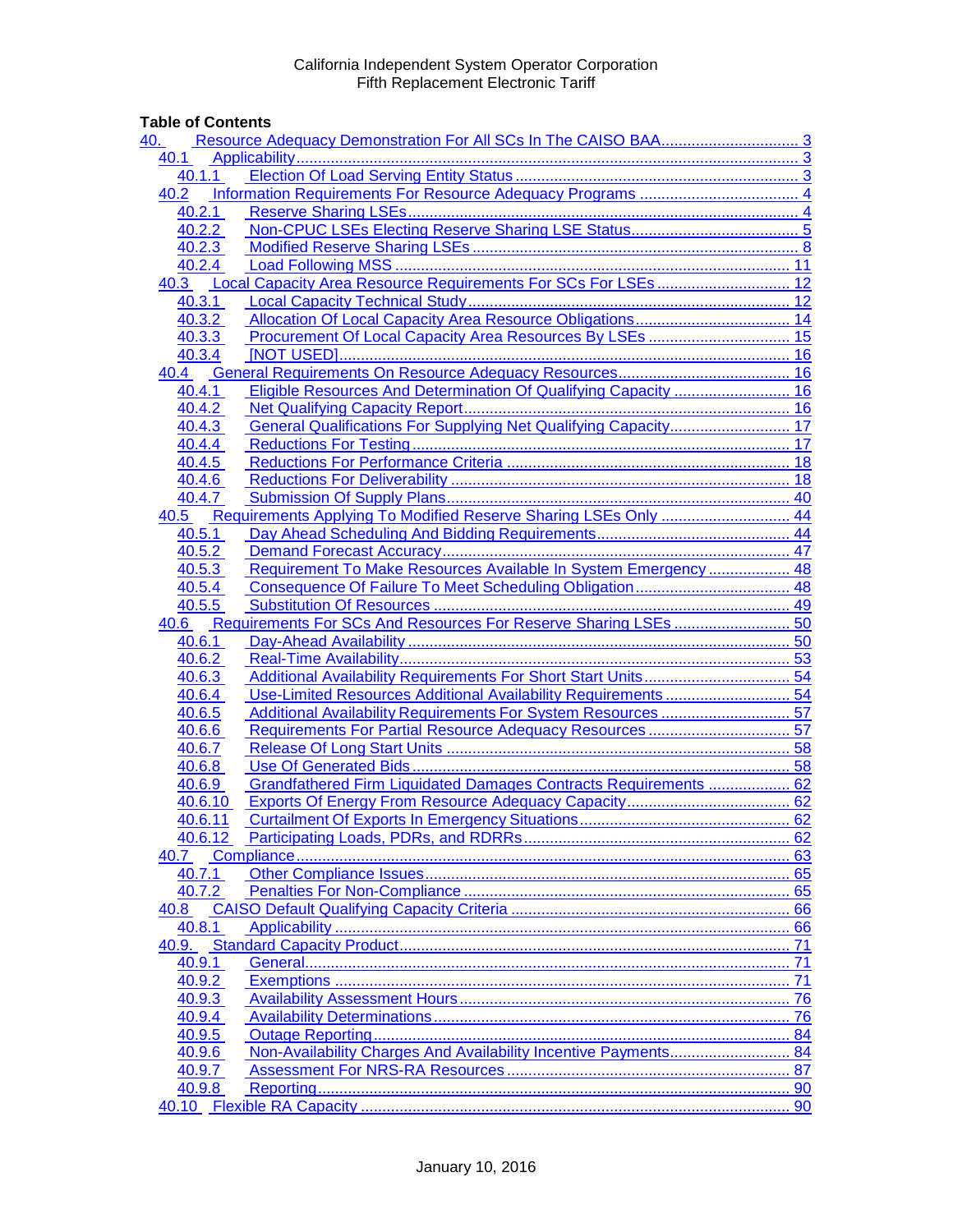<span id="page-1-0"></span>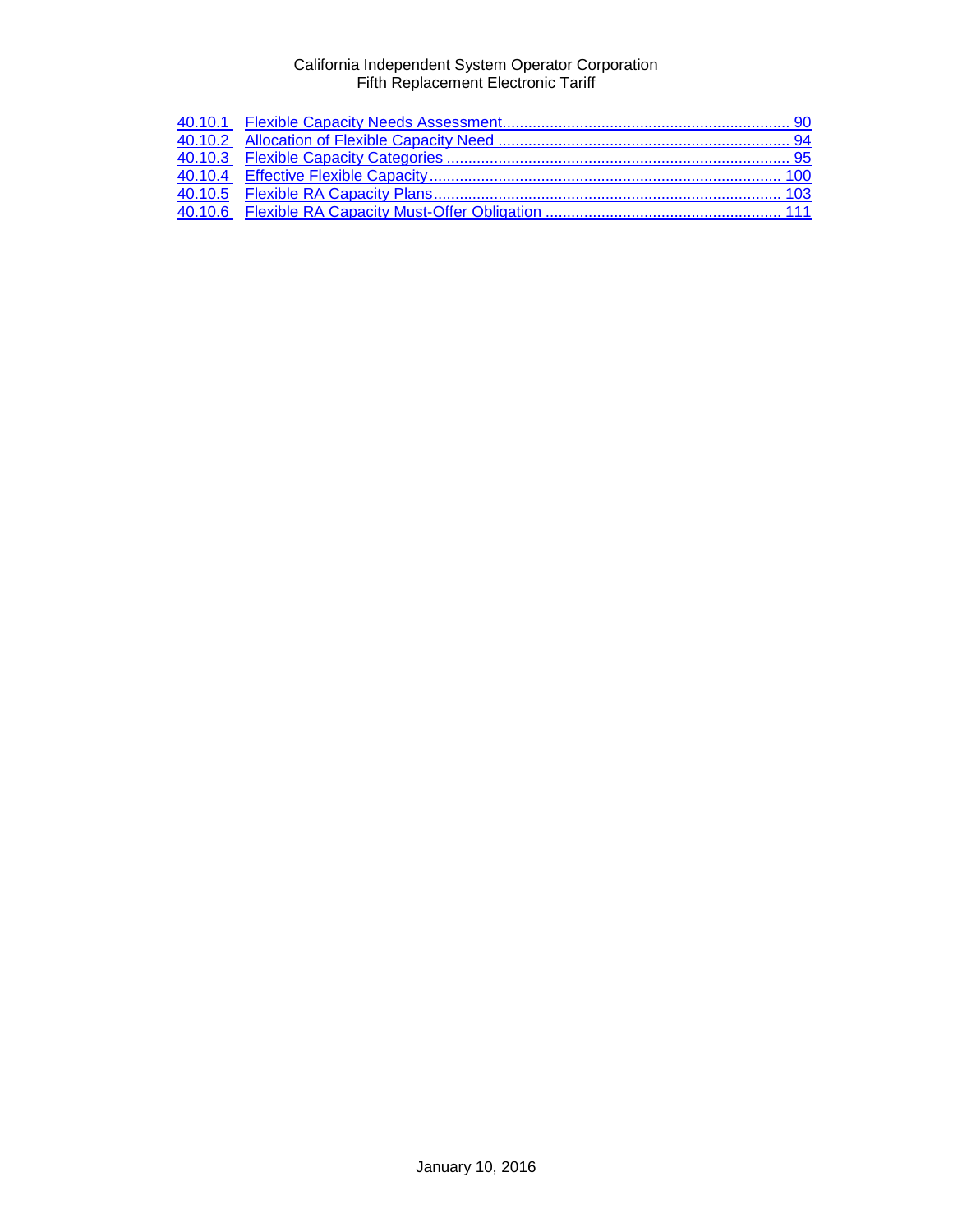## **40. Resource Adequacy Demonstration For All SCs In The CAISO BAA**

## <span id="page-2-0"></span>**40.1 Applicability**

A Load Serving Entity, and its Scheduling Coordinator, shall be exempt from this Section 40 during the next Resource Adequacy Compliance Year, if the metered peak Demand of the Load Serving Entity did not exceed one (1) MW during the twelve months preceding the last date on which the Load Serving Entity can make the election in Section 40.1.1 for the next Resource Adequacy Compliance Year. This Section 40 shall apply to all other Load Serving Entities and their respective Scheduling Coordinators. For purposes of Section 40, a Load Serving Entity shall not include any entity satisfying the terms of California Public Utilities Code Section 380(j)(3).

# <span id="page-2-1"></span>**40.1.1 Election Of Load Serving Entity Status**

On an annual basis, in the manner and schedule set forth in the Business Practice Manual, the Scheduling Coordinator for a Load Serving Entity, not exempt under Section 40.1, shall inform the CAISO whether each such LSE elects to be either: (i) a Reserve Sharing LSE or (ii) a Modified Reserve Sharing LSE. A Scheduling Coordinator for a Load following MSS is not required to make an election under this Section. Scheduling Coordinators for Load following MSSs are subject solely to Sections 40.2.4, 40.3, and with respect to their Local Capacity Area Resources identified in accordance with Section 40.2.4, Section 40.9.

The CAISO may confirm with the CPUC, Local Regulatory Authority, or federal agency, as applicable, the accuracy of the election by the Scheduling Coordinator for any LSE under its respective jurisdiction, or, in the absence of any election by the Scheduling Coordinator, the desired election for any LSE under its jurisdiction. The determination of the CPUC, Local Regulatory Authority, or federal agency will be deemed binding by the CAISO on the Scheduling Coordinator and the LSE. If the Scheduling Coordinator and CPUC, Local Regulatory Authority, or federal agency, as appropriate, fail to make the election on behalf of an LSE in accordance with the Business Practice Manual, the LSE shall be deemed a Reserve Sharing LSE.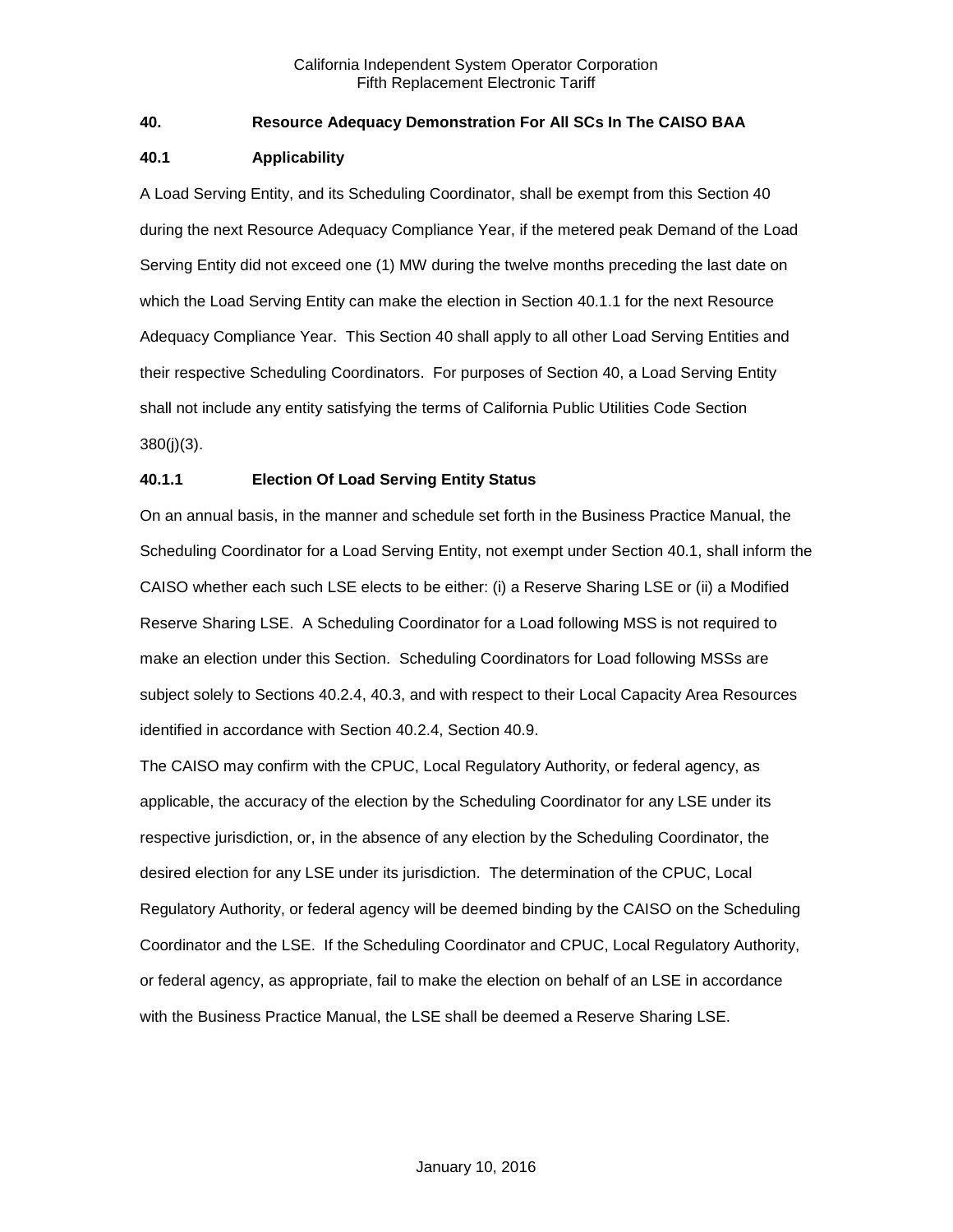- <span id="page-3-0"></span>**40.2 Information Requirements For Resource Adequacy Programs**
- <span id="page-3-1"></span>**40.2.1 Reserve Sharing LSEs**
- **40.2.1.1 Requirements for CPUC Load Serving Entities Electing Reserve Sharing LSE Status**
	- (a) The Scheduling Coordinator for a CPUC Load Serving Entity electing Reserve Sharing LSE status must provide the CAISO with all information or data to be provided to the CAISO as required by the CPUC and pursuant to the schedule adopted by the CPUC, except that the monthly Resource Adequacy Plans or the same information as required to be included in the monthly Resource Adequacy Plans, plus any other information the CAISO requires as identified in the Business Practice Manual, shall be submitted to the CAISO no less than 45 days in advance of the first day of the month covered by the plan, as provided in Section 40.2.1.1(e).
	- (b) Where the information or data provided to the CAISO under Section 40.2.1.1(a) does not include Reserve Margin(s), then the provisions of Section 40.2.2.1(b) shall apply.
	- (c) Where the information or data provided to the CAISO under Section 40.2.1.1(a) does not include criteria for determining qualifying resource types and their Qualifying Capacity, then the provisions of Section 40.8 shall apply.
	- (d) Where the information or data provided to the CAISO under Section 40.2.1.1(a) does not include annual and monthly Demand Forecast requirements, then the provisions of Section 40.2.2.3 shall apply.
	- (e) Where the information or data provided to the CAISO under Section 40.2.1.1(a) does not include annual and monthly Resource Adequacy Plan requirements, or where there is a requirement to submit monthly Resource Adequacy Plans but the submission date is less than 45 days in advance of the first day of the month covered by the plan, then Section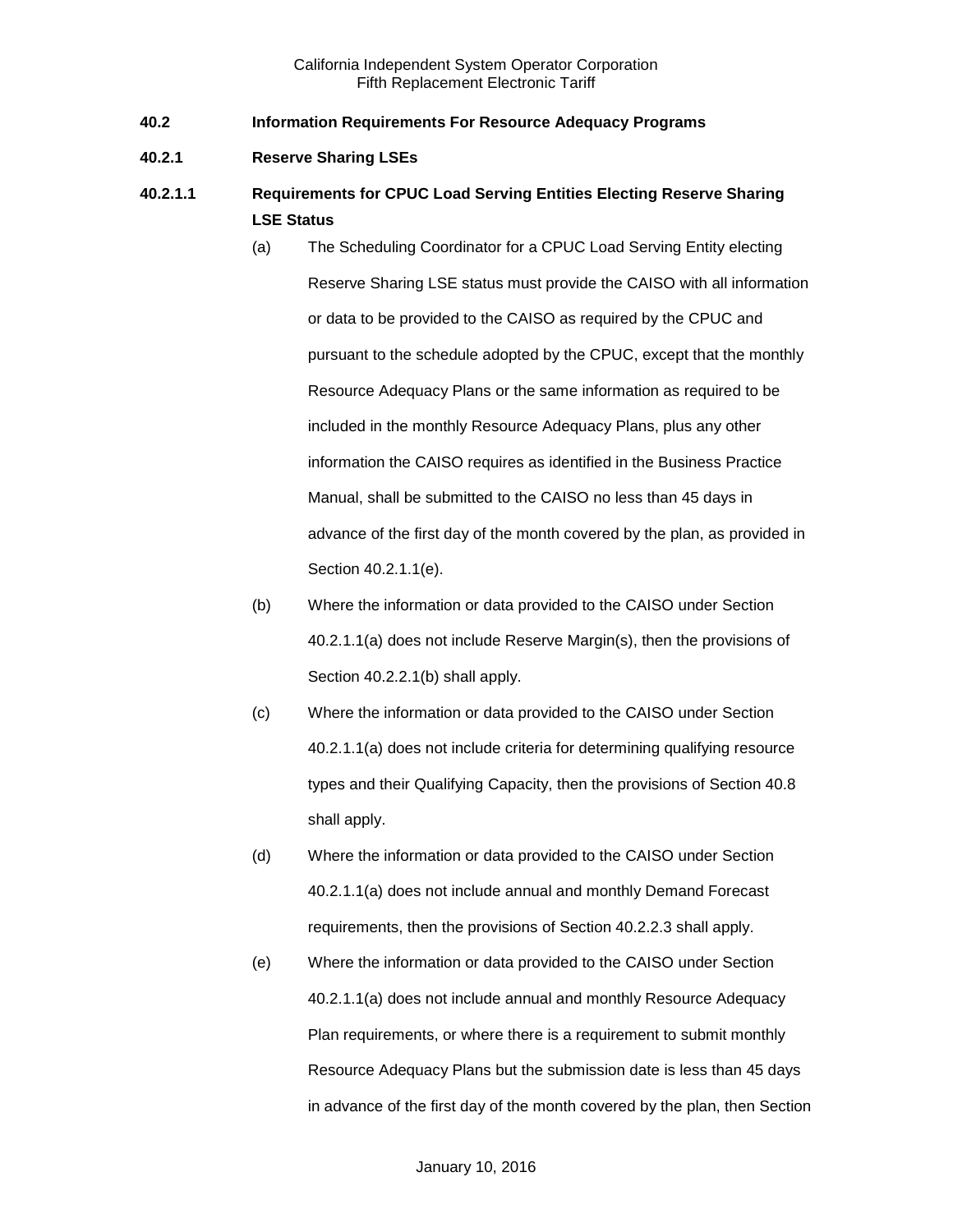40.2.2.4 shall apply.

(f) Notwithstanding Section 40.2.1.1(a) and (e), for the resource adequacy month of January 2013, the monthly Resource Adequacy Plans or the same information as required to be included in the monthly Resource Adequacy Plans, plus any other information the CAISO requires as identified in the Business Practice Manual, shall be submitted to the CAISO no later than November 20, 2012, which is 42 days in advance of the first day of the month.

## <span id="page-4-0"></span>**40.2.2 Non-CPUC LSEs Electing Reserve Sharing LSE Status**

## **40.2.2.1 Reserve Margin**

- (a) The Scheduling Coordinator for a Non-CPUC Load Serving Entity electing Reserve Sharing LSE status must provide the CAISO with the Reserve Margin(s) adopted by the appropriate Local Regulatory Authority or federal agency for use in the annual Resource Adequacy Plan and monthly Resource Adequacy Plans listed as a percentage of the Demand Forecasts developed in accordance with Section 40.2.2.3.
- (b) For the Scheduling Coordinator for a Non-CPUC Load Serving Entity for which the appropriate Local Regulatory Authority or federal agency has not established a Reserve Margin(s) or a CPUC Load Serving Entity subject to Section 40.2.1.1(b) that has elected Reserve Sharing LSE status, the Reserve Margin for each month shall be no less than fifteen percent (15%) of the LSE's peak hourly Demand for the applicable month, as determined by the Demand Forecasts developed in accordance with Section 40.2.2.3.

## **40.2.2.2 Qualifying Capacity Criteria**

The Scheduling Coordinator for a Non-CPUC Load Serving Entity electing Reserve Sharing LSE status must provide the CAISO with a description of the criteria adopted by the Local Regulatory Authority or federal agency for determining qualifying resource types and the Qualifying Capacity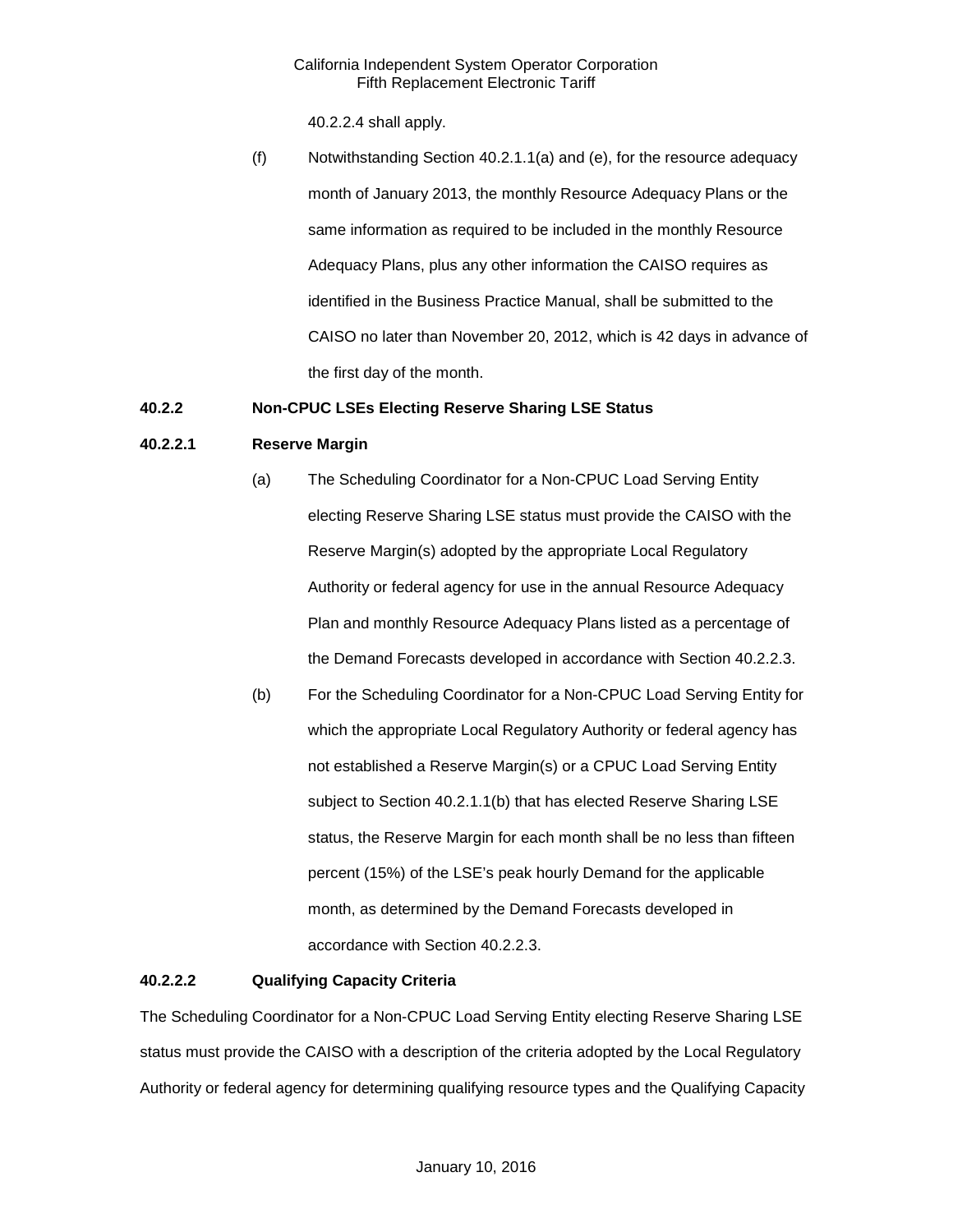from such resources and any modifications thereto as they are implemented from time to time. The Reserve Sharing LSE may elect to utilize the criteria set forth in Section 40.8.

### **40.2.2.3 Demand Forecasts**

The Scheduling Coordinator for a Non-CPUC Load Serving Entity or CPUC Load Serving Entity subject to Section 40.2.1.1(b) electing Reserve Sharing LSE status must provide annual and monthly Demand Forecasts on the schedule and in the reporting format(s) set forth in the Business Practice Manual. The annual and monthly Demand Forecasts shall utilize the annual and monthly coincident peak Demand determinations provided by the California Energy Commission for such Load Serving Entity, which will be calculated from the Demand Forecast information submitted to the California Energy Commission by each Reserve Sharing LSE; or (ii) if the California Energy Commission does not produce coincident peak Demand Forecasts for the Load Serving Entity, the annual and monthly coincident peak Demand Forecasts produced by the CAISO for such Load Serving Entity in accordance with its Business Practice Manual. Scheduling Coordinators must provide data and information, as may be requested by the CAISO, necessary to develop or support the Demand Forecasts required by this Section.

## **40.2.2.4 Annual and Monthly Resource Adequacy Plans**

The Scheduling Coordinator for a Non-CPUC Load Serving Entity or a CPUC Load Serving Entity subject to Section 40.2.1.1(b) electing Reserve Sharing LSE status must provide annual and monthly Resource Adequacy Plans for such Load Serving Entity, as follows:

- (a) Each annual Resource Adequacy Plan must be submitted to the CAISO on a schedule and in the reporting format(s) set forth in the Business Practice Manual. The annual Resource Adequacy Plan must, at a minimum, set forth the Local Capacity Area Resources, if any, procured by the Load Serving Entity as described in Section 40.3.
- (b) Each monthly Resource Adequacy Plan or the same information as required to be included in the monthly Resource Adequacy Plan, plus any other information the CAISO requires as identified in the Business Practice Manual, must be submitted to the CAISO at least 45 days in advance of the first day of the month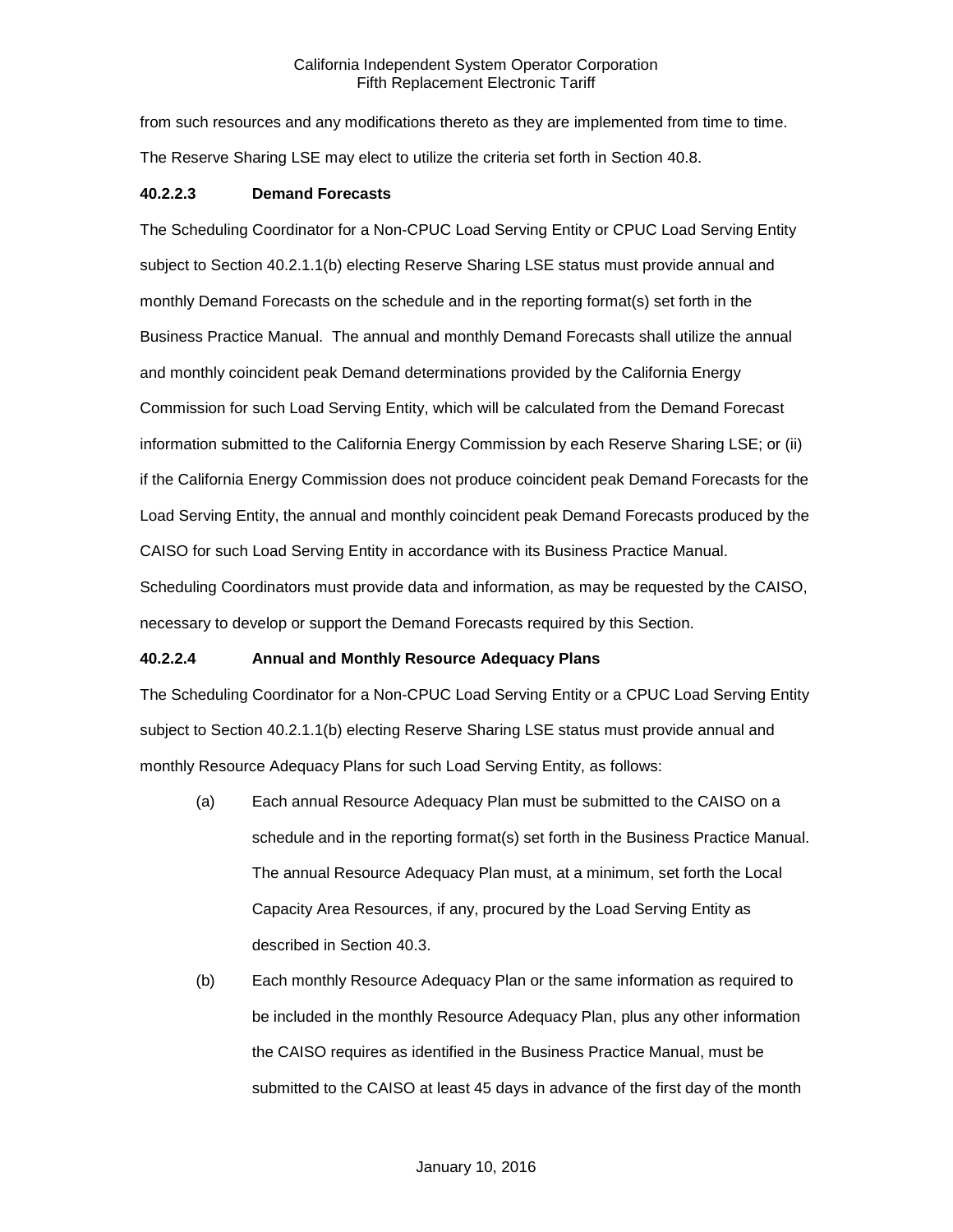covered by the plan, and in accordance with the schedule and in the reporting format(s) set forth in the Business Practice Manual. The monthly Resource Adequacy Plan must identify all resources, including Local Capacity Area Resources, the Load Serving Entity will rely upon to satisfy the applicable month's peak hour Demand of the Load Serving Entity as determined by the Demand Forecasts developed in accordance with Section 40.2.2.3 and applicable Reserve Margin. Resource Adequacy Plans must utilize the Net Qualifying Capacity requirements of Section 40.4.

- (c) The Scheduling Coordinator for the Load Serving Entity may submit at any time from 45 days through 11 days in advance of the relevant month, a revision to its monthly Resource Adequacy Plan to correct an error in the plan. The CAISO will not accept any revisions to a monthly Resource Adequacy Plan from 10 days in advance of the relevant month through the end of the month, unless the Scheduling Coordinator for the Load Serving Entity demonstrates good cause for the change and explains why it was not possible to submit the change earlier.
- (d) In order to ensure that the CAISO's outage replacement determination remains accurate, the Scheduling Coordinator for the Load Serving Entity that submits a revision to its monthly Resource Adequacy Plan to correct an error must include in the revision a MW amount of Resource Adequacy Capacity for each day of month that is no less than the MW amount of Resource Adequacy Capacity included in its original plan for each day of the month.
- (e) In order to ensure that the amount of Resource Adequacy Capacity required to be included in the Load Serving Entity's Resource Adequacy Plan is operationally available to the CAISO throughout the resource adequacy month, the Load Serving Entity that submits the monthly Resource Adequacy Plan is subject to the replacement requirement in Section 9.3.1.3.1.
- (f) Notwithstanding Section 40.2.2.4(b), for the resource adequacy month of January 2013, the monthly Resource Adequacy Plans or the same information as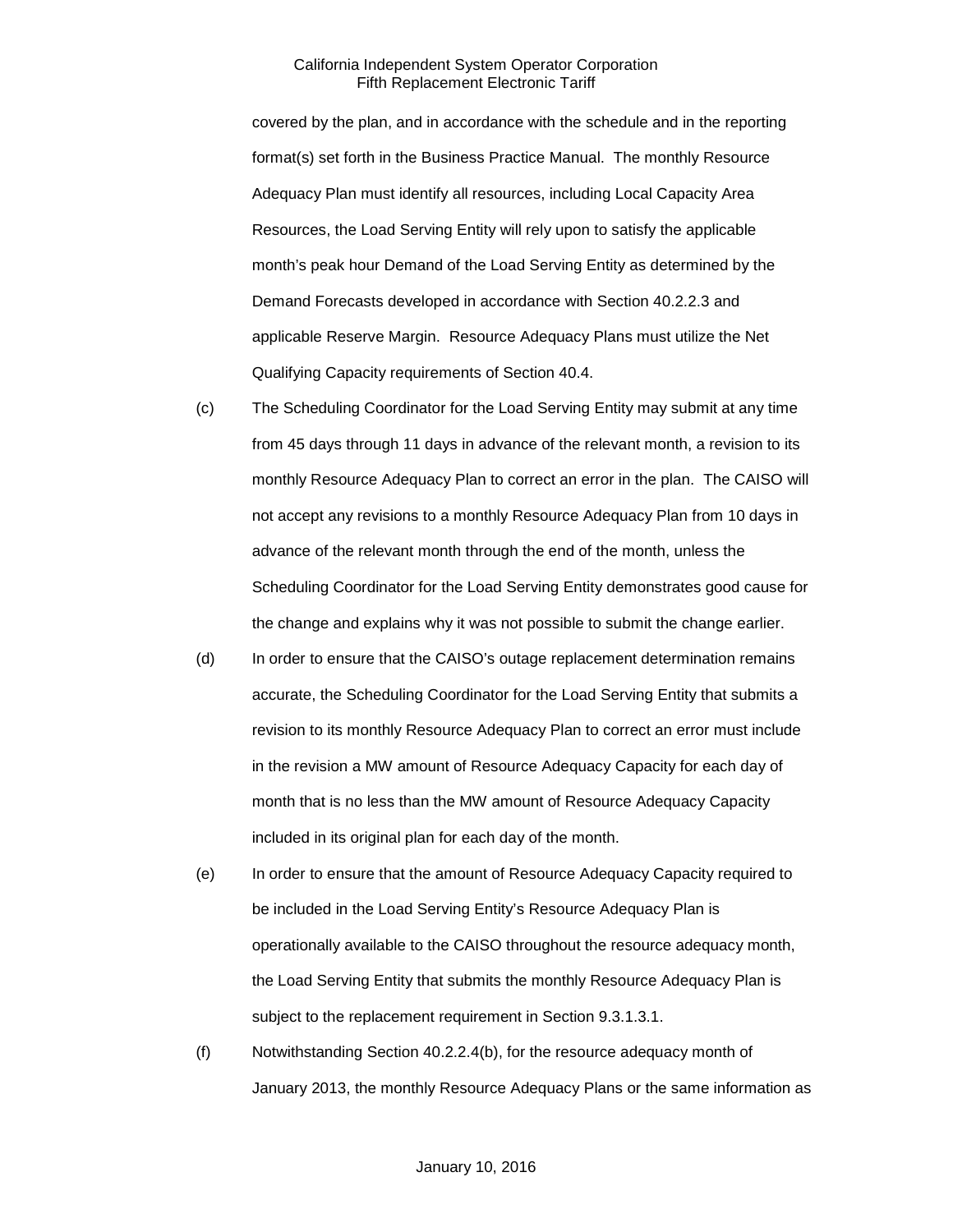required to be included in the monthly Resource Adequacy Plans, plus any other information the CAISO requires as identified in the Business Practice Manual, shall be submitted to the CAISO no later than November 20, 2012, which is 42 days in advance of the first day of the month. Notwithstanding Section 40.2.2.4(c), for the resource adequacy month of January 2013, the Scheduling Coordinator for the Load Serving Entity may submit at any time from 42 days through 11 days in advance of the relevant month, a revision to its monthly Resource Adequacy Plan to correct an error in the plan.

#### <span id="page-7-0"></span>**40.2.3 Modified Reserve Sharing LSEs**

#### **40.2.3.1 Reserve Margin**

- (a) The Scheduling Coordinator for a Load Serving Entity electing Modified Reserve Sharing LSE status must provide the CAISO with the Reserve Margin(s) adopted by the CPUC, Local Regulatory Authority, or federal agency, as appropriate, for use in the annual Resource Adequacy Plan and monthly Resource Adequacy Plans listed as a percentage of the Demand Forecasts developed in accordance with Section 40.2.3.3.
- (b) For the Scheduling Coordinator for a Load Serving Entity electing Modified Reserve Sharing LSE status for which the CPUC, Local Regulatory Authority, or federal agency, as appropriate, has not established a Reserve Margin, the Reserve Margin shall be no less than fifteen percent (15%) of the applicable month's peak hour Demand of the Load Serving Entity, as determined by the Demand Forecasts developed in accordance with Section 40.2.3.3.

#### **40.2.3.2 Qualifying Capacity**

The Scheduling Coordinator for a Load Serving Entity electing Modified Reserve Sharing LSE status must provide the CAISO with a description of the criteria for determining qualifying resource types and the Qualifying Capacity from such resources and any modifications thereto as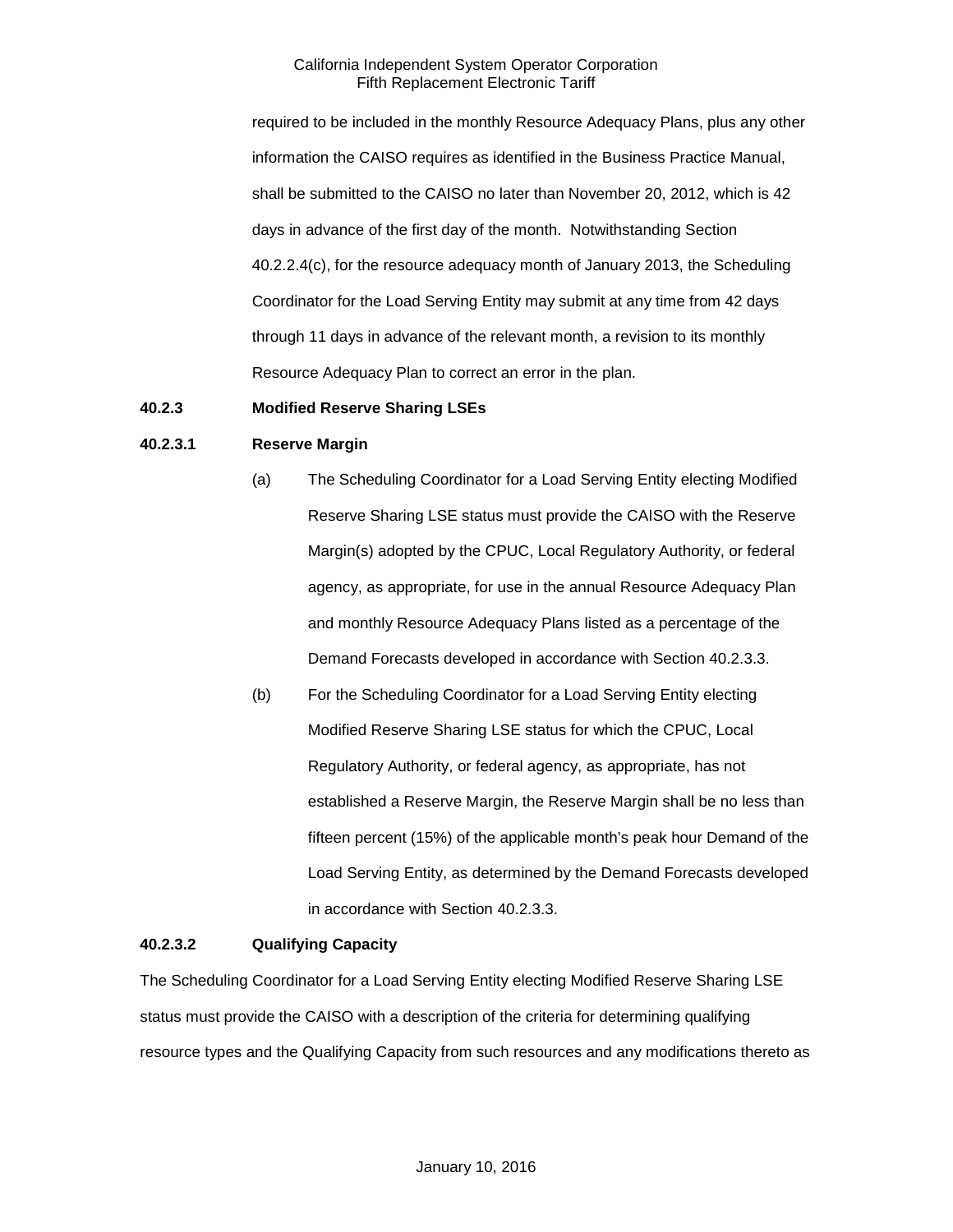they are implemented from time to time. The Modified Reserve Sharing LSE may elect to utilize the criteria set forth in Section 40.8.

#### **40.2.3.3 Demand Forecasts**

- (a) The Scheduling Coordinator for a Load Serving Entity electing Modified Reserve Sharing LSE status must provide annual and monthly Demand Forecasts on the schedule and in the reporting format(s) set forth in the Business Practice Manual. The annual and monthly Demand Forecasts shall utilize the annual and monthly coincident peak Demand determinations provided by the California Energy Commission for such Load Serving Entity, which will be calculated from Demand Forecast data submitted to the California Energy Commission by each Modified Reserve Sharing LSE; or (ii) if the California Energy Commission does not produce coincident peak Demand Forecasts for the Load Serving Entity, the annual and monthly coincident peak Demand Forecasts produced by the CAISO for such Load Serving Entity in accordance with its Business Practice Manual. Scheduling Coordinators must provide data and information, as may be requested by the CAISO, to develop or support the Demand Forecast required by this Section 40.2.3.3(b).
- (b) The Scheduling Coordinator for a Load Serving Entity electing Modified Reserve Sharing LSE status must submit, on the schedule and in the reporting format set forth in the Business Practice Manual, hourly Demand Forecasts for each Trading Hour of the next Trading Day for each Modified Reserve Sharing LSE represented. The Scheduling Coordinator for a Load Serving Entity electing Modified Reserve Sharing LSE status must provide data or supporting information, as requested by the CAISO, for the Demand Forecasts required by this Section 40.2.3.3(b) for each Modified Reserve Sharing LSE served by the Scheduling Coordinator and a description of the criteria upon which the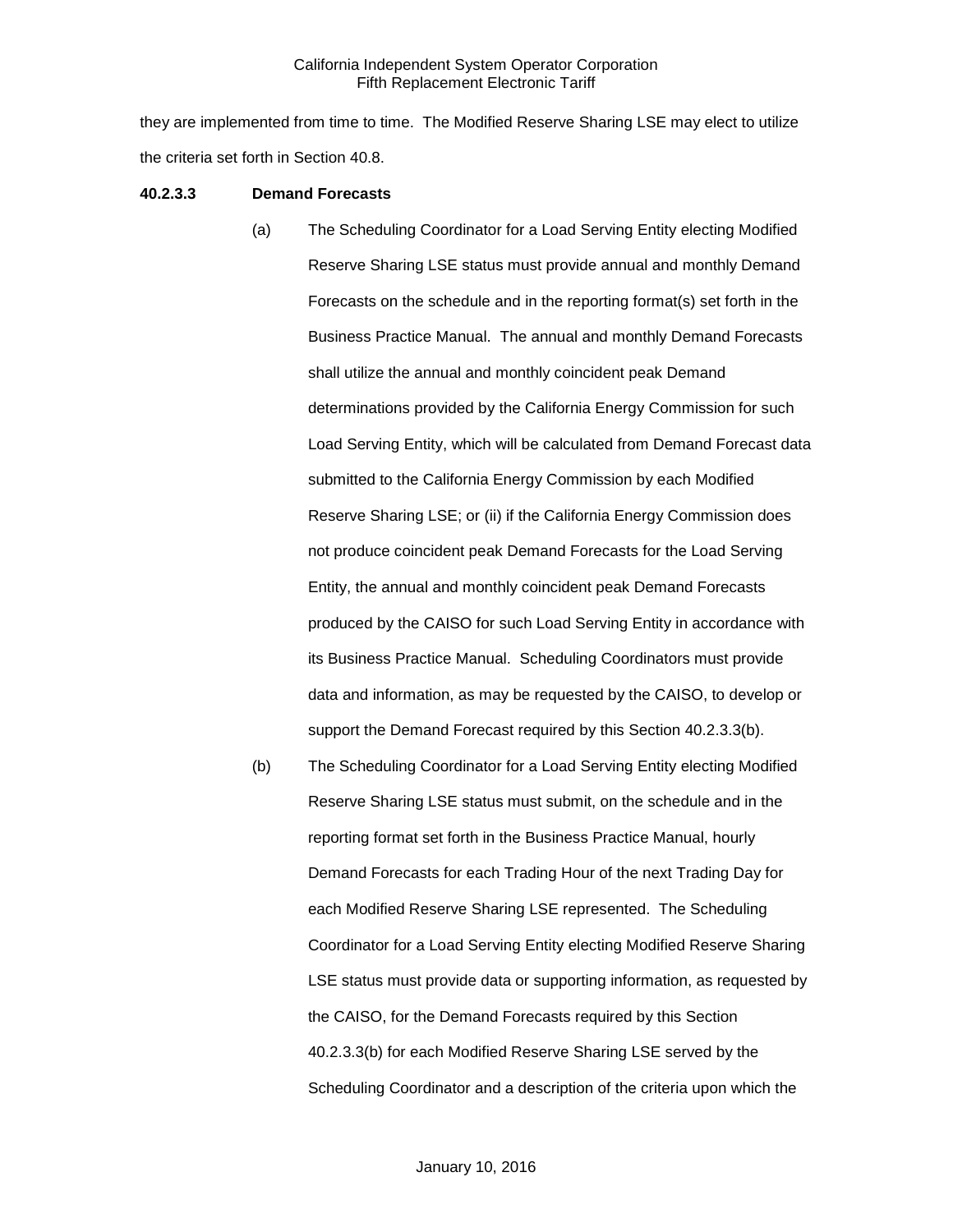Demand Forecast was developed, and any modifications thereto as they are implemented from time to time.

#### **40.2.3.4 Annual and Monthly Resource Adequacy Plans**

The Scheduling Coordinator for a Load Serving Entity electing Modified Reserve Sharing LSE status must provide annual and monthly Resource Adequacy Plans, for each Modified Reserve Sharing LSE served by the Scheduling Coordinator, as follows:

- (a) Each annual Resource Adequacy Plan must be submitted to the CAISO on a schedule and in the reporting format(s) set forth in the Business Practice Manual. The annual Resource Adequacy Plan must, at a minimum, set forth the Local Capacity Area Resources, if any, procured by the Modified Reserve Sharing LSE as described in Section 40.3.
- (b) Each monthly Resource Adequacy Plan or the same information as required to be included in the monthly Resource Adequacy Plan, plus any other information the CAISO requires as identified in the Business Practice Manual, must be submitted to the CAISO at least 45 days in advance of the first day of the month covered by the plan, and in accordance with the schedule and in the reporting format(s) set forth in the Business Practice Manual. The monthly Resource Adequacy Plan must identify the resources the Modified Reserve Sharing LSE will rely upon to satisfy its forecasted monthly Demand and Reserve Margin as set forth in Section 40.2.3.1, for the relevant reporting period and must utilize the Net Qualifying Capacity requirements of Section 40.4.
- (c) The Scheduling Coordinator for the Load Serving Entity may submit, at any time from 45 days through 11 days in advance of the relevant month, a revision to its monthly Resource Adequacy Plan to correct an error in the plan. The CAISO will not accept any revisions to a monthly Resource Adequacy Plan from 10 days in advance of the relevant month through the end of the month, unless the Scheduling Coordinator for the Load Serving Entity demonstrates good cause for the change and explains why it was not possible to submit the change earlier.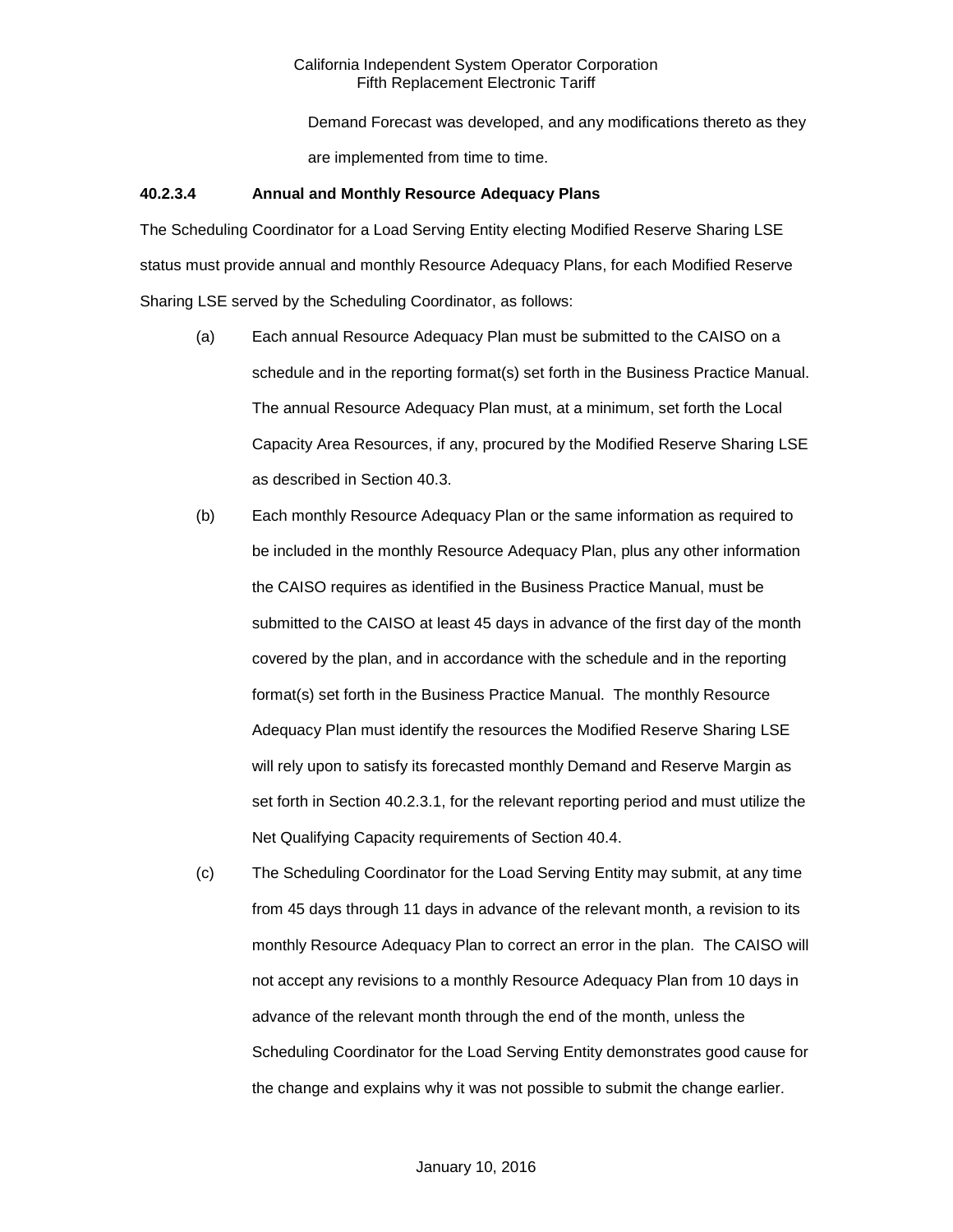- (d) In order to ensure that the CAISO's outage replacement determination remains accurate, the Scheduling Coordinator for the Load Serving Entity that submits a revision to its monthly Resource Adequacy Plan to correct an error must include in the revision a MW amount of Resource Adequacy Capacity for each day of month that is no less than the MW amount of Resource Adequacy Capacity included in its original plan for each day of the month.
- (e) In order to ensure that the Resource Adequacy Capacity required to be included in the Load Serving Entity's monthly Resource Adequacy Plan is operationally available to the CAISO throughout the resource adequacy month, the Load Serving Entity that submits the monthly Resource Adequacy Plan is subject to the replacement requirement in Section 9.3.1.3.1.
- (f) Notwithstanding Section 40.2.3.4(b), for the resource adequacy month of January 2013, the monthly Resource Adequacy Plans or the same information as required to be included in the monthly Resource Adequacy Plans, plus any other information the CAISO requires as identified in the Business Practice Manual, shall be submitted to the CAISO no later than November 20, 2012, which is 42 days in advance of the first day of the month. Notwithstanding Section 40.2.3.4(c), for the resource adequacy month of January 2013, the Scheduling Coordinator for the Load Serving Entity may submit at any time from 42 days through 11 days in advance of the relevant month, a revision to its monthly Resource Adequacy Plan to correct an error in the plan.

## <span id="page-10-0"></span>**40.2.4 Load Following MSS**

- (1) **Applicability.** Unless otherwise provided in Section 40, Scheduling Coordinators for Load-following MSSs are subject solely to Sections 40.2.4, 40.3, and with respect to their Local Capacity Area Resources identified in accordance with Section 40.2.4, Section 40.9, and with respect to Flexible Resource Adequacy Capacity, Section 40.10.
- (2) **Annual RA Plan.** A Scheduling Coordinator for a Load-following MSS must provide an annual Resource Adequacy Plan that sets forth, at a minimum, the Local Capacity Area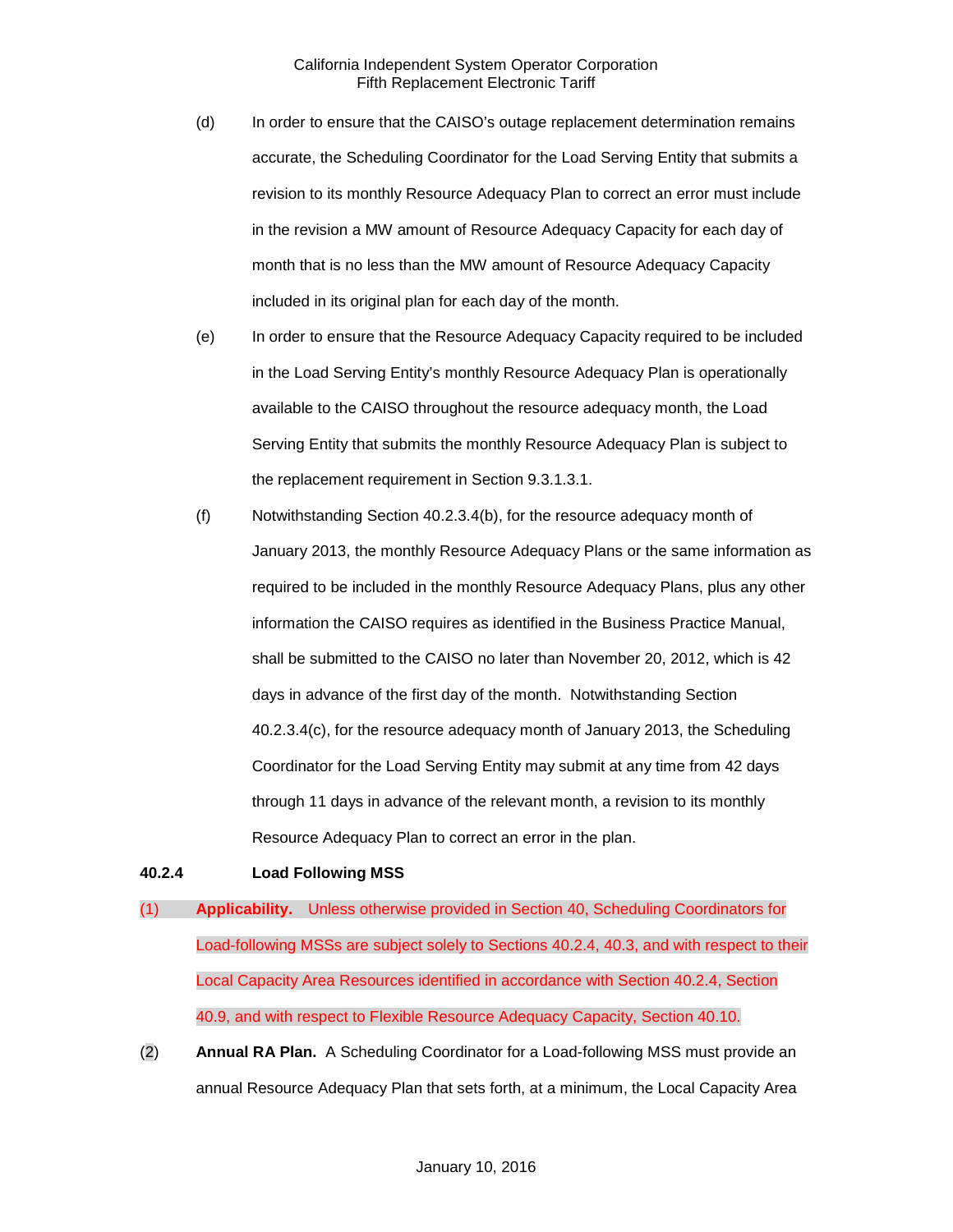Resources, if any, procured by the Load-following MSS as described in Section 40.3. The annual Resource Adequacy Plan shall utilize the annual coincident peak Demand determination provided by the California Energy Commission for such Load-following MSS using Demand Forecast data submitted to the California Energy Commission by the Load-following MSS, or, if the California Energy Commission does not produce coincident peak Demand Forecasts for the Load-following MSS, the annual coincident peak Demand Forecast produced by the CAISO for such Load-following MSS in accordance with its Business Practice Manual using Demand Forecast data submitted to the CAISO by the Load-following MSS.

(3) **Monthly RA Plan and Supply Plan.** The Scheduling Coordinator for a Load-following MSS must submit a monthly Resource Adequacy Plan and Supply Plan on the schedule set forth in the Business Practice Manual.

## <span id="page-11-0"></span>**40.3 Local Capacity Area Resource Requirements For SCs For LSEs**

#### <span id="page-11-1"></span>**40.3.1 Local Capacity Technical Study**

On an annual basis, pursuant to the schedule set forth in the Business Practice Manual, the CAISO will, perform, and publish on the CAISO Website the Local Capacity Technical Study. The Local Capacity Technical Study shall identify Local Capacity Areas, determine the minimum amount of Local Capacity Area Resources in MW that must be available to the CAISO within each identified Local Capacity Area, and identify the Generating Units within each identified Local Capacity Area. The CAISO shall collaborate with the CPUC, Local Regulatory Authorities within the CAISO Balancing Authority Area, federal agencies, and Market Participants to ensure that the Local Capacity Technical Study is performed in accordance with this Section 40.3 and to establish for inclusion in the Business Practice Manual other parameters and assumptions applicable to the Local Capacity Technical Study and a schedule that provides for: (i) reasonable time for review of a draft Local Capacity Technical Study, (ii) reasonable time for Participating TOs to propose operating solutions, and (iii) release of the final Local Capacity Technical Study no later than 120 days prior to the date annual Resource Adequacy Plans must be submitted under this Section 40.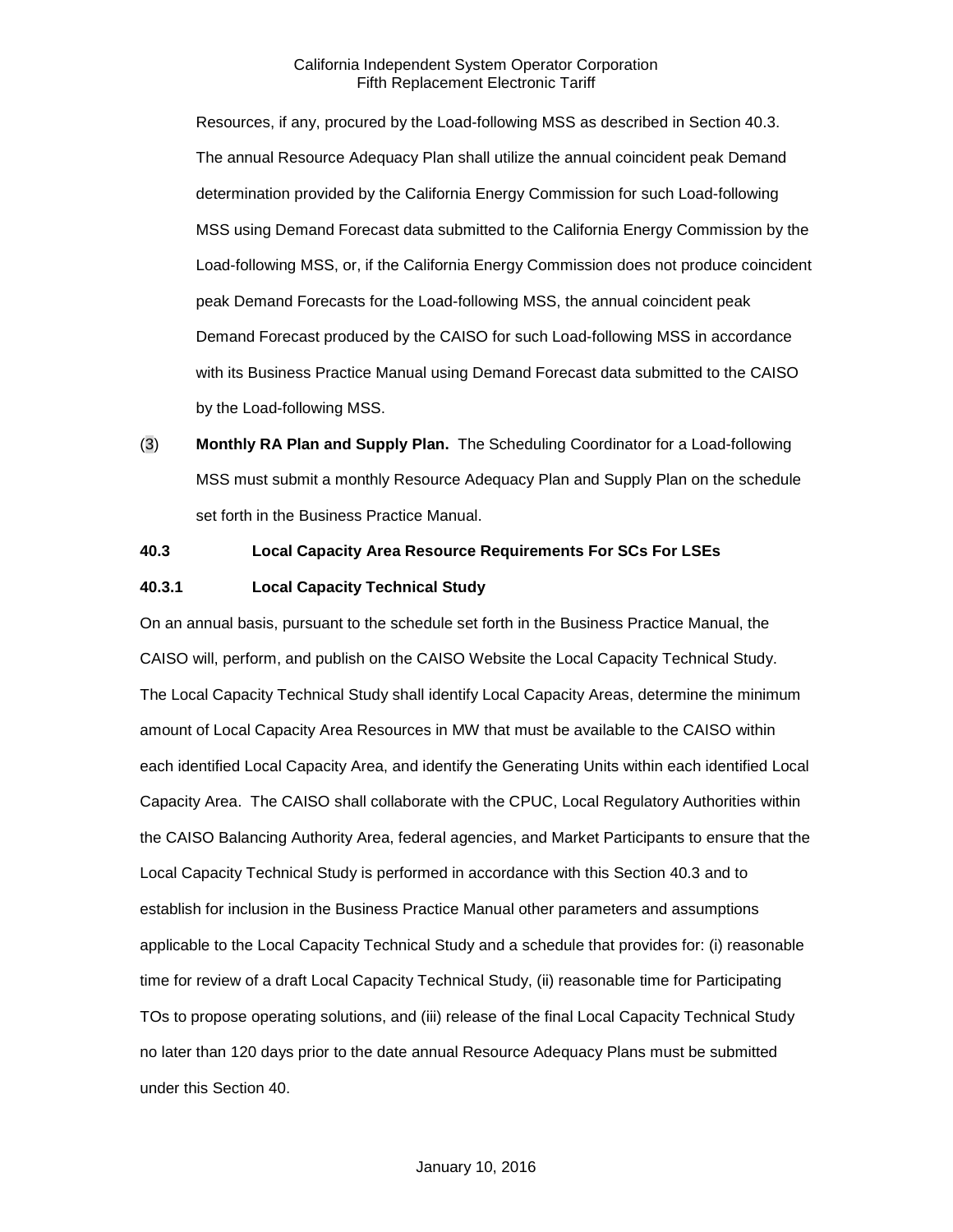# **40.3.1.1 Local Capacity Technical Study Criteria**

The Local Capacity Technical Study will determine the minimum amount of Local Capacity Area Resources needed to address the Contingencies identified in Section 40.3.1.2. In performing the Local Capacity Technical Study, the CAISO will apply those methods for resolving Contingencies considered appropriate for the performance level that corresponds to a particular studied Contingency, as provided in NERC Reliability Standards TPL-001-0, TPL-002-0, TPL-003-0, and TPL-004-0, as augmented by CAISO Reliability Criteria in accordance with the Transmission Control Agreement and Section 24.2.1. The CAISO Reliability Criteria shall include:

- (1) Time Allowed for Manual Readjustment: This is the amount of time required for the Operator to take all actions necessary to prepare the system for the next Contingency. This time should not be more than thirty (30) minutes.
- (2) No voltage collapse or dynamic instability shall be allowed for a Contingency in Category D – extreme event (any B1-4 system readjusted (Common Mode) L-2), as listed in Section 40.3.1.2.

# **40.3.1.2 Local Capacity Technical Study Contingencies.**

| The Local Capacity Technical Study shall assess the following |  |  |
|---------------------------------------------------------------|--|--|
| Contingencies:                                                |  |  |
| <b>Contingency Component(s)</b>                               |  |  |
| <b>NERC/WECC Performance Level A - No Contingencies</b>       |  |  |
| NERC/WECC Performance Level B - Loss of a single element      |  |  |
| 1. Generator (G-1)                                            |  |  |
| 2. Transmission Circuit (L-1)                                 |  |  |
| 3. Transformer (T-1)                                          |  |  |
| 4. Single Pole (dc) Line                                      |  |  |
| 5. G-1 system readjusted L-1                                  |  |  |
| NERC/WECC Performance Level C - Loss of two or more elements  |  |  |
| 3. L-1 system readjusted G-1                                  |  |  |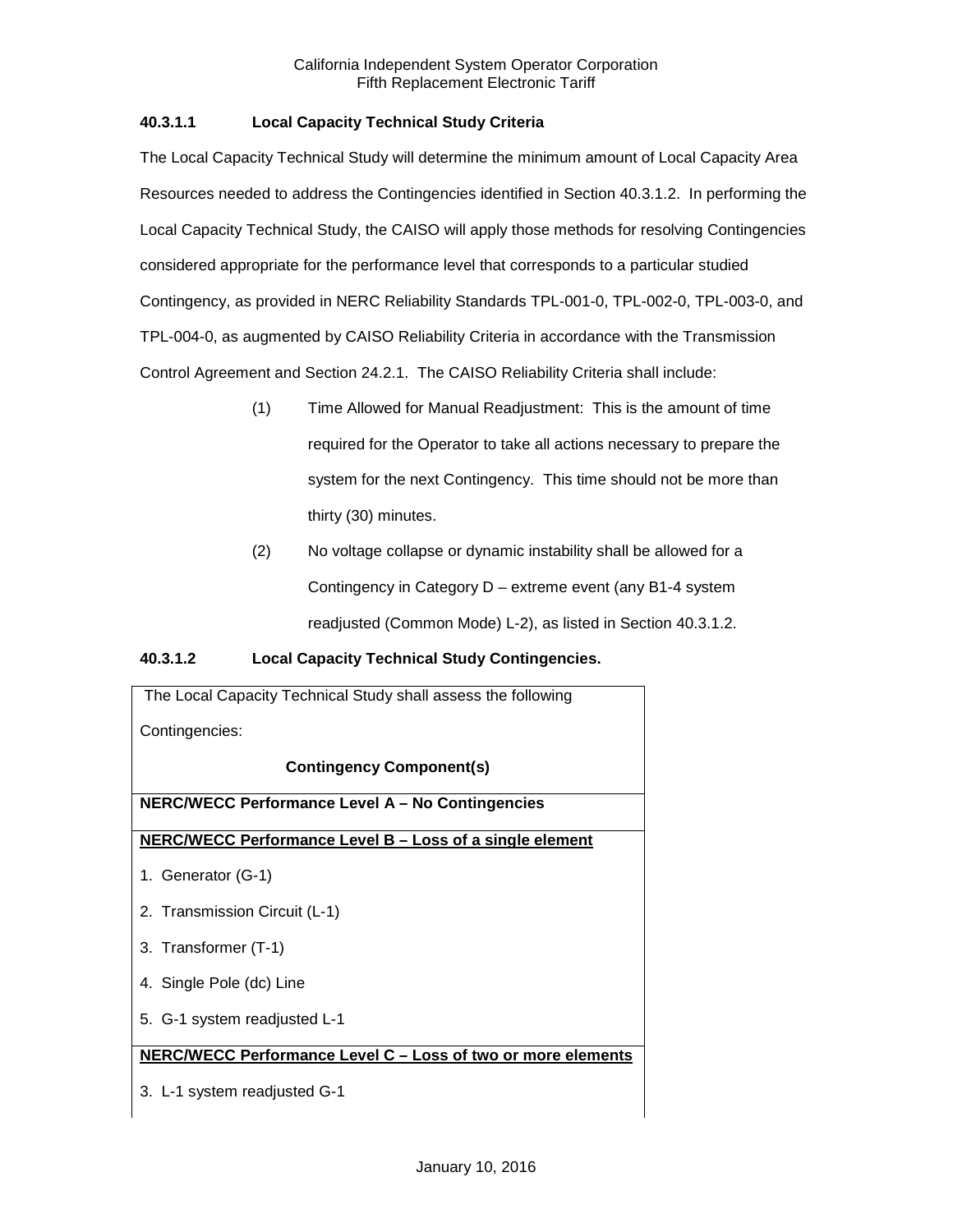- 3. G-1 system readjusted T-1 or T-1 system readjusted G-1
- 3. L-1 system readjusted T-1 or T-1 system readjusted L-1
- 3. G-1 system readjusted G-1
- 3. L-1 system readjusted L-1
- 4. Bipolar (dc) Line
- 5. Two circuits (Common Mode) L-2

WECC-S3. Two generators (Common Mode) G-2

## **D – Extreme event – loss of two or more elements**

Any B1-4 system readjusted (Common Mode) L-2

## <span id="page-13-0"></span>**40.3.2 Allocation Of Local Capacity Area Resource Obligations**

The CAISO will allocate responsibility for Local Capacity Area Resources to Scheduling Coordinators for Load Serving Entities in the following sequential manner:

> (a) The responsibility for the aggregate Local Capacity Area Resources required for all Local Capacity Areas within each TAC Area as determined by the Local Capacity Technical Study will be allocated to all Scheduling Coordinators for Load Serving Entities that serve Load in the TAC Area in accordance with the Load Serving Entity's proportionate share of the LSE's TAC Area Load at the time of the CAISO's annual coincident peak Demand set forth in the annual peak Demand Forecast for the next Resource Adequacy Compliance Year as determined by the California Energy Commission. Expressed as a formula, the allocation of Local Area Capacity Resource obligations will be as follows: (∑ Local Capacity Area MW in TAC Area from the Local Capacity Technical Study) \* (LSE Demand in TAC Area at CAISO annual coincident peak Demand)/(Total TAC Area Demand at the time of CAISO annual coincident peak Demand). This will result in a MW responsibility for each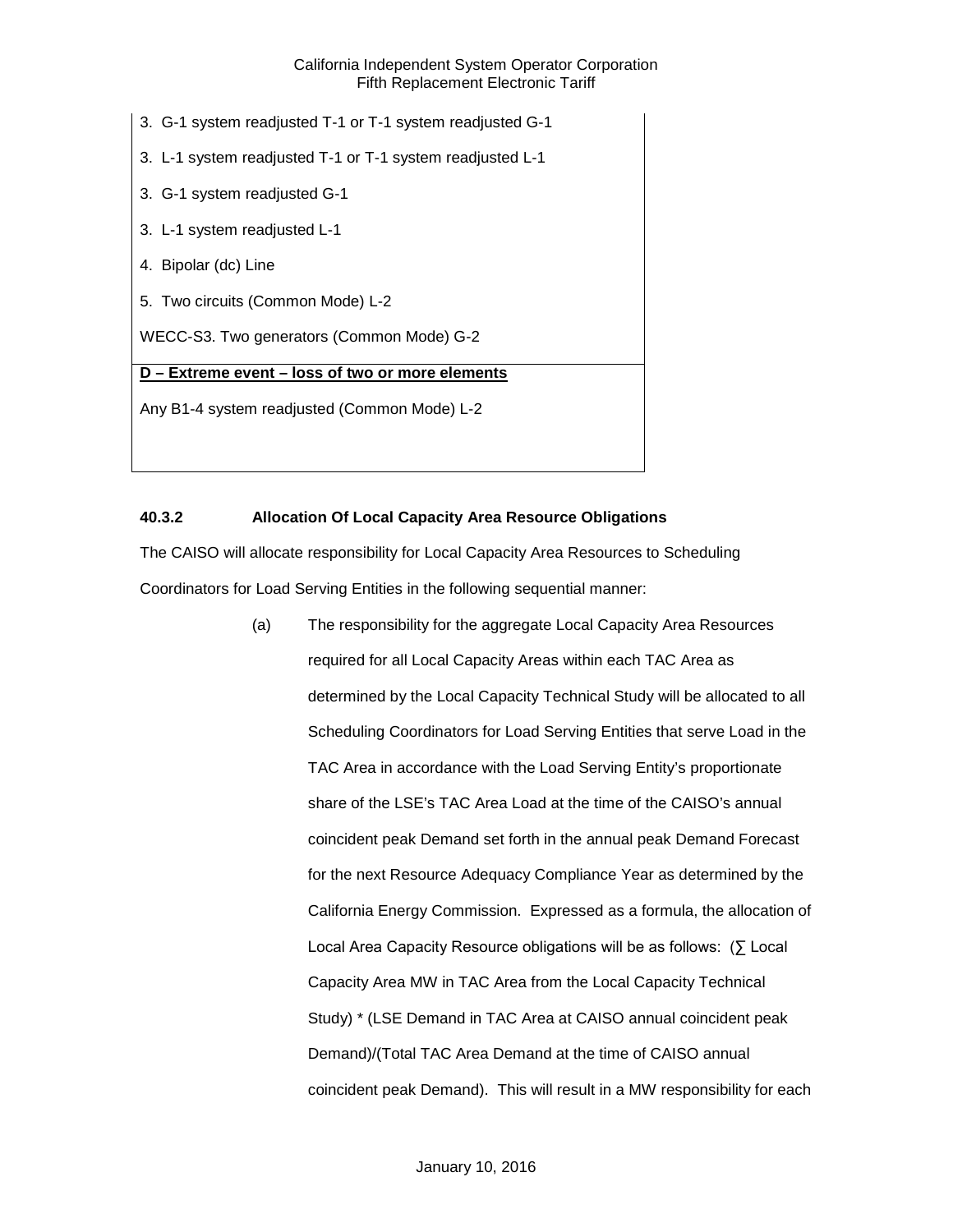Load Serving Entity for each TAC Area in which the LSE serves Load. The LSE may meet its MW responsibility, as assigned under this Section, for each TAC Area in which the LSE serves Load by procurement of that MW quantity in any Local Capacity Area in the TAC Area.

- (b) For Scheduling Coordinators for Non-CPUC Load Serving Entities, the Local Capacity Area Resource obligation will be allocated based on Section 40.3.2(a) above.
- (c) For Scheduling Coordinators for CPUC Load Serving Entities, the CAISO will allocate the Local Capacity Area Resource obligation based on an allocation methodology, if any, adopted by the CPUC. However, if the allocation methodology adopted by the CPUC does not fully allocate the total sum of each CPUC Load Serving Entity's proportionate share calculated under Section 40.3.2(a), the CAISO will allocate the difference to all Scheduling Coordinators for CPUC Load Serving Entities in accordance with their proportionate share calculated under 40.3.2(a). If the CPUC does not adopt an allocation methodology, the CAISO will allocate Local Capacity Area Resources to Scheduling Coordinators for CPUC Load Serving Entities based on Section 40.3.2(a).

Once the CAISO has allocated the total responsibility for Local Capacity Area Resources, the CAISO will inform the Scheduling Coordinator for each LSE of the LSE's specific allocated responsibility for Local Capacity Area Resources in each TAC Area in which the LSE serves Load.

## <span id="page-14-0"></span>**40.3.3 Procurement Of Local Capacity Area Resources By LSEs**

Nothing in this Section 40 obligates any Scheduling Coordinator to demonstrate on behalf of a Load Serving Entity that the Load Serving Entity has procured Local Capacity Area Resources to satisfy capacity requirements for each Local Capacity Area identified in the technical study. Scheduling Coordinators for Load Serving Entities may aggregate responsibilities for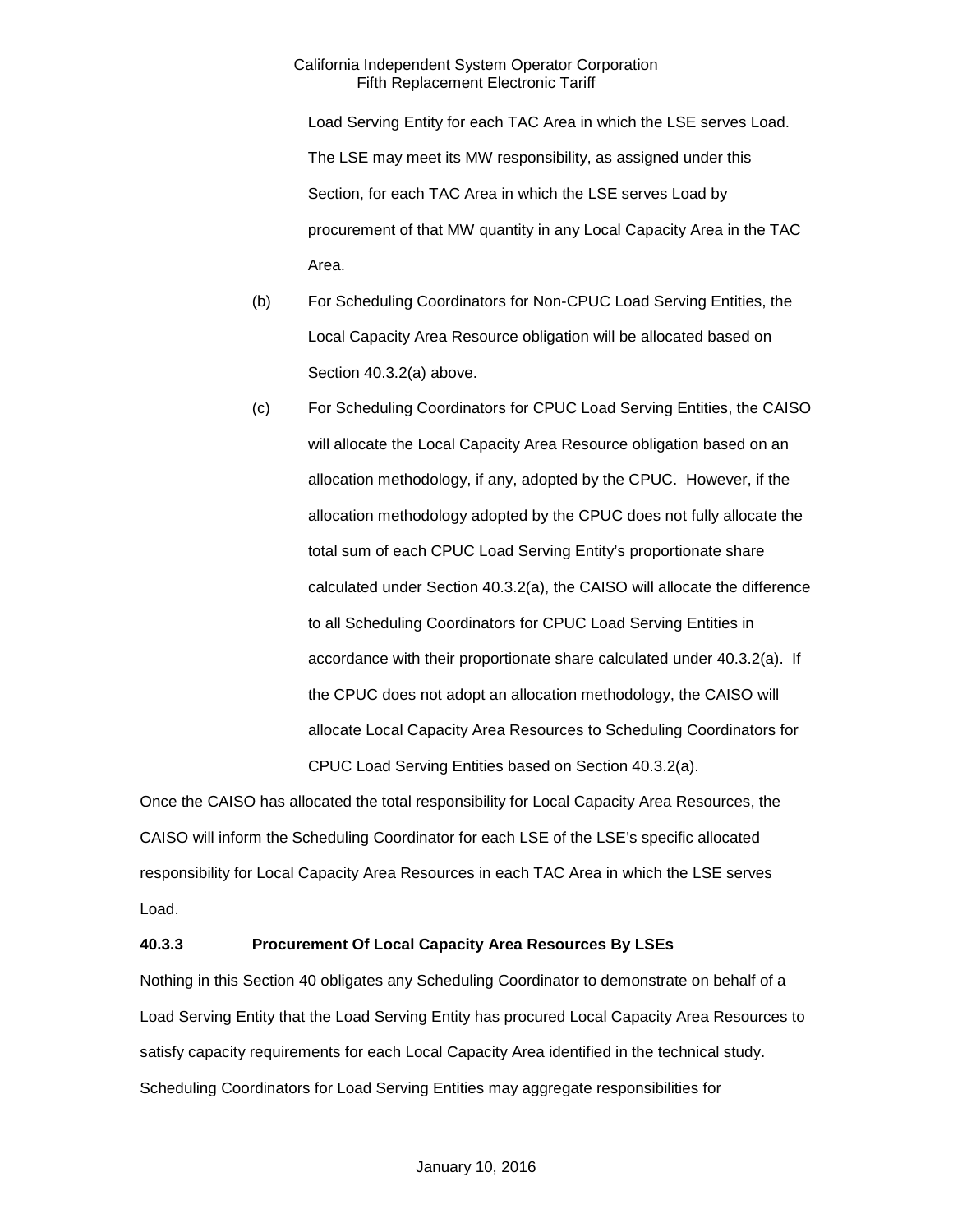procurement of Local Capacity Area Resources. If a Load Serving Entity has procured Local Capacity Area Resources that satisfy generation capacity requirements for Local Capacity Areas, the Scheduling Coordinator for such Load Serving Entity shall include this information in its annual and monthly Resource Adequacy Plan(s).

# <span id="page-15-0"></span>**40.3.4 [NOT USED]**

## <span id="page-15-1"></span>**40.4 General Requirements On Resource Adequacy Resources**

## <span id="page-15-2"></span>**40.4.1 Eligible Resources And Determination Of Qualifying Capacity**

The CAISO shall use the criteria provided by the CPUC or Local Regulatory Authority to determine and verify, if necessary, the Qualifying Capacity of all Resource Adequacy Resources; however, to the extent a resource is listed by one or more Scheduling Coordinators in their Resource Adequacy Plans, which apply the criteria of more than one Local Regulatory Authority that leads to conflicting Qualifying Capacity values for that resource, the CAISO will accept the methodology that results in the highest Qualifying Capacity value. Only if the CPUC, Local Regulatory Authority, or federal agency has not established any Qualifying Capacity criteria, or chooses to rely on the criteria in this CAISO Tariff, will the provisions of Section 40.8 apply.

## <span id="page-15-3"></span>**40.4.2 Net Qualifying Capacity Report**

The CAISO shall produce an annual report posted to the CAISO Website on the schedule set forth in the Business Practice Manual that sets forth the Net Qualifying Capacity of all Participating Generators. All other Resource Adequacy Resources may be included in the annual report under Section 40.4.2 upon their request. The Net Qualifying Capacity of any resource included in the annual report, once posted to the CAISO Website, shall not be reduced by the CAISO for the next Resource Adequacy Compliance Year. Any change proposed to be made to a Net Qualifying Capacity value for a resource included in a prior annual report shall be explained, and any test results or analyses underlying the change provided, to the Scheduling Coordinator within ten (10) days of the CAISO's determination that a change to the resource's Net Qualifying Capacity is appropriate, which also must be at least fifteen (15) days prior to the posting on the CAISO Website of the annual report. Any disputes as to the CAISO's determination regarding Net Qualifying Capacity shall be subject to the CAISO ADR Procedures.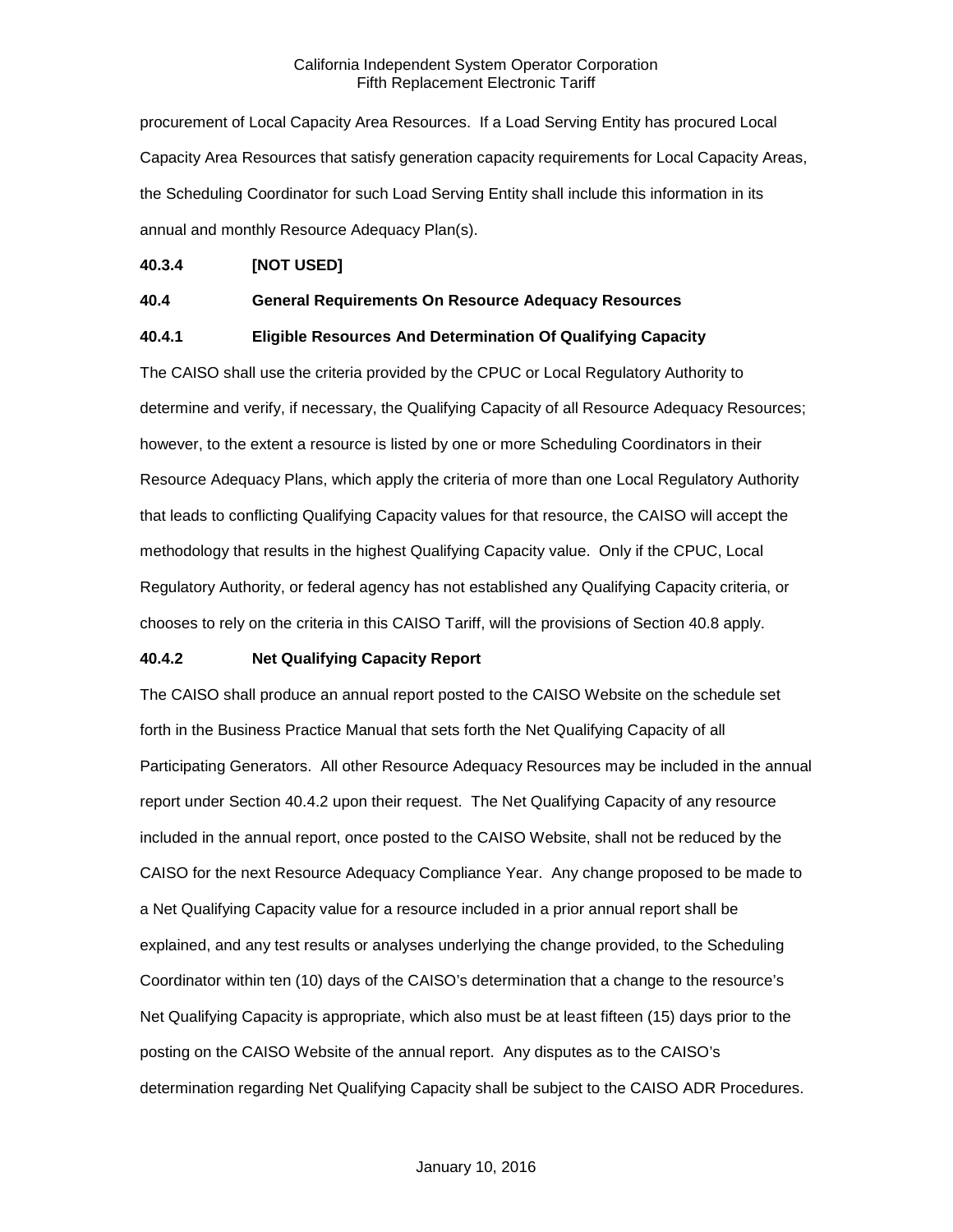# <span id="page-16-0"></span>**40.4.3 General Qualifications For Supplying Net Qualifying Capacity**

Resource Adequacy Resources included in a Resource Adequacy Plan submitted by a Scheduling Coordinator on behalf of a Load Serving Entity serving Load in the CAISO Balancing Authority Area must:

- (1) Be available for testing by the CAISO to validate Qualifying Capacity, which can be no less than a resource's PMin even if the resource's contractual Resource Adequacy Capacity is less than its PMin, and determine Net Qualifying Capacity for the next Resource Adequacy Compliance Year;
- (2) Provide any information requested by the CAISO to apply the performance criteria to be adopted by the CAISO pursuant to Section 40.4.5;
- (3) Submit Bids into the CAISO Markets as required by this CAISO Tariff;
- (4) Be in compliance, as of the date that the CAISO performs any testing or otherwise determines Net Qualifying Capacity for the next Resource Adequacy Compliance Year, with the criteria for Qualifying Capacity established by the CPUC, relevant Local Regulatory Authority, or federal agency and provided to the CAISO; and
- (5) Be subject to Sanctions for non-performance as specified in the CAISO Tariff; and
- (6) For a resource with contractual Resource Adequacy Capacity less than PMin, make the PMin available to the CAISO for commitment or dispatch at PMin, subject to Section 11.8 provisions for Bid Cost Recovery, so that the resource's Resource Adequacy Capacity can be utilized as required by this CAISO Tariff.

# <span id="page-16-1"></span>**40.4.4 Reductions For Testing**

In accordance with the procedures specified in the Business Practice Manual, the Generating Unit of a Participating Generator or other Generating Units, System Units or Loads of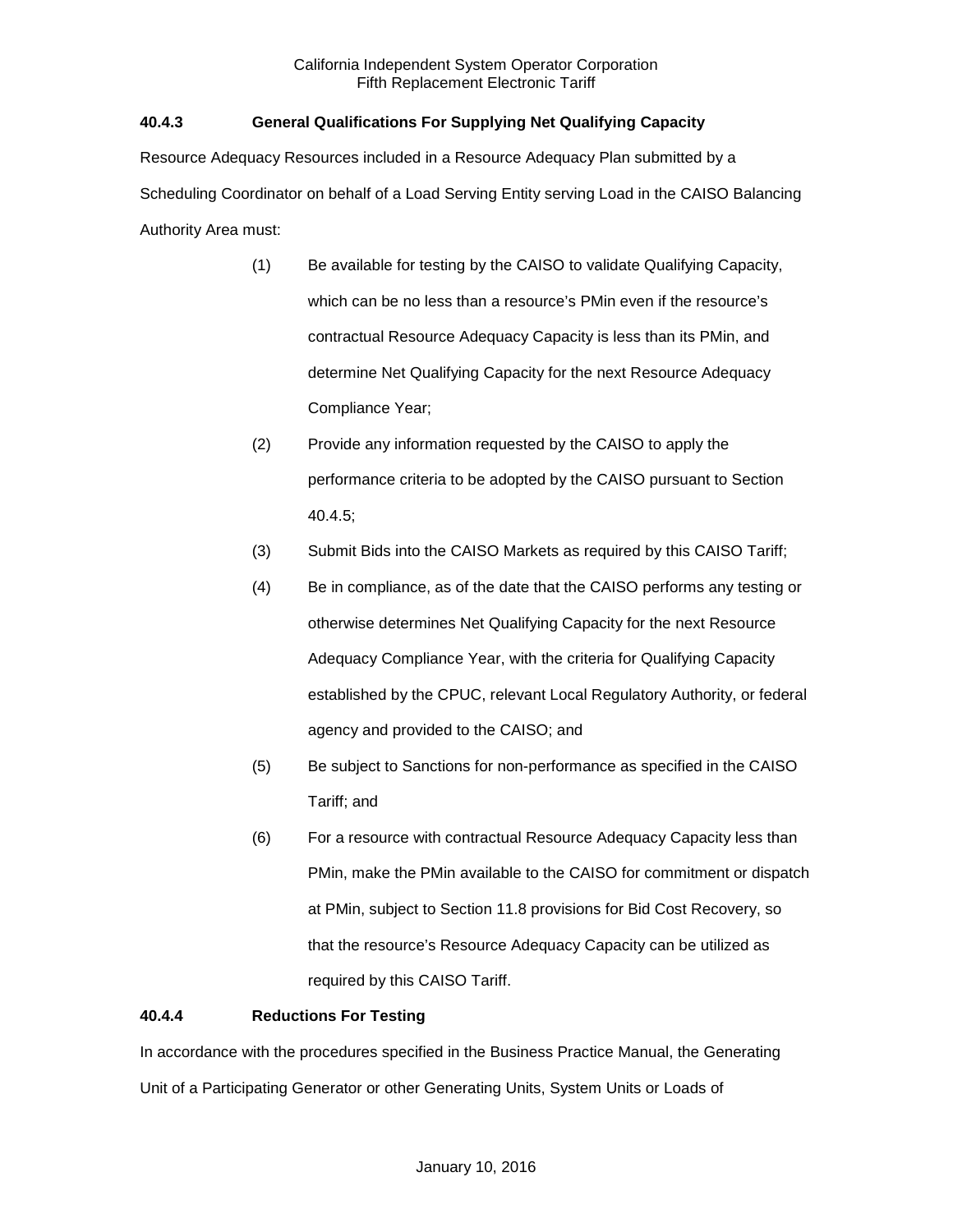Participating Loads, Reliability Demand Response Resources, or Proxy Demand Resources included in a Resource Adequacy Plan submitted by a Scheduling Coordinator on behalf of a Load Serving Entity can have its Qualifying Capacity reduced, for purposes of the Net Qualifying Capacity annual report under Section 40.4.2 for the next Resource Adequacy Compliance Year, if a CAISO testing program determines that it is not capable of supplying the full Qualifying Capacity amount.

## <span id="page-17-0"></span>**40.4.5 Reductions For Performance Criteria**

No later than 12 months after the effective date of this Section 40, the CAISO will issue a report outlining a proposal with respect to performance criteria for Resource Adequacy Resources. The CAISO will collaborate with the CPUC and other Local Regulatory Authorities to develop the performance criteria to be submitted to FERC. The Scheduling Coordinator for a Resource Adequacy Resource shall provide or make available to the CAISO, subject to the confidentiality provisions of this CAISO Tariff, all documentation requested by the CAISO to determine, develop or implement the performance criteria, including, but not limited to, NERC Generating Availability Data System data.

## <span id="page-17-1"></span>**40.4.6 Reductions For Deliverability**

## **40.4.6.1 Deliverability Within the CAISO Balancing Authority Area**

In order to determine Net Qualifying Capacity from Resource Adequacy Resources subject to this Section 40.4, the CAISO will determine that a Resource Adequacy Resource is available to serve the aggregate of Load by means of a deliverability study. Documentation explaining the CAISO's deliverability analysis will be posted on the CAISO Website. The deliverability study will be performed annually and shall focus on peak Demand conditions. The results of the deliverability study shall be incorporated into the Net Qualifying Capacity annual report under Section 40.4.2 and will be effective for the next Resource Adequacy Compliance Year. To the extent the deliverability study shows that the Qualifying Capacity is not deliverable to the aggregate of Demand under the conditions studied, the Qualifying Capacity of the Resource Adequacy Resource will be reduced on a MW basis for the capacity that is undeliverable. Resources will be electrically grouped in a manner consistent with the CAISO Deliverability Assessment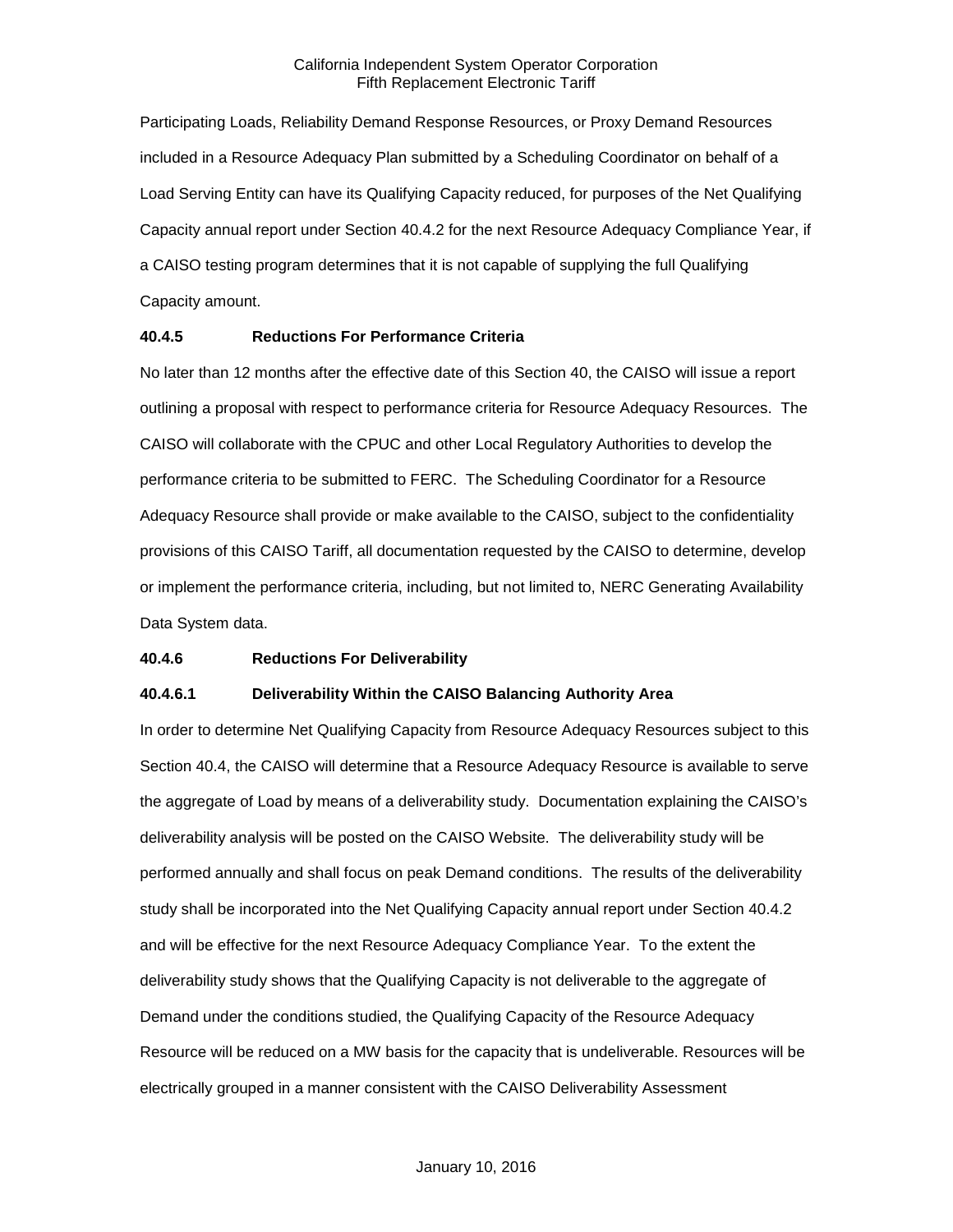methodology posted on the CAISO Website. For Resource Adequacy Resources in the same electrical group which have identified deliverability constraints, the Qualifying Capacity of the Resource Adequacy Resources that obtained Full Capacity Deliverability Status or partial deliverability through Section 8.2 of Appendix Y to this CAISO Tariff will be reduced prior to reducing the Qualifying Capacity of those resources which were originally provided Full Capacity Deliverability Status pursuant to inclusion in an Interconnection Study Cycle under Appendix Y to this CAISO Tariff.

#### **40.4.6.2 Deliverability of Imports**

#### **40.4.6.2.1 Available Import Capability Assignment Process**

For Resource Adequacy Plans covering any period after December 31, 2007, total Available Import Capability will be assigned on an annual basis for a one-year term to Load Serving Entities serving Load in the CAISO Balancing Authority Area and other Market Participants through their respective Scheduling Coordinators, as described by the following sequence of steps. However, should the CPUC modify by decision its compliance period from January to December of the calendar year to May through April of the calendar year, the CAISO shall extend the effectiveness of the assignment for Resource Adequacy Compliance Year 2008 through April 2009.

Step 1: Determination of Maximum Import Capability on Interties into the CAISO Balancing Authority Area: The CAISO shall establish the Maximum Import Capability for each Intertie into the CAISO Balancing Authority Area, and will post those values on the CAISO Website in accordance with the schedule and process set forth in the Business Practice Manual. Step 2: Determination of Available Import Capability by Accounting for Existing Contracts and Transmission Ownership Rights Held by Out-of- Balancing Authority Area LSEs: For each Intertie, the Available Import Capability will be determined by subtracting from the Maximum Import Capability established in Step 1 for each Intertie the import capability on each Intertie associated with (i) Existing Contracts and (ii) Transmission Ownership Rights held by load serving entities that do not serve Load within the CAISO Balancing Authority Area. The remaining sum of all Intertie Available Import Capability is the Total Import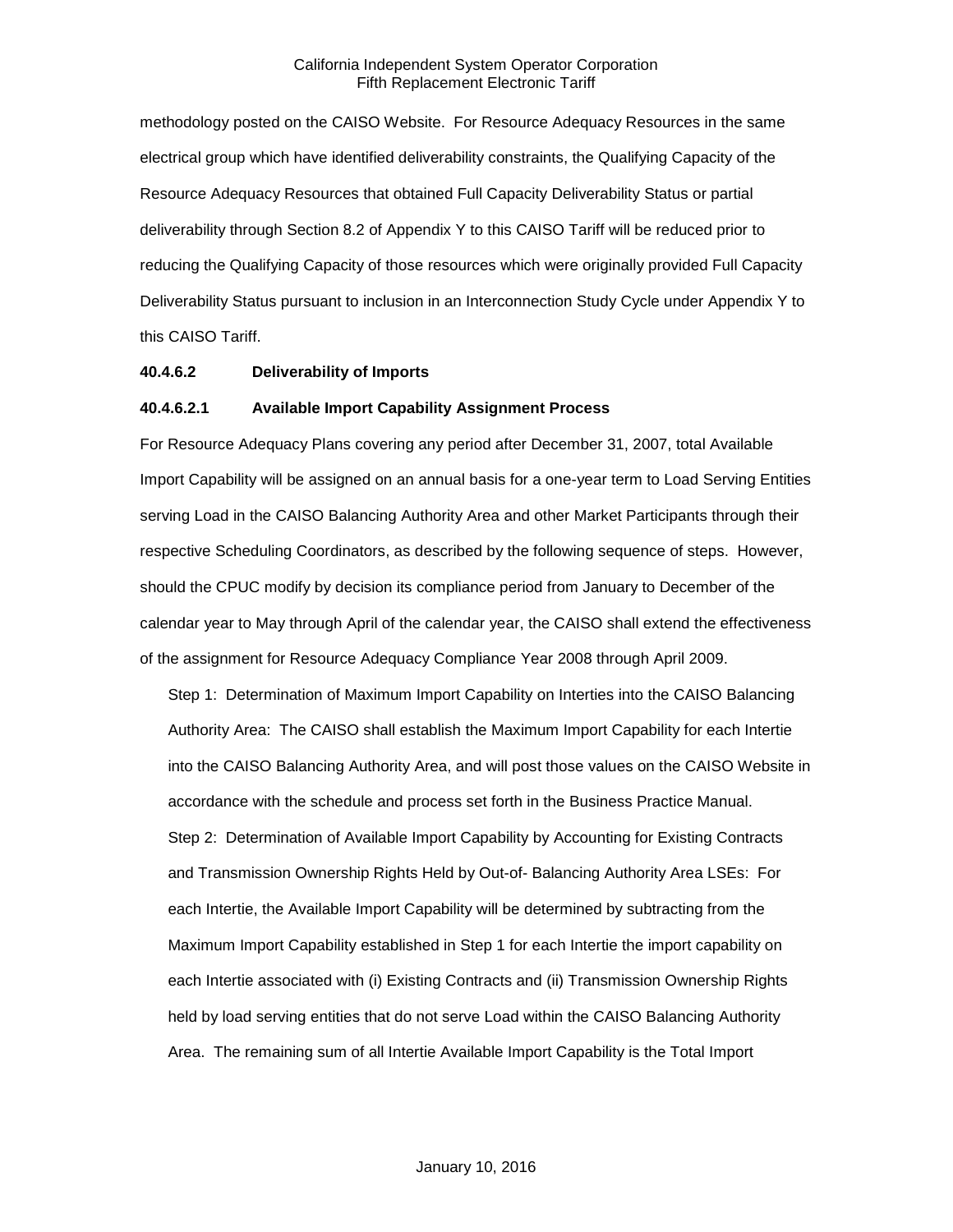Capability. Total Import Capability shall be used to determine the Load Share Quantity for each Load Serving Entity that serves Load within the CAISO Balancing Authority Area. Step 3: Determination of Existing Contract Import Capability by Accounting for Existing Contracts and Transmission Ownership Rights Held by CAISO Balancing Authority Area LSEs: From the Available Import Capability remaining on each Intertie after Step 2 above, Existing Contracts and Transmission Ownership Rights held by Load Serving Entities that serve Load within the CAISO Balancing Authority Area shall be reserved for the holders of such commitments and will not be subject to reduction under any subsequent steps in this Section. The import capability reserved pursuant to this Step 3 is the Existing Contract Import Capability.

Step 4: Assignment of Pre-RA Import Commitments: From the Available Import Capability remaining on each Intertie after reserving Existing Contract Import Capability under Step 3 above, the CAISO will assign to Load Serving Entities serving Load within the CAISO Balancing Authority Area Pre-RA Import Commitment Capability on a particular Intertie based on Pre-RA Import Commitments in effect (where a supplier has an obligation to deliver the Energy or make the capacity available) at any time during the Resource Adequacy Compliance Year for which the Available Import Capability assignment is being performed. The Pre-RA Import Commitment will be assigned to the Intertie selected by the Load Serving Entity during the Resource Adequacy Compliance Year 2007 import capability assignment process, which was required to be based on the Intertie upon which the Energy or capacity from the Pre-RA Import Commitment had been primarily scheduled or, for a Pre-RA Import Commitment without a scheduling history at the time of the Resource Adequacy Compliance Year 2007 import capability assignment process, the primary Intertie upon which the Energy or capacity was anticipated to be scheduled. To the extent a Pre-RA Import Commitment was not presented during the Resource Adequacy Compliance Year 2007 import capability assignment process, the Load Serving Entity shall select the Intertie upon which the Pre-RA Import Commitment is primarily anticipated to be scheduled during the term of the Pre-RA Import Commitment and that selection shall be utilized in future annual Available Import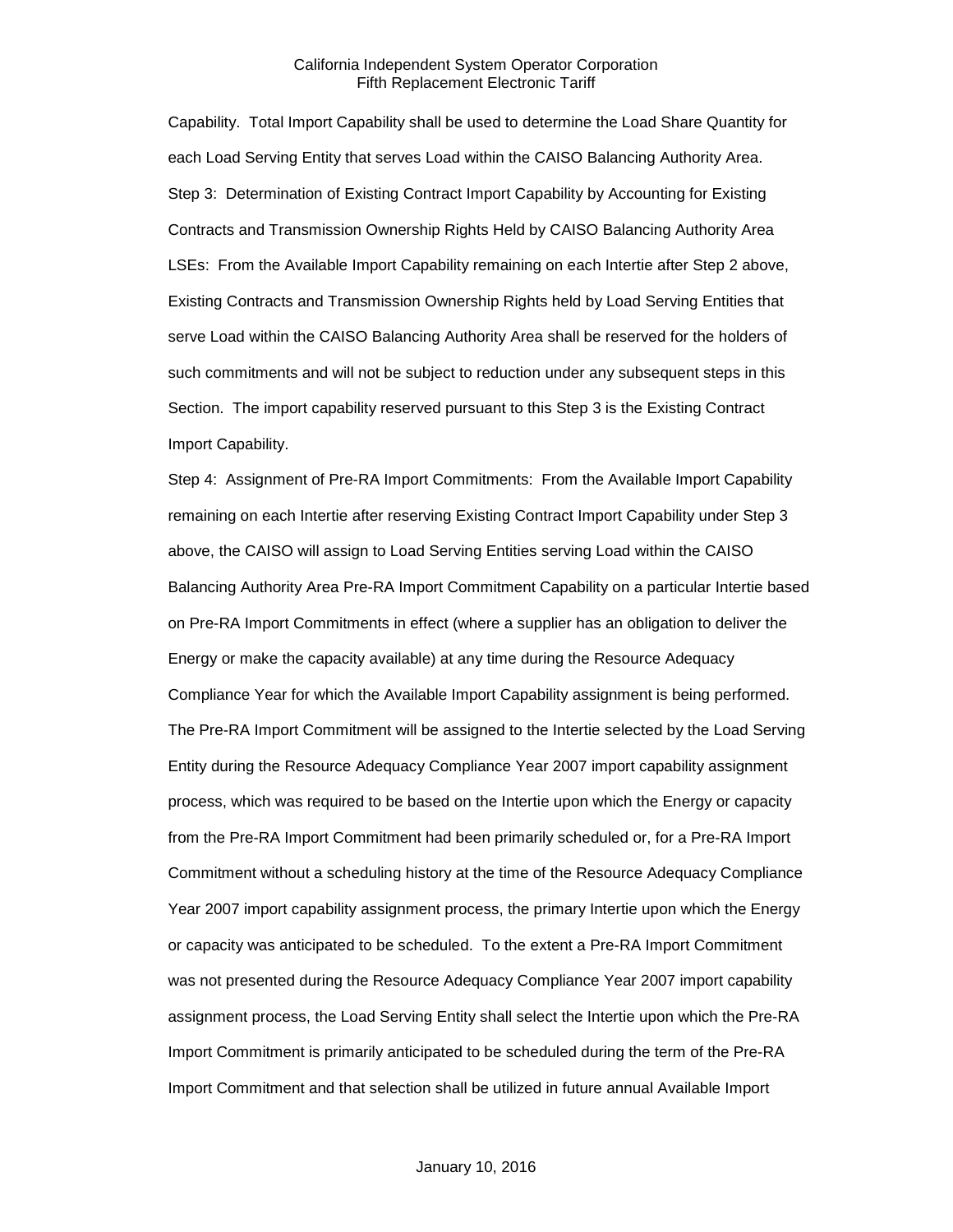Capability assignment processes. If a Pre-RA Import Commitment submitted on behalf of a LSE with Existing Contract Import Capability is assigned under this Section to the same Intertie on which the LSE holds Existing Contract Import Capability, the Pre-RA Import Commitment will be assumed to deliver over the Existing Contract Import Capability until exhausted, unless the LSE can demonstrate otherwise.

To the extent a particular Intertie becomes over requested with Pre-RA Import Commitments due to either Pre-RA Import Commitments not included in the Resource Adequacy Compliance Year 2007 import capability assignment process or changes in system conditions that decrease the Maximum Import Capability of the Intertie, such that the MW represented in all Pre-RA Import Commitments utilizing the Intertie exceed the Intertie's Available Import Capability in excess of that reserved for Existing Contracts and Transmission Ownership Rights under Steps 2 and 3, the Pre-RA Import Commitments will be assigned Pre-RA Import Commitment Capability, based on the Import Capability Load Share Ratio of each Load Serving Entity submitting Pre-RA Import Commitments on the particular Intertie. To the extent this initial assignment of Pre-RA Import Commitment Capability has not fully assigned the Available Import Capability of the particular over requested Intertie, the remaining Available Import Capability on the over requested Intertie will be assigned until fully exhausted based on the Import Capability Load Share Ratio of each Load Serving Entity whose submitted Pre-RA Import Commitment has not been fully satisfied by the previous Import Capability Load Share Ratio assignment iteration. The Available Import Capability assigned pursuant to this Step 4 is the Pre-RA Import Commitment Capability. Step 5: Assignment of Remaining Import Capability Limited by Load Share Quantity: The Total Import Capability remaining after Step 4 will be assigned only to Load Serving Entities serving Load within the CAISO Balancing Authority Area that have not received Existing Contract Import Capability and Pre-RA Import Commitment Capability under Steps 3 and 4, that exceed the Load Serving Entity's Load Share Quantity. Only the MW quantity of any Pre-RA Import Commitment Capability assigned to Existing Contract Import Capability under Step 4 that exceeds the Existing Contract Import Capability on the particular Intertie will be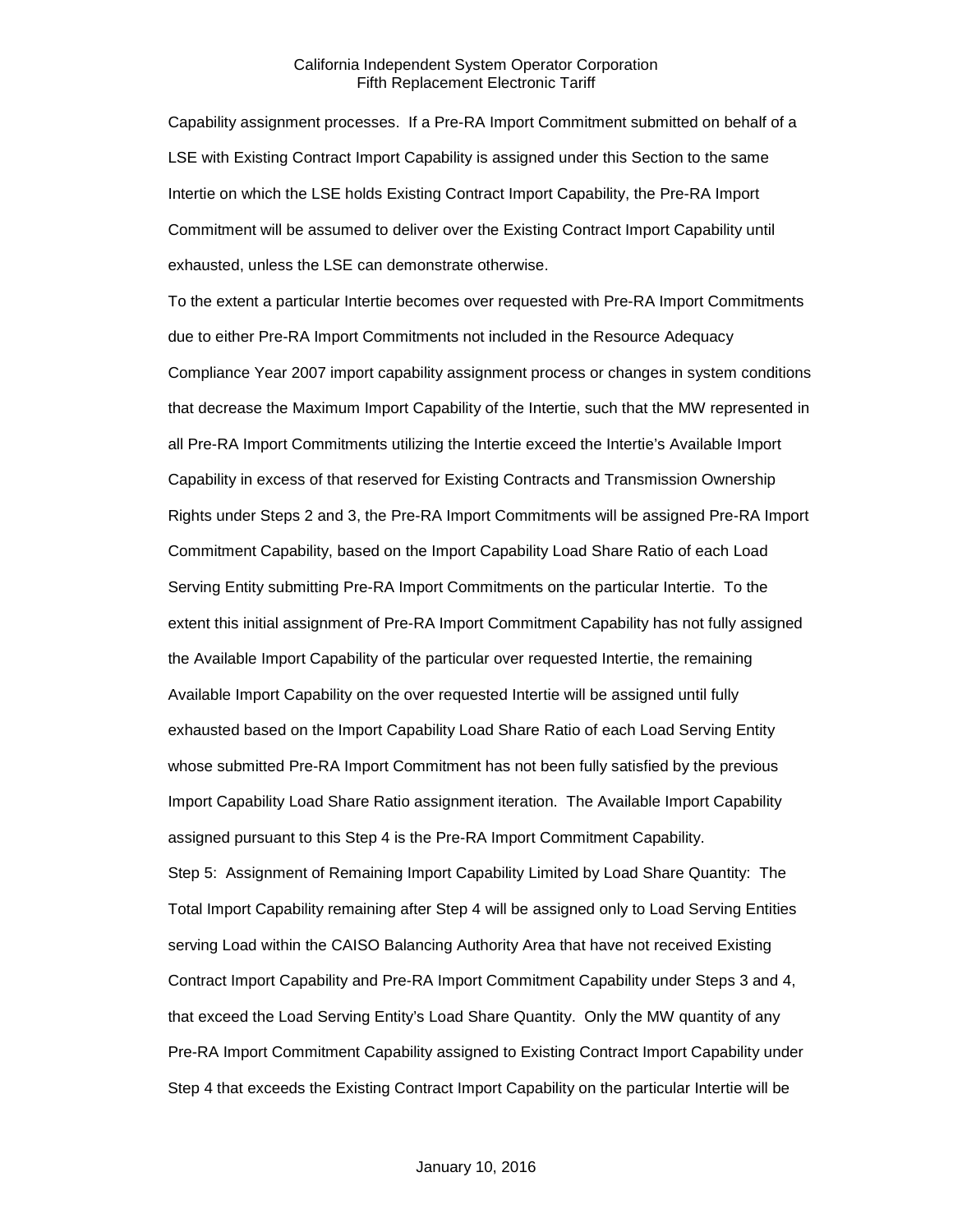counted for purposes of this Step 5. This Total Import Capability will be assigned until fully exhausted to those Load Serving Entities eligible to receive an assignment under this Step based on each Load Serving Entity's Import Capability Load Share Ratio up to, but not in excess of, its Load Share Quantity. The quantity of Total Import Capability assigned to the Load Serving Entity under this Step is the Load Serving Entity's Remaining Import Capability. This Step 5 does not assign Remaining Import Capability on a specific Intertie.

Step 6: CAISO Posting of Assigned and Unassigned Capability: Following the completion of Step 5, the CAISO will post to the CAISO Website, in accordance with the schedule set forth in the Business Practice Manual the following information:

- (a) The Total Import Capability;
- (b) The quantity in MW of Existing Contracts and Transmission Ownership Rights assigned to each Intertie, distinguishing between Existing Contracts and Transmission Ownership Rights held by Load Serving Entities within the CAISO Balancing Authority Area and those held by load serving entities outside the CAISO Balancing Authority Area;
- (c) The aggregate quantity in MW, and identity of the holders, of Pre-RA Import Commitments assigned to each Intertie; and
- (d) The aggregate quantity in MW of Available Import Capability after Step 4, the identity of the Interties with Available Import Capability, and the MW quantity of Available Import Capability on each such Intertie.

Step 7: CAISO Notification of LSE Assignment Information: Following the completion of Step 5, in accordance with the schedule set forth in the Business Practice Manual, the CAISO will notify the Scheduling Coordinator for each Load Serving Entity of:

- (a) The Load Serving Entity's Import Capability Load Share;
- (b) The Load Serving Entity's Load Share Quantity; and
- (c) The amount of, and Intertie on which, the Load Serving Entity's Existing Contract Import Capability and Pre-RA Import Commitment Capability, as applicable, has been assigned; and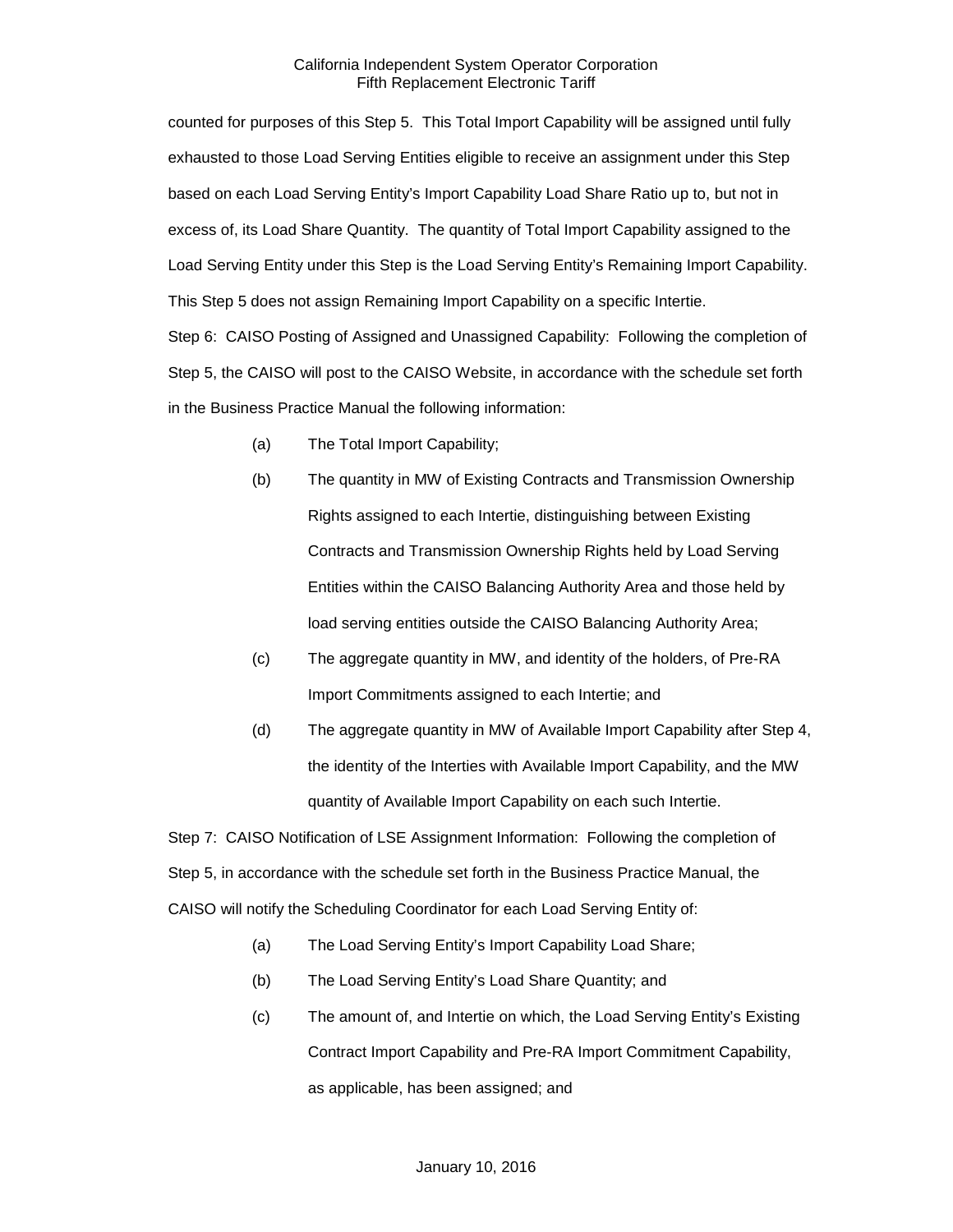(d) The Load Serving Entity's Remaining Import Capability.

Step 8: Transfer of Import Capability: In accordance with the schedule set forth in the Business Practice Manual, a Load Serving Entity shall be allowed to transfer some or all of its Remaining Import Capability to any other Load Serving Entity or Market Participant. The CAISO will accept transfers among LSEs and Market Participants only to the extent such transfers are reported to the CAISO, in accordance with the schedule set forth in the Business Practice Manual and through the CAISO's Import Capability Transfer Registration Process, by the entity receiving the Remaining Import Capability who must set forth (1) the name of the counter-parties, (2) the MW quantity, (3) term of transfer, and (4) price on a per MW basis. The CAISO will post to the CAISO Website by August 8, 2007 for Resource Adequacy Compliance Year 2008 and for subsequent Resource Adequacy Compliance Years in accordance with the schedule set forth in the Business Practice Manual the information on transfers of Remaining Import Capability received under this Step 8. Step 9: Initial Scheduling Coordinator Request to Assign Remaining Import Capability by Intertie: In accordance with the schedule set forth in the Business Practice Manual, the Scheduling Coordinator for each Load Serving Entity or Market Participant shall notify the CAISO of its request to assign its post-trading Remaining Import Capability on a MW basis per available Intertie. Total requests for assignment of Remaining Import Capability by a Scheduling Coordinator cannot exceed the sum of the post-traded Remaining Import Capability of its Load Serving Entities. The CAISO will honor the requests to the extent an Intertie has not been over requested. If an Intertie is over requested, the requests for Remaining Import Capability on that Intertie will be assigned based on each Load Serving Entity's Import Capability Load Share Ratio in the same manner as set forth in Step 4. A Market Participant without an Import Capability Load Share will be assigned the Import Capability Load Share equal to the average Import Capability Load Share of those Load Serving Entities from which it received transfers of Remaining Import Capability.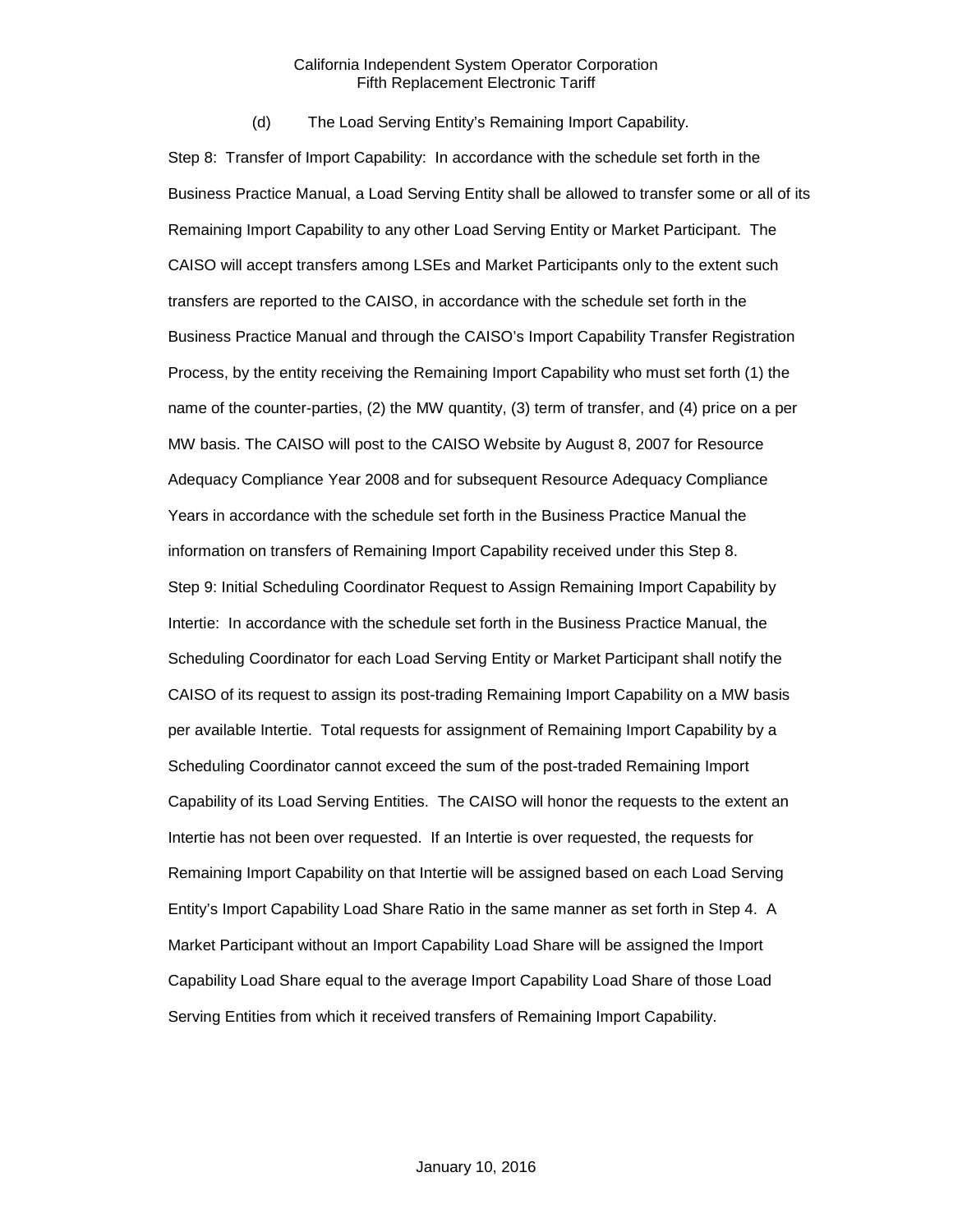Step 10: CAISO Notification of Initial Remaining Import Capability Assignments and Unassigned Capability: In accordance with the schedule set forth in the Business Practice Manual, the CAISO will:

- (a) Notify the Scheduling Coordinator for each Load Serving Entity or Market Participant of the Load Serving Entity or Market Participant's accepted request(s) for assigning Remaining Import Capability under Step 9;
- (b) Publish on the CAISO Website aggregate unassigned Available Import Capability, if any, the identity of the Interties with unassigned Available Import Capability, and the MW quantity of Available Import Capability, on each such Intertie; and
- (c) Issue a Market Notice to advise the Scheduling Coordinator for each Load Serving Entity or Market Participant that Step 10 is complete and to specify the time at which the ISO will begin accepting requests for the Remaining Import Capability for Step 11.

Step 11: Secondary Scheduling Coordinator Request to Assign Remaining Import Capability by Intertie: To the extent Remaining Import Capability remains unassigned as disclosed by Step 10, in accordance with the schedule set forth in the Business Practice Manual, Scheduling Coordinators for Load Serving Entities or Market Participants shall notify the CAISO of their requests to assign any Remaining Import Capability on a MW per available Intertie basis. Step 10 must be completed before a Scheduling Coordinator may submit a request under this step for any Remaining Import Capability. Any requests received prior to the time stated in the Market Notice issued at the completion of Step 10 will not be honored by the ISO. The CAISO will honor the timely requests received to the extent an Intertie has not been over requested. If an Intertie is over requested, the requests on that Intertie will be assigned based on each Load Serving Entity or Market Participant's Import Capability Load Share Ratio, as used in Steps 4 and 9.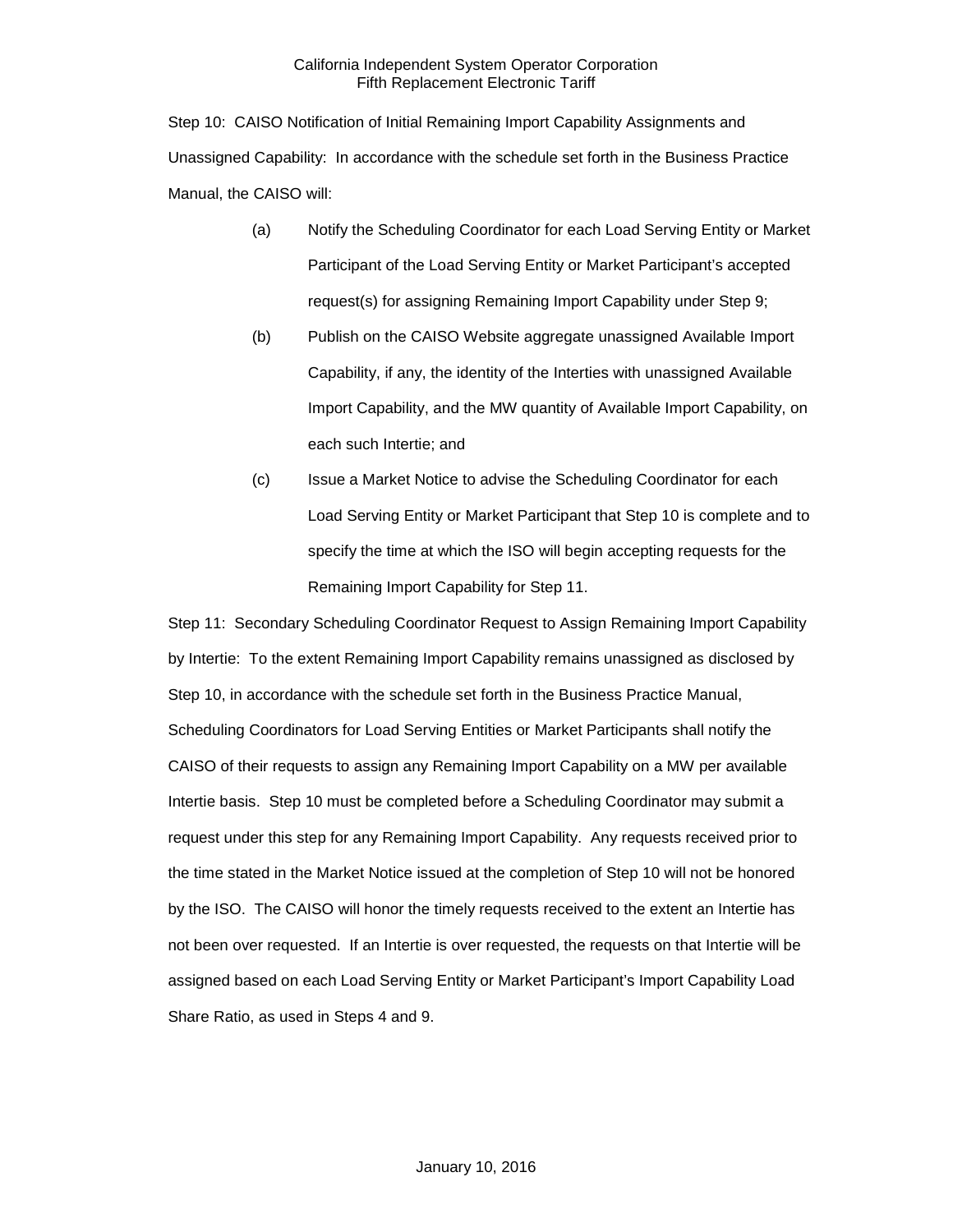Step 12: Notification of Secondary Remaining Import Capability Assignments and Unassigned Capability: In accordance with the schedule set forth in the Business Practice Manual, the CAISO will:

- (a) Notify the Scheduling Coordinator for each Load Serving Entity or Market Participant of the Load Serving Entity or Market Participant's accepted request(s) for assigning Remaining Import Capability under Step 11;
- (b) Publish on the CAISO Website unassigned aggregate Available Import Capability, if any, the identity of the Interties with Available Remaining Import Capability, and the MW quantity of Availability Import Capability on each such Intertie; and
- (c) Issue a Market Notice to advise the Scheduling Coordinator for each Load Serving Entity or Market Participant that Step 12 is complete and to specify the time at which the ISO will begin accepting requests for the Balance of Year Unassigned Available Import Capability for Step 13.

Step 13: Requests for Balance of Year Unassigned Available Import Capability: To the extent total Available Import Capability remains unassigned as disclosed by Step 12, Scheduling Coordinators for Load Serving Entities or Market Participants may notify the CAISO of a request for unassigned Available Import Capability on a specific Intertie on a per MW basis. Step 12 must be completed before a Scheduling Coordinator may submit a request under this step for any remaining unassigned Import Capability. Any requests received prior to the time stated in the Market Notice issued at the completion of Step 12 will not be honored by the ISO. Each request must include the identity of Load Serving Entity or Market Participant on whose behalf the request is made. The CAISO will accept only two (2) requests per calendar week from any Scheduling Coordinator on behalf of a single Load Serving Entity or other Market Participant. The CAISO will honor timely requests in priority of the time requests from Scheduling Coordinators were received until the Intertie is fully assigned and without regard to any Load Serving Entity's Load Share Quantity. Any honored request shall be for the remainder of the Resource Adequacy Compliance Year; however,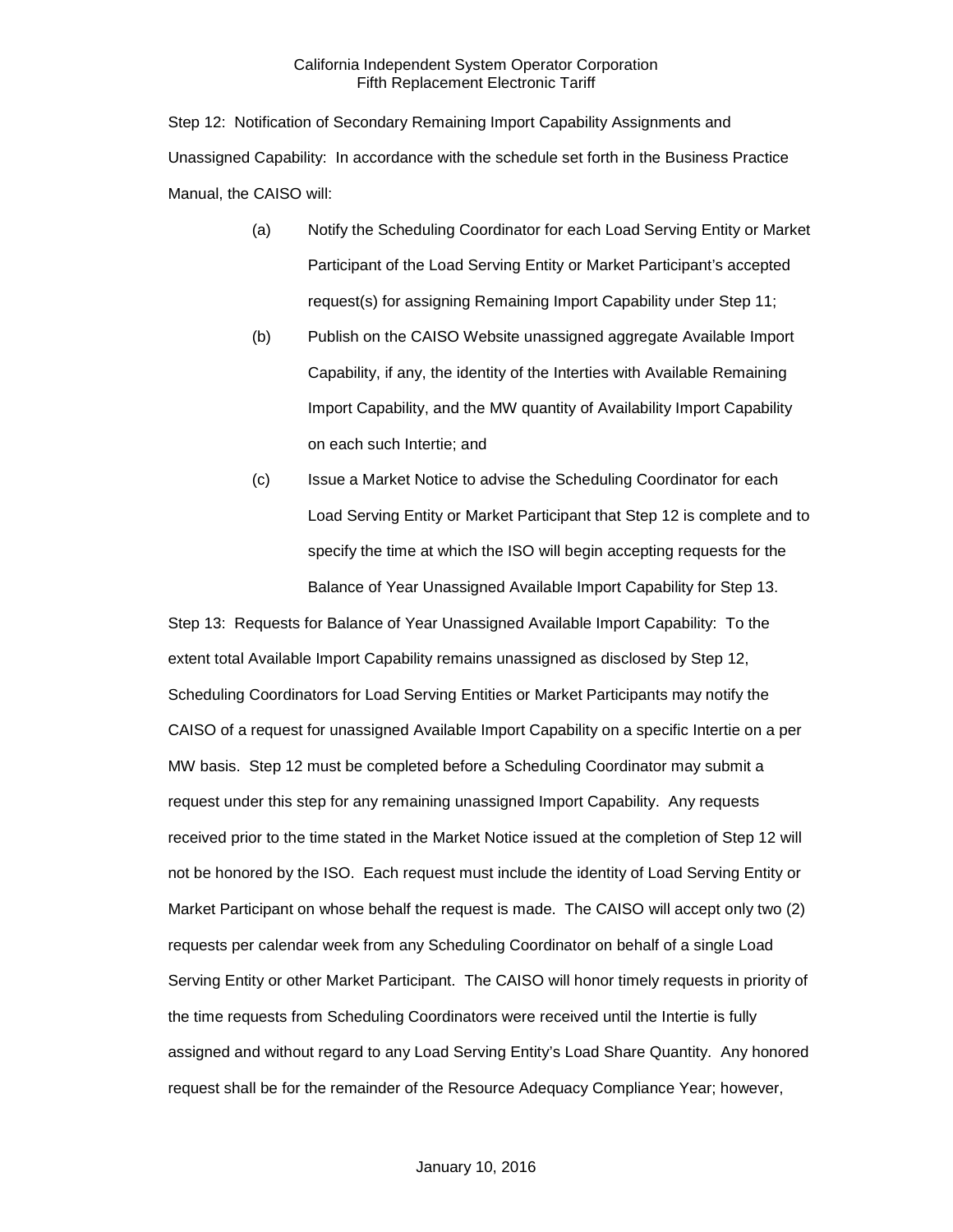any notification by the CAISO of acceptance of the request in accordance with this Section after the 20th calendar day of any month shall not be permitted to be included in the Load Serving Entity's Resource Adequacy Plan submitted in the same month as the acceptance. The CAISO shall provide an electronic means, either through the Import Capability Transfer Registration Process or otherwise, of notifying the Scheduling Coordinator of the time the request was deemed received by the CAISO and, within seven (7) days of receipt of the request, whether the request was honored. If honored, it shall be the responsibility of the Scheduling Coordinator and its Load Serving Entity to notify the CPUC or applicable Local Regulatory Authority of the acceptance of the request for unassigned Available Import Capability. If the request is not honored because the Intertie requested was fully assigned, the request will be deemed rejected and the Scheduling Coordinator, if it still seeks to obtain unassigned Available Import Capability, will be required to submit a new request for unassigned Available Import Capability on a different Intertie. The CAISO will update on its website the list of unassigned Available Import Capability by Intertie in accordance with the schedule set forth in the Business Practice Manual.

This multi-step process for assignment of Total Import Capability does not guarantee or result in any actual transmission service being assigned and is only used for determining the import capability that can be credited towards satisfying the Reserve Margin of a Load Serving Entity under this Section 40. Upon the request of the CAISO, Scheduling Coordinators must provide the CAISO with information on Pre-RA Import Commitments and any transfers or sales of assigned Total Import Capability.

#### **40.4.6.2.2 Bilateral Import Capability Transfers and Registration Process**

#### **40.4.6.2.2.1 Eligibility Registration for Bilaterial Import Capability Transfers**

To be eligible to engage in any bilateral assignment, sale, or other transfer of Remaining Import Capability under Step 8 of Section 40.4.6.2.1 or Section 40.4.6.2.2.2 or Existing Contract Import Capability, and Pre-RA Import Commitment Capability under Section 40.6.2.2.2, a Load Serving Entity or other Market Participant must provide the CAISO through the Import Capability Transfer Registration Process the following information: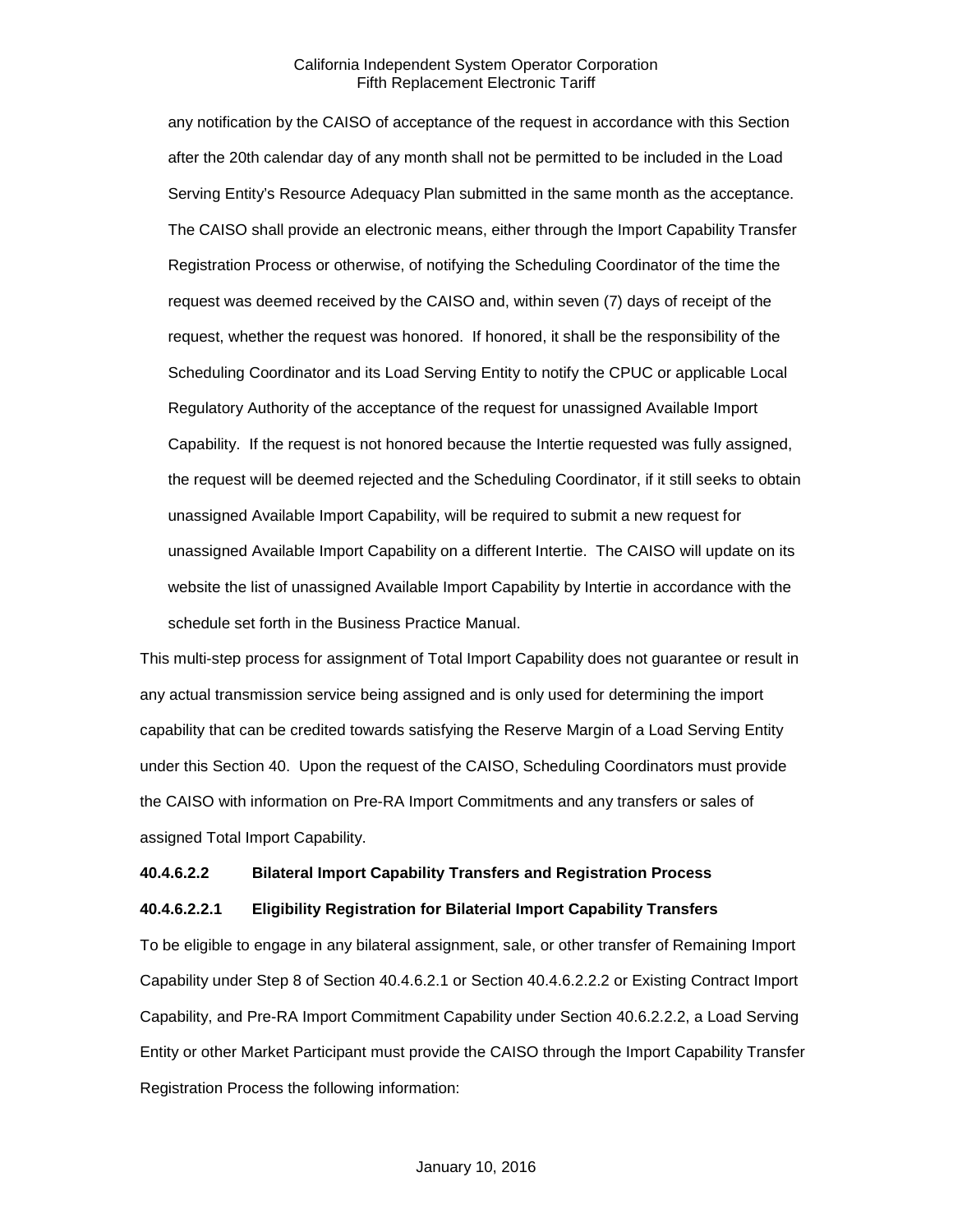- (a) Name of the Load Serving Entity or Market Participant
- (b) E-mail contact information

The CAISO will post to the CAISO Website the information received under this Section on a monthly basis in accordance with the schedule set forth in the Business Practice Manual. Any assignment, sale, or other transfer of Existing Contract Import Capability, Pre-RA Import Commitment Capability, or Remaining Import Capability may only be made by or to a Load Serving Entity or Market Participant whose information received under this Section has been posted to the CAISO Website prior to the date of the assignment, sale, or other transfer of the Existing Contract Import Capability, Pre-RA Import Commitment Capability, or Remaining Import Capability. It shall be the exclusive responsibility of the Scheduling Coordinator for the Load Serving Entity or Market Participant to ensure that the information posted to the CAISO Website under this Section is accurate and up to date.

#### **40.4.6.2.2.2 Reporting Process for Bilateral Import Capability Transfers**

This Section shall apply to all transfers of Existing Contract Import Capability, Pre-RA Import Commitment Capability, or Remaining Import Capability other than that provided for in Step 8 of Section 40.4.6.2.1. Any Load Serving Entity or other Market Participant that has obtained Existing Contract Import Capability, Pre-RA Import Commitment Capability, or Remaining Import Capability may assign, sell, or otherwise transfer such Existing Contract Import Capability, Pre-RA Import Commitment Capability, or Remaining Import Capability in MW increments. The import capability subject to each transfer shall remain on the Intertie assigned pursuant to Section 40.4.6.2.1.

The Scheduling Coordinator for the Load Serving Entity or Market Participant receiving the transferred Existing Contract Import Capability, Pre-RA Import Commitment Capability, or Remaining Import Capability must report the transfer to the CAISO through the CAISO's Import Capability Transfer Registration Process by providing the following information:

- (a) Identity of the counter-party(ies);
- (b) The MW quantity;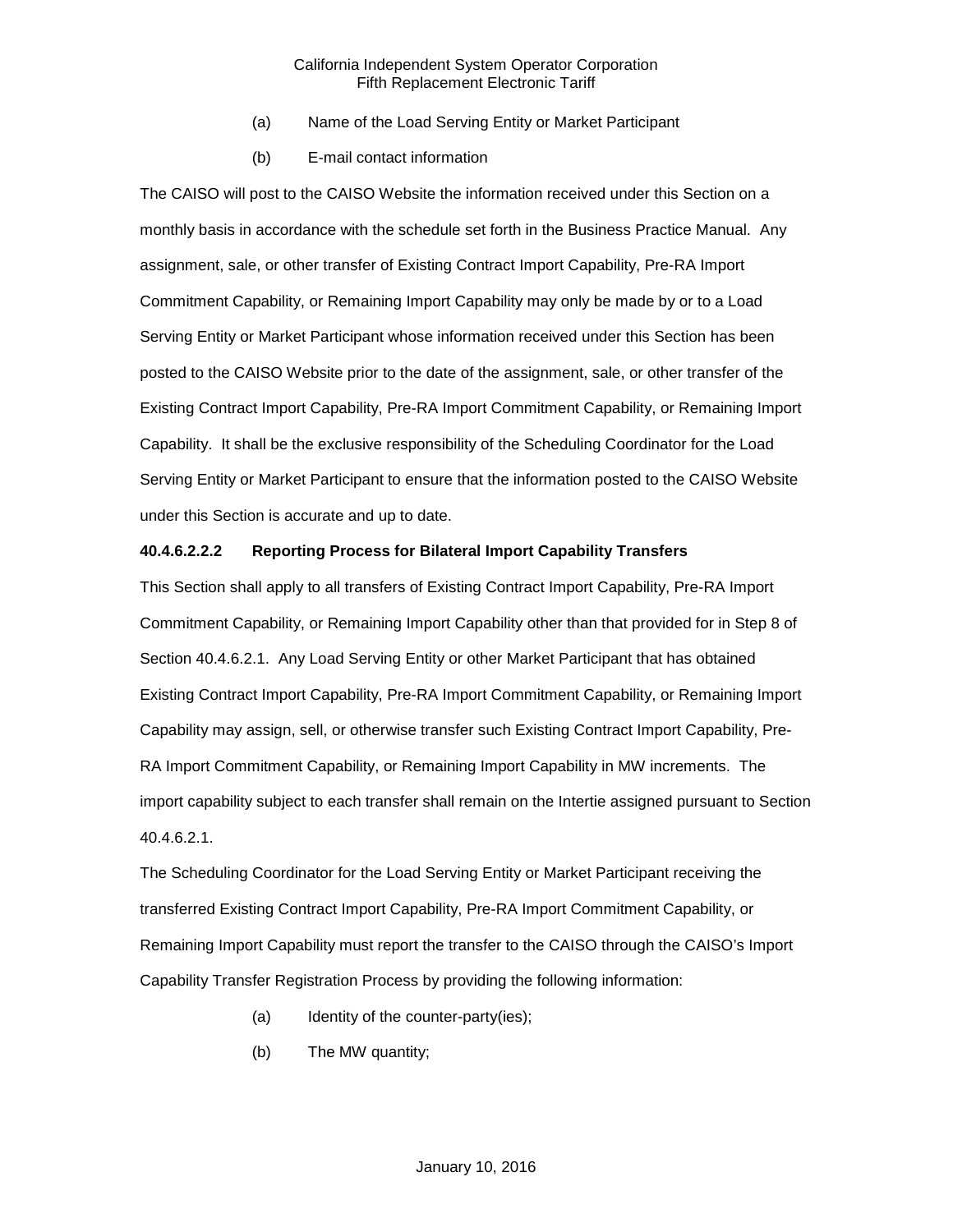- (c) The Intertie on which the Existing Contract Import Capability, Pre-RA Import Commitment Capability, or Remaining Import Capability was assigned;
- (d) Term of the transfer;
- (e) Price on a per MW basis; and
- (f) Whether the import capability assignment being transferred is Existing Contract Import Capability, Pre-RA Import Commitment Capability, or Remaining Import Capability.

The CAISO will promptly post to the CAISO Website the information on transfers received under this Section except for the information received pursuant to subpart (f) of this Section. On a quarterly basis, the CAISO shall also report to FERC the transfer information received under this Section and Step 8 of Section 40.4.6.2.1. Transfer information received in accordance with this Section after the 20th calendar day of any month shall not be permitted to be included in the Load Serving Entity's Resource Adequacy Plan submitted in the same month as the transfer submission.

# **40.4.6.2.2.3 Other Import Capability Information Postings**

The CAISO will post to the CAISO Website on a monthly basis in accordance with the schedule set forth in the Business Practice Manual, for each Intertie, the holder and that holder's quantity in MW of import capability assigned on the particular Intertie as of the reporting date. The CAISO will also post to the CAISO Website following submission of the annual Resource Adequacy Plans under Sections 40.2.1.1, 40.2.2.4, 40.2.3.4, and 40.2.4, for each Intertie, by a "yes" or "no" designation, whether each holder of import capability assigned on the particular Intertie has fully included the assigned import capability in the holder's annual Resource Adequacy Plans.

## **40.4.6.3 Deliverability of Distributed Generation**

The CAISO will perform an annual Deliverability Assessment, as described in Section 40.4.6.3.1, to determine MW quantities of Potential DGD at specific Nodes of the CAISO Controlled Grid for assigning Deliverability Status to Distributed Generation Facilities interconnected or seeking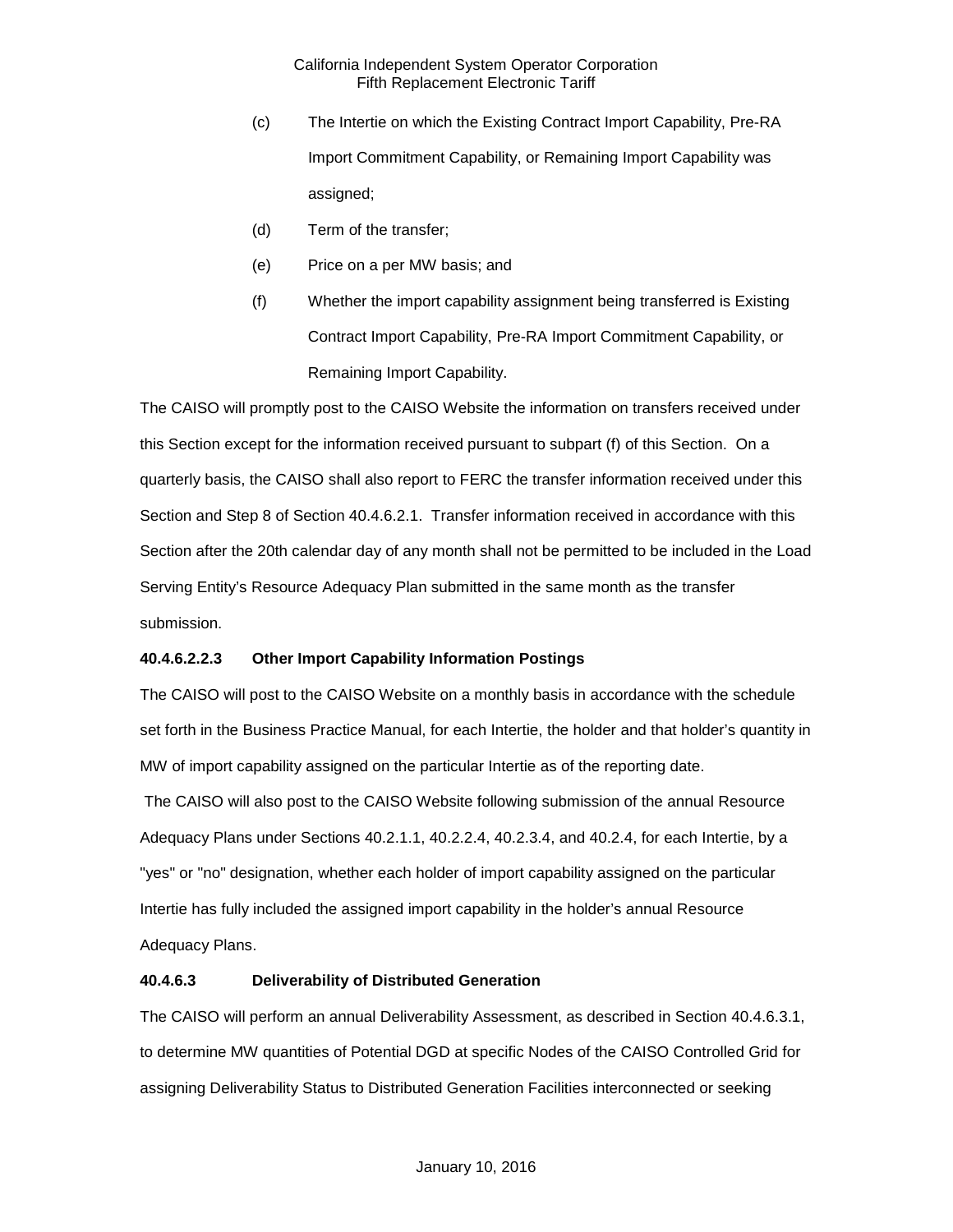interconnection to the Distribution System of a Utility Distribution Company or a Metered Subsystem pursuant to the interconnection procedures of the Utility Distribution Company or Metered Subsystem, where such interconnection and Potential Deliverability Status can be provided:

- (i) without any additional Delivery Network Upgrades (although Reliability Network Upgrades, Distribution Upgrades or other mitigation may be needed);
- (ii) without the need for the CAISO to conduct any further Deliverability Assessment; and
- (iii) without degrading the Deliverability Status of Generation in Commercial Operation, proposed Generating Facilities in the CAISO Interconnection queue, or the Distributed Generation Facilities of interconnection customers who have previously requested Full Capacity or Partial Capacity Deliverability Status.

Following the CAISO's publication of the nodal Potential DGD quantities resulting from the Deliverability Assessment, applicable Utility Distribution Companies and Metered Subsystems will assign Full Capacity Deliverability Status or Partial Capacity Deliverability Status to specific Distributed Generation Facilities pursuant to the rules set forth in Section 40.4.6.3.2.

This Section 40.4.6.3 is intended to supplement, and not to preclude or limit, the ability of an interconnection customer for a Distributed Generation Facility to seek and receive Full Capacity Deliverability Status or Partial Capacity Deliverability Status through applicable interconnection procedures. Nothing in this Section 40.4.6.3 is intended to relieve the interconnection customer for a Distributed Generation Facility from the requirements to request and achieve interconnection to the Distribution System through the applicable interconnection procedures. In addition, the amount of Resource Adequacy Capacity a Distributed Generation Facility may provide in any given Resource Adequacy Compliance Year is subject to the CAISO's annual Net Qualifying Capacity determination, as specified in Section 40.4.6.1.

## **40.4.6.3.1 Deliverability Assessment to Determine Potential DGD**

This Section describes the annual DG Deliverability Assessment the CAISO will perform to determine nodal MW amounts of Potential DGD available to Utility Distribution Companies and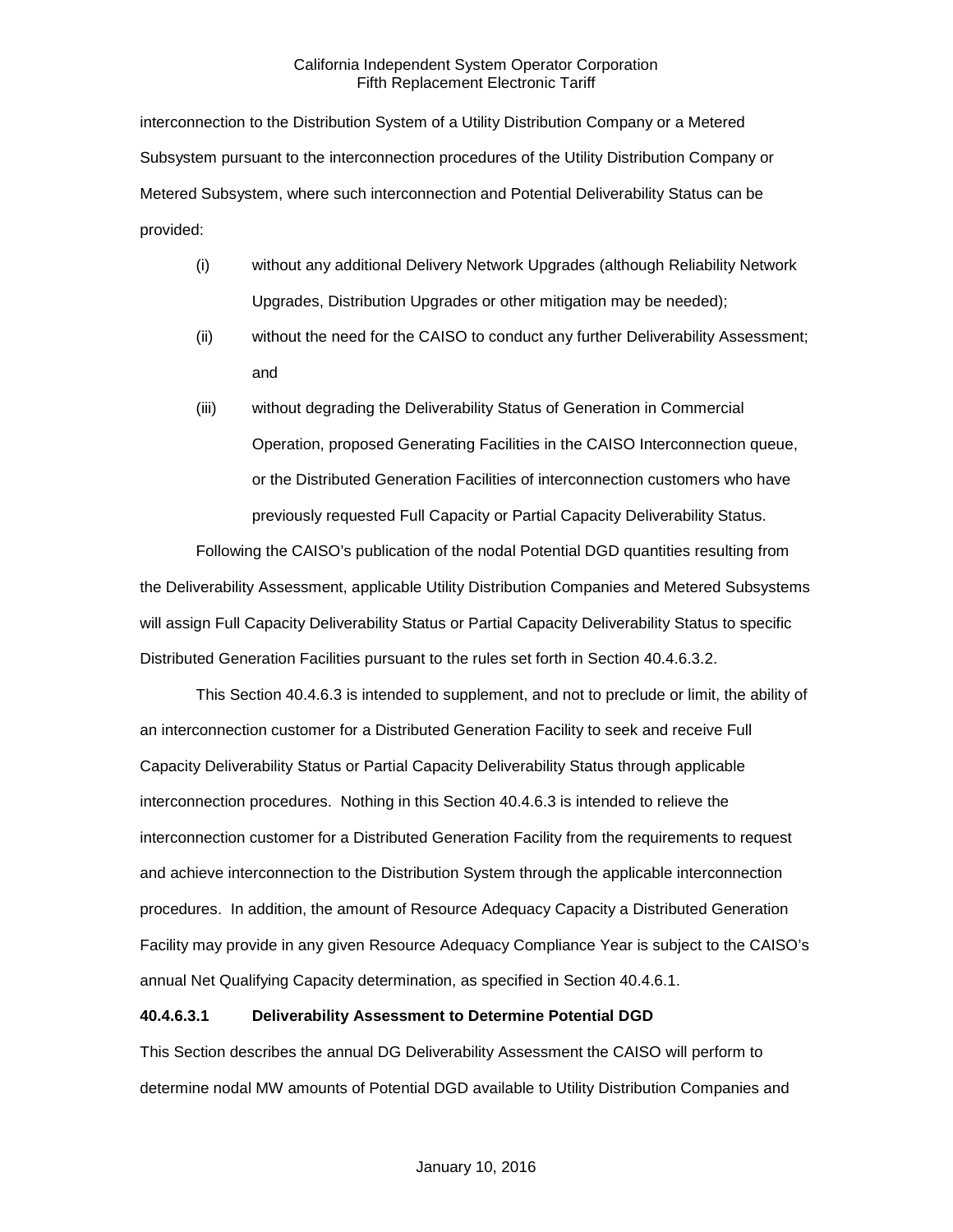Metered Subsystems for assigning Deliverability Status to Distributed Generation Facilities in accordance with Section 40.4.6.3.2. The DG Deliverability Assessment and its results will be based on the assumption that the Distributed Generation Facilities that are eventually assigned Deliverability Status under Section 40.4.6.3 complete all requirements for interconnection to the Distribution System under the applicable interconnection process and that these Distributed Generation Facilities will be supported by needed Reliability Network Upgrades, Distribution Upgrades or other mitigation that would be needed to safely and reliably interconnect to the Distribution System and deliver Energy from the Distribution System to the appropriate CAISO Controlled Grid Node.

#### **40.4.6.3.1.1 Developing the Assessment Model**

To develop the base case model for the DG Deliverability Assessment, the CAISO will include:

- (i) The most recent GIP or GIDAP Queue Cluster Phase II Interconnection Study deliverability power flow base case, which includes Distributed Generation Facilities of interconnection customers with active interconnection requests who have requested Full Capacity or Partial Capacity Deliverability Status;
- (ii) Those Generating Facilities that have obtained Deliverability using the annual full capacity deliverability option under either Section 8.2 of the GIP, Section 9.2 of the GIDAP, or equivalent process(es) under the applicable Utility Distribution Company tariffs;
- (iii) Transmission additions and upgrades approved in the final comprehensive Transmission Plan for the most recent Transmission Planning Process cycle;
- (iv) Any Generating Facilities in the most recent GIDAP Phase I Interconnection Study that have been determined to be deliverable in accordance with their requested Deliverability Status (including Distributed Generation Facilities of interconnection customers with active interconnection requests who have requested Full Capacity or Partial Capacity Deliverability Status) and were not assigned any Delivery Network Upgrade costs in the Phase I Interconnection Study;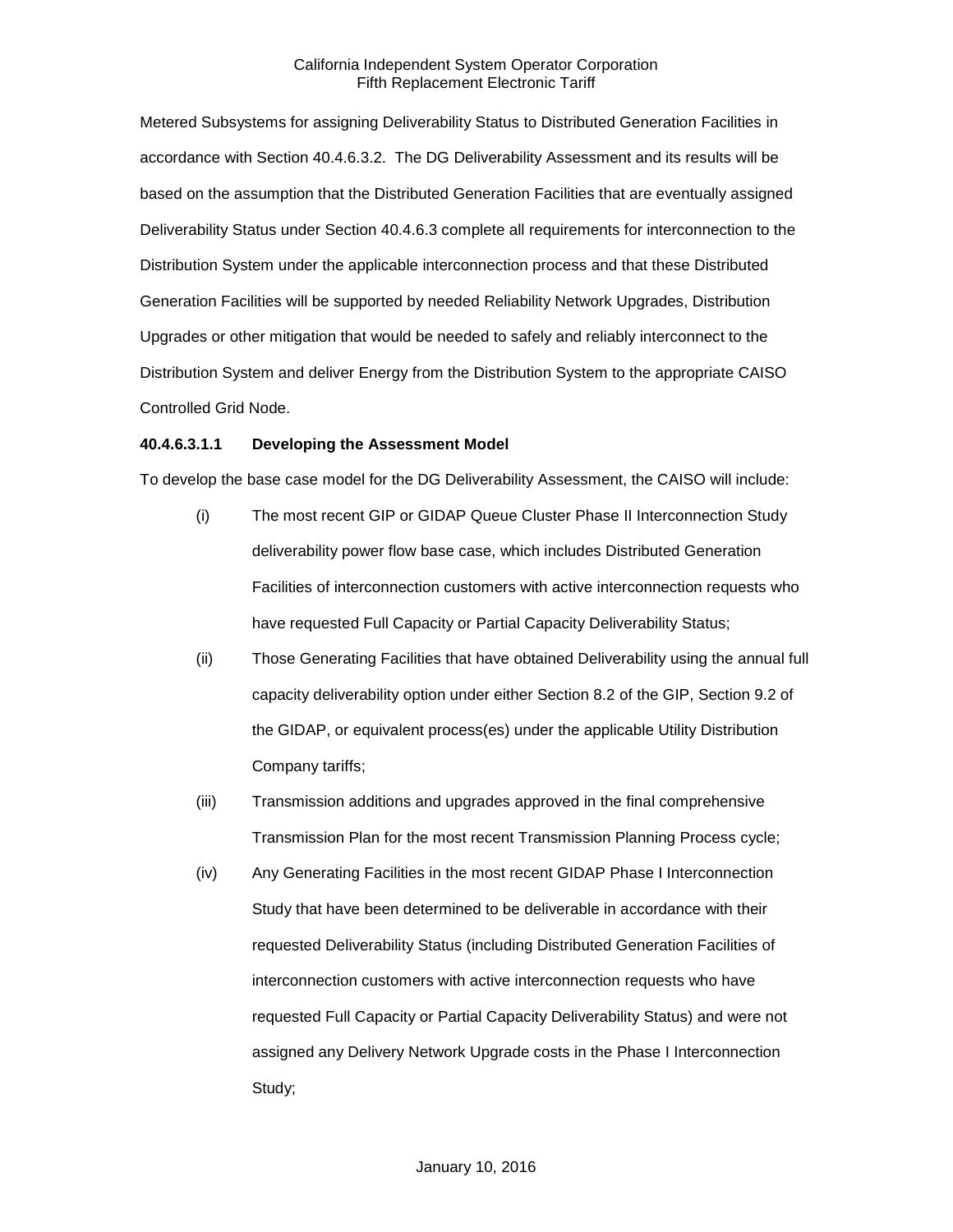- (v) Delivery Network Upgrades that have received governmental approvals or for which Construction Activities have commenced;
- (vi) The MW amounts of resources interconnected to the Distribution System below specific Nodes of the CAISO Controlled Grid contained in the most recent Transmission Planning Process base portfolio, except that the CAISO will remove each Node (by using a zero MW value) located within electrical areas for which the most recently completed GIP or GIDAP Phase I or Phase II Interconnection Study has identified a need for a Delivery Network Upgrade or for which the most recent Phase II Interconnection Study identified and then removed a Delivery Network Upgrade to support Deliverability for MW amounts in the Interconnection queue;
- (vii) Actual distributed generation development based on the MW amount of distributed generation in applicable Utility Distribution Company and Metered Subsystem interconnection queues including non-net-energy-metering resources requesting interconnection through state-jurisdictional interconnection processes;
- (viii) Any additional information provided by each Utility Distribution Company and Metered Subsystem regarding anticipated distributed generation development on its Distribution System; and
- (ix) Other information that the CAISO, in its reasonable discretion, determines is necessary.

## **40.4.6.3.1.2 Performing the DG Deliverability Assessment**

The CAISO will perform the DG Deliverability Assessment using the Deliverability Assessment procedures described in GIDAP Section 6.3.2 to determine the availability of transmission system capability, as reflected in the study model described above, to provide Deliverability Status for targeted amounts of additional distributed generation at given Nodes of the CAISO Controlled Grid. Except for Nodes that the CAISO removes by assigning a zero MW value pursuant to Section 40.4.6.3.1.1(vi), the targeted amounts of additional distributed generation at each Node shall be at least as large as the maximum of the corresponding nodal MW amounts determined in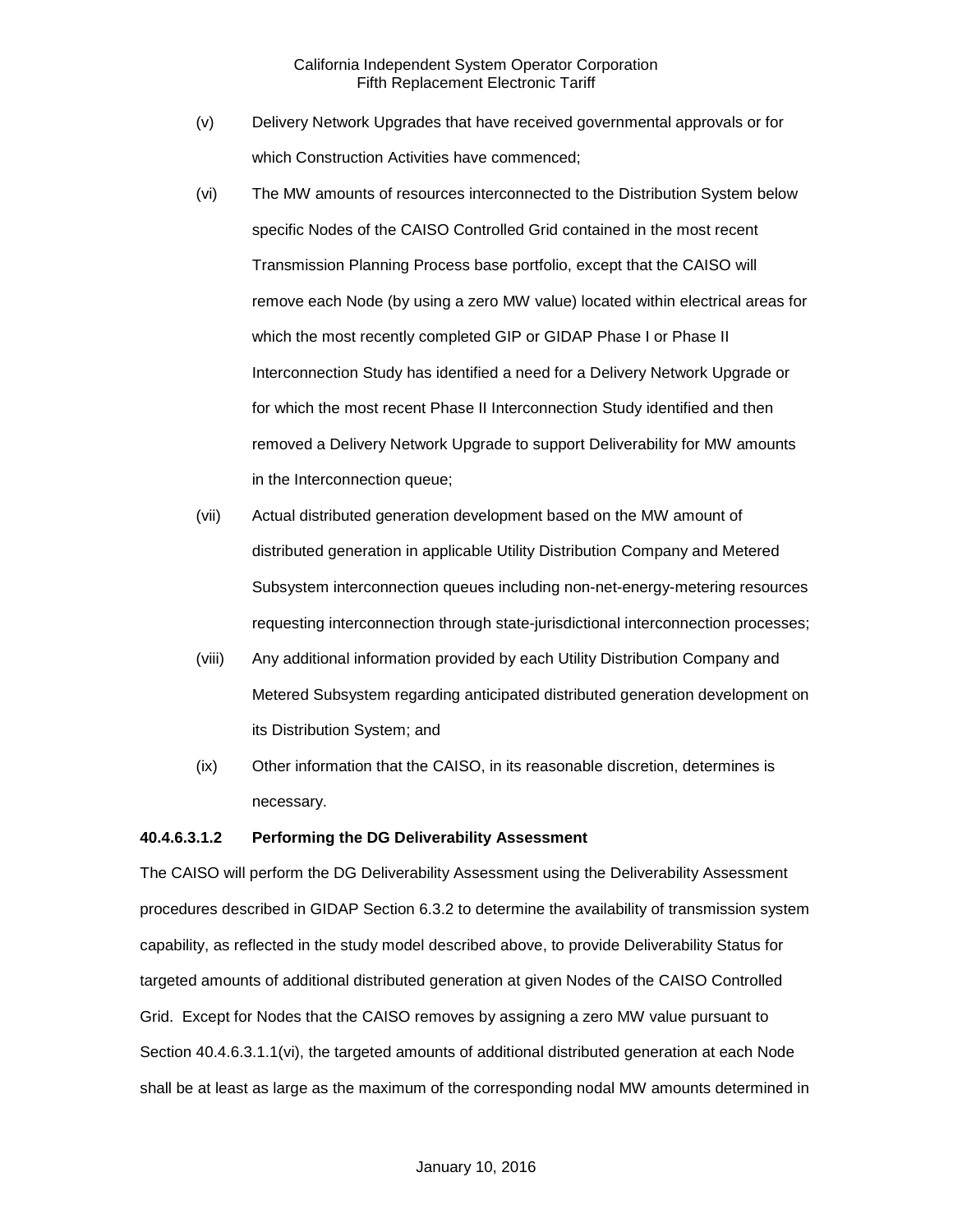accordance with Sections 40.4.6.3.1.1(vi), 40.4.6.3.1.1(vii) or 40.4.6.3.1.1(viii). The CAISO may use larger targeted amounts as it deems appropriate to enhance the information provided by the DG Deliverability Assessment. The DG Deliverability Assessment will preserve modeled transmission system capability to provide requested levels of deliverability for the Generating Facilities of Interconnection Customers or the Distributed Generation Facilities of interconnection customers under a wholesale distribution access tariff who have previously requested Full Capacity or Partial Capacity Deliverability Status. Therefore, at each Node where all modeled Generating Facilities, including the distributed generation target amounts, cannot be simultaneously dispatched to the modeled output levels corresponding to their Full Capacity or Partial Capacity Deliverability Status without violating operating limits of the CAISO Controlled Grid, the CAISO will reduce the modeled distributed generation target amounts as needed to achieve a feasible Dispatch.

### **40.4.6.3.1.3 Publishing Results of the DG Deliverability Assessment**

The CAISO will publish the results of the DG Deliverability Assessment by posting on the CAISO Website. The results will identify all Nodes modeled in the assessment with the corresponding nodal MW amounts of Potential DGD that (a) were studied as targeted amounts in the DG Deliverability Assessment; (b) were found to be deliverable in the DG Deliverability Assessment; and (c) are available for use by Utility Distribution Companies and Metered Subsystems to assign Deliverability Status to Distributed Generation Facilities in accordance with Section 40.4.6.3.2. The nodal MW amounts of Potential DGD available for assignment of Deliverability Status by Utility Distribution Companies and Metered Subsystems to individual Distributed Generation Facilities will be denominated in 0.01 MW increments and will not exceed the maximum of the corresponding nodal MW amounts determined in accordance with Sections 40.4.6.3.1.1(vi), 40.4.6.3.1.1(vii) or 40.4.6.3.1.1(viii), even though the amounts that were studied and found to be deliverable may be larger.

With respect to those Nodes at which more than one Utility Distribution Company's or Metered Subsystem's Distribution System is connected, the CAISO will publish, at the same time it publishes the results of the DG Deliverability Assessment, each Utility Distribution Company's or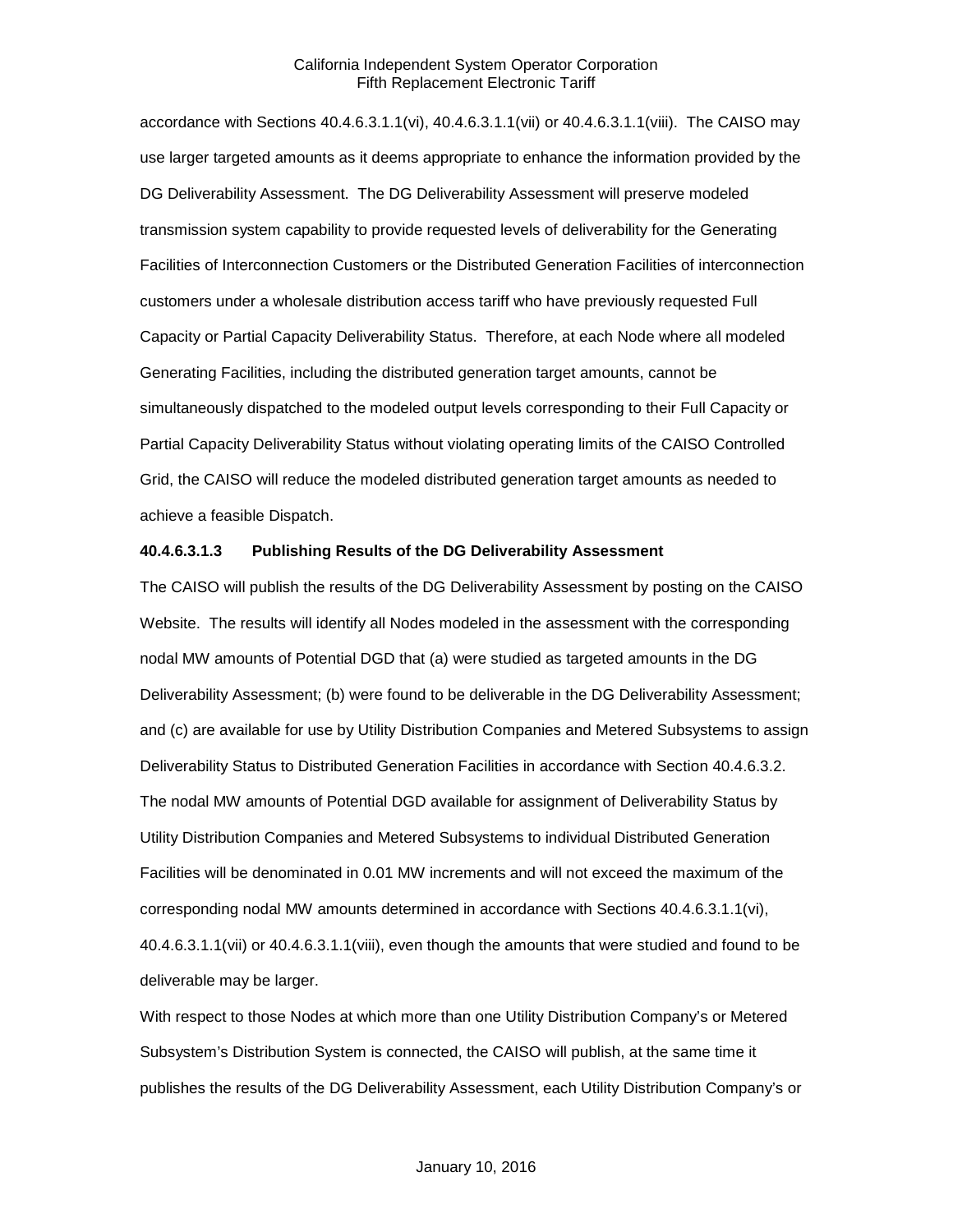Metered Subsystem's respective share of the Potential DGD available to provide Deliverability Status to Distributed Generation Facilities at these Nodes based on the ratio of Load served via the facilities of each affected Utility Distribution Company and Metered Subsystem at such Nodes.

## **40.4.6.3.1.4 Bilateral Transfers of Potential DGD at Shared Nodes**

A Utility Distribution Company or Metered Subsystem shall be entitled to transfer all or a portion of its MW share of Potential DGD at a Node that is shared with the Distribution System of another Utility Distribution Company or Metered Subsystem, in quantities no smaller than 0.01 MW. A Utility Distribution Company that is also an IOU Participating Transmission Owner shall be entitled to transfer a MW share of Potential DGD to another Utility Distribution Company or Metered Subsystem only to the extent that the total MW quantity associated with Distributed Generation Facilities connected or seeking interconnection to the IOU Participating Transmission Owner's Distribution System at the Node that are eligible to receive Deliverability Assignments pursuant to Section 40.4.6.3.2.2.1 is less than the available Potential DGD for that Node as indicated in the DG Deliverability Assessment for the current cycle. Both Utility Distribution Companies or Metered Subsystems participating in a transfer pursuant to this Section 40.4.6.3.1.4 shall notify the CAISO of the transfer. Utility Distribution Companies and Metered Subsystems may engage in such transfers during the period from the date they received notification of their shares of Potential DGD at shared Nodes under Section 40.4.6.3.1.3 through the date on which Deliverability Status assignments must be provided to the CAISO, pursuant to Section 40.4.6.3.2.

**40.4.6.3.2 Assignment of Deliverability Status to Distributed Generation Facilities** After completion of the DG Deliverability Assessment associated with the current cycle of the process described in Section 40.4.6.3, and in accordance with a Market Notice setting out the schedule for the cycle, each Utility Distribution Company and Metered Subsystem will assign Deliverability Status to individual Distributed Generation Facilities interconnected, or seeking interconnection, to the Distribution System of the Utility Distribution Company or Metered Subsystem below each Node where the CAISO's DG Deliverability Assessment for the current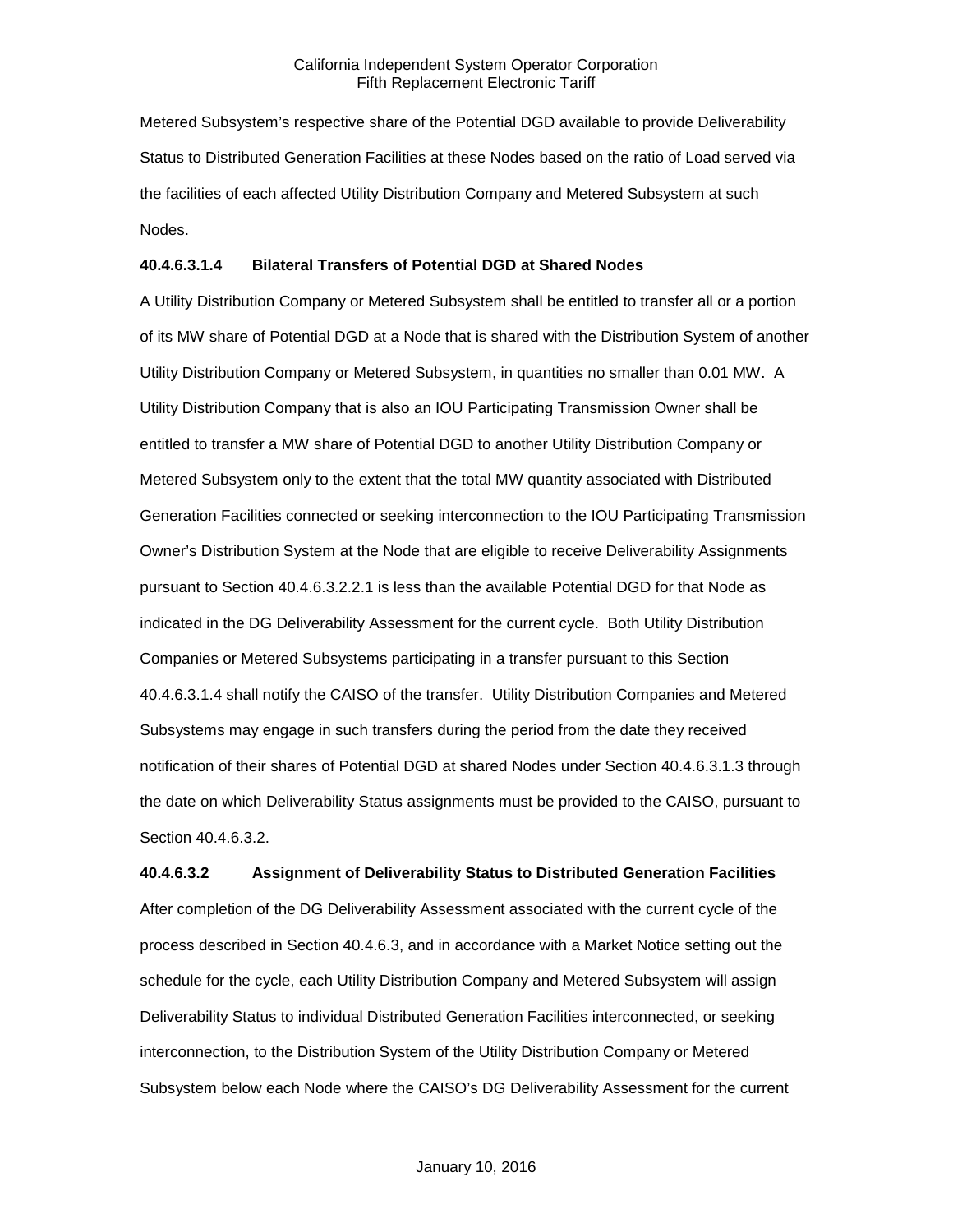cycle has indicated the availability of Potential DGD, consistent with the rules set forth in this Section 40.4.6.3.2, and will report all such assignments to the CAISO in accordance with the schedule for the cycle.

Upon receipt of this information the CAISO will validate that the Utility Distribution Company's or Metered Subsystem's assignments of Deliverability Status to specific Distributed Generation Facilities is consistent with (i) the MW quantities of Potential DGD available to that Utility Distribution Company or Metered Subsystem at specific Nodes; the CAISO's methodology for associating the Deliverability Status of a specific generating resource type with a MW quantity of Potential DGD, as set forth in Section 40.4.6.3.2.1; and (iii) the time limit on a Distributed Generation Facility's expected future Commercial Operation date, as set forth in Section 40.4.6.3.2.2. If the CAISO identifies an inconsistency between a Utility Distribution Company's or Metered Subsystem's assignment of Deliverability Status to a Distributed Generation Facility and any of these requirements, the CAISO will notify the Utility Distribution Company or Metered Subsystem, and the Utility Distribution Company or Metered Subsystem in consultation with the CAISO will adjust its assignments of Deliverability Status as needed. The CAISO will then inform the Utility Distribution Company or Metered Subsystem that the validation process has been completed, and the Utility Distribution Company or Metered Subsystem will notify the Distributed Generation Facilities of their Deliverability Status assignments.

# **40.4.6.3.2.1 Associating MW of Potential DGD with Deliverability Status of a Distributed Generation Facility**

As described further in a Business Practice Manual, Utility Distribution Company's or Metered Subsystem's association of a MW quantity of Potential DGD at a specific Node with the Deliverability Status of a specific Distributed Generation Facility shall be commensurate with the MW Energy production level appropriate to the type of generating resource comprising the facility modeled in the Deliverability Assessment, the qualifying capacity determination method for that resource type, the installed capacity of the facility, and the Deliverability Status (Full Capacity or Partial Capacity) to be assigned to the facility, and shall be consistent with the CAISO's methodology for modeling resources in its deliverability studies.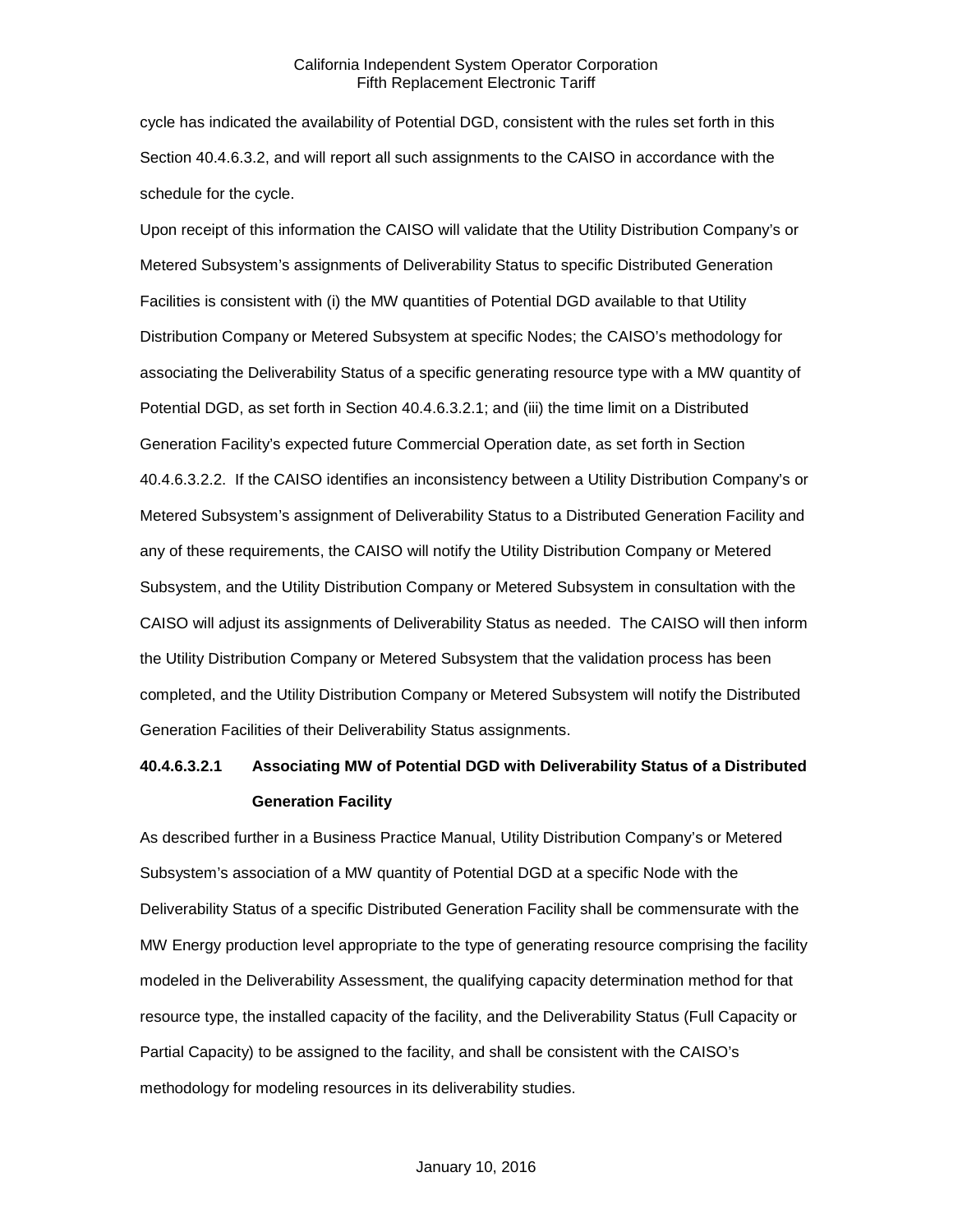# **40.4.6.3.2.2 Eligibility of Distributed Generation Facilities to Obtain Deliverability Status Assignment**

To be eligible to receive a Deliverability Status assignment, a Distributed Generation Facility must satisfy the requirements of the applicable application process pursuant to this Section 40.4.6.3.2.2 and, if the Distributed Generation Facility is not in Commercial Operation, it must have an expected Commercial Operation date set forth in its current interconnection request or interconnection agreement that is no later than three (3) years from the last date on which applications may be submitted for the current DG Deliverability Assessment cycle.

# **40.4.6.3.2.2.1 Eligibility to Obtain Deliverability Status Assignment from IOU Participating Transmission Owners**

Distributed Generation Facilities interconnected, or seeking interconnection, to the Distribution System of an IOU Participating Transmission Owner may apply to the applicable IOU Participating Transmission Owner to be eligible to receive a Deliverability Status assignment in the current DG Deliverability Assessment cycle as follows:

- (i) Distributed Generation Facilities that are already in Commercial Operation and interconnected to the Distribution System of an IOU Participating Transmission Owner that do not have Deliverability Status may submit an application to be eligible for Full or Partial Capacity Deliverability Status, and those that have Partial Capacity Deliverability Status may apply to be eligible for a higher level of Partial Capacity Deliverability Status or Full Capacity Deliverability Status.
- (ii) Distributed Generation Facilities with an active interconnection request in the interconnection queue of an IOU Participating Transmission Owner that have not requested Deliverability Status in the underlying interconnection process but have received their Phase I interconnection study results or the equivalent thereof may submit an application to be eligible to receive Partial Capacity Deliverability Status or Full Capacity Deliverability Status.
- (iii) Distributed Generation Facilities with an active interconnection request in the interconnection queue of an IOU Participating Transmission Owner that have not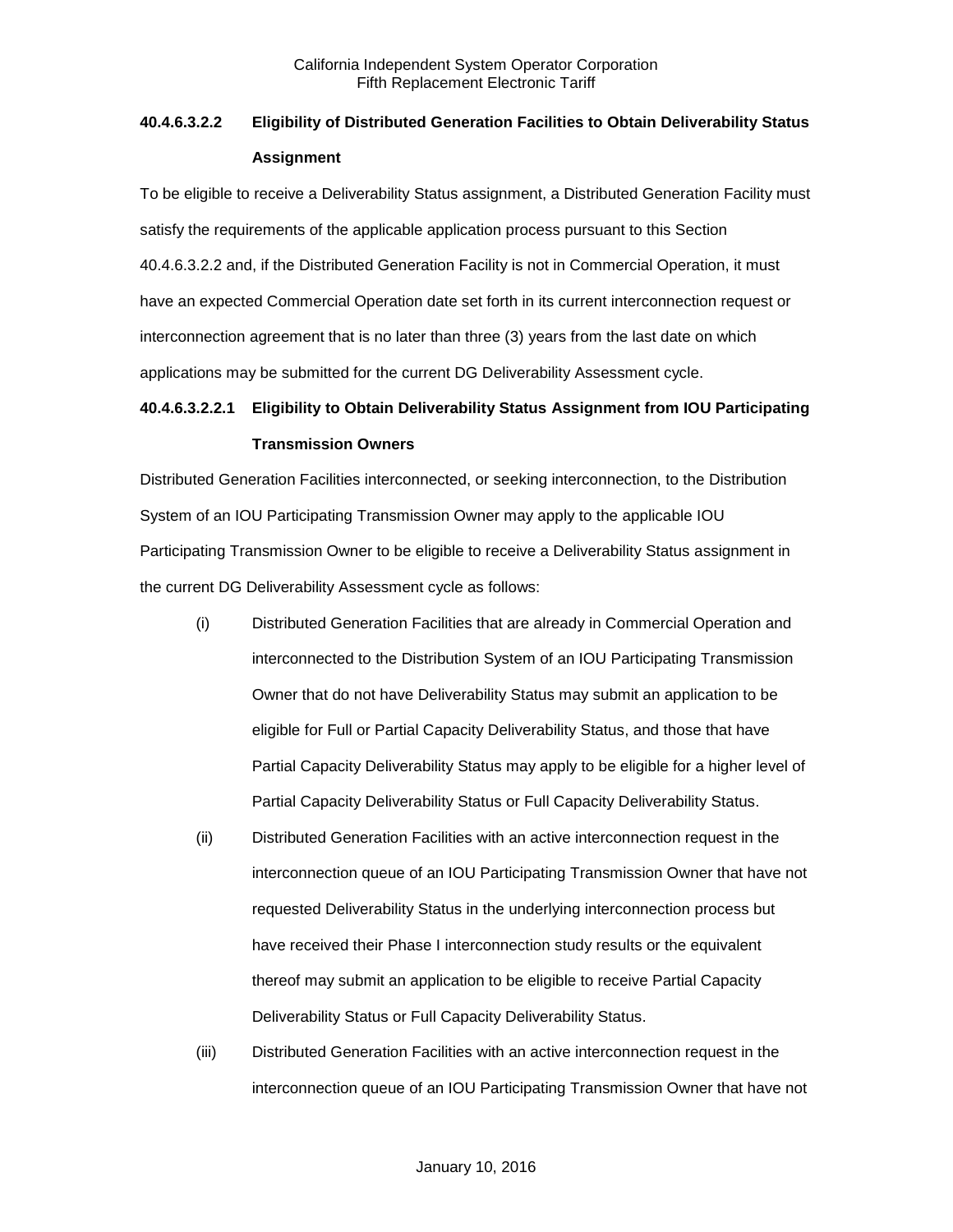received their Phase I interconnection study results or the equivalent thereof, irrespective of whether they requested Deliverability Status in their interconnection request, may submit an application to be eligible to receive Partial Capacity Deliverability Status or Full Capacity Deliverability Status.

Distributed Generation Facilities with an active interconnection request in the interconnection queue of an IOU Participating Transmission Owner that have requested Deliverability Status in the underlying interconnection process and have already received Phase I interconnection study results or the equivalent thereof are not eligible to be assigned Deliverability Status pursuant to Section 40.4.6.3 because their Deliverability Status is protected in accordance with the provisions of Section 40.4.6.3.1 and will be assigned through the applicable IOU Participating Transmission Owner's interconnection process.

Applications from Distributed Generation Facilities in the eligible categories specified above must be submitted by the deadline specified in the schedule for the current DG Deliverability Assessment cycle in order for the Distributed Generation Facility to be treated as eligible to receive a Deliverability Status assignment in the current cycle. Distributed Generation Facilities that fail to apply in a timely manner will be assumed not to be seeking Deliverability Status in the current cycle. The CAISO will issue a Market Notice announcing the deadline for submitting applications. The deadline will be no earlier than thirty (30) days after the CAISO publishes the results of the DG Deliverability Assessment. The form of the application shall be specified in a Business Practice Manual. The application shall be submitted to the applicable Participating Transmission Owner, which shall provide a copy of the application to the CAISO within five (5) Business Days after the application was submitted.

# **40.4.6.3.2.2.2 Eligibility to Obtain Deliverability Status Assignment from Utility Distribution Companies and Metered Subsystems that are Not IOU Participating Transmission Owners**

Distributed Generation Facilities interconnected, or seeking interconnection, to the Distribution System of a Utility Distribution Company or Metered Subsystem that is not an IOU Participating Transmission Owner may apply to the applicable Utility Distribution Company or Metered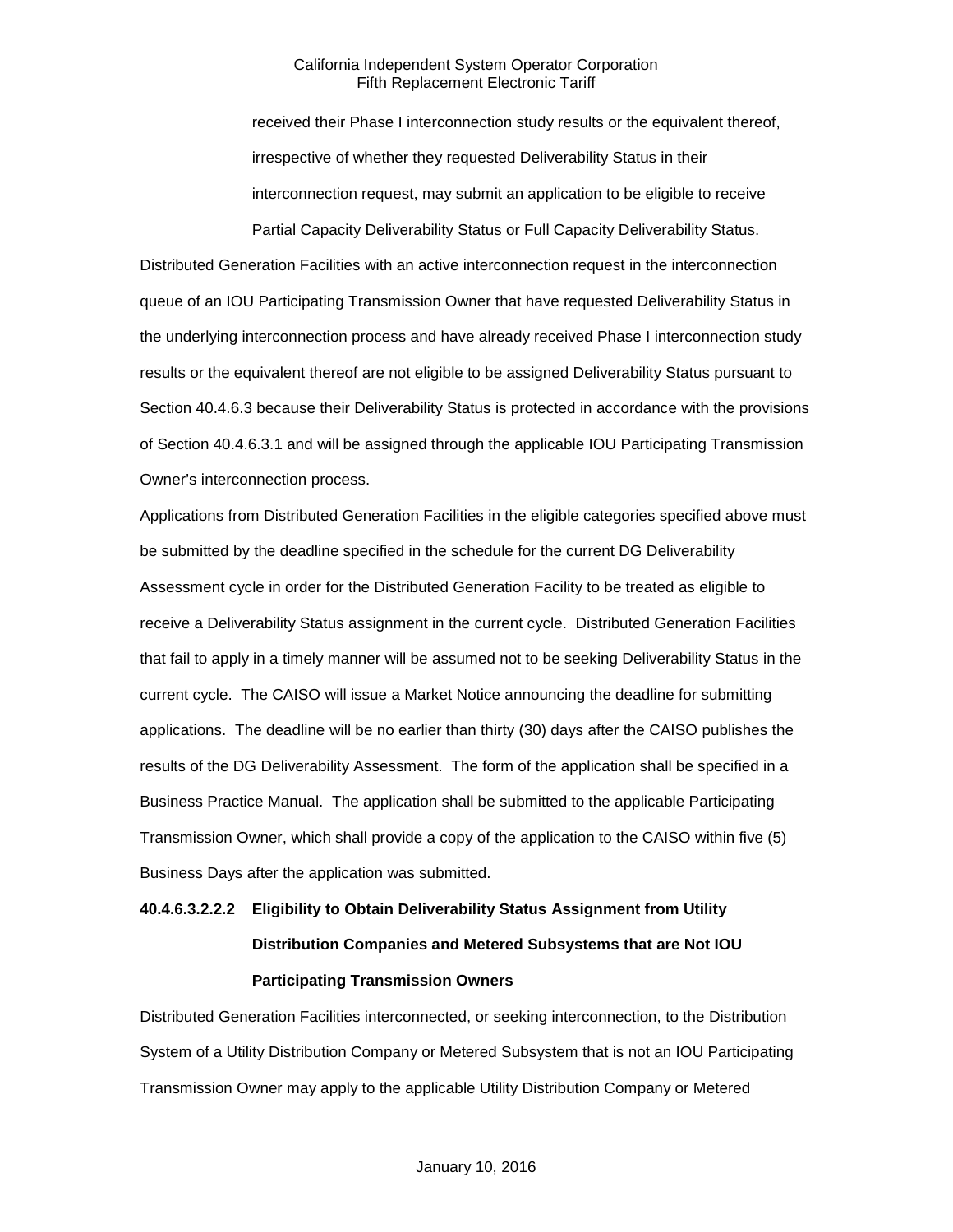Subsystem to be eligible to receive a Deliverability Status assignment in the current DG Deliverability Assessment cycle pursuant to individual interconnection procedures of the Utility Distribution Company or Metered Subsystem.

# **40.4.6.3.2.3 Assignment of Deliverability Status to Distributed Generation Facilities by IOU Participating Transmission Owners**

Utility Distribution Companies that are also IOU Participating Transmission Owners will assign Deliverability Status on a first-come, first-served basis to those Distributed Generation Facilities either interconnected or seeking interconnection to their Distribution Systems at each applicable Node, and that are eligible for assignment pursuant to Section 40.4.6.3.2.2.1, in the following priority order:

- (1) Distributed Generation Facilities already in Commercial Operation and interconnected to the Distribution System of the applicable IOU Participating Transmission Owner as of the deadline for submitting applications pursuant to Section 40.4.6.3.2.2.1, in order of the date they achieved Commercial Operation, from earliest to most recent. At Nodes where there is insufficient Potential DGD indicated in the DG Deliverability Assessment to fulfill all Deliverability Status applications received during the current cycle from Distributed Generation Facilities already in Commercial Operation, and two or more such Distributed Generation Facilities next in order to obtain the last remaining increment of Potential DGD at a Node have the same Commercial Operation date, each such resource shall receive a pro rata share of the remaining Potential DGD in proportion to its MW Energy production level as modeled by the CAISO for the purpose of the CAISO's Deliverability Assessment methodology, in accordance with the level of Deliverability Status applied for in the current cycle.
- (2) Distributed Generation Facilities with an active interconnection request in the interconnection queue of the applicable IOU Participating Transmission Owner that have submitted an application pursuant to Section 40.4.6.3.2.2.1 to obtain Deliverability Status through the process set forth in Section 40.4.6.3, in order of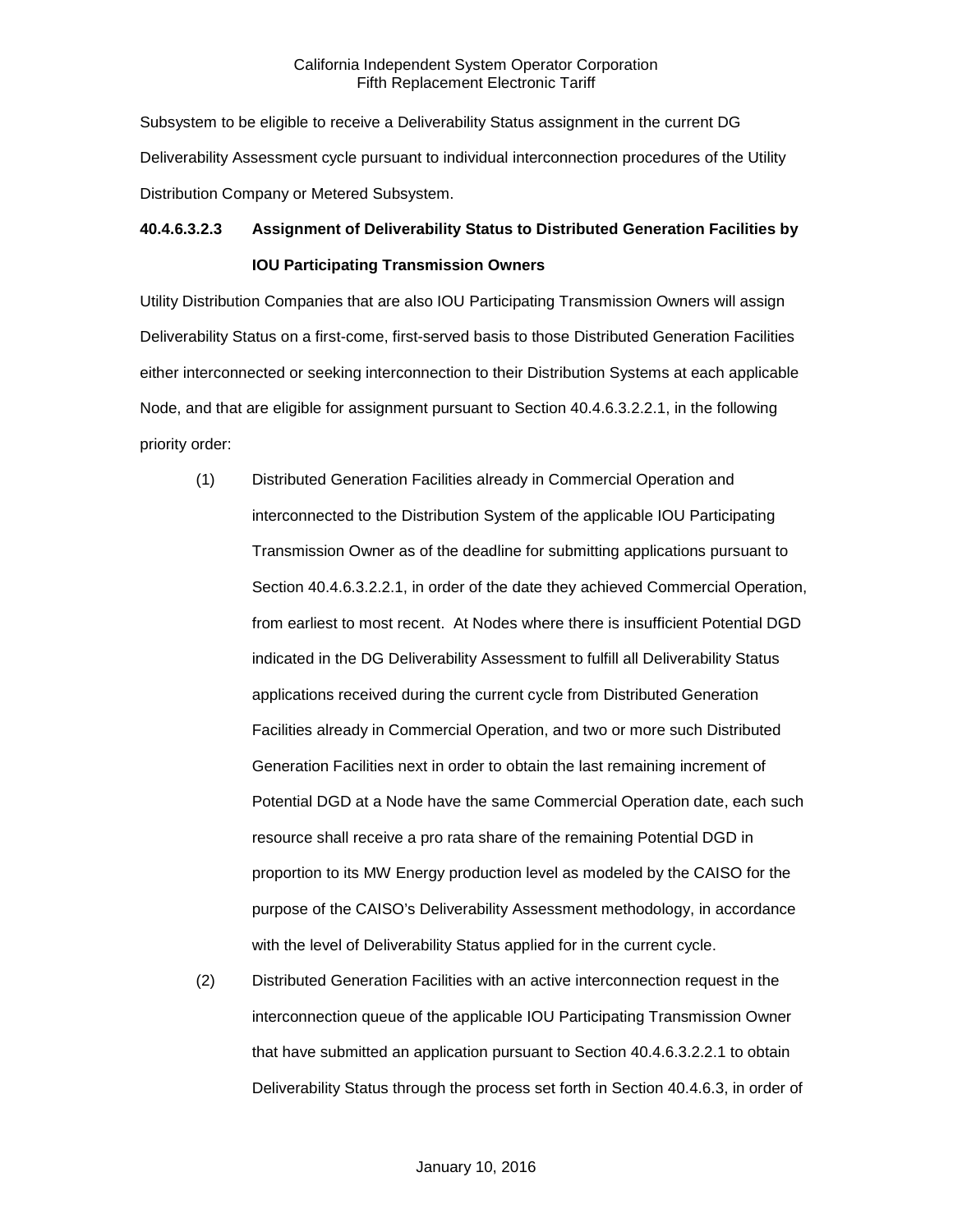their queue position in the applicable interconnection process. At Nodes where there is insufficient Potential DGD indicated in the DG Deliverability Assessment to provide Deliverability Status to eligible Distributed Generation Facilities with active interconnection requests, and two or more such Distributed Generation Facilities next in order to obtain the last remaining increment of Potential DGD have the same interconnection queue position, the remaining amount of Potential DGD will be allocated in order of expected Commercial Operation date, from earliest to furthest in the future. For purposes of this determination, the expected Commercial Operation date shall be the Commercial Operation date specified in the Distributed Generation Facility's interconnection agreement, or if no interconnection agreement has yet been executed, the Distributed Generation Facility's application submitted pursuant to Section 40.4.6.3.2.2.1. If two or more such Distributed Generation Facilities have the same expected Commercial Operation date, each such resource shall receive a pro rata share of the remaining Potential DGD in proportion to its expected MW Energy production level as modeled by the CAISO for the purpose of the CAISO's Deliverability Assessment methodology, in accordance with the level of Deliverability Status requested in the current cycle.

Pursuant to this process, an IOU Participating Transmission Owner shall, during each cycle, fully utilize the maximum amount of Potential DGD available at each Node to provide Deliverability Status to eligible Distributed Generation Resources. If, however, the total MW quantity associated with eligible Distributed Generation Resources at a particular Node is less than the available Potential DGD for that Node as indicated in the DG Deliverability Assessment for the current cycle, then the excess quantity of Potential DGD shall be treated as unassigned Potential DGD in accordance with Section 40.4.6.3.3.

# **40.4.6.3.2.4 Assignment of Deliverability Status to Distributed Generation Facilities by Utility Distribution Companies and Metered Subsystems that are not IOU Participating Transmission Owners**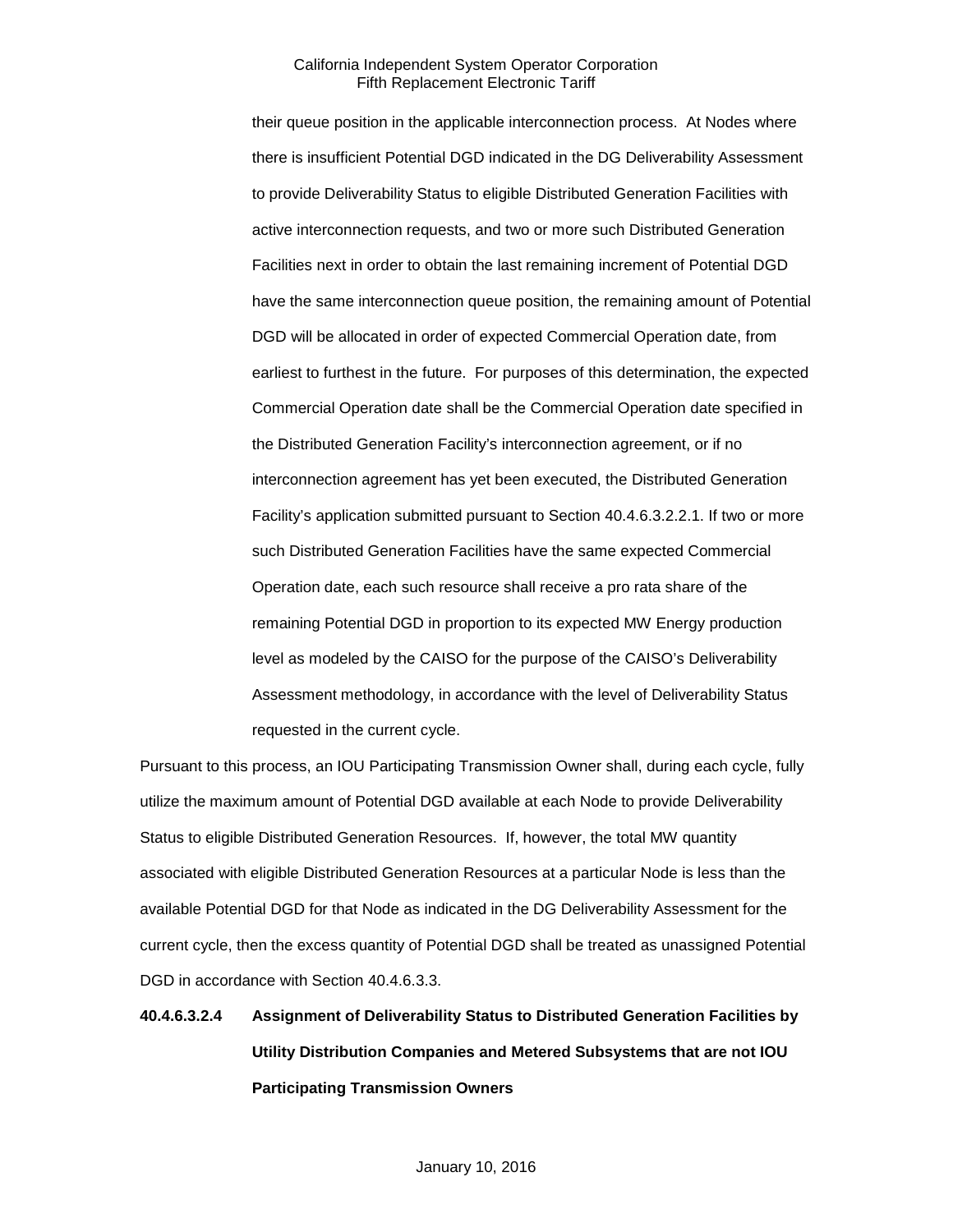Utility Distribution Companies and Metered Subsystems that are not IOU Participating Transmission Owners will assign Deliverability Status to individual Distributed Generating Facilities interconnected, or seeking interconnection, to the Distribution System of such Utility Distribution Company or Metered Subsystem based on the Potential DGD available at applicable Nodes pursuant to their individual interconnection procedures. Such Utility Distribution Companies and Metered Subsystems may report assignments of Deliverability Status to the CAISO at any time. However, only those assignments of Deliverability Status that are reported to the CAISO in accordance with the assignment schedule established by the CAISO for the current DG Deliverability Assessment cycle will be eligible for inclusion in the CAISO's annual Net Qualifying Capacity determination as specified in Section 40.4.6.1 and thereby eligible to be designated as Resource Adequacy Resources for the next Resource Adequacy Compliance Year.

#### **40.4.6.3.3 Unassigned Potential DGD**

If a Utility Distribution Company or Metered Subsystem does not fully utilize the MW quantity of Potential DGD available to assign Deliverability Status to specific Distributed Generation Facilities during an annual DG Deliverability Assessment cycle, the CAISO will preserve the unassigned Potential DGD for that Utility Distribution Company or Metered Subsystem through the next cycle.

#### **40.4.6.3.4 Deliverability Status of Distributed Generation Facilities**

Once a Utility Distribution Company or Metered Subsystem has assigned Deliverability Status to a specific Distributed Generation Facility and reported such assignment to the CAISO, and the CAISO has validated and accepted the reported information as specified under Section 40.4.6.3.2, the Deliverability Status becomes an attribute of the Distributed Generation Facility to which it was assigned. A Distributed Generation Facility assigned Deliverability Status pursuant to an application submitted under Section 40.4.6.3.2.2.1(iii) will be subject to the provisions of Section 40.4.6.3 with regard to its assigned Deliverability Status and will continue through the interconnection process for all other purposes as a request for Energy-Only Deliverability Status. Distributed Generation Facilities that are assigned Deliverability Status pursuant to Section 40.4.6.3 prior to achieving Commercial Operation must, in order to retain such assignment,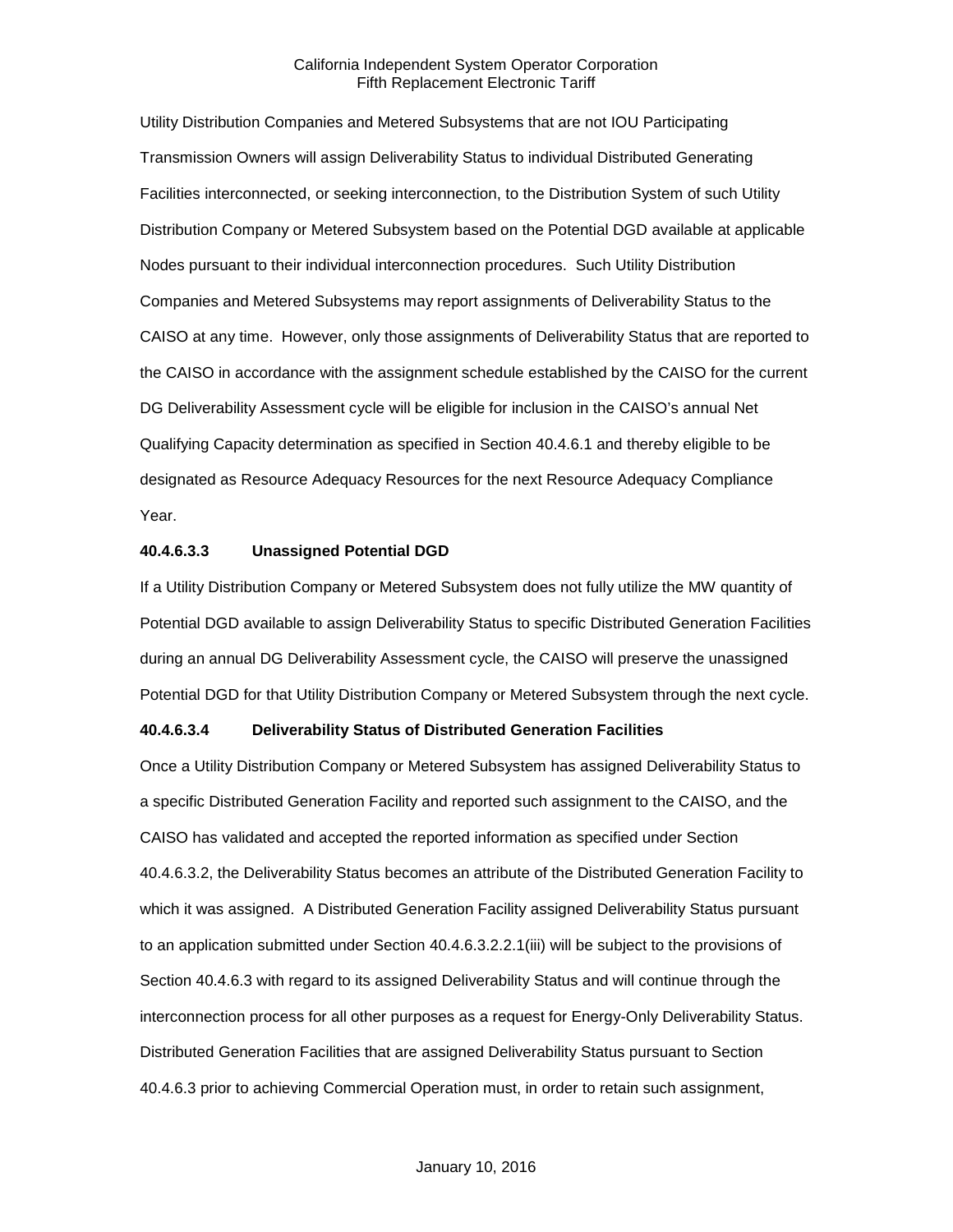achieve Commercial Operation no later than six months after the Commercial Operation date specified in the Distributed Generation Facility's interconnection agreement, or if no interconnection agreement had been executed at the time the assignment was made, the Distributed Generation Facility's application submitted pursuant to Section 40.4.6.3.2.2. However, if the Distributed Generation Facility submitted its application pursuant to Section 40.4.6.3.2.2.1(ii), such assignment shall not be revoked if the Distributed Generation Facility's failure to achieve Commercial Operation within six months of its indicated Commercial Operation date is due to a delay in the Utility Distribution Company's or Metered Subsystem's completion of the upgrades necessary for the Distributed Generation Facility's interconnection. The applicable Utility Distribution Company or Metered Subsystem must report any such revocations and delays to the CAISO in accordance with the date set forth in a Business Practice Manual or in a Market Notice establishing the schedule for the annual DG Deliverability Assessment cycle. With respect to a Distributed Generation Facility that meets this retention requirement, once that Distributed Generation Facility has achieved Commercial Operation, it will retain its assigned Deliverability Status for as long it remains in Commercial Operation. This also applies to Distributed Generation Facilities that were already in Commercial Operation at the time the assignment was made.

Any loss of Deliverability Status granted pursuant to Section 40.4.6.3, due to either permanent cessation of commercial operation of a Distributed Generation Facility or revocation due to failure to meet the Commercial Operation date requirement set forth above, will be appropriately modeled by the CAISO in the next DG Deliverability Assessment cycle. Depending on other changes that may have occurred on the CAISO Controlled Grid and connected Distribution Systems, or in associated interconnection queues, additional Potential DGD may be available in the next cycle for assignment of Deliverability Status in accordance with the process set forth in Section 40.4.6.3.

#### **40.4.7 Submission Of Supply Plans**

# **40.4.7.1 Schedule for Submission of Supply Plans**

Scheduling Coordinators representing Resource Adequacy Resources supplying Resource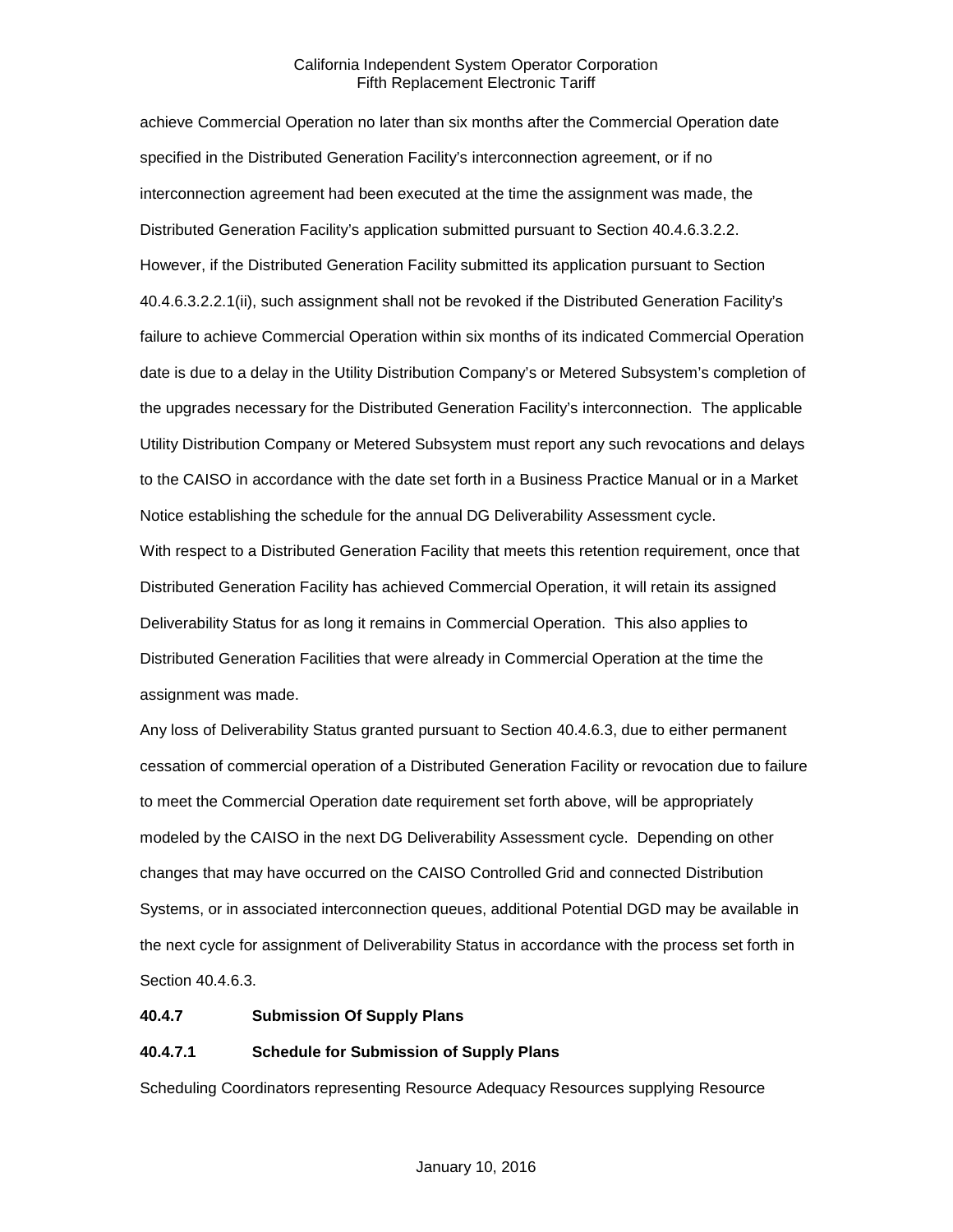Adequacy Capacity shall provide the CAISO with annual and monthly Supply Plans, as follows:

- (a) The annual Supply Plan shall be submitted to the CAISO on the schedule set forth in the Business Practice Manual and shall verify their agreement to provide Resource Adequacy Capacity during the next Resource Adequacy Compliance Year.
- (b) The monthly Supply Plans or the same information as required to be included in the monthly Supply Plan, plus any other information the CAISO requires as identified in the Business Practice Manual, shall be submitted to the CAISO at least 45 days in advance of the first day of the month covered by the plan, and in accordance with the schedule and in the reporting format(s) set forth in the Business Practice Manual, and shall verify their agreement to provide Resource Adequacy Capacity during that resource adequacy month.
- (c) The Scheduling Coordinator for the Resource Adequacy Resource may submit, at any time from 45 days through 11 days in advance of the relevant month, a revision to its monthly Supply Plan to correct an error in the plan. The CAISO will not accept any revisions to a monthly Supply Plan from 10 days in advance of the relevant month through the end of the month, unless the Scheduling Coordinator for the Resource Adequacy Resource demonstrates good cause for the change and explains why it was not possible to submit the change earlier.
- (d) The monthly Supply Plan may indicate the willingness of the resource to offer capacity for procurement as backstop capacity under the Capacity Procurement Mechanism pursuant to Section 43, and provide the identity of the resource, the available capacity amount, the time periods when the capacity is available, and other information as may be specified in the Business Practice Manual.
- (e) Notwithstanding Section 40.4.7.1(b), for the resource adequacy month of January 2013, the monthly Supply Plans or the same information as required to be included in the monthly Supply Plans, plus any other information the CAISO requires as identified in the Business Practice Manual, shall be submitted to the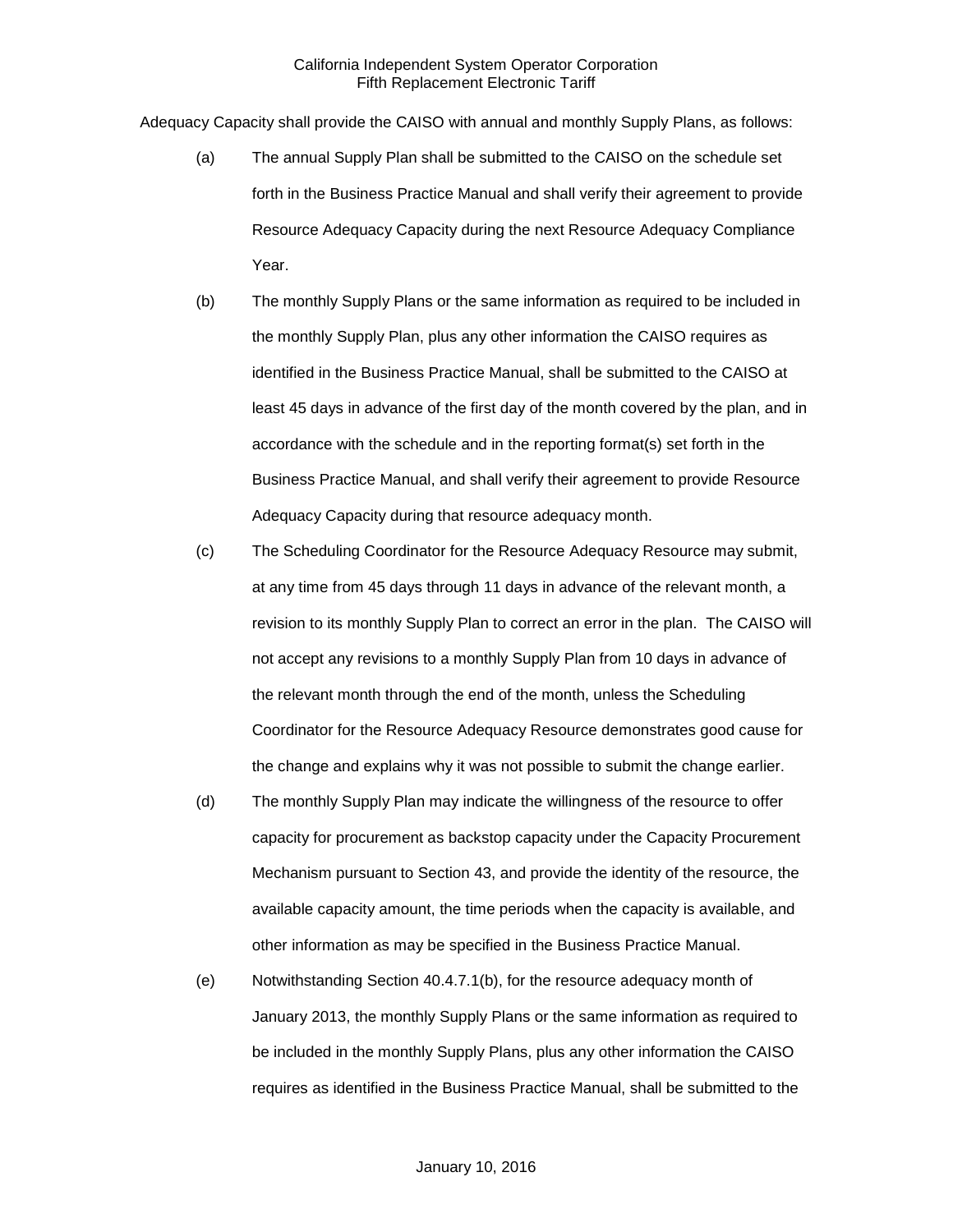CAISO no later than November 20, 2012, which is 42 days in advance of the first day of the month. Notwithstanding Section 40.2.2.4(c), for the resource adequacy month of January 2013, the Scheduling Coordinator for the resource adequacy resource may submit at any time from 42 days through 11 days in advance of the relevant month, a revision to its monthly Supply Plan to correct an error in the plan.

# **40.4.7.2 Form of Supply Plans**

The Supply Plan must be in the form of the template provided on the CAISO Website, which shall include an affirmative representation by the Scheduling Coordinator submitting the Supply Plan that the CAISO is entitled to rely on the accuracy of the information provided in the Supply Plan to perform those functions set forth in this Section 40.

# **40.4.7.3 Validation of Supply Plans**

The CAISO shall be entitled to take reasonable measures to validate the accuracy of the information submitted in Supply Plans under this Section. Supply Plan validation measures may include the following:

> (a) The CAISO may compare a Resource Adequacy Resource's Resource Adequacy Capacity against the Resource Adequacy Resource's Net Qualifying Capacity, if applicable. To the extent the Resource Adequacy Capacity of a Resource Adequacy Resource included in a Supply Plan is greater than the Resource Adequacy Resource's Net Qualifying Capacity, the CAISO will notify the respective Scheduling Coordinators for the Resource Adequacy Resource and each Load Serving Entity that has included the Resource Adequacy Resource in its Resource Adequacy Plan that the Resource Adequacy Capacity from the Resource Adequacy Resource shall be reduced to the Resource Adequacy Resource's Net Qualifying Capacity and that it will be considered a mismatch under Section 40.7. If the CAISO is not advised as to how the reduction in Resource Adequacy Capacity to conform with the Resource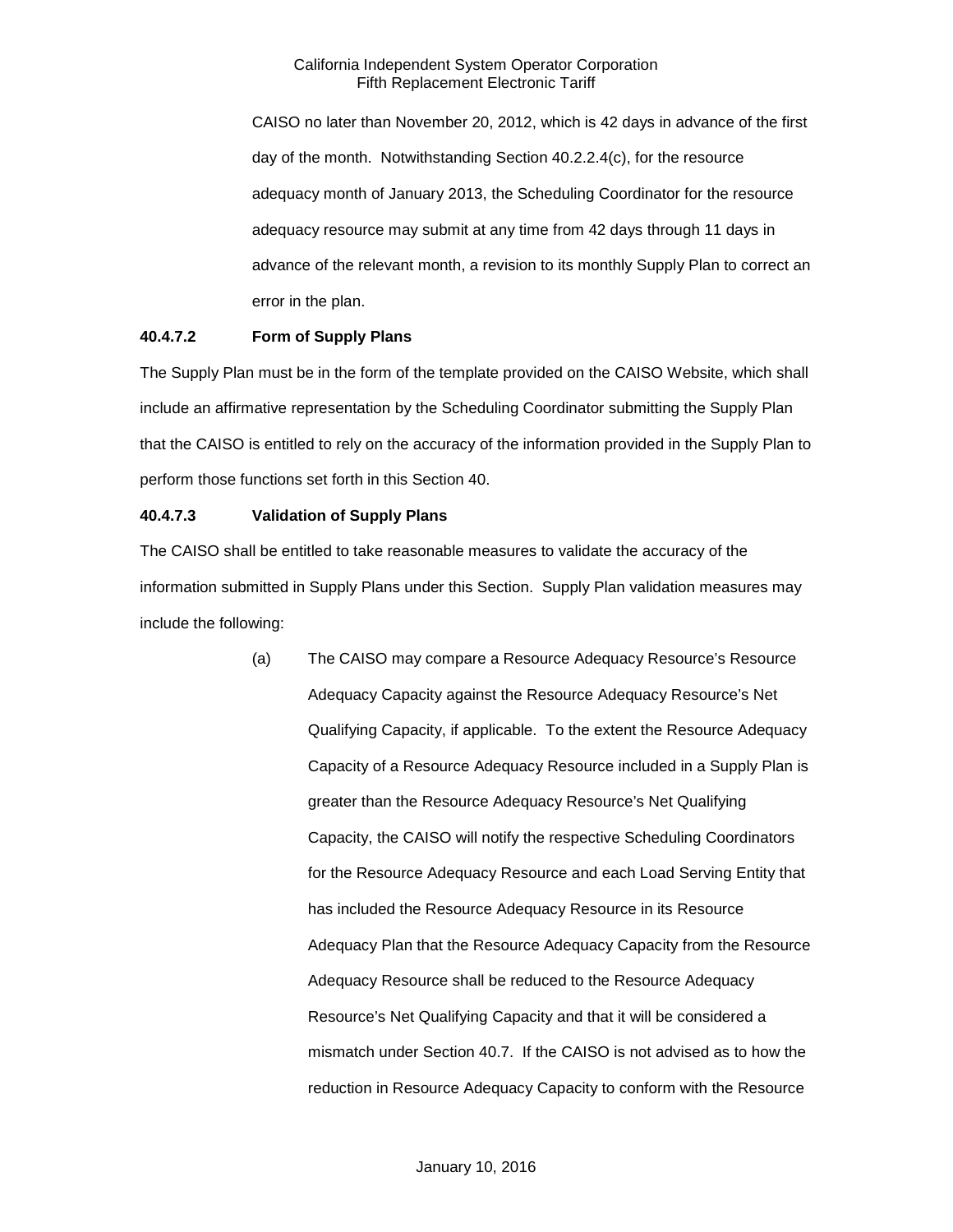Adequacy Resource's Net Qualifying Capacity shall be allocated among each Load Serving Entity that included the Resource Adequacy Resource on its Resource Adequacy Plan, the CAISO will apply a pro rata reduction based on the Supply Plan.

(b) The CAISO may verify whether the Resource Adequacy Capacity listed in the monthly Supply Plan is scheduled to take an Approved Maintenance Outage during the month. To the extent the Resource Adequacy Capacity of a Resource Adequacy Resource included in a Supply Plan is greater than the Resource Adequacy Capacity designated for the resource in the Resource Adequacy Plan, or includes Resource Adequacy Capacity that is scheduled to take an Approved Maintenance Outage during the month, the CAISO will notify the Scheduling Coordinator for the Resource Adequacy Resource and the respective Scheduling Coordinators for each Load Serving Entity that has included the Resource Adequacy Resource in its Resource Adequacy Plan that there is a discrepancy, which will be treated as a mismatch under Section 40.7. To the extent the Resource Adequacy Capacity of a Resource Adequacy Resource included in a Supply Plan is less than the Resource Adequacy Capacity designated for the resource in the Resource Adequacy Plan, or includes Resource Adequacy Capacity that is scheduled for an Approved Maintenance Outage during the month, the CAISO will notify the Local Regulatory Authority, the Scheduling Coordinator for the Resource Adequacy Resource, and the respective Scheduling Coordinators for each Load Serving Entity that has included the Resource Adequacy Resource in its Resource Adequacy Plan that there is a discrepancy, which will be treated as a mismatch under Section 40.7.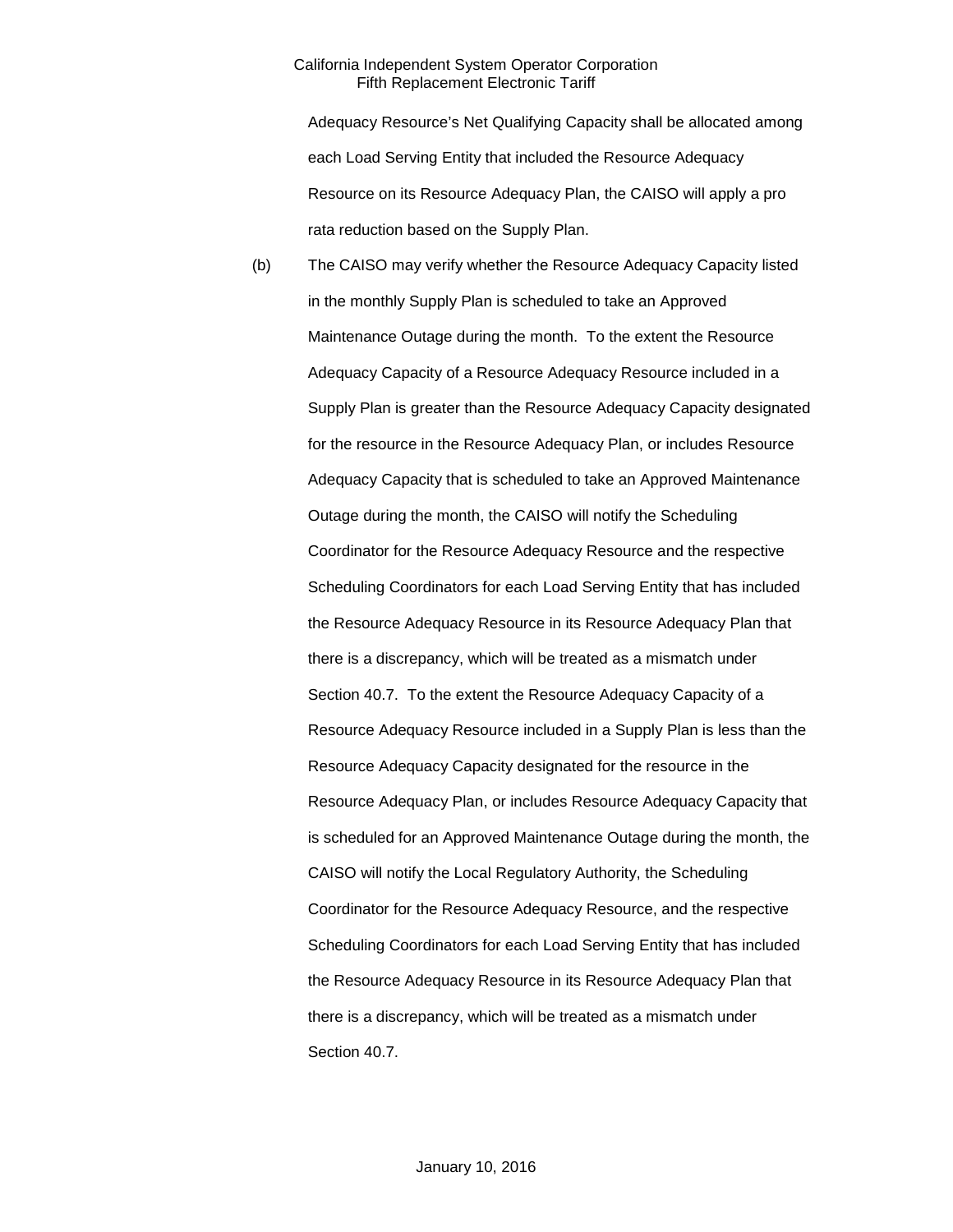(c) Other errors or inaccuracies identified by the CAISO in a Supply Plan shall be treated as a mismatch under Section 40.7.

Disputes regarding the CAISO's determination of Net Qualifying Capacity shall be subject to Section 40.5.2. The provisions of this Section shall not affect a Resource Adequacy Resource's Net Qualifying Capacity posted by the CAISO under Section 40.5.2.

# **40.5 Requirements Applying To Modified Reserve Sharing LSEs Only**

#### **40.5.1 Day Ahead Scheduling And Bidding Requirements**

- (1) Scheduling Coordinators on behalf of Modified Reserve Sharing LSEs serving Load within the CAISO Balancing Authority Area for whom they submit Demand Bids shall submit into the IFM Bids or Self-Schedules for Demand equal to one hundred (100) percent and for Supply equal to one hundred and fifteen (115) percent of the hourly Demand Forecasts for each Modified Reserve Sharing LSE it represents for each Trading Hour for the next Trading Day. Subject to Section 40.5.5, the resources included in a Self-Schedule or a Bid in each Trading Hour to satisfy one hundred and fifteen (115) percent of the Modified Reserve Sharing LSE's hourly Demand Forecasts will be deemed Resource Adequacy Resources and (a) shall be comprised of those resources listed in the Modified Reserve Sharing LSE's monthly Resource Adequacy Plan and (b) shall include all Local Capacity Area Resources listed in the Modified Reserve Sharing LSE's annual Resource Adequacy Plan, if any, except to the extent the Local Capacity Area Resources, if any, are unavailable due to any Outages or reductions in capacity reported to the CAISO in accordance with this CAISO Tariff.
	- (i) Local Capacity Area Resources physically capable of operating must submit: (a) Economic Bids for Energy and/or Self- Schedules for all their Resource Adequacy Capacity and (b) Economic Bids for Ancillary Services and/or a Submission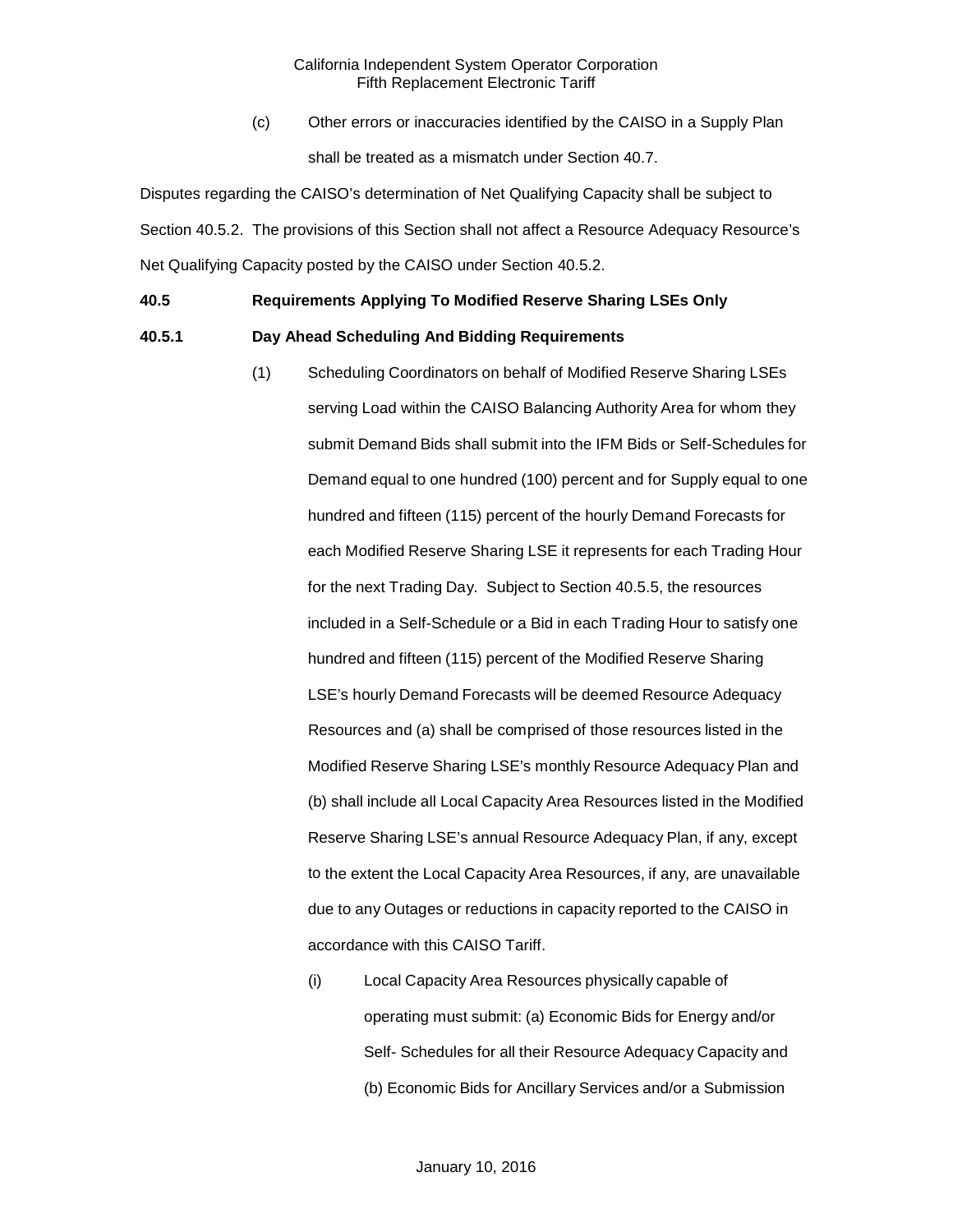to Self-Provide Ancillary Services for all of their Resource Adequacy Capacity that is certified to provide Ancillary Services. For Local Resource Adequacy Capacity that is certified to provide Ancillary Services and is not covered by a Submission to Self-Provide Ancillary Services, the resource must submit Economic Bids for each Ancillary Service for which the resource is certified. For Resource Adequacy Capacity subject to this requirement for which no Economic Energy Bid or Self-Schedule has been submitted, the CAISO shall insert a Generated Bid in accordance with Section 40.6.8. For Resource Adequacy Capacity subject to this requirement for which no Economic Bids for Ancillary Services or Submissions to Self-Provide Ancillary Services have been submitted, the CAISO shall insert a Generated Bid in accordance with Section 40.6.8 for each Ancillary Service the resource is certified to provide. However, to the extent the Generating Unit providing Local Capacity Area Resource capacity constitutes a Use-Limited Resource under Section 40.6.4, the provisions of Section 40.6.4 will apply.

- (ii) Resource Adequacy Resource must participate in the RUC to the extent that the resource has available Resource Adequacy Capacity that was offered into the IFM and is not reflected in an IFM Schedule. Resource Adequacy Capacity participating in RUC will be optimized using zero dollar (\$0/MW-hour) RUC Availability Bid.
- (iii) Capacity from Resource Adequacy Resources selected in RUC will not be eligible to receive a RUC Availability Payment.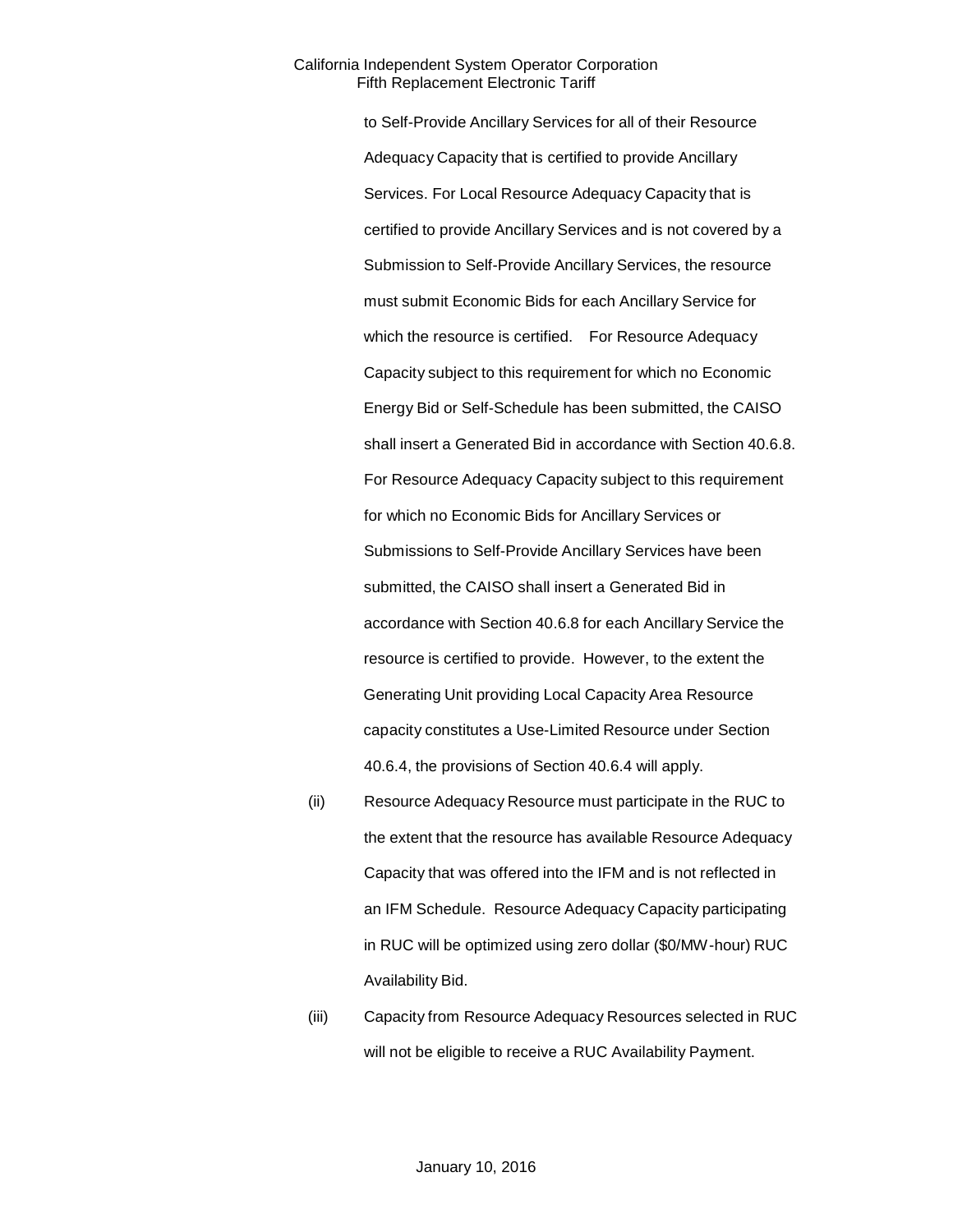(iv) Through the IFM co-optimization process, the CAISO will utilize available Local Capacity Area Resource Adequacy Capacity to provide Energy or Ancillary Services in the most efficient manner to clear the Energy market, manage congestion and procure required Ancillary Services. In so doing the IFM will honor submitted Energy Self-Schedules of the Local Capacity Area Resource Adequacy Capacity of the Modified Reserve Sharing LSE unless the CAISO is unable to satisfy one hundred (100) percent of the Ancillary Services requirements. In such cases the CAISO may curtail all or a portion of a submitted Energy Self-Schedule to allow Ancillary Service-certified Local Capacity Area Resource Adequacy Capacity to be used to meet the Ancillary Service requirements. The CAISO will not curtail for the purpose of meeting Ancillary Service requirements a Self-Schedule of a resource internal to a Metered Subsystem that was submitted by the Scheduling Coordinator for that Metered Subsystem. If the IFM reduces the Energy Self-Schedule of Resource Adequacy Capacity to provide an Ancillary Service, the Ancillary Service Marginal Price for that Ancillary Service will be calculated in accordance with Section 27.1.2 using the Ancillary Service Bids submitted by the Scheduling Coordinator for the Resource Adequacy Resource or inserted by the CAISO pursuant to this Section 40.5.1, and using the resource's Generated Energy Bid to determine the Resource Adequacy Resource's opportunity cost of Energy. If the Scheduling Coordinator for the Modified Reserve Sharing LSE's Resource Adequacy Resource believes that the opportunity cost of Energy based on the Resource Adequacy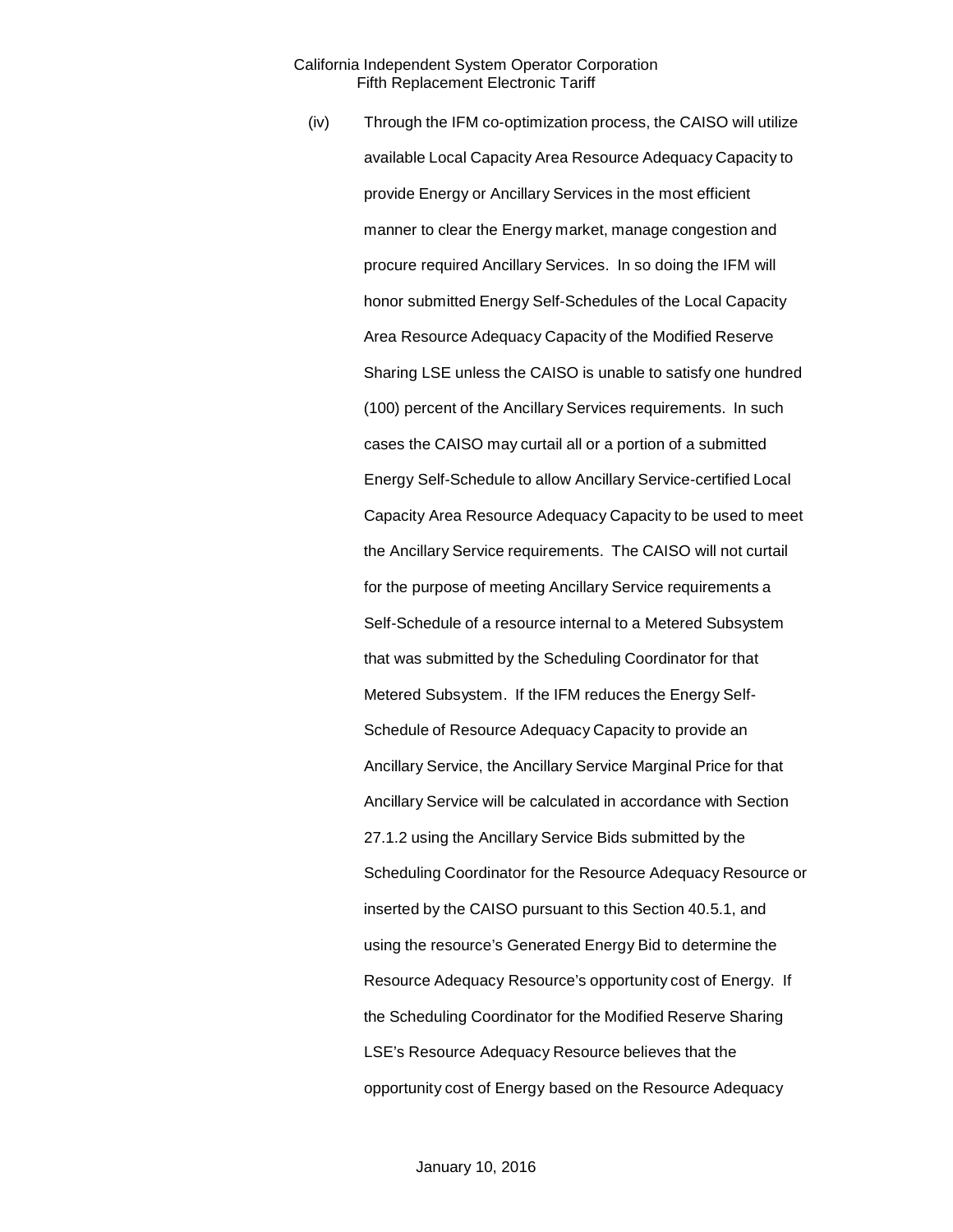Resource's Generated Energy Bid is insufficient to compensate for the resource's actual opportunity cost, the Scheduling Coordinator may submit evidence justifying the increased amount to the CAISO and to the FERC no later than seven (7) days after the end of the month in which the submitted Energy Self-Schedule was reduced by the CAISO to provide an Ancillary Service. The CAISO will treat such information as confidential and will apply the procedures in Section 20.4 of this CAISO Tariff with regard to requests for disclosure of such information. The CAISO shall pay the higher opportunity costs after those amounts have been approved by FERC.

- (2) Resource Adequacy Resources of Modified Reserve Sharing LSEs that do not clear in the IFM or are not committed in RUC shall have no further offer requirements in the RTM, except under System Emergencies as provided in this CAISO Tariff.
- (3) Resource Adequacy Resources committed by the CAISO must maintain that commitment through Real-Time. In the event of a Forced Outage on a Resource Adequacy Resource committed in the Day-Ahead Market to provide Energy, the Scheduling Coordinator for the Modified Reserve Sharing LSE will have up to the next RTM bidding opportunity, plus one hour, to replace the lesser of: (i) the committed resource suffering the Forced Outage, (ii) the quantity of Energy committed in the Day-Ahead Market, or (iii) one hundred and seven (107) percent of the hourly forecast Demand.

#### **40.5.2 Demand Forecast Accuracy**

On a monthly basis, the CAISO will review Meter Data to evaluate the accuracy or quality of the hourly Day-Ahead Demand Forecasts submitted by the Scheduling Coordinator on behalf of Modified Reserve Sharing LSEs. If the CAISO determines, based on its review, that one or more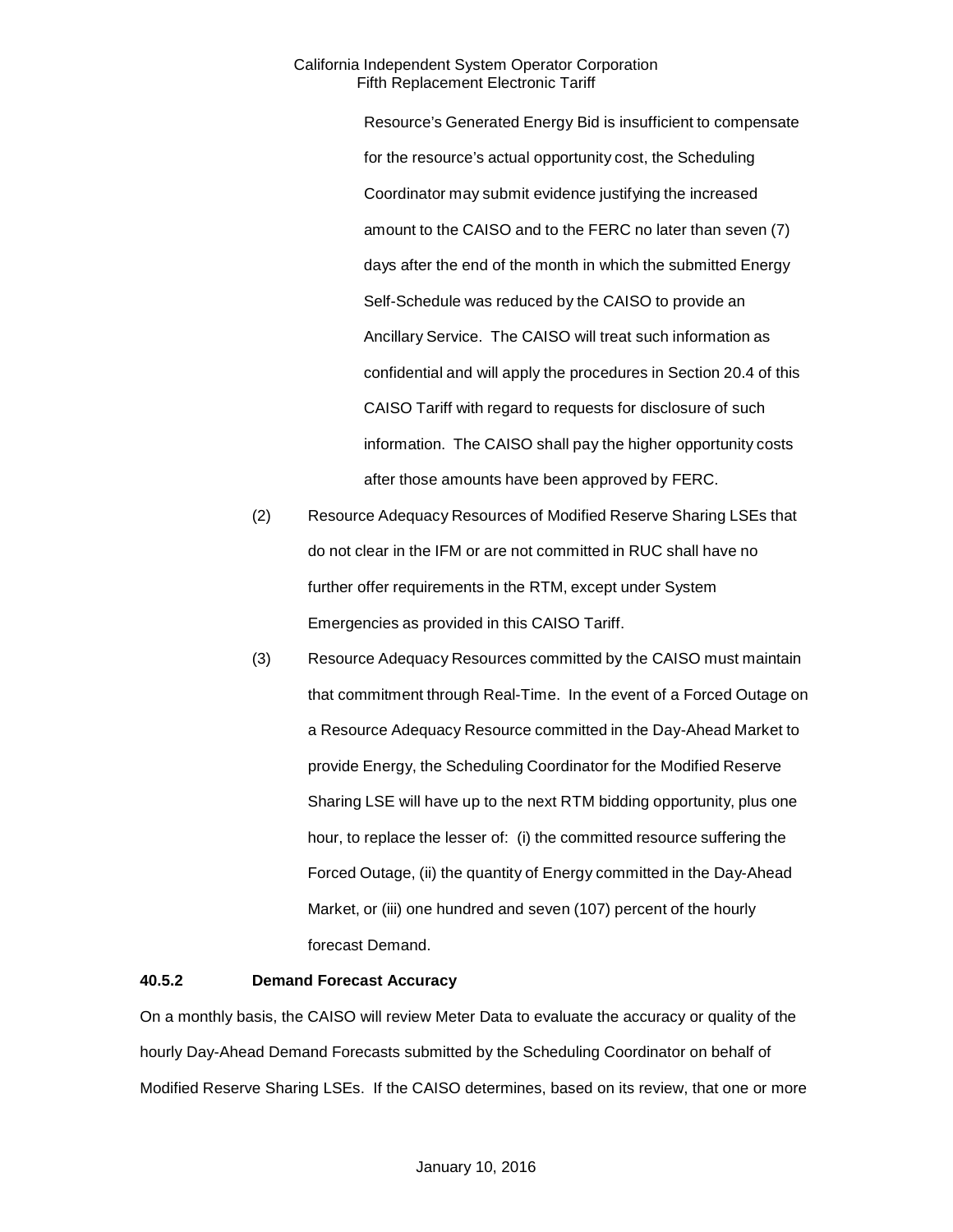Demand Forecasts materially under-forecasts the Demand of the Modified Reserve Sharing LSEs for whom the Scheduling Coordinator schedules, after accounting for weather adjustments, the CAISO will notify the Scheduling Coordinator of the deficiency and will cooperate with the Scheduling Coordinator and Modified Reserve Sharing LSE(s) to revise its Demand Forecast protocols or criteria. If the material deficiency affects ten (10) hourly Demand Forecasts over a minimum of two (2) non-consecutive Business Days within a month, the CAISO may: (i) inform State of California authorities including, but not necessarily limited to, the California Legislature, and identify the Modified Reserve Sharing LSE(s) represented by the Scheduling Coordinator and (ii) assign to the Scheduling Coordinator responsibility for all tier 1 RUC charges as specified in Section 11.8.6.5 to address the uncertainty caused by the Scheduling Coordinator's deficient hourly Demand Forecasts until the deficiency is addressed.

#### **40.5.3 Requirement To Make Resources Available In System Emergency**

Scheduling Coordinators for Modified Reserve Sharing LSEs that are MSS Operators shall make resources available to the CAISO during a System Emergency in accordance with the provisions of their Metered Subsystem Agreement. Scheduling Coordinators for all other Modified Reserve Sharing LSEs shall make available to the CAISO upon a warning or emergency notice of an actual or imminent System Emergency all resources that have not submitted a Self-Schedule or Economic Bid in the IFM that were listed in the Modified Reserve Sharing LSE's monthly Resource Adequacy Plan that are physically capable of operating without violation of any applicable law.

#### **40.5.4 Consequence Of Failure To Meet Scheduling Obligation**

(1) If the Scheduling Coordinator for the Modified Reserve Sharing LSE fails to submit a Self-Schedule or submit Bids equal to 115% of its hourly Demand Forecasts for each Trading Hour for the next Trading Day in the IFM and RUC, the Scheduling Coordinator will be charged a capacity surcharge of three times the price of the relevant Day-Ahead Hourly LAP LMP in the amount of the shortfall. To the extent the Scheduling Coordinator for the Modified Reserve Sharing LSE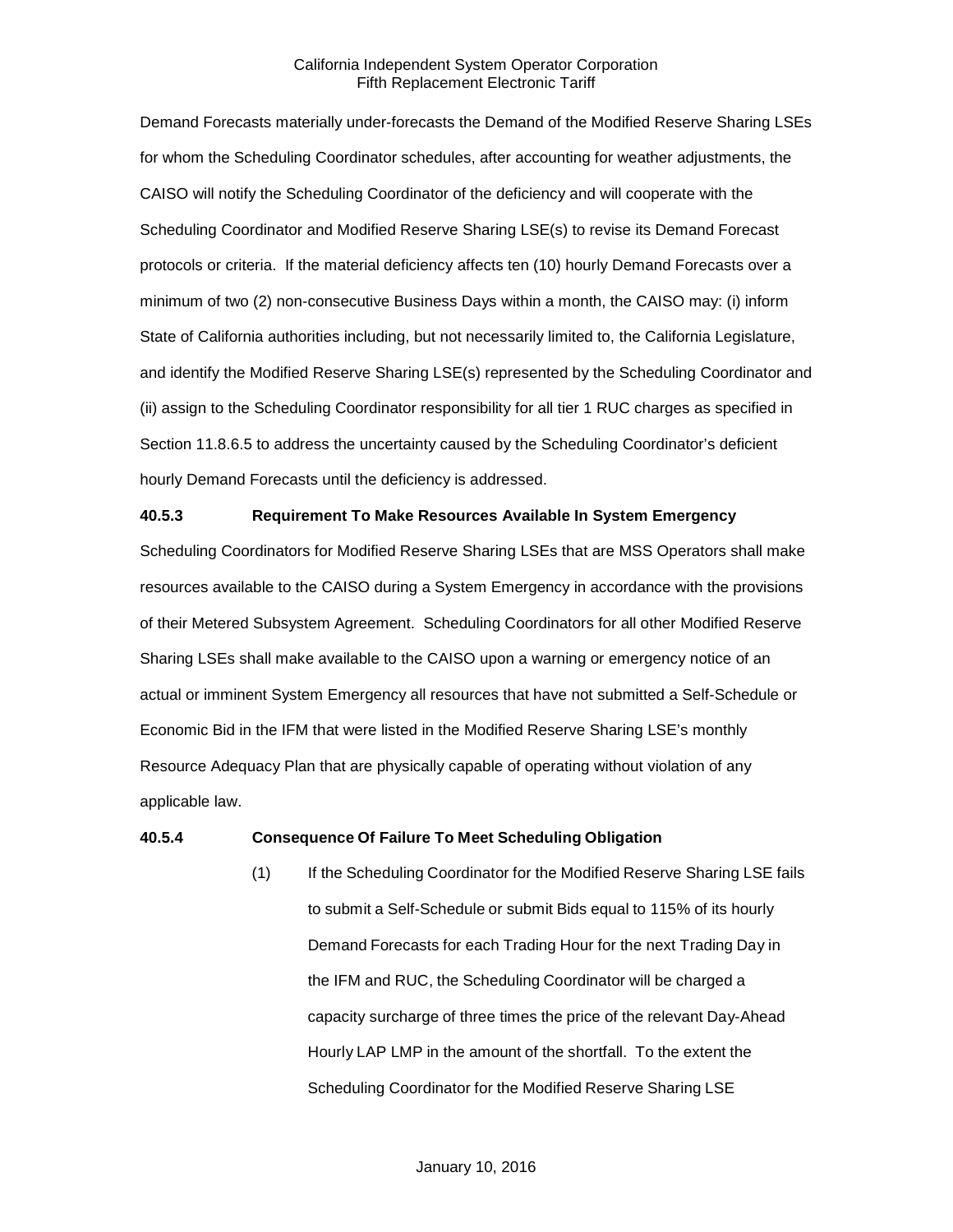schedules imports on one or more Scheduling Points in an aggregate megawatt amount greater than its aggregate import deliverability allocation under Section 40.4.6.2, the quantity of megawatts in excess of its import deliverability allocation will not count toward satisfying the Modified Reserve Sharing LSE's scheduling obligation, unless it clears the Day-Ahead Market.

- (2) If the Scheduling Coordinator for the Modified Reserve Sharing LSE cannot fulfill its obligations under Section 40.5.1(3), the Scheduling Coordinator for the Modified Reserve Sharing LSE will be charged a capacity surcharge of two times the average of the six (6) Settlement Interval LAP prices for the hour in the amount of the shortfall. Energy scheduled in the RTM will not net against, or be used as a credit to correct, any failure to fulfill the Day-Ahead IFM hourly scheduling and RUC obligation in Section 40.5.1(1).
- (3) Any Energy surcharge received by the CAISO pursuant to this Section 40.5.4 shall be allocated to Scheduling Coordinators representing other Load Serving Entities in proportion to each such Scheduling Coordinator's Measured Demand during the relevant Trading Hour(s) to the aggregate CAISO Measured Demand during the relevant Trading Hour(s).

# **40.5.5 Substitution Of Resources**

Subject to the provisions of this Section 40.5, the Scheduling Coordinator for a Modified Reserve Sharing LSE may substitute for its Resource Adequacy Resources listed in its monthly Resource Adequacy Plan provided:

- (1) Substitutions must occur no later than the close of the IFM; and
- (2) Resources eligible for substitution are either imports or capacity from non-Resource Adequacy Resources or Resource Adequacy Resources with additional available capacity defined as Net Qualifying Capacity in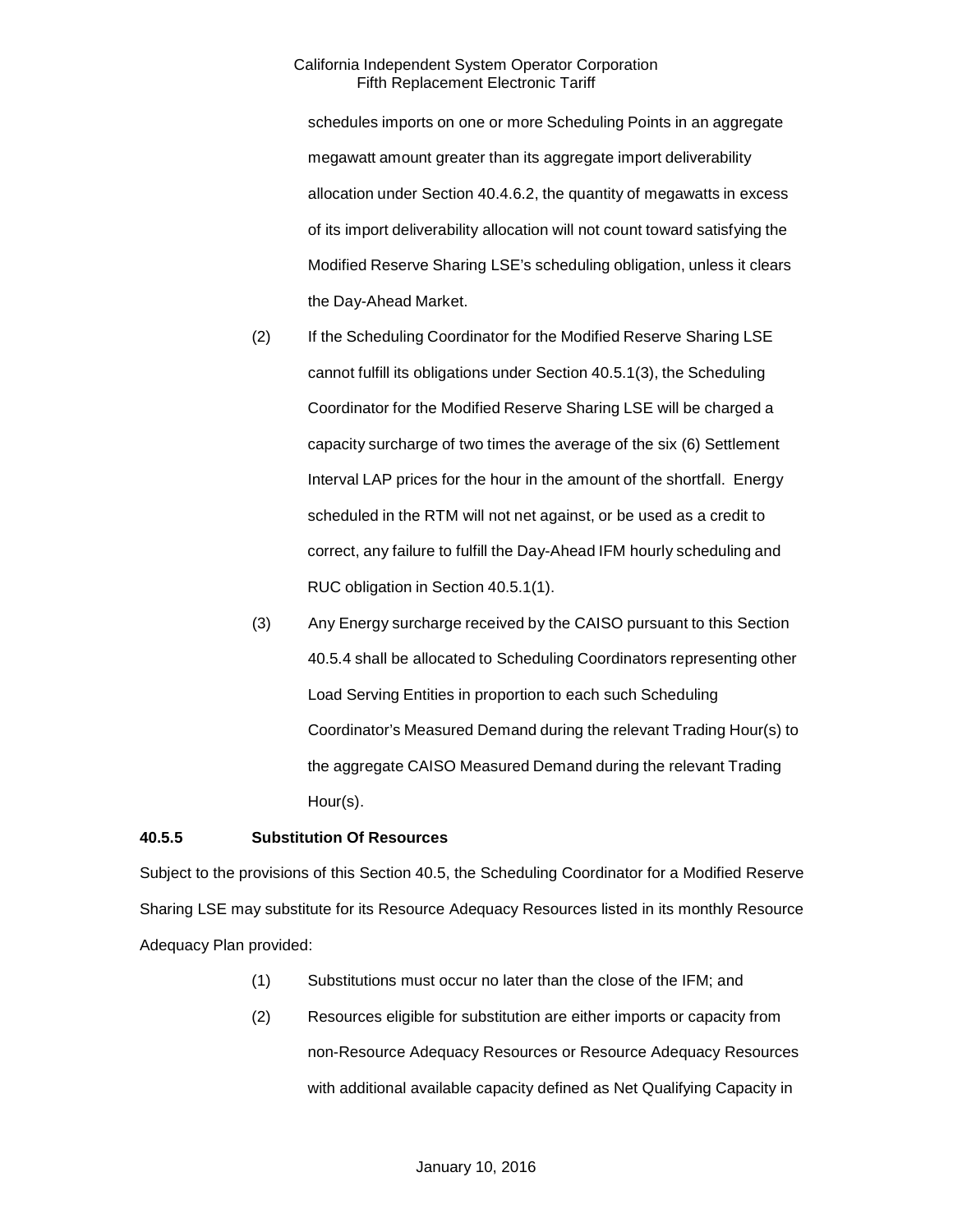excess of previously sold Resource Adequacy Capacity; however a Local Capacity Area Resource may be substituted only with capacity from non-Resource Adequacy Resources located in the same Local Capacity Area.

# **40.6 Requirements For SCs And Resources For Reserve Sharing LSEs**

This Section 40.6 does not apply to Resource Adequacy Resources of Load following MSSs and those entities that participate in the Modified Reserve Sharing LSE program under Section 40.5. Scheduling Coordinators supplying Resource Adequacy Capacity shall make the Resource Adequacy Capacity listed in the Scheduling Coordinator's monthly Supply Plans under Section 40.4.7 available to the CAISO each hour of each day of the reporting month in accordance with this Section 40.6 and Section 9.3.1.3.

#### **40.6.1 Day-Ahead Availability**

Scheduling Coordinators supplying Resource Adequacy Capacity shall make the Resource Adequacy Capacity, except for that subject to Section 40.6.4, available Day-Ahead to the CAISO as follows:

> (1) Resource Adequacy Resources physically capable of operating must submit: (a) Economic Bids for Energy and/or Self-Schedules for all their Resource Adequacy Capacity and (b) Economic Bids for Ancillary Services and/or a Submission to Self-Provide Ancillary Services in the IFM for all of their Resource Adequacy Capacity that is certified to provide Ancillary Services. For Resource Adequacy Capacity that is certified to provide Ancillary Services and is not covered by a Submission to Self-Provide Ancillary Services, the resource must submit Economic Bids for each Ancillary Service for which the resource is certified. For Resource Adequacy Capacity subject to this requirement for which no Economic Energy Bid or Self-Schedule has been submitted, the CAISO shall insert a Generated Bid in accordance with Section 40.6.8. For Resource Adequacy Capacity subject to this requirement for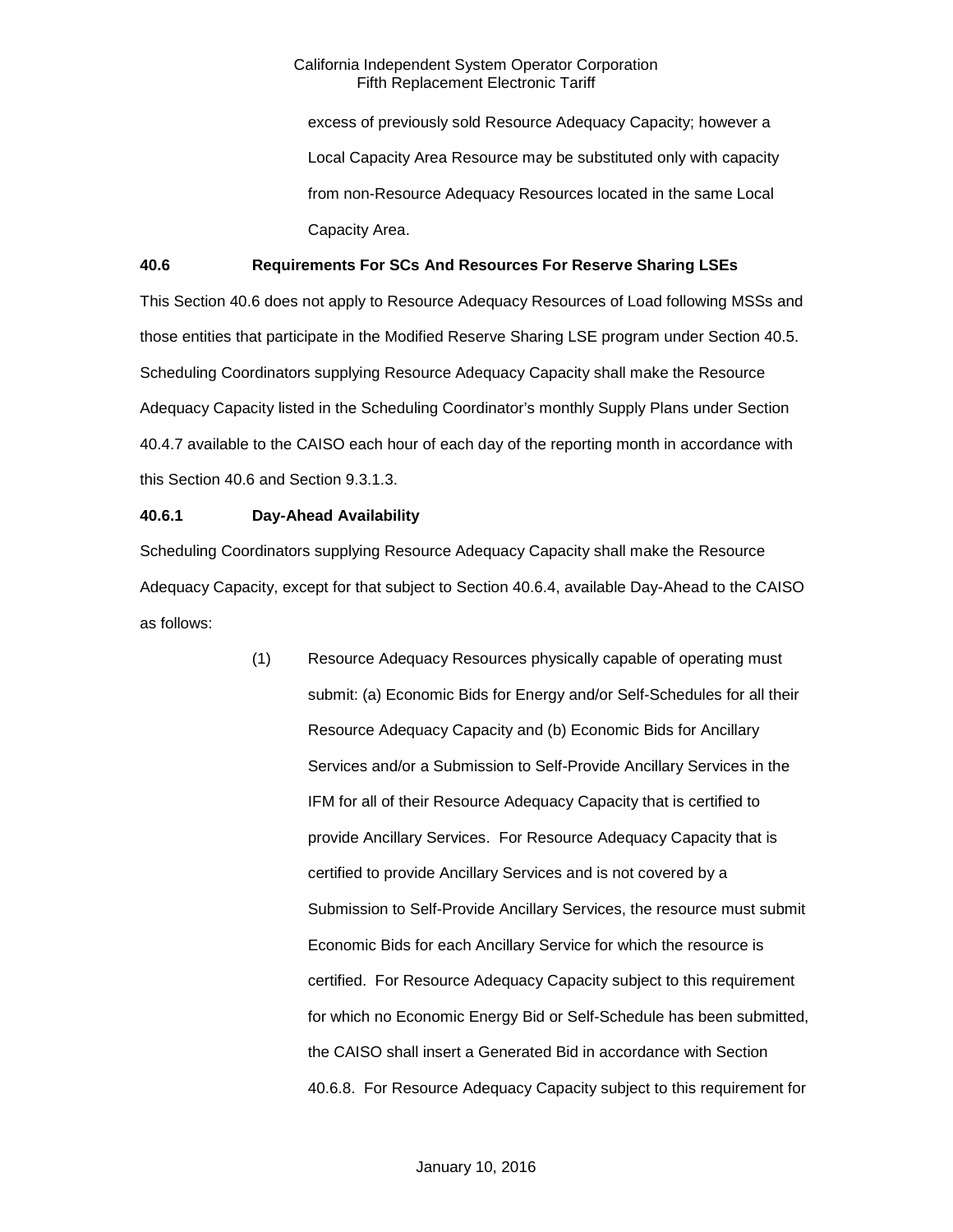which no Economic Bids for Ancillary Services or Submissions to Self-Provide Ancillary Services have been submitted, the CAISO shall insert a Generated Bid in accordance with Section 40.6.8 for each Ancillary Service the resource is certified to provide.

- (2) Resource Adequacy Resources that are Extremely Long-Start Resources must make themselves available to the CAISO by complying with the Extremely Long-Start Commitment Process under Section 31.7 or otherwise committing the ELS Resource upon instruction from the CAISO, if physically capable. Once the ELS Resource is committed by the CAISO, it is subject to the provisions of this Section 40.6.1 regarding Day-Ahead Availability and Section 40.6.2 regarding Real-Time Availability for the Trading Days for which it was committed.
- (3) Resource Adequacy Resources must be available except for limitations specified in the Master File, legal or regulatory prohibitions or as otherwise required by this CAISO Tariff or by Good Utility Practice.
- (4) Through the IFM co-optimization process, the CAISO will utilize available Resource Adequacy Capacity to provide Energy or Ancillary Services in the most efficient manner to clear the Energy market, manage congestion and procure required Ancillary Services. In so doing, the IFM will honor submitted Energy Self-Schedules of Resource Adequacy Capacity unless the CAISO is unable to satisfy one hundred percent (100%) of the Ancillary Services requirements. In such cases, the CAISO may curtail all or a portion of a submitted Energy Self-Schedule to allow Ancillary Service-certified Resource Adequacy Capacity to be used to meet the Ancillary Service requirements. The CAISO will not curtail for the purpose of meeting Ancillary Service requirements a Self-Schedule of a resource internal to a Metered Subsystem that was submitted by the Scheduling Coordinator for that Metered Subsystem. If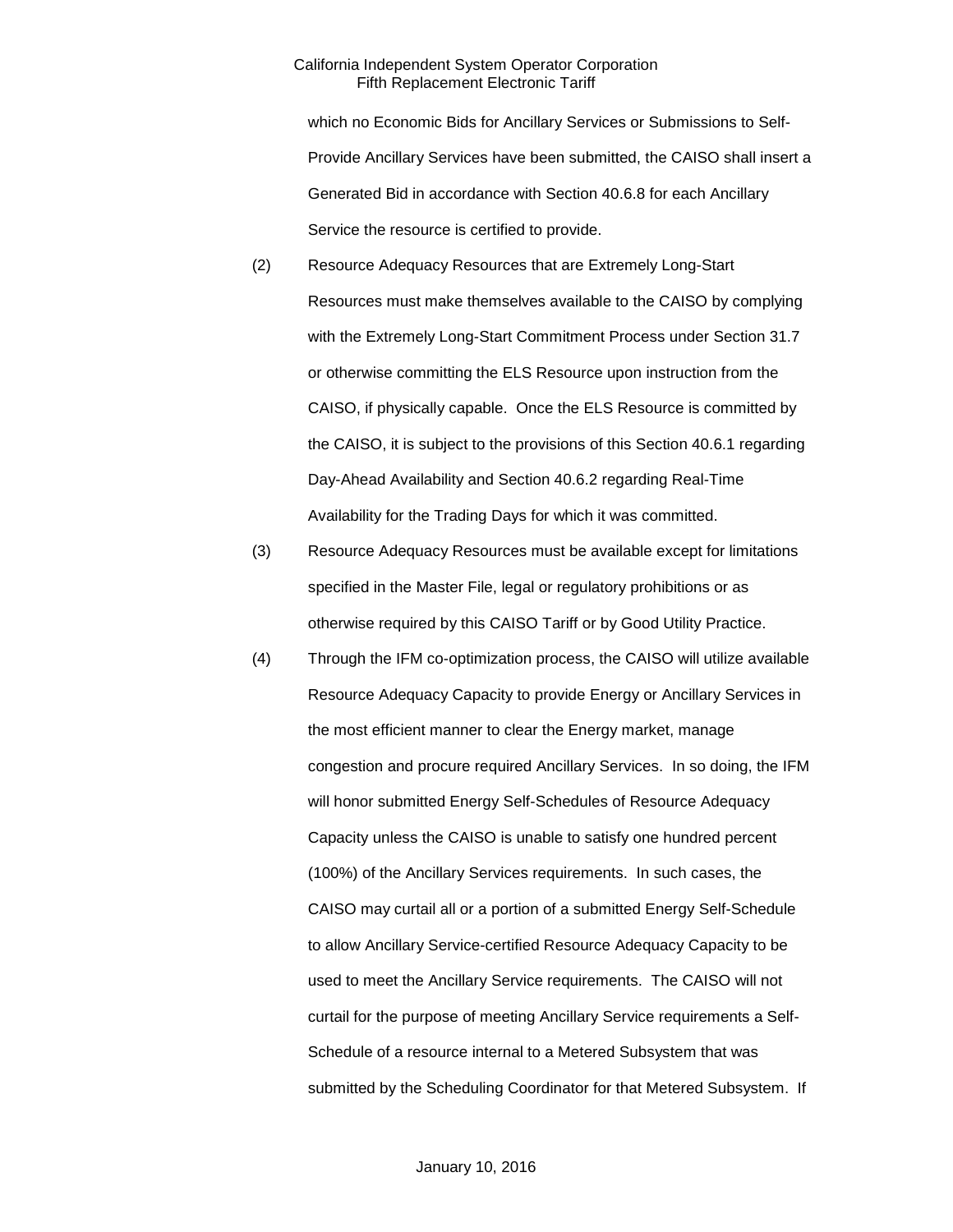the IFM reduces the Energy Self-Schedule of Resource Adequacy Capacity to provide an Ancillary Service, the Ancillary Service Marginal Price for that Ancillary Service will be calculated in accordance with Section 27.1.2 using the Ancillary Service Bids submitted by the Scheduling Coordinator for the Resource Adequacy Resource or inserted by the CAISO pursuant to this Section 40.6.1, and using the resource's Generated Energy Bid to determine the Resource Adequacy Resource's opportunity cost of Energy. If the Scheduling Coordinator for the Resource Adequacy Resource believes that the opportunity cost of Energy based on the Resource Adequacy Resource's Generated Energy Bid is insufficient to compensate for the resource's actual opportunity cost, the Scheduling Coordinator may submit evidence justifying the increased amount to the CAISO and to the FERC no later than seven (7) days after the end of the month in which the submitted Energy Self-Schedule was reduced by the CAISO to provide an Ancillary Service. The CAISO will treat such information as confidential and will apply the procedures in Section 20.4 of this CAISO Tariff with regard to requests for disclosure of such information. The CAISO shall pay any higher opportunity costs approved by FERC.

- (5) A Resource Adequacy Resources must participate in the RUC to the extent that the resource has available Resource Adequacy Capacity that is not reflected in an IFM Schedule. Resource Adequacy Capacity participating in RUC will be optimized using a zero dollar (\$0/MW-hour) RUC Availability Bid.
- (6) Capacity from Resource Adequacy Resources selected in RUC will not be eligible to receive a RUC Availability Payment.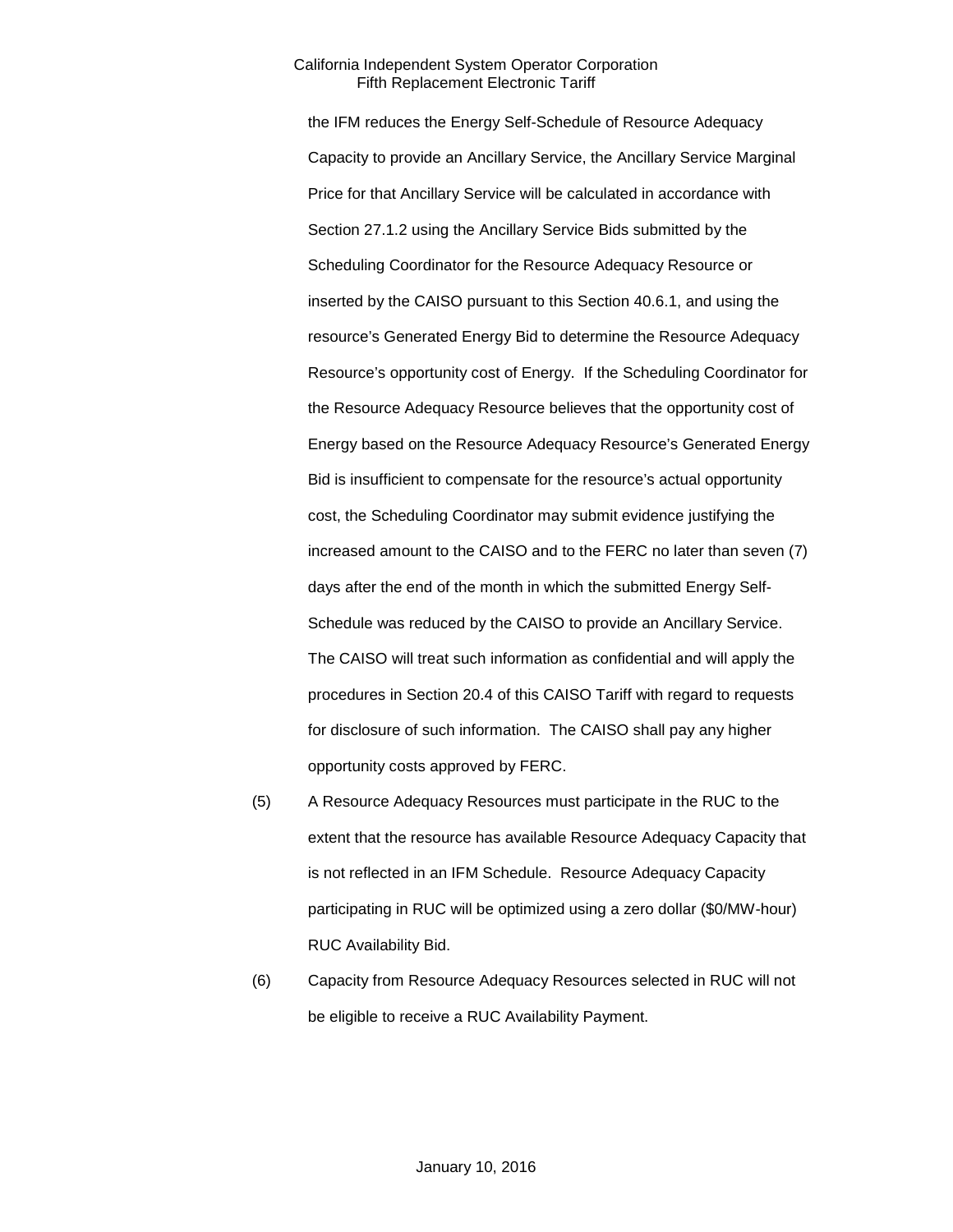#### **40.6.2 Real-Time Availability**

Resource Adequacy Resources that have received an IFM Schedule for Energy or Ancillary Services or a RUC Schedule for all or part of their Resource Adequacy Capacity must remain available to the CAISO through Real-Time for Trading Hours for which they receive an IFM or RUC Schedule, including any Resource Adequacy Capacity of such resources that is not included in an IFM Schedule or RUC Schedule, except for Resource Adequacy Capacity that is subject to Section 40.6.4.

Short Start Units or Long Start Units that are Resource Adequacy Resources that do not have an IFM Schedule or a RUC Schedule for any of their Resource Adequacy Capacity for a given Trading Hour may be required to be available to the CAISO through Real-Time as specified in Sections 40.6.3 and 40.6.7. Resource Adequacy Resources with Resource Adequacy Capacity that is required to be available to the CAISO through Real-Time and does not have an IFM Schedule or a RUC Schedule for a given Trading Hour must submit to the RTM for that Trading hour: (a) Energy Bids and Self-Schedules for the full amount of the available Resource Adequacy Capacity, including capacity for which it has submitted Ancillary Services Bids or Submissions to Self-Provide Ancillary Services; and (b) Ancillary Services Bids and Submissions to Self-Provide Ancillary Services for the full amount of the available Ancillary Service-certified Resource Adequacy Capacity and for each Ancillary Service for which the resource is certified, including capacity for which it has submitted Energy Bids and Self-Schedules. The CAISO will insert Generated Bids in accordance with Section 40.6.8 for any Resource Adequacy Capacity subject to the above requirements for which the resource has failed to submit the appropriate bids to the RTM.

The CAISO will honor submitted Energy Self-Schedules of Resource Adequacy Capacity unless the CAISO is unable to satisfy one hundred (100) percent of its Ancillary Services requirements. In such cases, the CAISO may curtail all or a portion of a submitted Energy Self-Schedule to allow Ancillary Service-certified Resource Adequacy Capacity to be used to meet the Ancillary Service requirements, as long as such curtailment does not lead to a real-time shortfall in energy supply. If the CAISO reduces a submitted Real-Time Energy Self-Schedule for Resource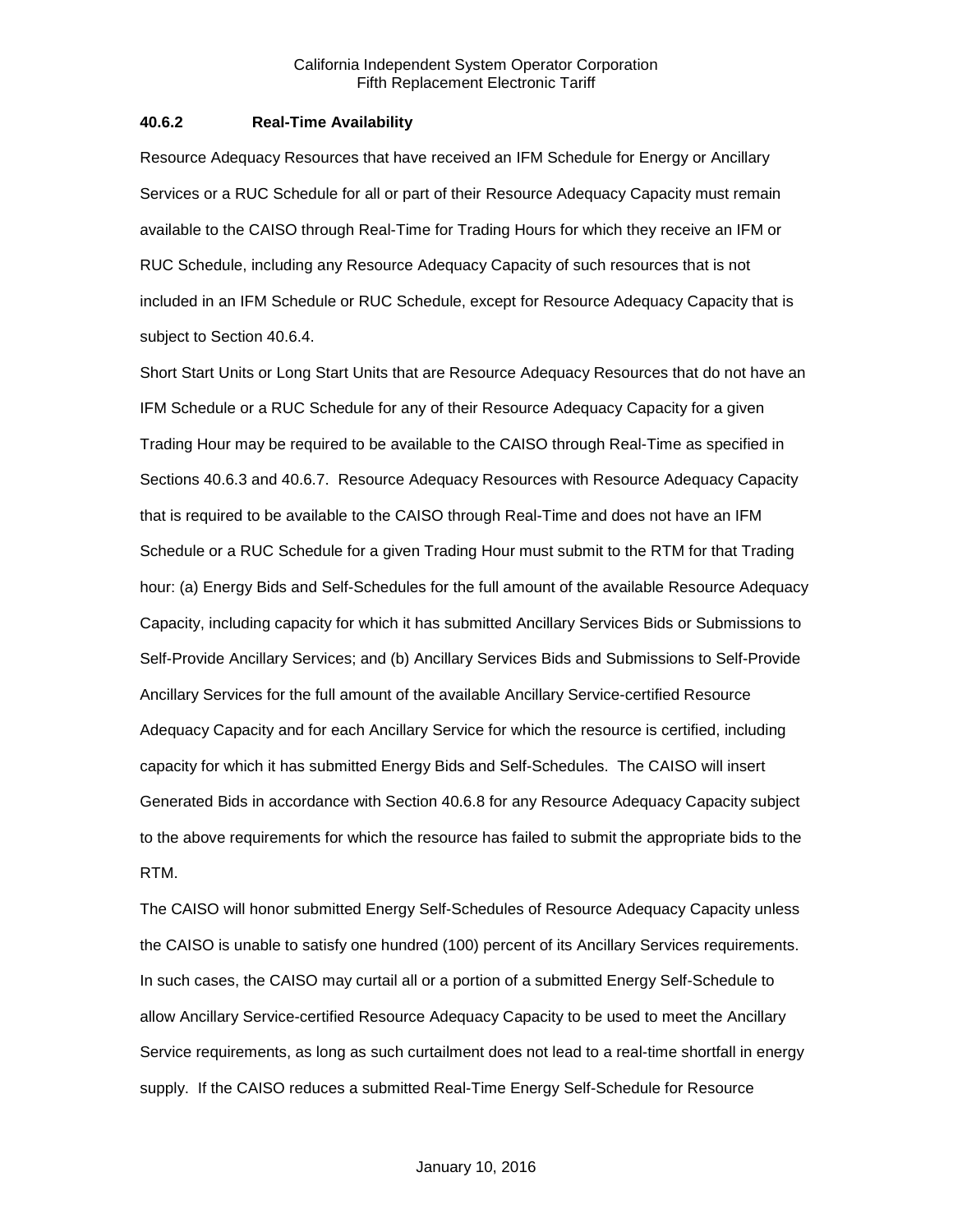Adequacy Capacity when that capacity is needed to meet an Ancillary Services requirement, the Ancillary Service Marginal Price for that capacity will be calculated in accordance with Sections 27.1.2 and 40.6.1.

# **40.6.3 Additional Availability Requirements For Short Start Units**

A Short Start Unit that is a Resource Adequacy Resource and that does not have an IFM Schedule or a RUC Schedule for any of its capacity for a given Trading Hour is required to participate in the Real Time Market in accordance with Section 40.6.2. Such a resource that is also a Use-Limited Resource subject to Section 40.6.4 is required, consistent with their applicable use plan, to submit Economic Bids or Self Schedules for Resource Adequacy Capacity into the Real Time Market.

The CAISO may waive these availability obligations for a Short Start Unit that does not have an IFM Schedule or a RUC Schedule based on the procedure to be published on the CAISO Website.

# **40.6.4 Use-Limited Resources Additional Availability Requirements**

# **40.6.4.1 Registration of Use-Limited Resources**

Hydroelectric Generating Units, Proxy Demand Resources, Reliability Demand Response Resources, and Participating Load, including Pumping Load, are deemed to be Use-Limited Resources for purposes of this Section 40 and are not required to submit the application described in this Section 40.6.4.1. Scheduling Coordinators for other Use-Limited Resources must provide the CAISO an application in the form specified on the CAISO Website requesting registration of a specifically identified resource as a Use-Limited Resource. This application shall include specific operating data and supporting documentation including, but not limited to:

- (1) a detailed explanation of why the resource is subject to operating limitations;
- (2) historical data to show attainable MWhs for each 24-hour period during the preceding year, including, as applicable, environmental restrictions for NOx, SOx, or other factors; and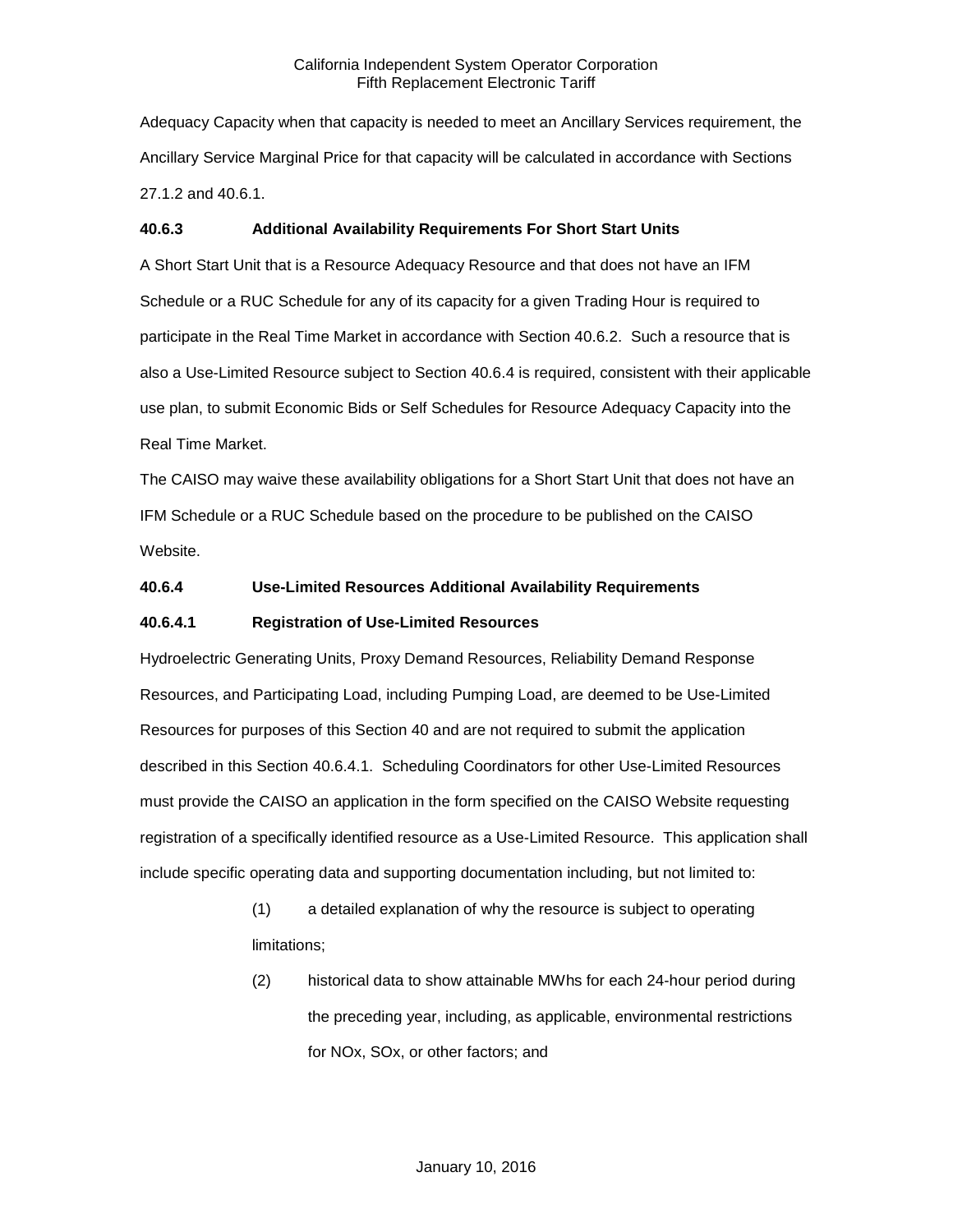(3) further data or other information as may be requested by the CAISO to understand the operating characteristics of the unit.

Within five (5) Business Days after receipt of the application, the CAISO will respond to the Scheduling Coordinator as to whether or not the CAISO agrees that the facility is eligible to be a Use-Limited Resource. If the CAISO determines the facility is not a Use-Limited Resource, the Scheduling Coordinator may challenge that determination in accordance with the CAISO ADR Procedures.

#### **40.6.4.2 Use Plan**

The Scheduling Coordinator shall provide for the following Resource Adequacy Compliance Year a proposed annual use plan for each Use-Limited Resource that is a Resource Adequacy Resource. For each Use-Limited Resource that is a Resource Adequacy Resource but is not a Reliability Demand Response Resource, the proposed annual use plan will delineate on a monthby-month basis the total MWhs of Generation, total run hours, expected daily supply capability (if greater than four hours) and the daily Energy limit, operating constraints, and the timeframe for each constraint. The CAISO will have an opportunity to discuss the proposed annual use plan with the Scheduling Coordinator and suggest potential revisions to meet reliability needs of the system. The Scheduling Coordinator shall then submit its final annual use plan. Scheduling Coordinators for Use-Limited Resources must submit the proposed and final annual use plans in accordance with the schedule set forth in the Business Practice Manual. The Scheduling Coordinator will be able to update the projections made in the annual use plan in the monthly Resource Adequacy Plans. Hydroelectric Generating Units and Pumping Load will be able to update use plans intra-monthly as necessary to reflect evolving hydrological and meteorological conditions. The annual use plan must reflect the potential operation of the Use-Limited Resource at a level no less than the minimum criteria set forth by the Local Regulatory Authority for qualification of the resource.

#### **40.6.4.3 Bidding Requirements on Use-Limited Resources**

# **40.6.4.3.1 Non-Hydro, Non-RDRR, and Dispatchable Use-Limited Resources**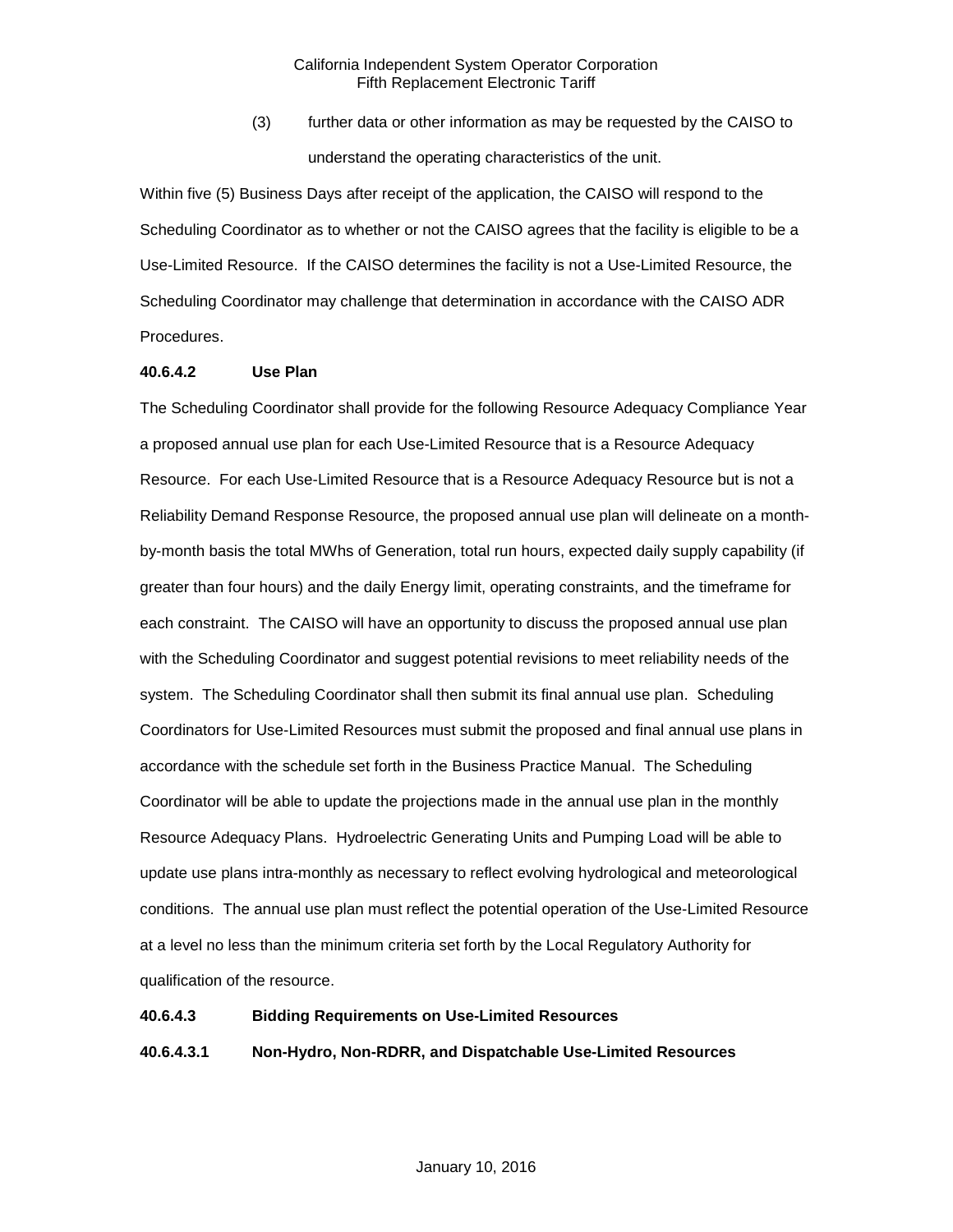Use-Limited Resources, other than those subject to the provisions of 40.6.4.3.2, must submit a Supply Bid or Self-Schedule for their Resource Adequacy Capacity in the Day-Ahead Market whenever the Use-Limited Resources are physically capable of operating in accordance with their operating criteria, including environmental or other regulatory requirements. Use-Limited Resources will also provide a daily Energy limit as part of their Day-Ahead Market offer to enable the CAISO to schedule them for the period in which they are capable of providing the Energy. To the extent that the daily Energy limit has been reached through Self-Schedules, no further action will be taken by the CAISO, unless rescheduling of the Energy is necessary for System Reliability. Use-Limited Resources will attempt to reschedule the Energy in recognition of the System Reliability concern, to the extent that the change is possible without violating a Use-Limited Resource's operating criteria.

#### **40.6.4.3.2 Hydro, RDRR, and Non-Dispatchable Use-Limited Resources**

Hydroelectric Generating Units, Pumping Load, and Non-Dispatchable Use-Limited Resources, but not Reliability Demand Response Resources, shall submit Self-Schedules or Bids in the Day-Ahead Market for their expected available Energy or their expected as-available Energy, as applicable, in the Day-Ahead Market and RTM. Such resources shall also revise their Self-Schedules or submit additional Bids in RTM based on the most current information available regarding Expected Energy deliveries. Hydroelectric Generating Units, Pumping Load, Reliability Demand Response Resources, and Non-Dispatchable Use-Limited Resources will not be subject to commitment in the RUC process. The CAISO will retain discretion as to whether a particular resource should be considered a Non-Dispatchable Use-Limited Resource, and this decision will be made in accordance with the provisions of Section 40.6.4.1.

# **40.6.4.3.3 Availability of Use-Limited Resources During System Emergencies**

All Use-Limited Resources remain subject to Section 7.7.2.3 regarding System Emergencies to the extent the Use-Limited Resource is owned or controlled by a Participating Generator.

#### **40.6.4.3.4 Availability of Intermittent Resources**

Any Eligible Intermittent Resource that provides Resource Adequacy Capacity may, but is not required to, submit Bids in the Day-Ahead Market.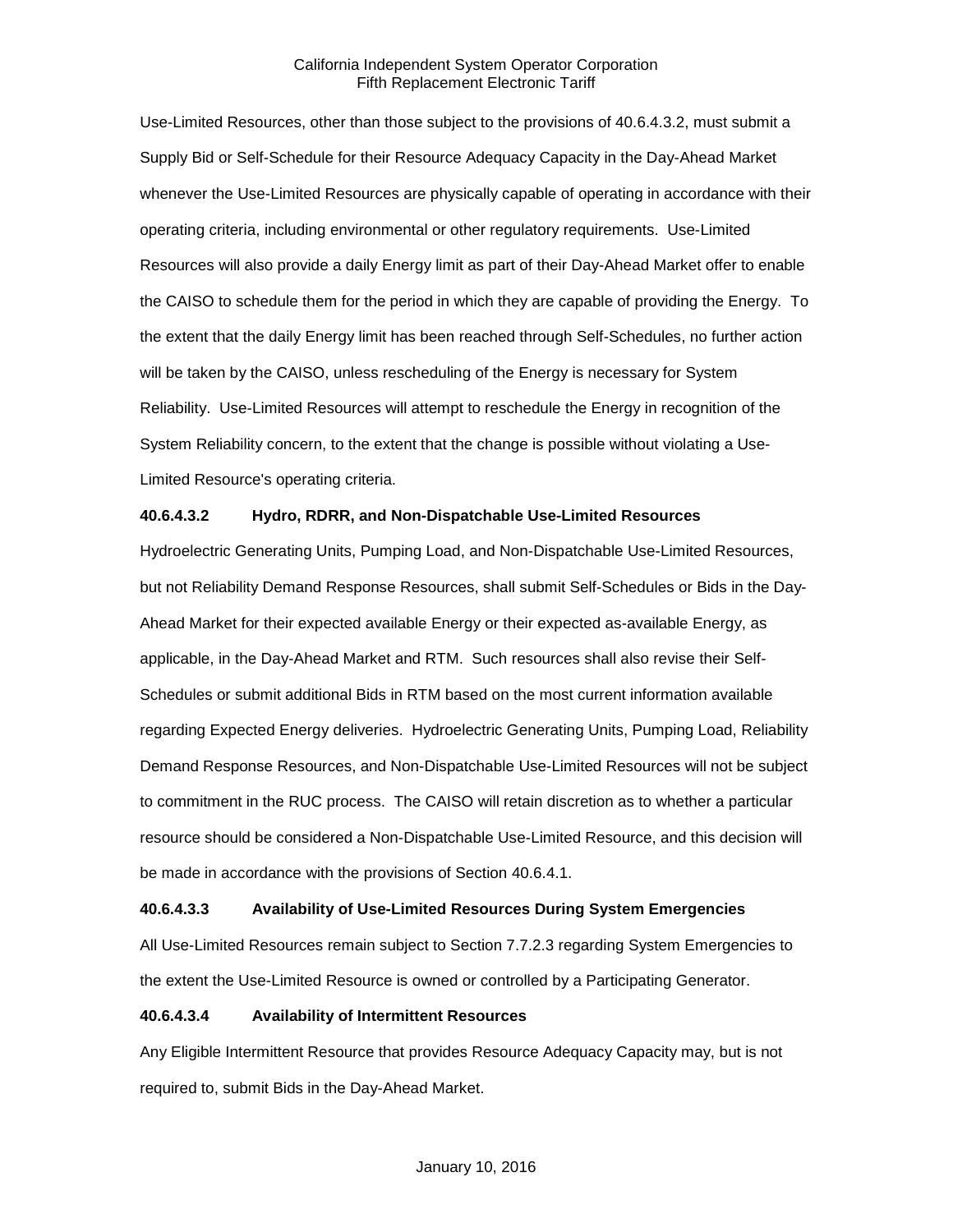# **40.6.5 Additional Availability Requirements For System Resources**

In the IFM, the multi-hour block constraints of a System Resource, other than a System Resource capable of submitting a Dynamic Schedule or a Resource-Specific System Resource, are honored in the optimization. Such a resource that is also a Resource Adequacy Resource must be capable of hourly scheduling by the CAISO in RUC if it is not fully scheduled in the IFM. If such a Resource Adequacy Resource is scheduled in the RUC, the CAISO will schedule the resource in the RTM for each hour of the resource's RUC schedule without regard to the multihour block constraint that was submitted to the IFM. For an existing System Resource that provides Resource Adequacy Capacity through a call-option that expires prior to the close of the IFM, such a System Resource listed on a Resource Adequacy Plan must be reported to the CAISO for consideration in the Extremely Long-Start Commitment Process.

# **40.6.5.1 Additional Availability Requirements for Dynamic and Non-Dynamic Resource-Specific System Resources**

A Dynamic or Non-Dynamic Resource-Specific System Resource that supplies Resource Adequacy Capacity, and is not otherwise a Use-Limited Resource under Section 40.6.4, will be subject to the requirements of Sections 40.6.1, 40.6.2 and either Section 40.6.3 as a Short Start Unit or Section 40.6.7 as a Long Start Unit based upon the Dynamic Resource-Specific System Resource's registered physical operating characteristics.

# **40.6.5.2 Dynamic Non-Resource-Specific System Resources**

A Dynamic non-Resource-Specific System Resource that provides Resource Adequacy Capacity will be subject to the provisions of 40.6.1 and 40.6.2.

# **40.6.6 Requirements For Partial Resource Adequacy Resources**

Only that output of a Partial Resource Adequacy Resource that is designated by a Scheduling Coordinator as Resource Adequacy Capacity in its monthly or annual Supply Plan shall have an availability obligation to the CAISO. Exports being supported by non-Resource Adequacy Capacity from a Partial Resource Adequacy Resource that becomes unavailable or unusable shall be considered as an export of non-Resource Adequacy Capacity based on the pro-rata allocation of derated capacity of the Partial Resource Adequacy Resource as follows: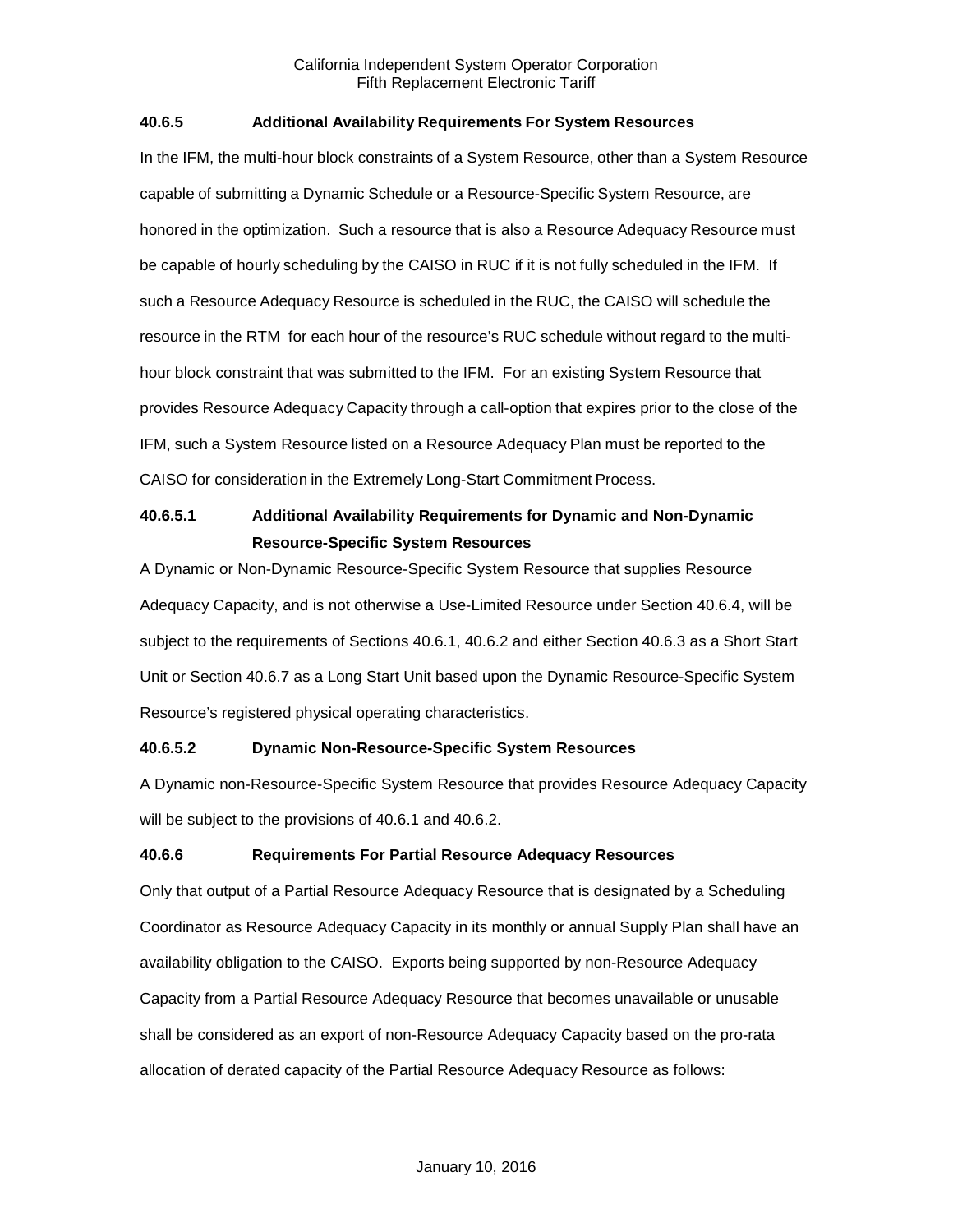- (a) Resource Adequacy Capacity [(Resource Adequacy Capacity/PMax Capacity of Resource Adequacy Resource) x MW Derate or Outage]; or
- (b) [1- (Resource Adequacy Capacity/PMax Capacity of Resource Adequacy Resource)] x De-rated PMax].

# **40.6.7 Release Of Long Start Units**

Long Start Units not committed in the Day-Ahead Market will be released from any further obligation to submit Self-Schedules or Bids for the relevant Operating Day. Scheduling Coordinators for Long Start Units are not precluded from self-committing the unit after the Day-Ahead Market and submitting a Self-Schedule for Wheeling-Out in the RTM, unless precluded by terms of their contracts.

#### **40.6.8 Use Of Generated Bids**

Prior to completion of the Day-Ahead Market, the CAISO will determine if Resource Adequacy Capacity subject to the requirements of Sections 40.5.1 or 40.6.1 and for which the CAISO has not received notification of an Outage has not been reflected in a Bid and will insert a Generated Bid for such capacity into the CAISO Day-Ahead Market. Prior to running the Real-Time Market, the CAISO will determine if Resource Adequacy Capacity subject to the requirements of Section 40.6.2 and for which the CAISO has not received notification of an Outage has not been reflected in a Bid and will insert a Generated Bid for such capacity into the Real-Time Market. If a Scheduling Coordinator for an RA Resource submits a partial bid for the resource's RA Capacity, the CAISO will insert a Generated Bid only for the remaining RA Capacity. In addition, the CAISO will determine if all dispatchable Resource Adequacy Capacity from Short Start Units, not otherwise selected in the IFM or RUC, is reflected in a Bid into the Real-Time Market and will insert a Generated Bid for any remaining dispatchable Resource Adequacy Capacity for which the CAISO has not received notification of an Outage. As provided in the Business Practice Manuals, a Generated Bid for Energy will be calculated and will include: (i) a greenhouse gas cost adder for a resource registered with the California Air Resources Board as having a greenhouse gas compliance obligation; and (ii) a volumetric Grid Management Charge adder that consists of: (i) the Market Services Charge; (ii) the System Operations Charge; and (iii) the Bid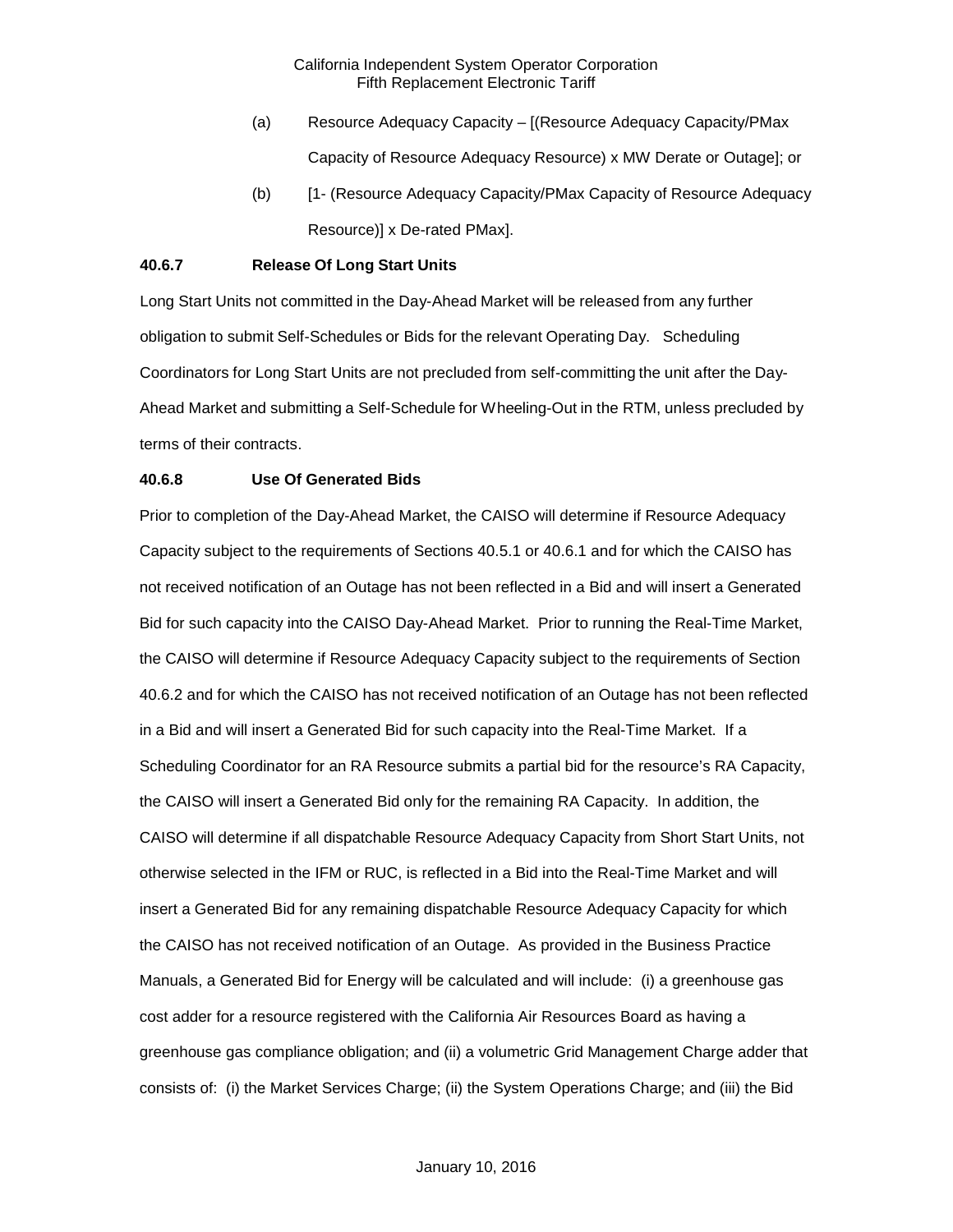Segment Fee divided by the MW in the Bid segment. A Generated Bid for Ancillary Services will equal zero dollars (\$0/MW-hour). Notwithstanding any of the provisions of Section 40.6.8 set forth above, the CAISO will not insert any Bid in the Real-Time Market required under this Section 40 for a Resource Adequacy Resource that is a Use-Limited Resource unless the resource submits an Energy Bid and fails to submit an Ancillary Service Bid.

# **40.6.8.1 Generated Bids for NRS-RA Resources**

Generated Bids to be submitted by the CAISO pursuant to Section 40.6.8 for non-Resource-Specific System Resources that provide Resource Adequacy capacity shall be calculated in accordance with this Section.

# **40.6.8.1.1 Calculation Options for Generated Bids**

The Scheduling Coordinator for each non-Resource Specific System Resource that provides Resource Adequacy Capacity shall select the price taker option, LMP-based option, or negotiated price option as the methodology for calculating the Generated Bids to be submitted by the CAISO under Section 40.6.8 for both the DAM and RTMs. If no selection is made, the CAISO will apply the price taker option to calculate the Generated Bids. For the first ninety (90) days after a resource becomes a non-Resource-Specific System Resource, the calculation of Generated Bids for Resource Adequacy capacity is limited to the price taker option or negotiated price option.

# **40.6.8.1.2 Price Taker Option**

The price taker option is a Generated Bid of \$0/MWh plus the CAISO's estimate of the applicable grid management charge per MWh based on the gross amount of MWh scheduled in the DAM and RTM.

#### **40.6.8.1.3 LMP-Based Option**

The LMP-based option calculates the Generated Bid as the weighted average of the lowest quartile of LMPs, at the Intertie point designated for the non-Resource-Specific System Resource's Resource Adequacy Capacity in the Supply Plan, during periods in which the resource was dispatched in the preceding ninety (90) days for which LMPs that have passed the price validation and correction process set forth in Section 35 are available. The weighted average will be calculated based on the quantities Dispatched within each segment of the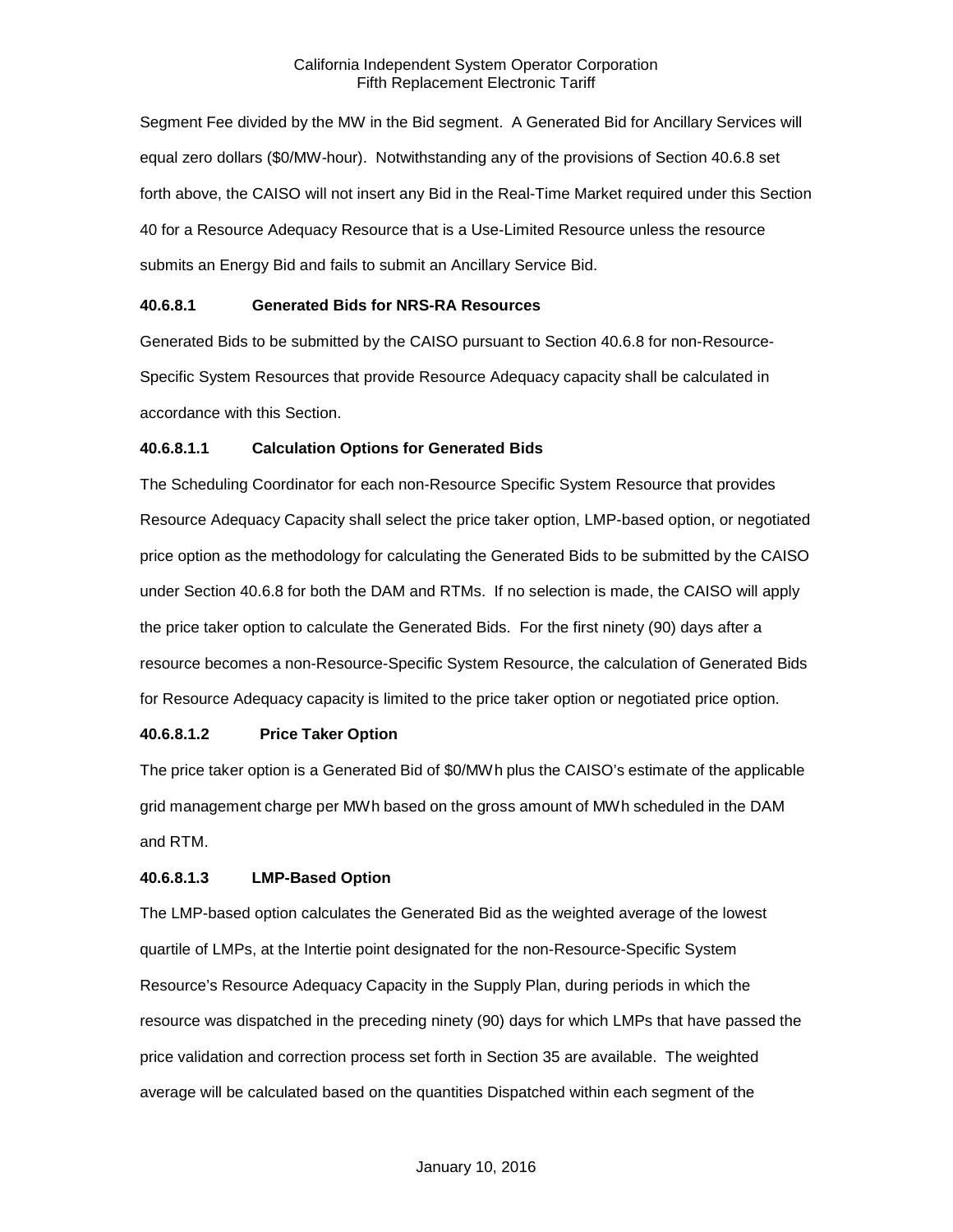Generated Bid curve. Each Bid segment created under the LMP-based option for Generated Bids will be subject to a feasibility test, as set forth in a Business Practice Manual, to determine whether there are a sufficient number of data points to allow for the calculation of an LMP-based Generated Bid. The feasibility test is designed to avoid excessive volatility of the Generated Bid under the LMP-based option that could result when calculated based on a relatively small number of prices. If the Scheduling Coordinator for the non-Resource Specific System Resource elects the LMP-based method, it must additionally select either the price-taker method or the negotiated-rate method as the alternative calculation method for the Generated Bids in the event that the feasibility test fails for the LMP-based method.

### **40.6.8.1.4 Negotiated Price Option**

Under the negotiated price option, a Scheduling Coordinator shall submit a proposed Generated Bid along with supporting information and documentation as described in a Business Practice Manual. Within ten (10) Business Days of receipt, the CAISO or an Independent Entity selected by the CAISO will provide a written response. If the CAISO or Independent Entity accepts the proposed Generated Bid, it will become effective within three (3) Business Days from the date of acceptance by the CAISO and remain in effect until: (1) the Generated Bid is modified by FERC; (2) the Generated Bid is modified by mutual agreement of the CAISO and the Scheduling Coordinator; or (3) the Generated Bid expires, is terminated or is modified pursuant to any agreed upon term or condition or pertinent FERC order.

If the CAISO or Independent Entity selected by the CAISO does not accept the proposed Generated Bid, the CAISO or Independent Entity selected by the CAISO and the Scheduling Coordinator shall enter a period of good faith negotiations that terminates sixty (60) days following the date of submission of a proposed Generated Bid by a Scheduling Coordinator. If at any time during this period, the CAISO or Independent Entity selected by the CAISO and the Scheduling Coordinator agree upon the Generated Bid, it will be become effective within three (3) Business Days of the date of agreement and remain in effect until: (1) the Generated Bid is modified by FERC; (2) the Generated Bid is modified by mutual agreement of the CAISO and the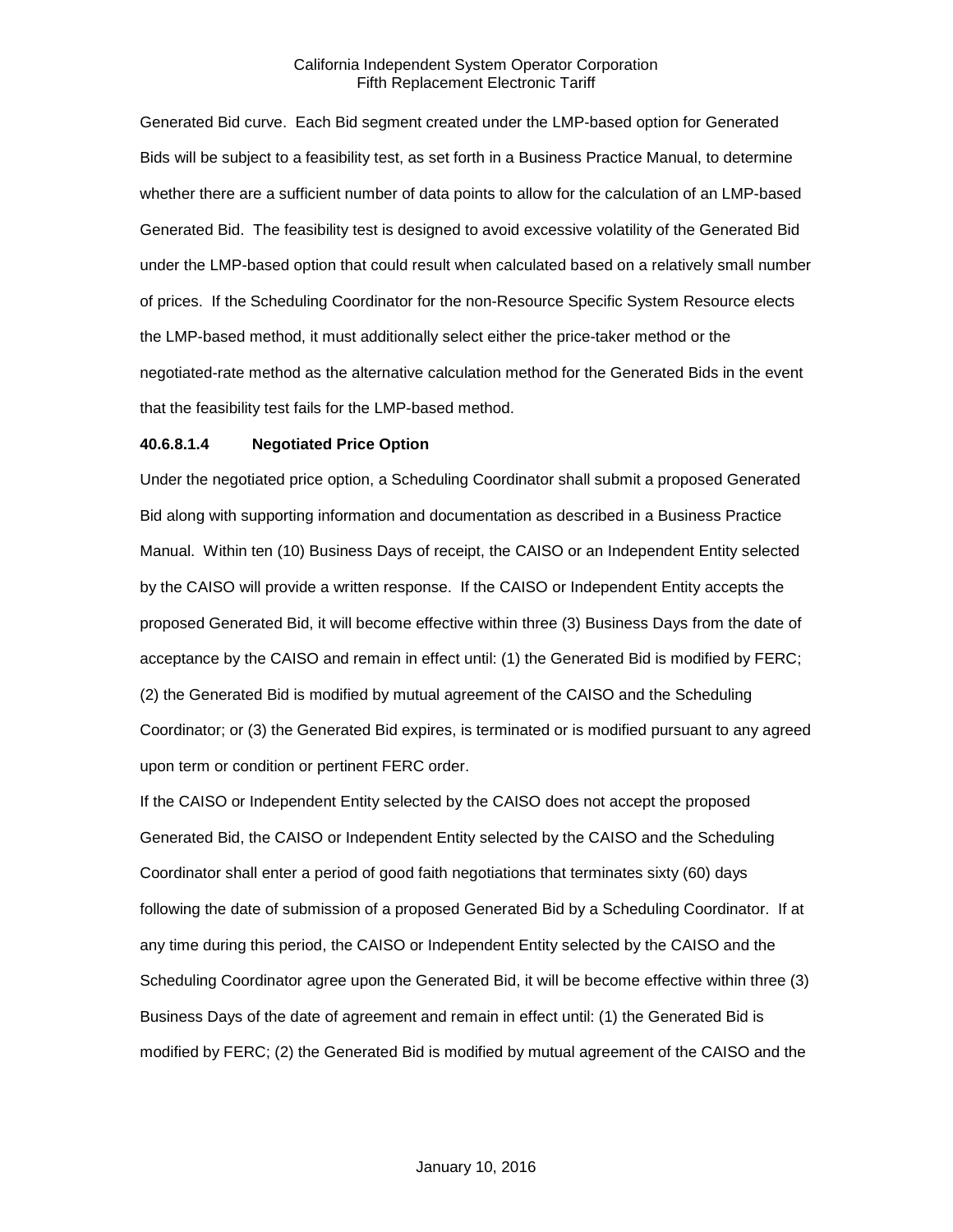Scheduling Coordinator; or (3) the Generated Bid expires, is terminated or is modified pursuant to any agreed upon term or condition or pertinent FERC order.

If by the end of the sixty (60) day period the CAISO or Independent Entity selected by the CAISO and the Scheduling Coordinator fail to agree on the Generated Bid to be used under the negotiated price option, the Scheduling Coordinator has the right to file a proposed Generated Bid with FERC pursuant to Section 205 of the Federal Power Act.

During the sixty (60) day period following the submission of a proposed negotiated Generated Bid by a Scheduling Coordinator, and pending FERC's acceptance in cases where the CAISO or Independent Entity selected by the CAISO fail to agree on the Generated Bid for use under the negotiated price option and the Scheduling Coordinator filed a proposed Generated Bid with FERC pursuant to Section 205 of the Federal Power Act, the Scheduling Coordinator has the option of electing to use any of the other options available pursuant to this Section.

The CAISO shall make an informational filing with FERC of any Generated Bids negotiated pursuant to this Section no later than seven (7) days after the end of the month in which the Generated Bids were established.

# **40.6.8.1.5 Partial Bids**

If a Scheduling Coordinator for a non-Resource-Specific System Resource that provides Resource Adequacy Capacity submits a bid for a MW quantity less than the Resource Adequacy Capacity identified in the resource's Supply Plan, the CAISO will insert a Generated Bid only for the remaining Resource Adequacy Capacity by extending the last segment of the resource's bid curve to the full quantity (MWh) of the Resource Adequacy obligation.

# **40.6.8.1.6 Subset-of-Hours Contracts**

The CAISO will submit Generated Bids for non-Resource-Specific System Resources that provide Resource Adequacy Capacity subject to a Subset-of-Hours Contract during only those hours in which the resource is contractually obligated to make the Resource Adequacy Capacity available and the CAISO has not received either notification of an Outage or a Bid for such capacity. If the Scheduling Coordinator for the non-Resource Specific System Resource submits a Bid for part of the Resource Adequacy Capacity subject to a Subset-of-Hours Contract for any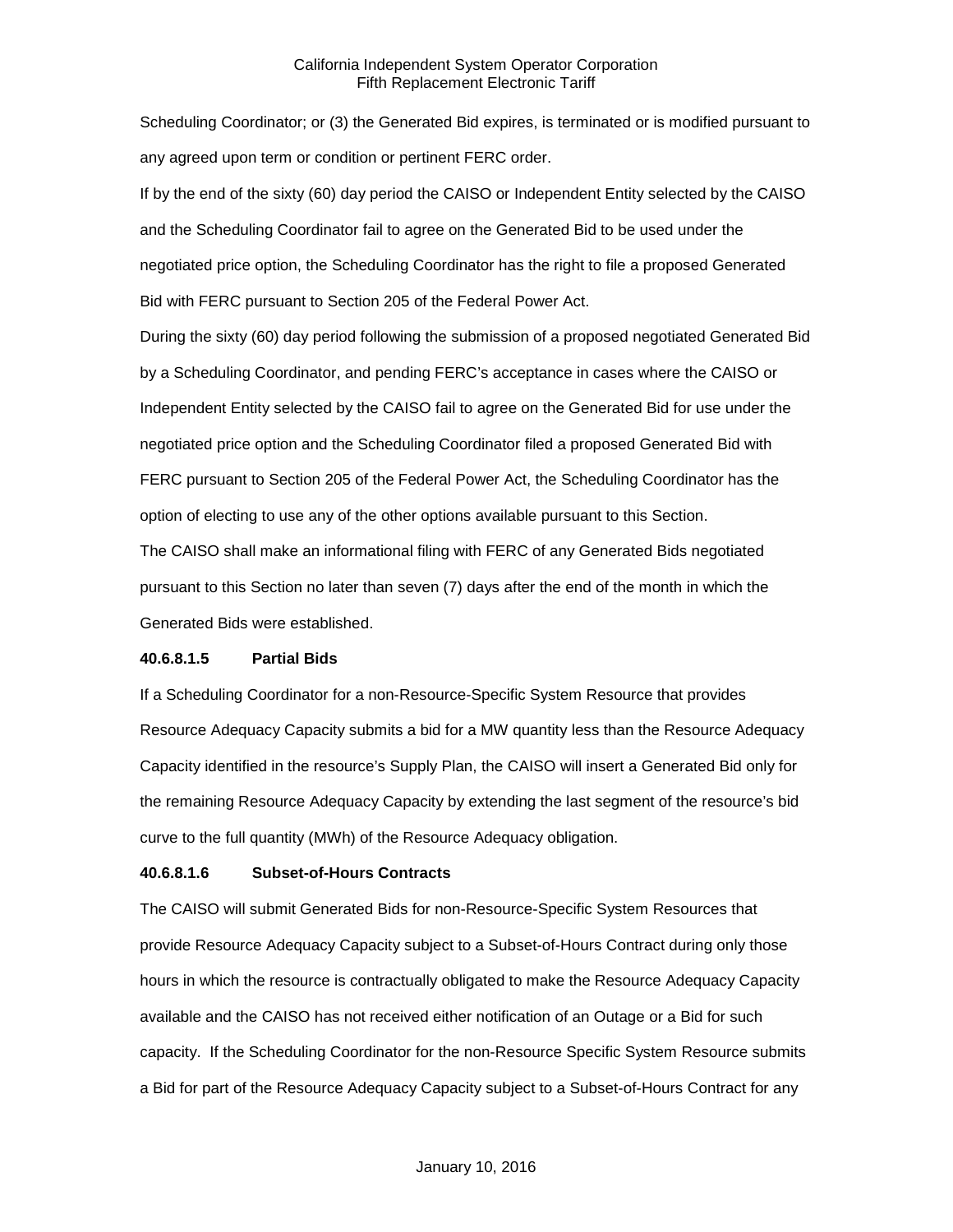hour the resource is contractually obligated to provide the Resource Adequacy Capacity, the CAISO will insert a Generated Bid only for the remaining Resource Adequacy Capacity. Non-Resource-Specific System Resources that provide Resource Adequacy Capacity subject to a Subset-of-Hours Contract must meet the technical interface specifications and submit contractual information as required by a Business Practice Manual.

# **40.6.9 Grandfathered Firm Liquidated Damages Contracts Requirements**

Resource Adequacy Capacity represented by a Firm Liquidated Damages Contract and relied upon by a Scheduling Coordinator in a monthly or annual Resource Adequacy Plan shall be submitted as a Self-Schedule or Bid in the Day-Ahead IFM to the extent such scheduling right exists under the Firm Liquidated Damages Contract.

# **40.6.10 Exports Of Energy From Resource Adequacy Capacity**

Resource Adequacy Capacity may be utilized to serve an Export Bid. An Export Bid may be submitted into the CAISO Markets and be cleared by the Energy being provided by Resource Adequacy Capacity.

# **40.6.11 Curtailment Of Exports In Emergency Situations**

At its sole discretion, the CAISO may curtail exports from Resource Adequacy Capacity to prevent or alleviate a System Emergency. An Export Bid or a Self-Schedule to provide exports included in a binding Schedule accepted in the IFM or RTM will not be distinguished from a Demand Bid or Self-Schedule to serve Load within the CAISO Balancing Authority Area included in a binding Schedule accepted in the IFM or RTM for purposes of curtailment under this Section, except as consistent with Good Utility Practice.

# **40.6.12 Participating Loads, PDRs, and RDRRs**

Participating Loads, Reliability Demand Response Resources, or Proxy Demand Resources that are included in a Resource Adequacy Plan and Supply Plan, if the Scheduling Coordinator for the Participating Loads, Reliability Demand Response Resources, or Proxy Demand Resources is not the same as that for the Load Serving Entity, will be administered by the CAISO in accordance with the terms and conditions established by the CPUC or the Local Regulatory Authority.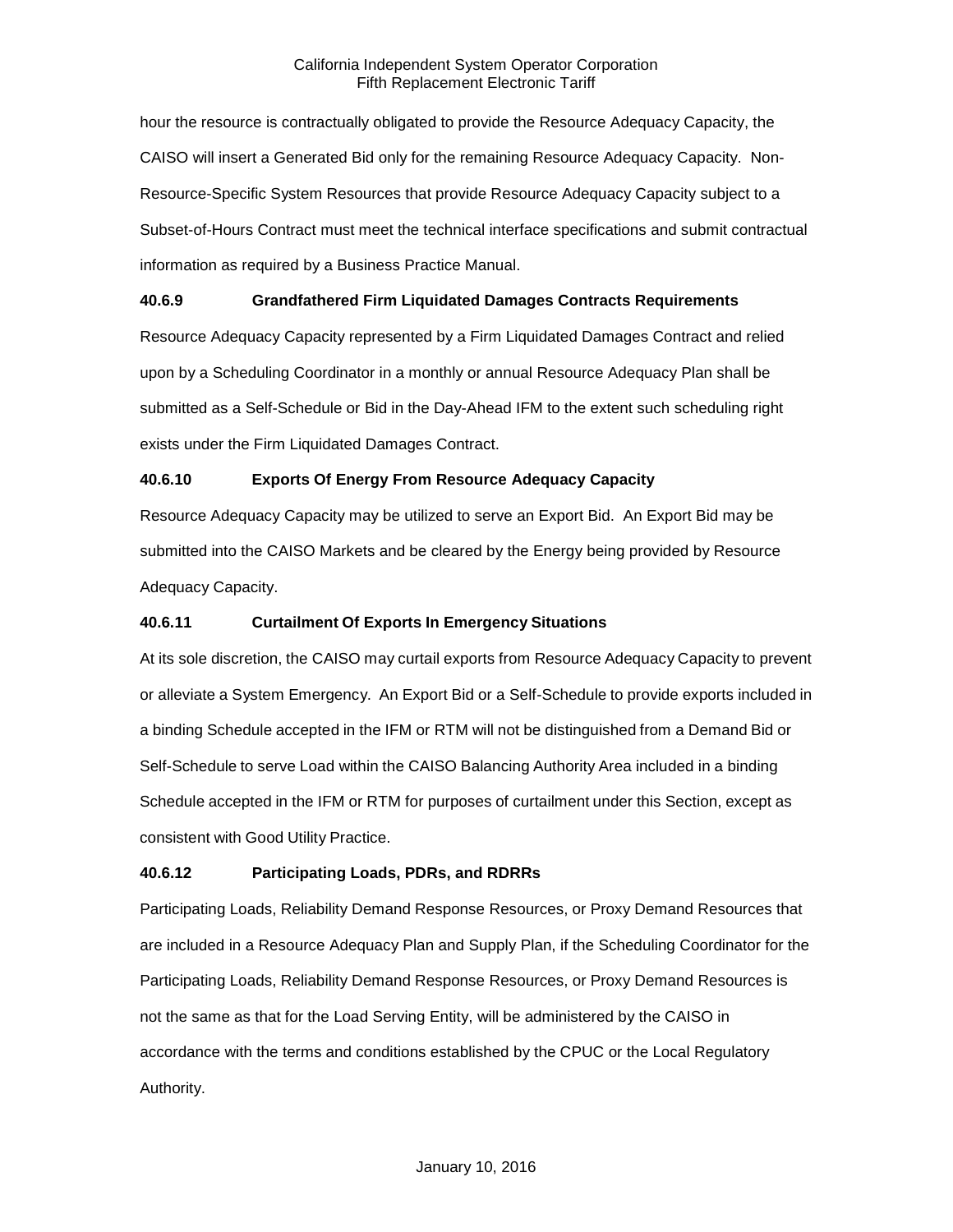# **40.7 Compliance**

The CAISO will evaluate Resource Adequacy Plans and Supply Plans as follows:

(a) The CAISO will evaluate whether each annual and monthly Resource Adequacy Plan submitted by a Scheduling Coordinator on behalf of a Load Serving Entity demonstrates Resource Adequacy Capacity sufficient to satisfy the Load Serving Entity's (i) allocated responsibility for Local Capacity Area Resources under Section 40.3.2 and (ii) applicable Demand and Reserve Margin requirements. If the CAISO determines that a Resource Adequacy Plan does not demonstrate Local Capacity Area Resources sufficient to meet its allocated responsibility under Section 40.3.2, compliance with applicable Demand and Reserve Margin requirements, or compliance with any other resource adequacy requirement in this Section 40 or adopted by the CPUC, Local Regulatory Authority, or federal agency, as applicable, the CAISO will notify the relevant Scheduling Coordinator, CPUC, Local Regulatory Authority, or federal agency with jurisdiction over the relevant Load Serving Entity, or in the case of a mismatch between Resource Adequacy Plan(s) and Supply Plan(s), the relevant Scheduling Coordinators, in an attempt to resolve any deficiency in accordance with the procedures set forth in the Business Practice Manual. The notification will be made at least 25 days in advance of the first day of the month covered by the plan and will include the reasons the CAISO believes a deficiency exists. If the deficiency relates to the demonstration of Local Capacity Area Resources in a Load Serving Entity's annual Resource Adequacy Plan, and the CAISO does not provide a written notice of resolution of the deficiency as set forth in the Business Practice Manual, the Scheduling Coordinator for the Load Serving Entity may demonstrate that the identified deficiency is cured by submitting a revised annual Resource Adequacy Plan within thirty (30) days of the beginning of the Resource Adequacy Compliance Year. For all other identified deficiencies, at least ten (10) days prior the effective month of the relevant Resource Adequacy Plan, the Scheduling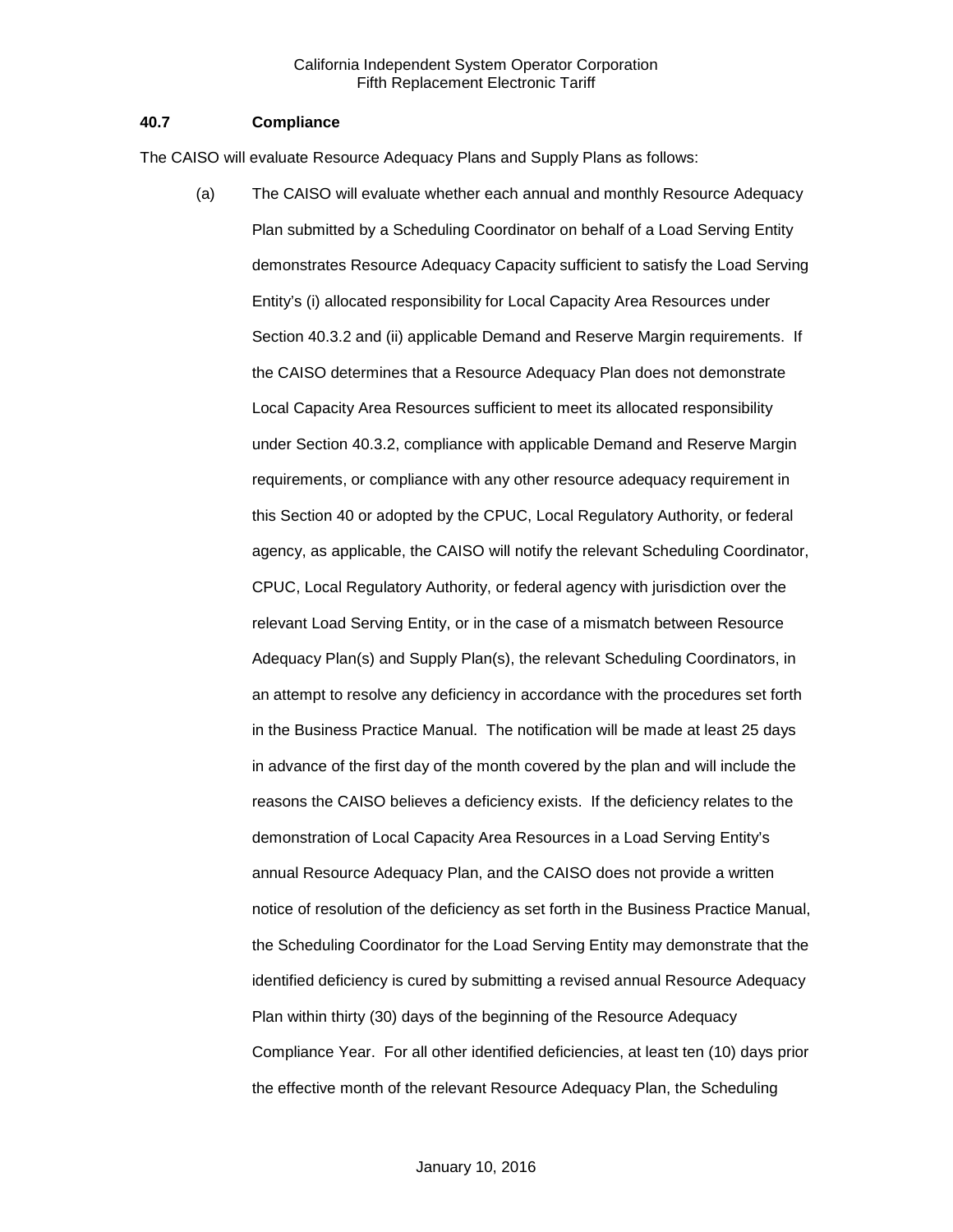Coordinator for the Load Serving Entity shall (i) demonstrate that the identified deficiency is cured by submitting a revised Resource Adequacy Plan or (ii) advise the CAISO that the CPUC, Local Regulatory Authority, or federal agency, as appropriate, has determined that no deficiency exists.

(b) The CAISO will evaluate whether each monthly Resource Adequacy Plan submitted by a Scheduling Coordinator on behalf of a Load Serving Entity demonstrates operationally available Resource Adequacy Capacity, excluding capacity scheduled to take an Approved Maintenance Outage during the resource adequacy month, that is equal to or greater than the Load Serving Entity's applicable forecasted monthly Demand and Reserve Margin. For each day of the month where the CAISO determines that the criteria set forth in Section 9.3.1.3.2.3(b) is not met, if a monthly Resource Adequacy Plan (i) includes capacity scheduled to take an Approved Maintenance Outage on that day that has not been replaced pursuant to Sections 9.3.1.3.1, or 9.3.1.3.2, and (ii) does not demonstrate operationally available Resource Adequacy Capacity equal to or greater than the Load Serving Entity's applicable forecasted monthly Demand and Reserve Margin, the CAISO will require outage replacement and will provide notice of the outage replacement requirement to the Local Regulatory Authority, the Scheduling Coordinator for the Load Serving Entity, and the Scheduling Coordinator for the Resource Adequacy Resource scheduled to take the Approved Maintenance Outage. The notification will be made at least 25 days in advance of the first day of the month covered by the plan and will include the reasons why the CAISO believes an outage replacement requirement exists. At least eleven (11) days prior to the resource adequacy month, the Scheduling Coordinator for either the Load Serving Entity or the Resource Adequacy Resource may demonstrate that the identified outage replacement requirement is cured by submitting to the CAISO a revision or update to the monthly Resource Adequacy Plan or Supply Plan, as applicable. If neither the Scheduling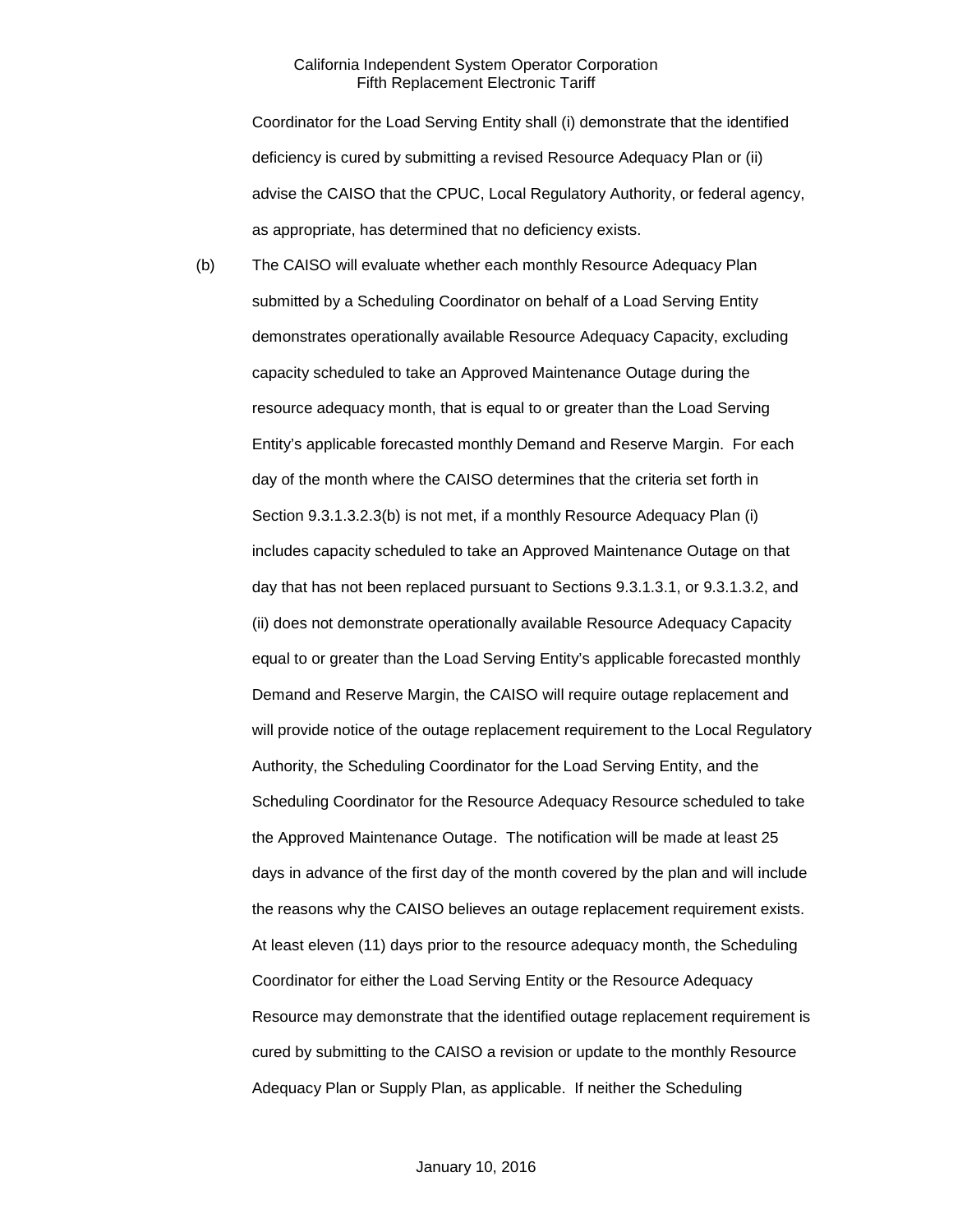Coordinator for the Load Serving Entity nor the Scheduling Coordinator for the Resource Adequacy Resource timely advises the CAISO that the identified outage replacement requirement is cured, the CAISO may exercise its authority to procure backstop capacity under the Capacity Procurement Mechanism pursuant to Section 43.

(c) In the case of a mismatch between Resource Adequacy Plan(s) and Supply Plan(s), if resolved, the relevant Scheduling Coordinator(s) must provide the CAISO with revised Resource Adequacy Plan(s) or Supply Plans, as applicable, at least ten (10) days prior to the effective month. If the CAISO is not advised that the deficiency or mismatch is resolved at least ten (10) days prior to the effective month, the CAISO will use the information contained in the Supply Plan to set the obligations of Resource Adequacy Resources under this Section 40 and/or to assign any costs incurred under this Section 40 and Section 43.

# **40.7.1 Other Compliance Issues**

Scheduling Coordinators representing Generating Units, System Units or System Resources supplying Resource Adequacy Capacity that fail to provide the CAISO with an annual or monthly Supply Plan, as applicable, as set forth in Section 40.7, shall be subject to Section 37.6.1. Further, Scheduling Coordinators representing Generating Units, System Units or System Resources supplying Resource Adequacy Capacity that fail to provide the CAISO with information required for the CAISO to determine Net Qualifying Capacity shall not be eligible for inclusion in the Net Qualifying Capacity annual report under Section 40.4.2 for the next Resource Adequacy Compliance Year and shall be subject to any applicable Sanctions under Section 37.6.1.

# **40.7.2 Penalties For Non-Compliance**

The failure of a Resource Adequacy Resource or Resource Adequacy Capacity to be available to the CAISO in accordance with the requirements of this Section 40 or Section 9.3.1.3, and the failure to operate a Resource Adequacy Resource by placing it online or in a manner consistent with a submitted Bid or Generated Bid shall be subject to the applicable Sanctions set forth in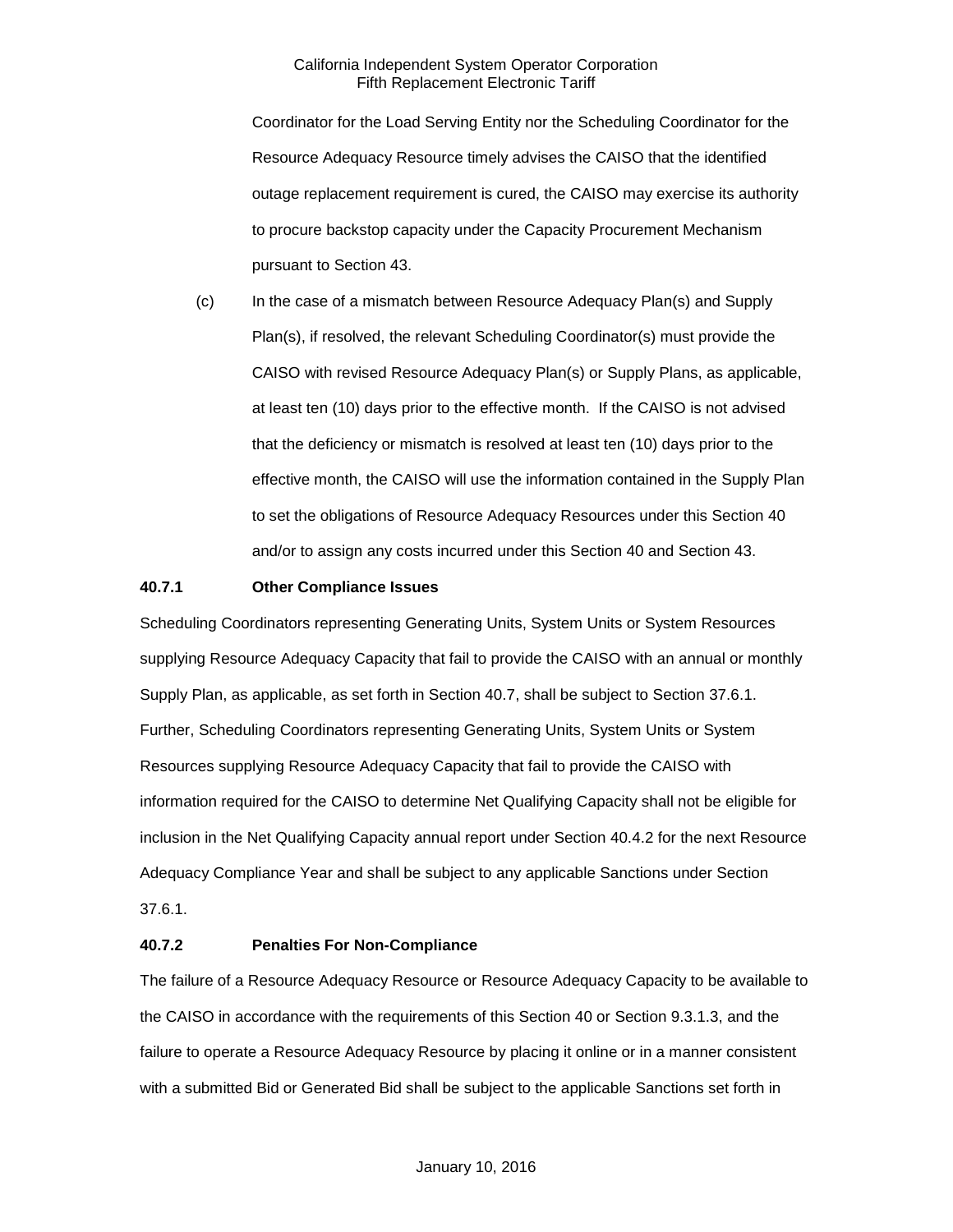Section 37.2.4. However, any failure of the Resource Adequacy Resource to satisfy any obligations prescribed under this Section 40 or Section 9.3.1.3 during a Resource Adequacy Compliance Year for which Resource Adequacy Capacity has been committed to a Load Serving Entity shall not limit in any way, except as otherwise established under Section 40.4.5 or requirements of the CPUC, Local Regulatory Authority, or federal agency, as applicable, the ability of the Load Serving Entity to whom the Resource Adequacy Capacity has been committed to use such Resource Adequacy Capacity for purposes of satisfying the resource adequacy requirements of the CPUC, Local Regulatory Authority, or federal agency, as applicable. In addition, a Reserve Sharing LSE shall not be subject to any sanctions, penalties, or other compensatory obligations under this Section 40 on account of a Resource Adequacy Resource's satisfaction or failure to satisfy its obligations under this Section 40 or Section 9.3.1.3.

# **40.8 CAISO Default Qualifying Capacity Criteria**

# **40.8.1 Applicability**

The criteria in this Section 40.8 shall apply only: (i) where the CPUC or Local Regulatory Authority has not established and provided to the CAISO criteria to determine the types of resources that may be eligible to provide Qualifying Capacity and for calculating Qualifying Capacity for such eligible resource types and (ii) until the CAISO has been notified in writing by the CPUC of its intent to overturn, reject or fundamentally modify the capacity-based framework in CPUC Decisions 04-01-050 (Jan. 10, 2004), 04-10-035 (Oct. 28, 2004), and 05-10-042 (Oct. 31, 2005). The types of resources specified in this Section 40.8.1 will be eligible to provide Qualifying Capacity to the extent they meet the criteria for each type of resource set forth in this Section 40.8.1.

#### **40.8.1.2 Nuclear and Thermal**

Nuclear and thermal Generating Units, other than Qualifying Facilities with Existing QF Contracts addressed in Section 40.8.1.8 below, must be a Participating Generator or a System Unit. The Qualifying Capacity of nuclear and thermal units, other than Qualifying Facilities addressed in Section 40.8.1.8, will be based on net dependable capacity defined by NERC Generating Availability Data System information.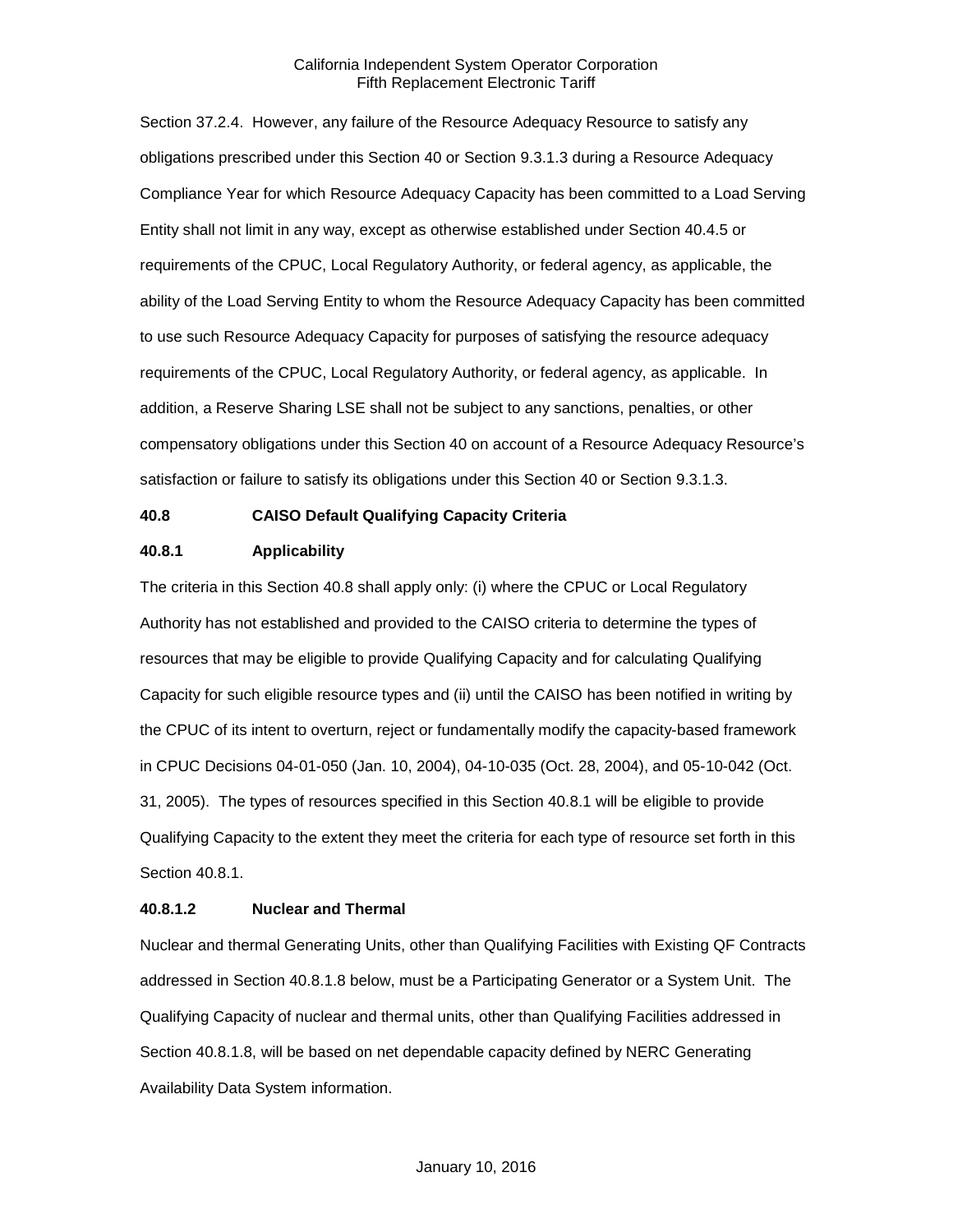# **40.8.1.3 Hydro**

Hydroelectric Generating Units, other than Qualifying Facilities with Existing QF Contracts, must be either Participating Generators or System Units. The Qualifying Capacity of a pond or Pumped-Storage Hydro Unit, other than a QF, will be determined based on net dependable capacity defined by NERC GADS minus variable head derate based on an average dry year reservoir level. The Qualifying Capacity of a pond or Pumped-Storage Hydro Unit that is a QF will be determined based on historic performance during the hours of noon to 6:00 p.m., using a three-year rolling average.

The Qualifying Capacity of all run-of-river hydro units, including Qualifying Facilities, will be based on net dependable capacity defined by NERC GADS minus an average dry year conveyance flow, stream flow, or canal head derate. As used in this section, average dry year reflects a onein-five year dry hydro scenario (for example, using the 4th driest year from the last 20 years on record).

# **40.8.1.4 Unit-Specific Contracts**

Unit-specific contracts with Participating Generators or System Units will qualify as Resource Adequacy Capacity subject to the verification that the total MW quantity of all contracts from a specific unit do not exceed the total Net Qualifying Capacity (MW) consistent with the Net Qualifying Capacity determination for that unit.

# **40.8.1.5 Contracts with Liquidated Damage Provisions**

Firm Energy contracts with liquidated damages provisions, as generally reflected in Service Schedule C of the Western Systems Power Pool Agreement or the Firm LD product of the Edison Electric Institute pro forma agreement, or any other similar firm Energy contract that does not require the seller to source the Energy from a particular unit, and specifies a delivery point internal to the CAISO Balancing Authority Area entered into before October 27, 2005 shall be eligible to count as Qualifying Capacity until the end of 2008. A Scheduling Coordinator, however, cannot have more than twenty-five percent (25%) of its portfolio of Qualifying Capacity met by contracts with liquidated damage provisions for 2008.

# **40.8.1.6 Wind and Solar**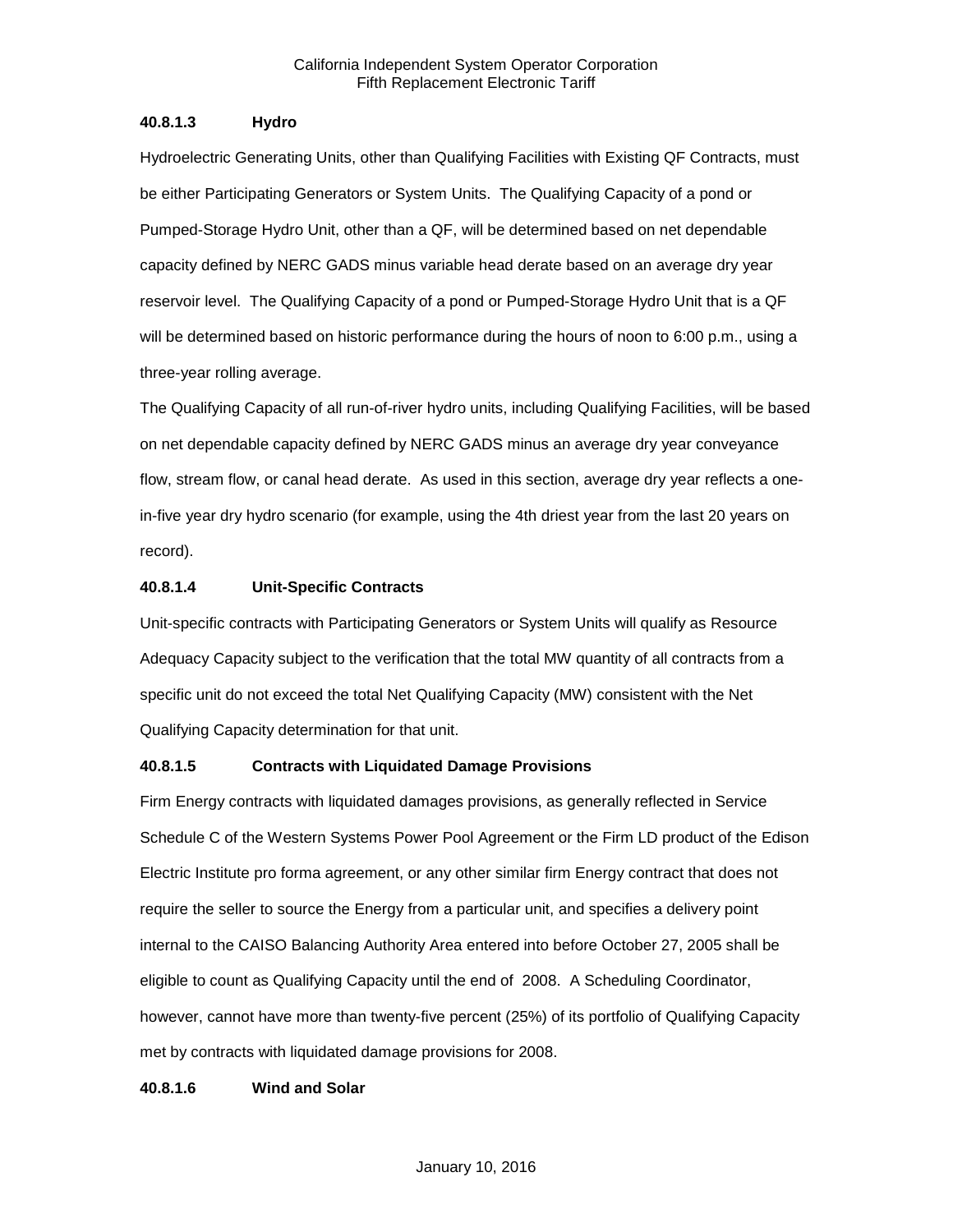As used in this Section, wind units are those wind Generating Units without backup sources of Generation and solar units are those solar Generating Units without backup sources of Generation. Wind and solar units, other than Qualifying Facilities with Existing QF Contracts, must be Participating Intermittent Resources or subject to availability provisions of Section 40.6.4.3.4.

The Qualifying Capacity of all wind or solar units, including Qualifying Facilities, for each month will be based on their monthly historic performance during that same month during the hours of noon to 6:00 p.m., using a three-year rolling average. For wind or solar units with less than three years operating history, all months for which there is no historic performance data will utilize the monthly average production factor of all units (wind or solar, as applicable) within the TAC Area, or other production data from another area determined by the CAISO to be appropriate if the unit is not within a TAC Area, in which the Generating Unit is located.

#### **40.8.1.7 Geothermal**

Geothermal Generating Units, other than Qualifying Facilities with Existing QF Contracts addressed in Section 40.8.1.8, must be Participating Generators or System Units. The Qualifying Capacity of geothermal units, other than Qualifying Facilities addressed in Section 40.8.1.8, will be based on NERC GADS net dependable capacity minus a derate for steam field degradation.

# **40.8.1.8 Treatment of Qualifying Capacity for Qualifying Facilities**

Qualifying Facilities must be subject to an effective Participating Generator Agreement or Net Scheduled Participating Generator Agreement or must be System Units, unless they have an Existing QF Contract. Except for hydro, wind, and solar Qualifying Facilities addressed pursuant to Sections 40.8.1.3 and 40.8.1.6, the Qualifying Capacity of Qualifying Facilities under Existing QF Contracts, will be based on historic monthly Generation output during the hours of noon to 6:00 p.m. (net of Self-provided Load) during a three-year rolling average.

#### **40.8.1.9 Participating Loads**

The Qualifying Capacity of Participating Loads shall be the average reduction in Demand over a three-year period on a per Dispatch basis or, if the Load does not have three years of performance history, based on comparable evaluation data using similar programs. Loads of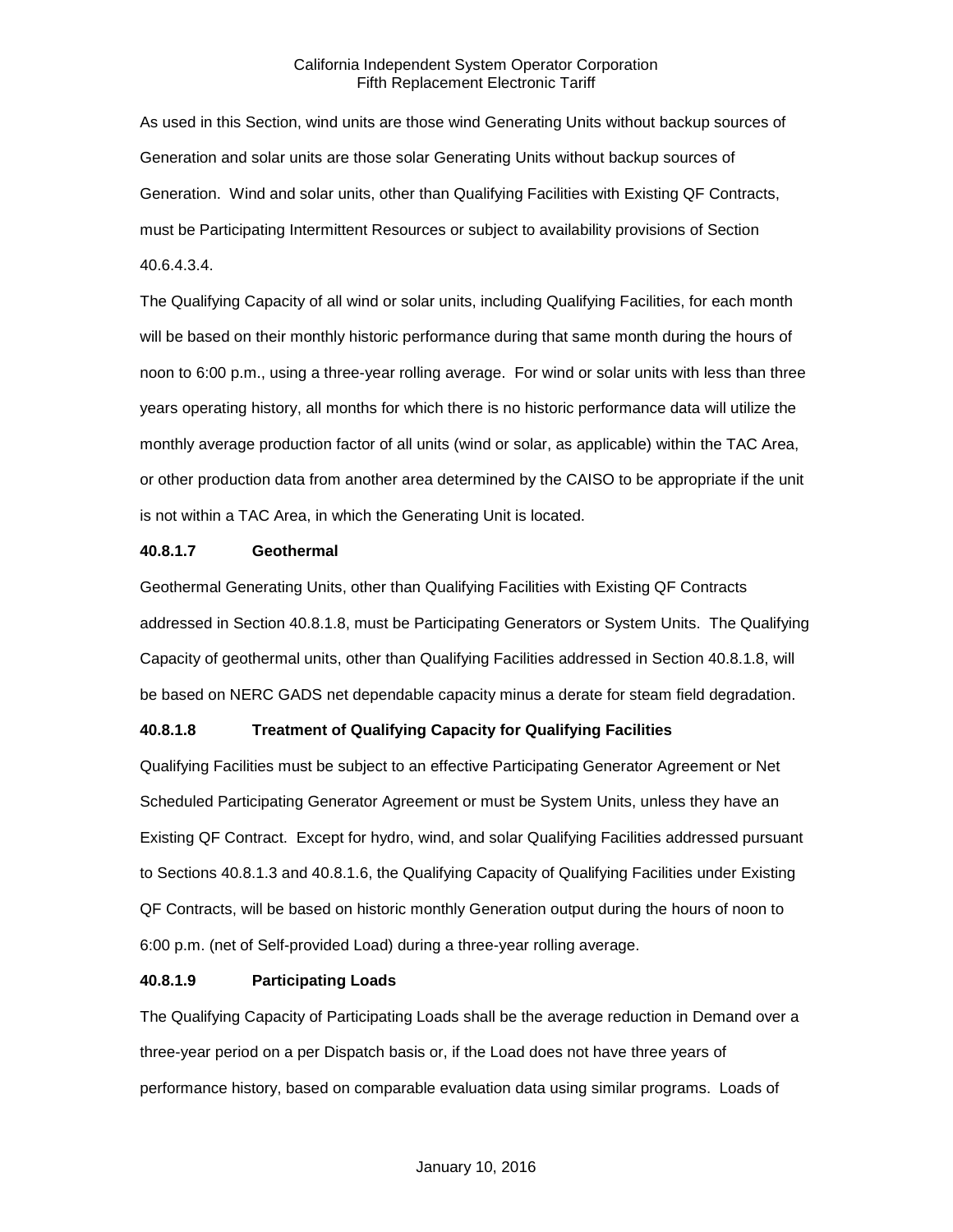Participating Loads must be available at least 48 hours, and if the Loads can only be dispatched for a maximum of two hours per event, then only 0.89 percent of a Scheduling Coordinator's portfolio may be made up of such Loads.

#### **40.8.1.10 Jointly-Owned Facilities**

A jointly-owned facility must be either a Participating Generator or a System Unit. The Qualifying Capacity for the entire facility will be determined based on the type of resource as described elsewhere in this Section 40.8.1. In addition, the Scheduling Coordinator must provide the CAISO with a demonstration of its entitlement to the output of the jointly-owned facility's Qualified Capacity and an explanation of how that entitlement may change if the facility's output is restricted.

#### **40.8.1.11 Facilities under Construction**

The Qualifying Capacity for facilities under construction will be determined based on the type of resource as described elsewhere in this Section 40.8. In addition, the facility must have been in commercial operation for no less than one month to be eligible to be included as a Resource Adequacy Resource in a Scheduling Coordinator's monthly Resource Adequacy Plan.

#### **40.8.1.12 System Resources and Pseudo-Ties**

#### **40.8.1.12.1 Dynamic System Resources and Pseudo-Ties**

Dynamic System Resources and Pseudo-Ties of Generating Units to the CAISO Balancing Authority Area shall be treated similar to resources within the CAISO Balancing Authority Area, except with respect to the deliverability screen under Section 40.4.6.1 and with respect to the limitation on the Qualifying Capacity of wind and solar resources set forth in Section 40.8.1.6. However, eligibility as a Resource Adequacy Resource is contingent upon a showing by the Scheduling Coordinator that the Dynamic System Resource or Pseudo-Tie of a Generating Unit to the CAISO Balancing Authority Area has secured transmission through any intervening Balancing Authority Areas for the Operating Hours that cannot be curtailed for economic reasons or bumped by higher priority transmission and that the Load Serving Entity for which the Scheduling Coordinator is submitting Demand Bids has an allocation of import capacity at the import Scheduling Point under Section 40.4.6.2 that is not less than the Resource Adequacy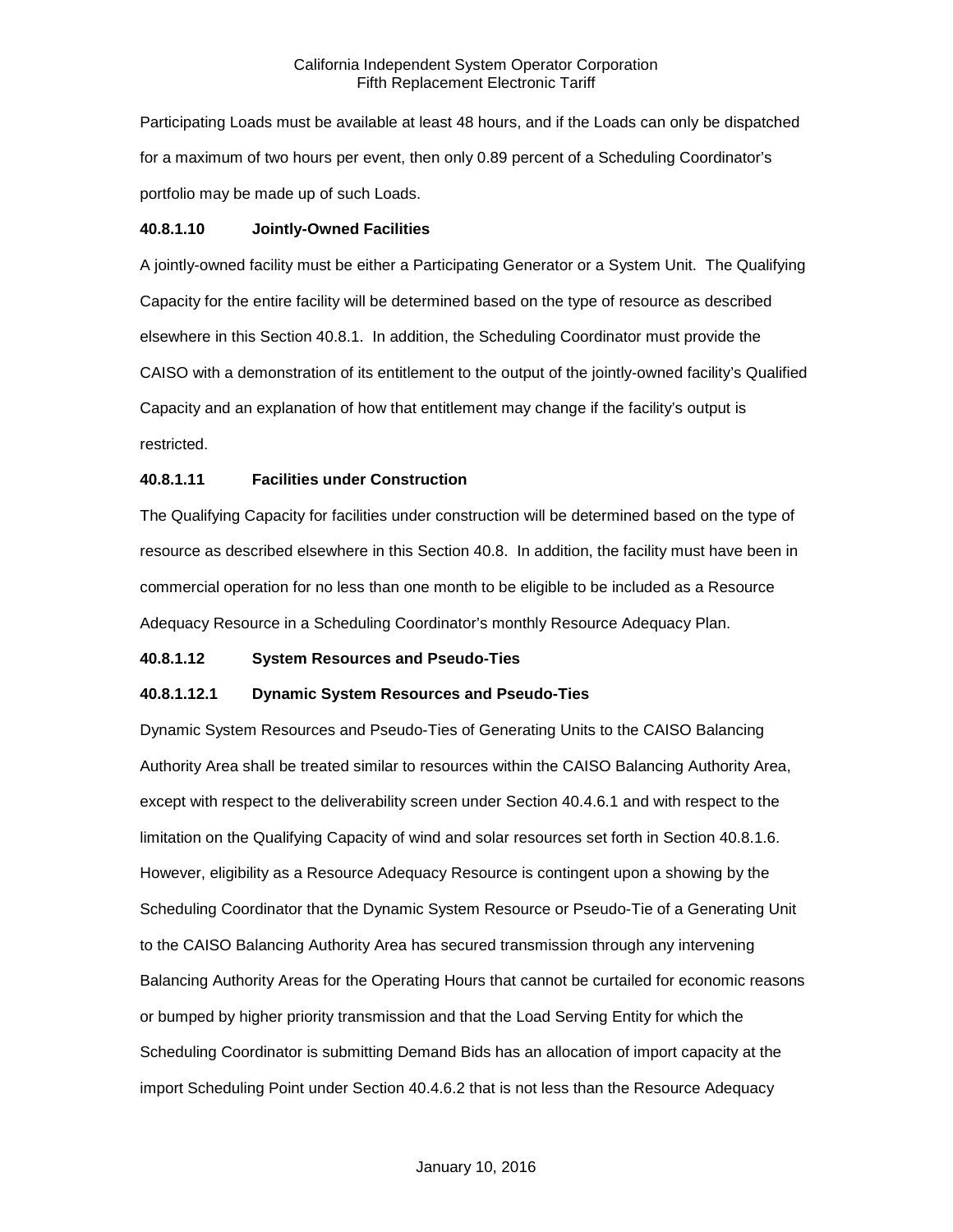Capacity provided by the Dynamic System Resource or Pseudo-Tie of a Generating Unit to the CAISO Balancing Authority Area.

#### **40.8.1.12.2 Non-Dynamic System Resources**

For Non-Dynamic System Resources, the Scheduling Coordinator must demonstrate that the Load Serving Entity for which the Scheduling Coordinator is scheduling Demand has an allocation of import capacity at the import Scheduling Point under Section 40.4.6.2 that is not less than the Resource Adequacy Capacity from the Non-Dynamic System Resource. The Scheduling Coordinator must also demonstrate that the Non-Dynamic System Resource is covered by Operating Reserves, unless unit contingent, in the sending Balancing Authority Area. Eligibility as Resource Adequacy Capacity is contingent upon a showing by the Scheduling Coordinator of the System Resource that it has secured transmission through any intervening Balancing Authority Areas for the Operating Hours that cannot be curtailed for economic reasons or bumped by higher priority transmission. With respect to Non-Dynamic System Resources, any inter-temporal constraints, such as multi-hour run blocks, must be explicitly identified in the monthly Resource Adequacy Plan, and no constraints may be imposed beyond those explicitly stated in the plan.

#### **40.8.1.13 Proxy Demand Resources**

The Qualifying Capacity of a Proxy Demand Resource, for each month, will be based on the resource's average monthly historic demand reduction performance during that same month during the Availability Assessment Hours, as described in Section 40.9.3, using a three-year rolling average. For a Proxy Demand Resource with fewer than three years of performance history, for all months for which there is no historic data, the CAISO will utilize a monthly megawatt value as certified and reported to the CAISO by the Demand Response Provider; otherwise, where available, the CAISO will use the average of historic demand reduction performance data available, by month, for a Proxy Demand Resource. Proxy Demand Resources must be available at least four (4) hours per month in which they are eligible to provide RA Capacity and must be dispatchable for a minimum of thirty (30) minutes per event within each of those months.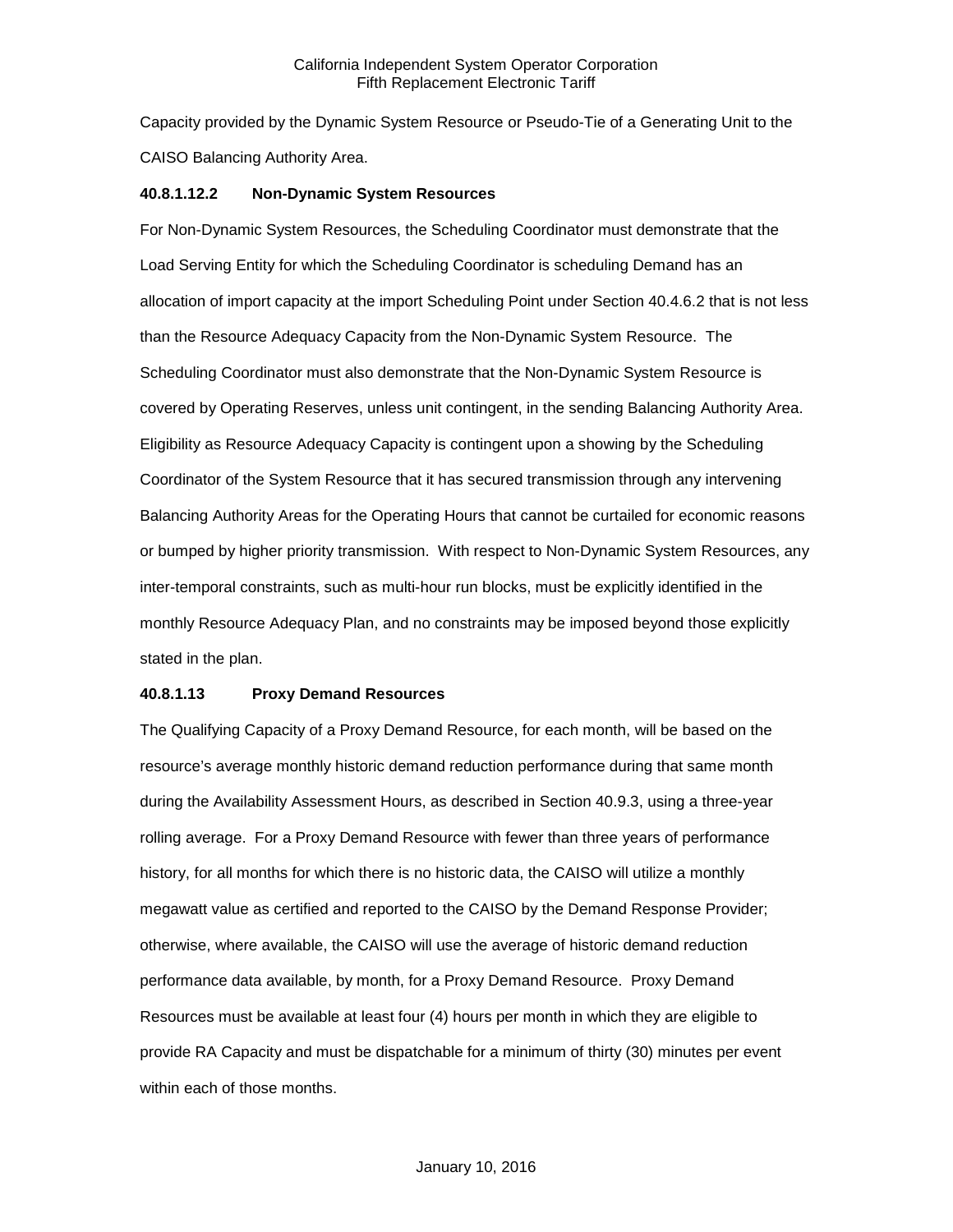#### **40.8.1.14 Reliability Demand Response Resources**

The Net Qualifying Capacity of a Reliability Demand Response Resource, for each month, will be based on the resource's average monthly historic demand reduction performance during that same month during the Availability Assessment Hours, as described in Section 40.9.3, using a three-year rolling average. For a Reliability Demand Response Resource with fewer than three years of performance history, for all months for which there is no historic data, the CAISO will use a monthly megawatt value as certified and reported to the CAISO by the Demand Response Provider; otherwise, where available, the CAISO will use the average of historic demand reduction performance data available, by month, for a Reliability Demand Response Resource.

### **40.9. Standard Capacity Product**

#### **40.9.1 General**

Except for the exemptions specified in Section 40.9.2, the CAISO will track the availability of Resource Adequacy Capacity during the Availability Assessment Hours of each month, as specified in Section 40.9.3, in order to determine the amount of Resource Adequacy Capacity that was available to the CAISO. Each non-exempt Resource Adequacy Resource will be subject to the Availability Standards determined in accordance with either Section 40.9.4 or 40.9.7, whichever is applicable, for each month during each Resource Adequacy Compliance Year, starting with the 2010 Resource Adequacy Compliance Year. Scheduling Coordinators for Resource Adequacy Resources will be subject to Non-Availability Charges or Availability Incentive Payments as specified in either Section 40.9.4 or Section 40.9.7, whichever is applicable. MW values or percentages used by the CAISO in this Section 40.9 will be calculated to no less than two decimal places.

#### **40.9.2 Exemptions**

The following exemptions apply to the CAISO's Availability Standards program of this Section 40.9:

(1) Resources with a PMax less than one (1.0) MW will not be used to determine Availability Standards, will not be subject to Non-Availability Charges or Availability Incentive Payments, and will not be subject to the additional Outage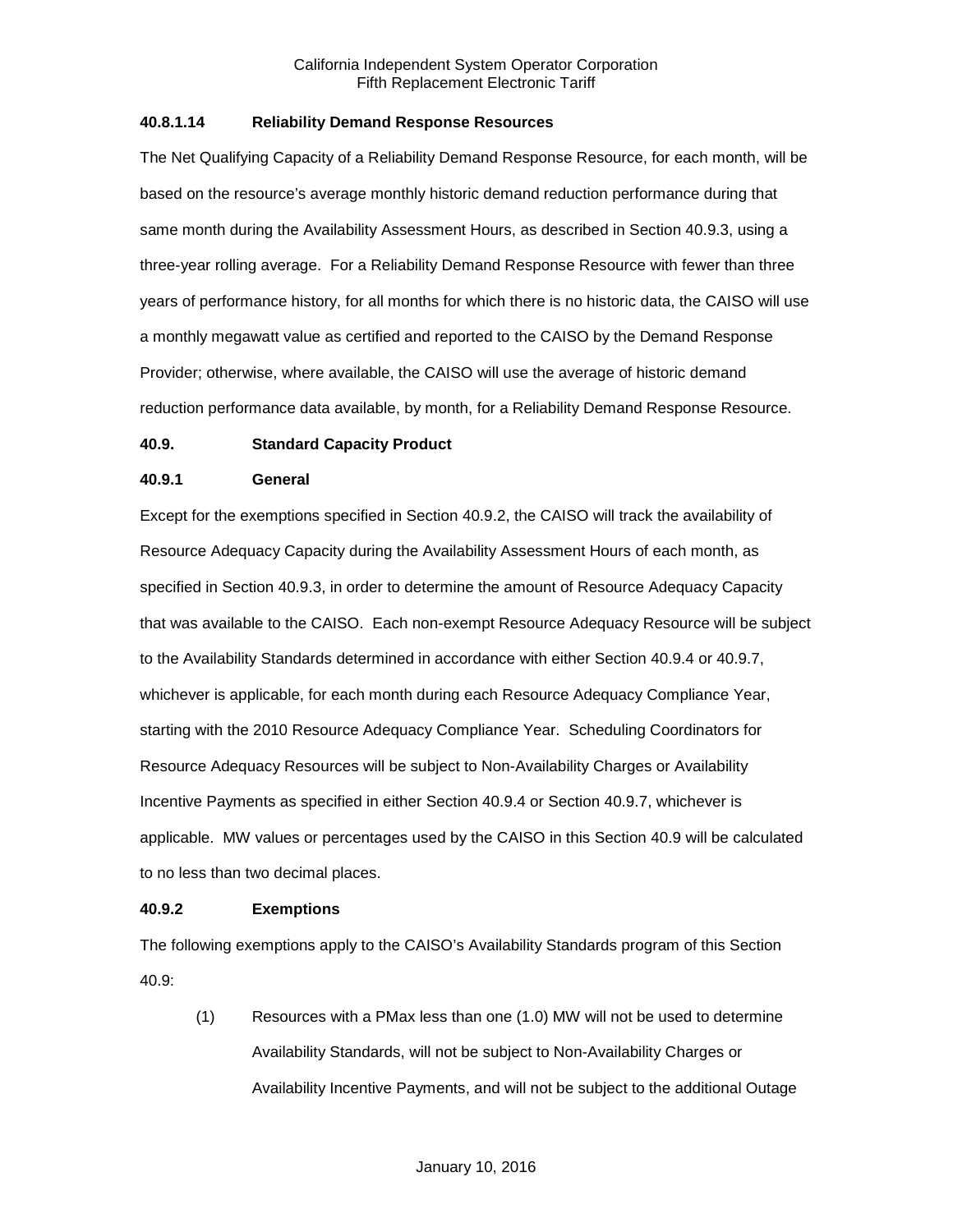reporting requirements of this Section 40.9.

(2) Capacity under a resource specific power supply contract that existed prior to June 28, 2009 and Resource Adequacy Capacity that was procured under a contract that was either executed or submitted to the applicable Local Regulatory Authority for approval prior to June 28, 2009, and is associated with specific Generating Units or System Resources, will not be subject to Non-Availability Charges or Availability Incentive Payments. Such contracted Resource Adequacy Capacity, except for non-Resource-Specific System Resources, will be included in the development of Availability Standards and will be subject to any Outage reporting requirements necessary for this purpose. The exemption will apply only for the initial term of the contract and to the MW capacity quantity and Resource Adequacy Resources specified in the contract prior to June 28, 2009. The exemption shall terminate upon the conclusion of the initial contract term. Exempt contracts may be re-assigned or undergo novation on or after June 28, 2009, but the exemption shall not apply for any extended contract term, increased capacity quantity or additional resource(s) beyond those specified in the contract prior to June 28, 2009, except as provided in Section 40.9.2(7) or 40.9.2(8). Scheduling Coordinators for Resource Adequacy Resources subject to these contracts will be required to certify the start date of the contract, the expiration date, the Resource ID(s), and the amount of Resource Adequacy Capacity associated with each Resource ID included in the contract. For Resource Adequacy Resources whose Qualifying Capacity value is determined by historical output, the capacity under a resource specific power supply contract or Resource Adequacy Capacity that was procured under a contract that was either executed or submitted to the applicable Local Regulatory Authority for approval that meets the requirements in this subsection (2) will not be subject to Non-Availability Charges or Availability Incentive Payments, except that the deadline date for either type of contract shall be August 22, 2010 instead of June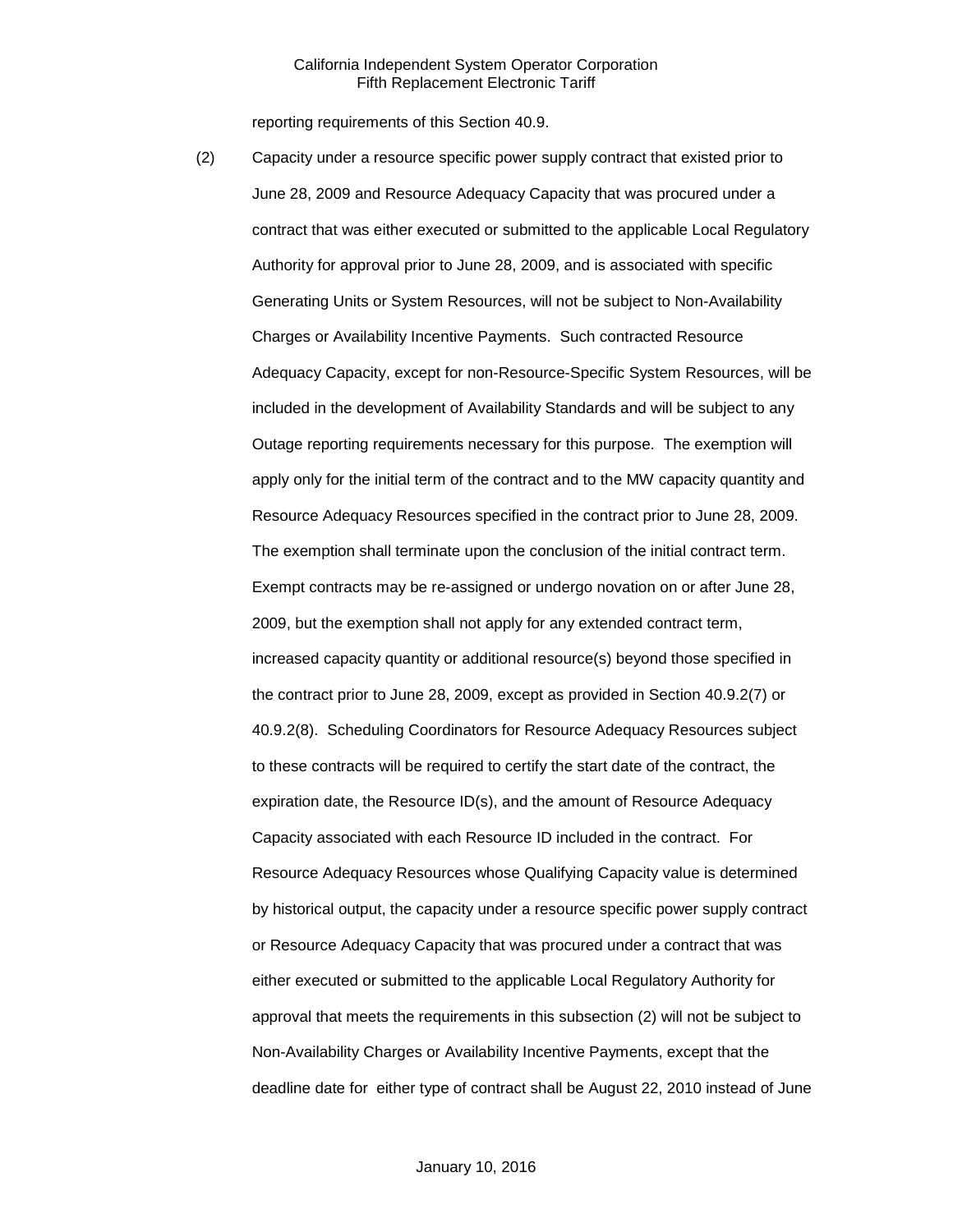28, 2009.

(3) For a contract entered into prior to June 28, 2009 that provides for the amount of Resource Adequacy Capacity to increase during the original term of the contract, based on a ratio of the Resource Adequacy Resource's output or due to an addition of capacity, the exemption provided in subsection (2) of this Section 40.9.2 will apply to the additional capacity allowed under the contract; provided that the capacity increase (i) is expressly contained in the provisions of the contract, (ii) occurs during the primary term of the contract; and (iii) does not result from contract extensions or other amendments to the original terms and conditions of the contract, except as provided in Section 40.9.2(7) or 40.9.2(8). Scheduling Coordinators for Resource Adequacy Resources subject to contracts that provide for such capacity increases or additions must include in their certification, in addition to the requirements of subsection (2) of this Section 40.9.2, (i) the citation to any contract provisions that might entitle them to increased exempt Resource Adequacy Capacity from the contracted resources during the primary term of the contract; (ii) the amount of additional capacity to which they might be entitled; and (iii) the actual effective date of the capacity increase. If the actual amount of capacity and/or the actual effective date of the capacity increase is not known at the time of the initial certification, the Scheduling Coordinator shall provide a supplemental certification(s) when this information becomes known. For Resource Adequacy Resources whose Qualifying Capacity value is determined by historical output the exemption provided in subsection (2) of this Section 40.9.2 will apply to an increase in the capacity under a resource specific power supply contract or Resource Adequacy Capacity that was procured under a contract that was either executed or submitted to the applicable Local Regulatory Authority for approval that meets the requirements in this subsection (3), except that the deadline date for either type of contract to be exempt shall be August 22, 2010 instead of June 28, 2009.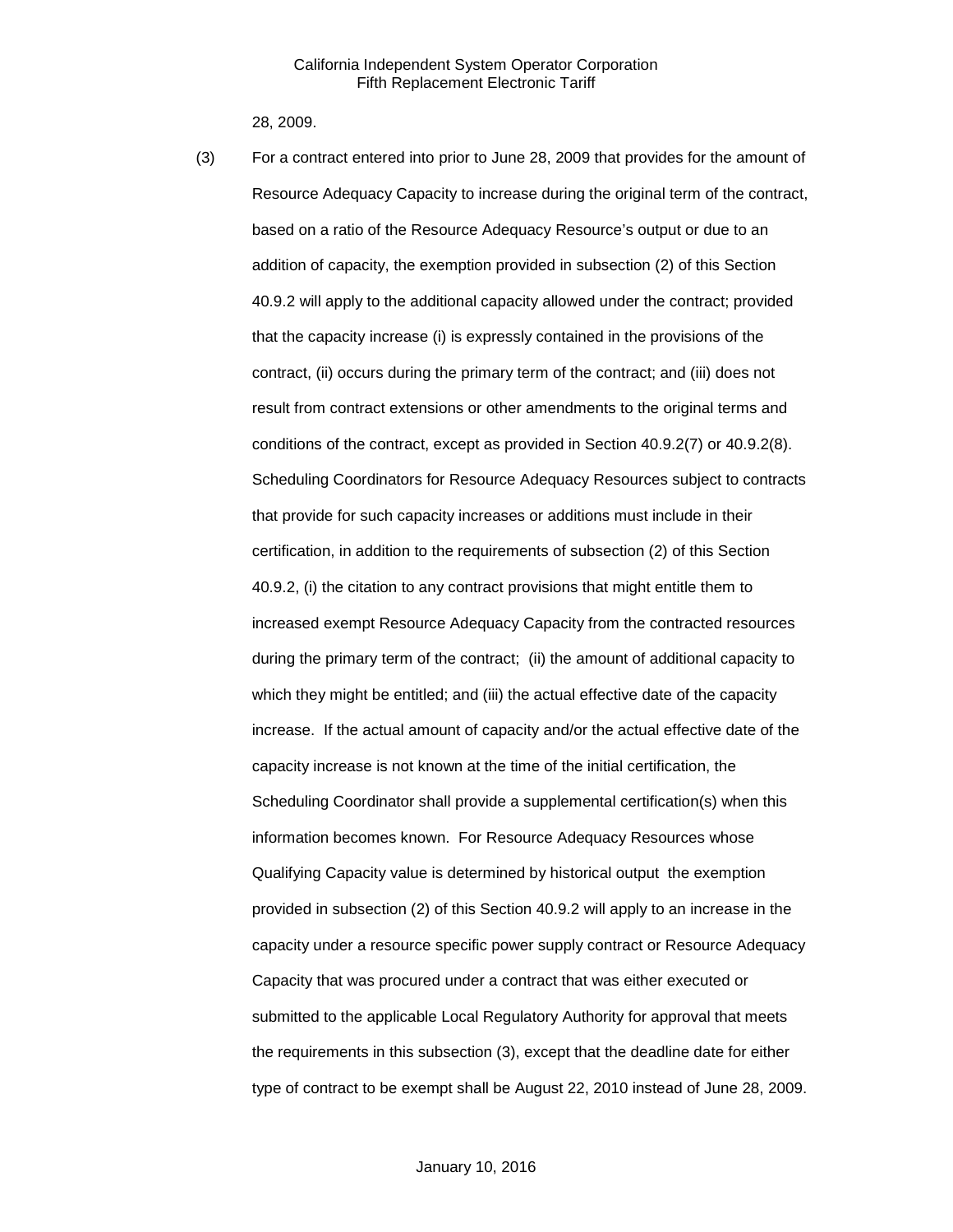- (4) Demand response resources will not be used to determine Availability Standards, will not be subject to Non-Availability Charges or Availability Incentive Payments, and will not be subject to the additional Outage reporting requirements of this Section 40.9.
- (5) Resource Adequacy Capacity provided through contracts for Energy from nonspecified resources delivered within the CAISO Balancing Authority Area will not be used to determine Availability Standards, will not be subject to Non-Availability Charges or Availability Incentive Payments, and will not be subject to the additional Outage reporting requirements of this Section 40.9.
- (6) Resource Adequacy Resources of a Modified Reserve Sharing LSE or a Load following MSS will be used to determine the Availability Standards and will be subject to any Outage reporting requirements necessary for this purpose. Non-Local Capacity Area Resource Adequacy Resources of a Modified Reserve Sharing LSE or a Load following MSS will not be subject to Non-Availability Charges or Availability Incentive Payments, but those entities shall remain responsible for any other applicable deficiency payments under this CAISO Tariff or the applicable MSS Agreement.
- (7) Scheduling Coordinators for resources with Existing QF Contracts or Amended QF Contracts that are Resource Adequacy Resources shall be exempt from the Outage reporting requirements of Section 40.9 if the resource previously provided Resource Adequacy Capacity under an Existing QF Contract that was exempt from the application of Non-Availability Charges and Availability Incentive Payments pursuant to Section 40.9.2(2) or 40.9.2(3). This exemption from the Outage reporting requirements of Section 40.9 shall end for each resource when the Existing QF Contract or Amended QF Contract terminates or it is no longer eligible for exemption under Section 40.9.2(2) or 40.9.2(3), or if requested by the Scheduling Coordinator for the resource, whichever is earlier.
- (8) Scheduling Coordinators for resources with Existing QF Contracts or Amended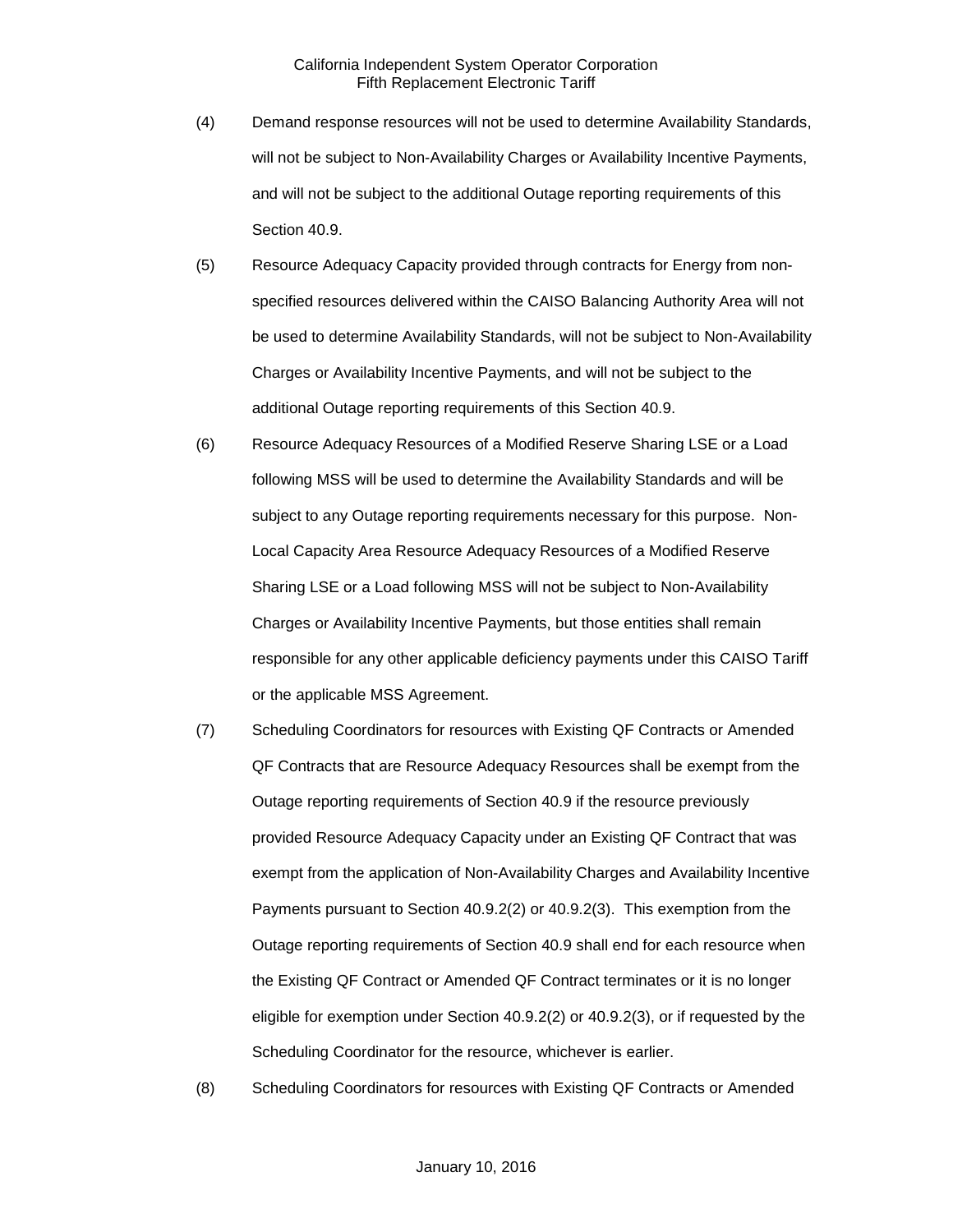QF Contracts that are Resource Adequacy Resources shall be exempt from the Outage reporting requirements of Section 40.9, and will not be subject to Non-Availability Charges or Availability Incentive Payments, if the QF resource previously provided Resource Adequacy Capacity pursuant to an Existing QF Contract that was executed prior to the August 22, 2010 deadline for exemption under Section 40.9.2(2), and remained in effect pursuant to California Public Utilities Commission Decision 07-09-040 that extended the term of expiring contracts until such time as the new contracts resulting from that decision are available. This exemption from the Outage reporting requirements of Section 40.9, and the Availability Incentive Payments and Non-Availability Charges, shall end for each resource when its Existing QF Contract or Amended QF Contract terminates or if requested by the Scheduling Coordinator for the resource, whichever is earlier.

- (9) An RA Maintenance Outage With Replacement, RA Maintenance Outage Without Replacement, Off-Peak Opportunity RA Outage, or Short-Notice Opportunity RA Outage that was submitted no more than seven days and no less than four days prior to the requested start date for the outage and that was approved as a Forced Outage under Section 9.3.1.3.3.1(c)(4), 9.3.1.3.3.2(c)(4),  $9.3.1.3.3.3(c)(3)$ , or  $9.3.1.3.3.4(c)(2)$ , and a Short-Notice Opportunity RA Outage that was submitted three days or less prior to the requested start date for the outage and that was approved as Forced Outage under Section 9.3.1.3.3.4(c)(3), shall not be –
	- (a) subject to the Outage reporting requirements of Section 40.9;
	- (b) included in the availability determination under Section 40.9.4;
	- (c) subject to the substitution option under Section 40.9.4.2.1; and
	- (d) subject to Non-Availability Charges and Availability Incentive Payments under Section 40.9.6.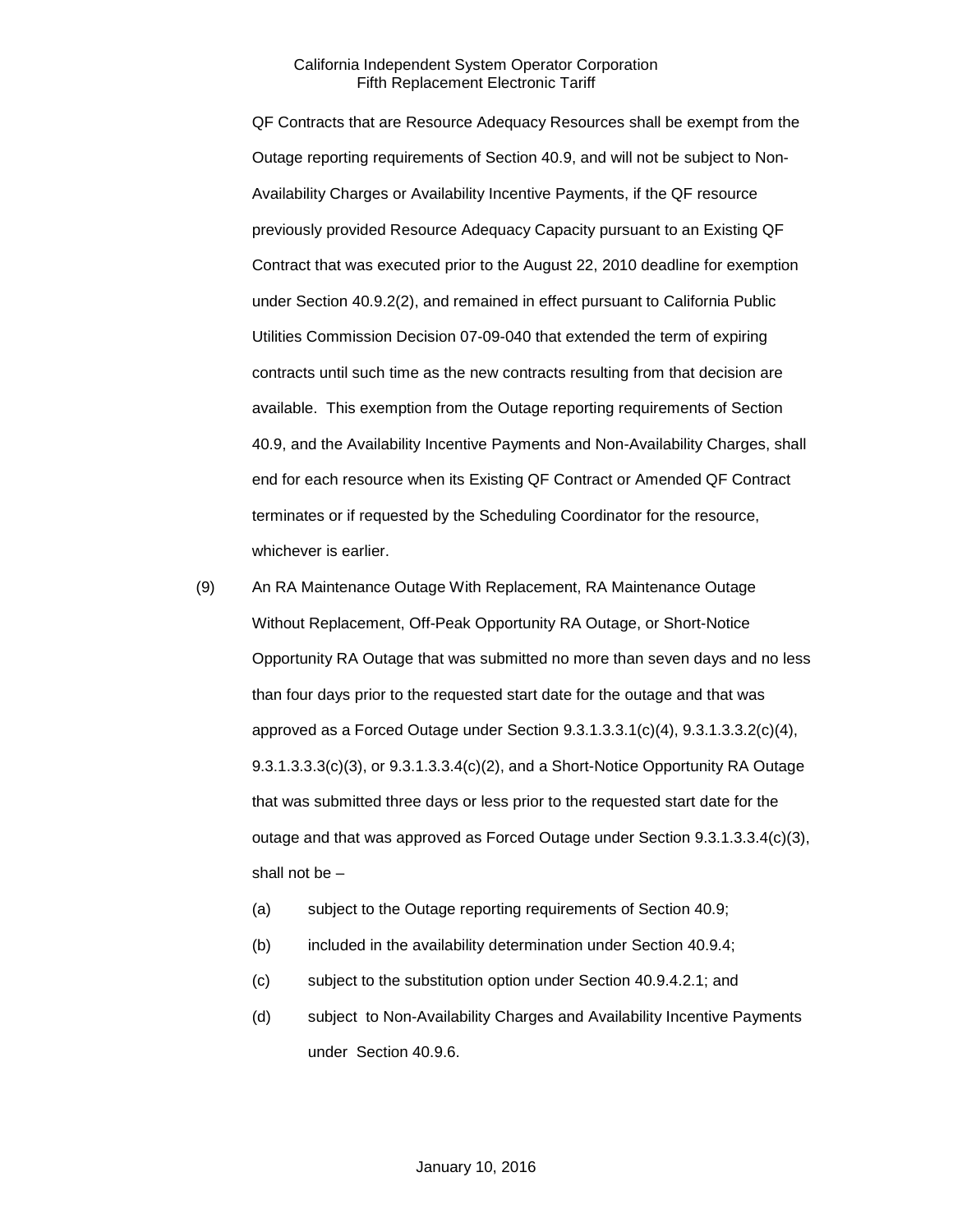Exclusions from the Availability Standards and Outage reporting requirements established in this Section 40.9 are for this Section 40.9 alone and do not affect any other obligation arising under the CAISO Tariff.

# **40.9.3 Availability Assessment Hours**

The CAISO shall establish Availability Assessment Hours applicable for each month of each Resource Adequacy Compliance Year, which shall be applied starting with Resource Adequacy Compliance Year 2010, in order to assess the extent to which each Resource Adequacy Resource has met the Availability Standards of this Section 40.9. The Availability Assessment Hours shall be a pre-defined set of hours in each month corresponding to the operating periods when high demand conditions typically occur and when the availability of Resource Adequacy Capacity is most critical to maintaining system reliability. The Availability Assessment Hours shall be comprised of five consecutive hours of each non-weekend, non-federal holiday day. The five hour period will vary by season as necessary such that, based on historical actual load data, the coincident peak load hour typically falls within the five-hour range each day during the month. The CAISO shall annually determine the five hour range for the Availability Assessment Hours for each month of the next Resource Adequacy Compliance year prior to the start of each Resource Adequacy Compliance Year and shall specify them in the Business Practice Manual.

# **40.9.4 Availability Determinations**

This Section 40.9.4 addresses availability assessment for all Resource Adequacy Capacity, including the Resource Adequacy Capacity of Resource-Specific System Resources, subject to the Section 40.9 Availability Standards program; however, this Section 40.9.4 does not apply to Resource Adequacy Capacity provided by non-Resource-Specific System Resources which are addressed in Section 40.9.7.

# **40.9.4.1 Availability Standard**

The CAISO shall calculate and publish the monthly Availability Standards for each Resource Adequacy Compliance Year by July 1 of the preceding calendar year. The monthly Availability Standards applicable to Resource Adequacy Resources subject to this Section 40.9.4 will be based on the historical availability of Resource Adequacy Resources during the Availability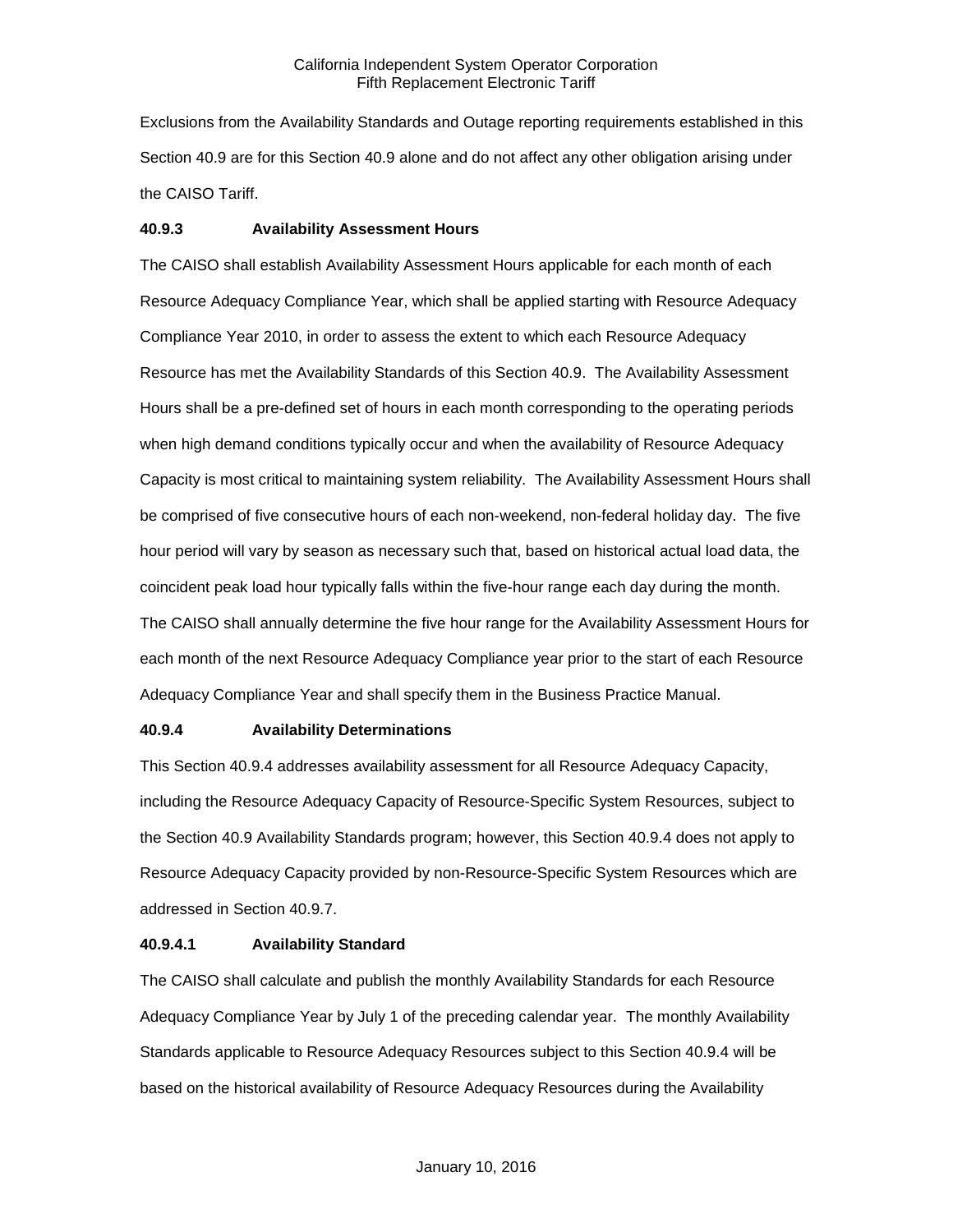Assessment Hours over the previous three years. Each monthly Availability Standard will be calculated as the sum of the available Resource Adequacy Capacity of the included Resource Adequacy Resources across all the Availability Assessment Hours of the month, divided by the sum of the designated Resource Adequacy Capacity for the same set of hours and resources, and multiplied by 100 to obtain a number between zero (0) and one hundred percent (100%). For the purpose of determining the available Resource Adequacy Capacity in each month, the CAISO will use the Outage information reported in SLIC and, when available, the Outage reports submitted pursuant to Section 40.9.5. To ensure consistency between the calculation of the monthly Availability Standard and the calculation of each resource's monthly availability, the data utilized for both calculations will be in accordance with the provisions of Sections 40.9.4.2. All Resource Adequacy Resources except for the following will be included in the calculation of the Availability Standards:

- (1) Resource Adequacy Resources exempted in Section 40.9.2;
- (2) Non-Resource-Specific System Resources; and
- (3) Resources between one (1) MW and ten (10) MW subject to the reporting requirements of Section 40.9.5, until such time that the CAISO has received the outage reports and can begin to utilize the data.

# **40.9.4.2 Availability Calculation for a Resource Adequacy Resource**

The CAISO will calculate the monthly availability for each Resource Adequacy Resource subject to this Section 40.9.4 as follows:

The sum of the hourly available Resource Adequacy Capacity of the resource over all Availability Assessment Hours of the month, divided by the sum of the hourly Resource Adequacy Capacity of the resource as designated in the Supply Plan for the resource for those hours, and multiplied by 100 to obtain a number between zero percent (0%) and one hundred percent (100%).

(c) A Resource Adequacy Resource will be determined to be less than one hundred percent (100%) available in a given month if it has any Forced Outages or temperature-related ambient de-rates that impact the availability of its designated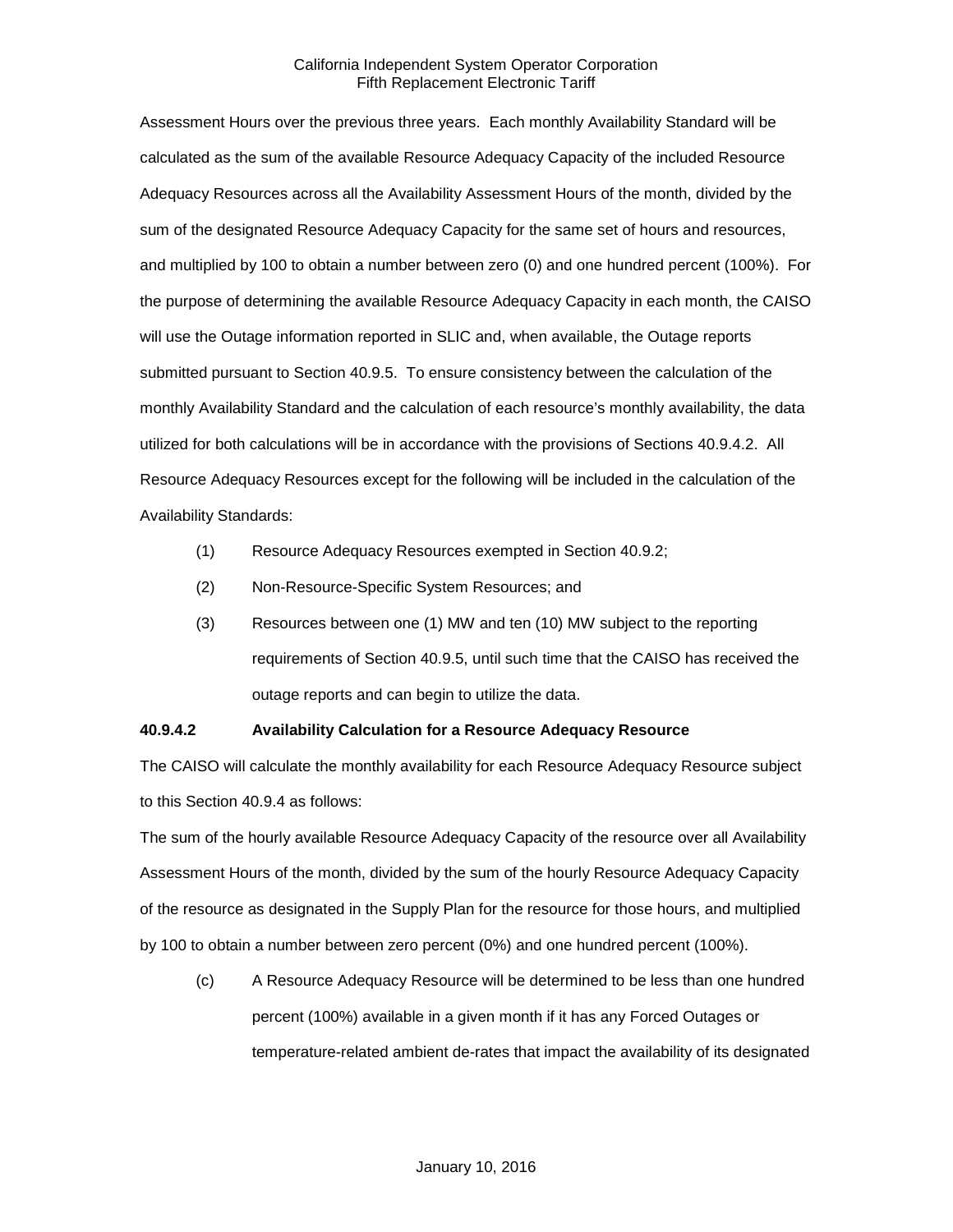Resource Adequacy Capacity during the Availability Assessment Hours of that month.

(d) For Resource Adequacy Resources whose Qualifying Capacity value is determined by historical output, its hourly available Resource Adequacy Capacity for each Availability Assessment Hour will be determined from three components: the total actual amount of Energy the resource delivered during that hour; Resource Adequacy Capacity of the resource as designated in its Supply Plan; and the resource's Net Qualifying Capacity as reduced for that hour by the same percentage by which any Forced Outages or temperature-related ambient derates reduced the resource's capacity from its PMax capacity. If the total actual amount of Energy delivered by the resource in an Availability Assessment Hour is greater than or equal to the amount of Resource Adequacy Capacity designated in the Supply Plan, the hourly available Resource Adequacy Capacity for the hour will equal the resource's Resource Adequacy Capacity as designated in its Supply Plan. If the total actual amount of Energy delivered by the resource in an Availability Assessment Hour is less than the amount of Resource Adequacy Capacity designated in the Supply Plan, the available Resource Adequacy Capacity of the resource for that hour will be the higher of the total actual Energy the resource delivered in that hour or the resource's Net Qualifying Capacity as reduced for that hour by the same percentage by which any Forced Outages or temperature-related ambient de-rates reduced the resource's capacity from its PMax capacity. The Resource Adequacy Capacity for each resource will be determined in accordance with the following formula:

> Hourly Available Resource Adequacy Capacity = Min (RA Capacity, Max (Actual Energy, Proportional Derated Capacity))

Where:

RA Capacity = Resource Adequacy Capacity designated in the Supply Plan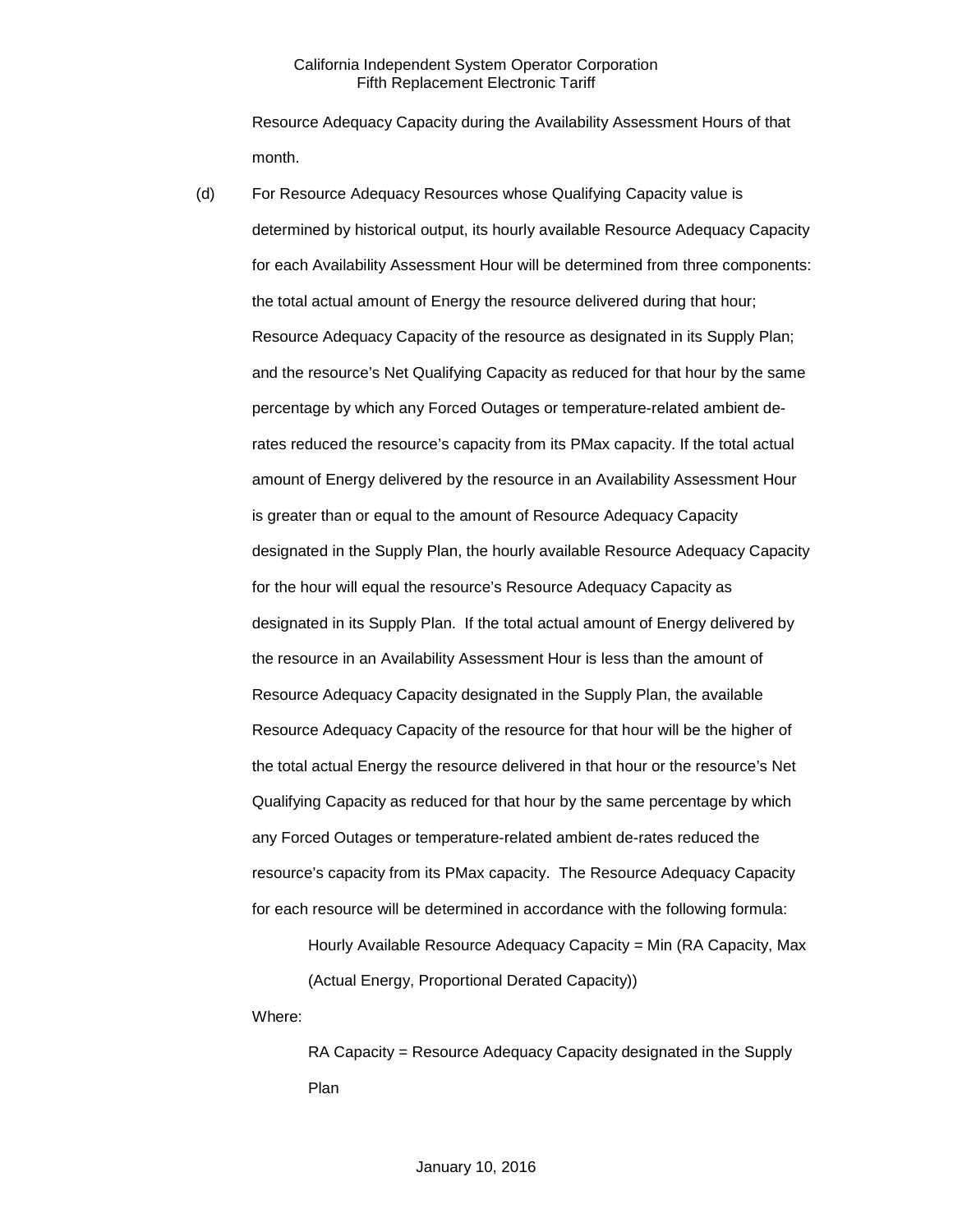Actual Energy = Total actual Energy delivered by the resource in the Availability Assessment Hour Proportional Derated Capacity = Resource's Net Qualifying Capacity as reduced for that hour by the same percentage by which any Forced Outages or temperature-related ambient de-rates reduced the resource's capacity from its PMax capacity

If the SC for the Resource Adequacy Resource requests to convert from a Forced Outage to a Maintenance Outage in accordance with Section 9.3.3, the SC must terminate the existing Forced Outage and submit a new request for a Maintenance Outage. In the event the CAISO rejects the request to convert from a Forced Outage to a Maintenance Outage due to reliability criteria, the Outage will not be converted and the Forced Outage will continue. Outages properly submitted for temperature-related ambient derates for a Use Limited Resource will be counted against its availability only until such time as the Use Limited Resource reaches its energy limit constraint, at which time such Outages or derates will no longer count against the availability of the Use Limited Resource for the relevant month.

The start and end times used in calculating the availability of each resource each month will be the Outage time reported in the SLIC system or through the alternative reporting process of Section 40.9.5 for resources not included in the SLIC system.

# **40.9.4.2.1 RA Substitute Capacity**

(a) **Substitution Option.** A Scheduling Coordinator may provide RA Substitute Capacity for its Resource Adequacy Capacity that is on a Forced Outage or de-rate in order to mitigate the impact of the Forced Outage or de-rate on its Resource Adequacy Resource's availability calculation.

# (b) **RA Substitute Capacity Availability.**

- (1) RA Substitute Capacity must be operationally available to the CAISO:
- (2) Capacity on, or scheduled to be on, a Forced Outage, Approved Maintenance Outage, or de-rate, is not operationally available and shall not qualify to be RA Substitute Capacity for the duration of the period that it is unavailable.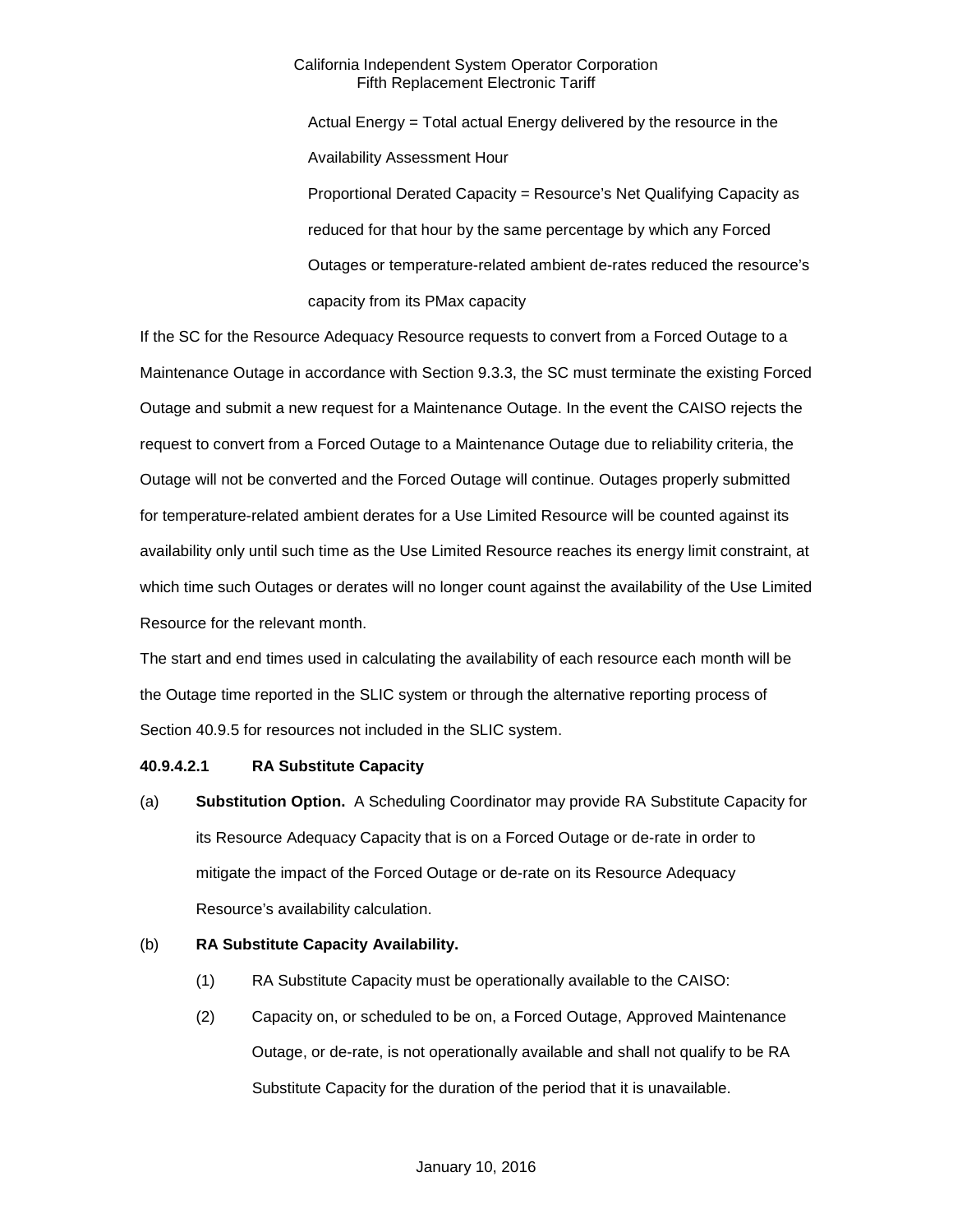- (3) RA Replacement Capacity, RMR Capacity, CPM Capacity, and capacity committed to be Resource Adequacy Capacity in a monthly Supply Plan shall not qualify to be RA Substitute Capacity for the duration of that commitment.
- (4) RA Substitute Capacity shall not qualify to be RA Replacement Capacity, RMR Capacity, CPM Capacity, or Resource Adequacy Capacity in a monthly Supply Plan, for the duration of the substitution.
- (5) If a resource provides RA Substitute Capacity for multiple Resource Adequacy Resources under Section 40.9.4.2.1(f), the same capacity committed as RA Substitute Capacity for one Resource Adequacy Resource shall not qualify as RA Substitute Capacity for a different Resource Adequacy Resource during the same substitution period.
- (6) RA Substitute Capacity will be treated as Resource Adequacy Capacity during the period of substitution for purposes of a Forced Outage or de-rate allocation.

#### (c) **Local Capacity Area Resource Substitution.**

- (1) **Pre-Qualification.** A Scheduling Coordinator for a Local Capacity Area Resource Adequacy Resource may pre-qualify alternate resources for substitution by submitting a prequalification request to the CAISO in accordance with the form and schedule specified in the Business Practice Manual. If the alternate resource is located at the same bus as the Local Capacity Area Resource Adequacy Resource for which it would substitute and has similar operational characteristics, the CAISO will approve the pre-qualification request for use of the substitute resource in the subsequent Resource Adequacy Compliance Year. To use a pre-qualified resource as RA Substitute Capacity, the Scheduling Coordinator for the Local Capacity Area Resource Adequacy Resource must submit a substitution request prior to or in real time, and the resource must meet the requirements in Section 40.9.4.2.1(b).
- (2) **Non-Pre-Qualified Substitution.** A Scheduling Coordinator for a Local Capacity Area Resource Adequacy Resource that has a Forced Outage or de-rate may,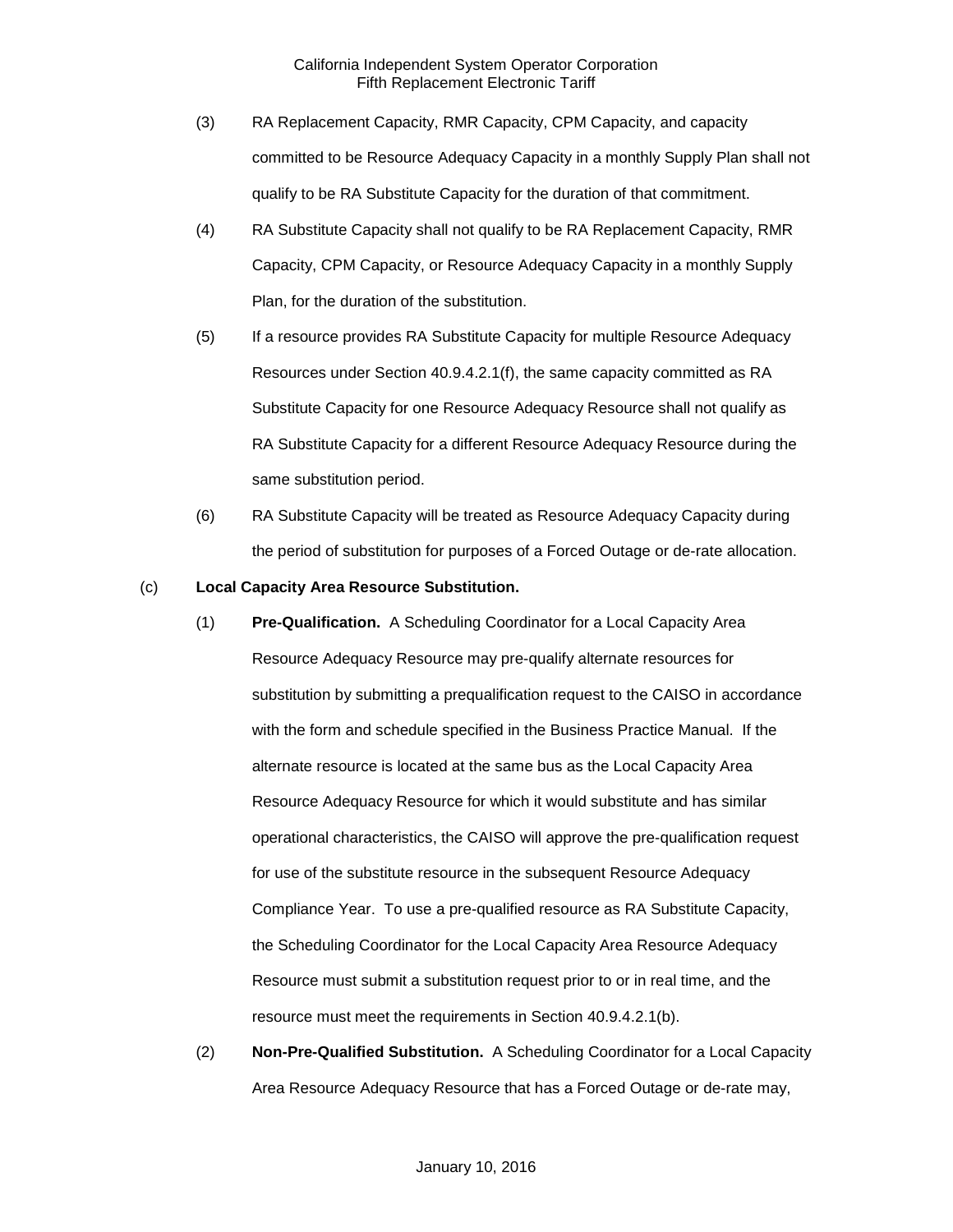prior to the close of the Day-Ahead Market for the next Trading Day, request to provide RA Substitute Capacity from a non-pre-qualified resource. The CAISO will grant the request if the alternate resource meets the requirements in Section 40.9.4.2.1(b) and (i) is located at the same bus as the Local Capacity Area Resource Adequacy Resource and meets the CAISO's operational needs, or (ii) if not located at the same bus, is located in the same Local Capacity Area, and meets the CAISO's effectiveness and operational needs, including size of resource, as determined by the CAISO in its reasonable discretion.

- (d) **Non-Local Capacity Area Resource Substitution.** A Scheduling Coordinator for a non-Local Capacity Area Resource Adequacy Resource that has a Forced Outage or de-rate that would count against its availability under Section 40.9.4.2, may, prior to the close of the Day-Ahead Market for the next Trading Day, request to provide RA Substitute Capacity from an alternate resource. A Scheduling Coordinator for an NRS-RA Resource that has a Forced Outage or de-rate that would count against its availability under Section 40.9.4.2, may, prior to the close of the Day-Ahead Market for the next Trading Day, request to provide RA Substitute Capacity from an alternate resource that is internal to the CAISO Balancing Area Authority (which does not include a Pseudo-Tie of a Generating Unit to the CAISO Balancing Authority Area) to be used in the place of the original resource. The CAISO will grant the request if the alternative resource (i) has adequate deliverable capacity to provide the RA Substitute Capacity, (ii) meets the requirements in Section 40.9.4.2.1(b), and (iii) meets the CAISO's effectiveness and operational needs, as determined by the CAISO in its reasonable discretion.
- (e) **RA Substitute Capacity From Multiple Resources.** The Scheduling Coordinator for Resource Adequacy Capacity on a Forced Outage or de-rate may request to substitute that capacity with RA Substitute Capacity from multiple alternate resources, including a resource already providing RA Substitute Capacity for one or more different Resource Adequacy Resources. The request must be submitted prior to the close of the Day-Ahead Market for the next Trading Day; except that, if each alternate resource is pre-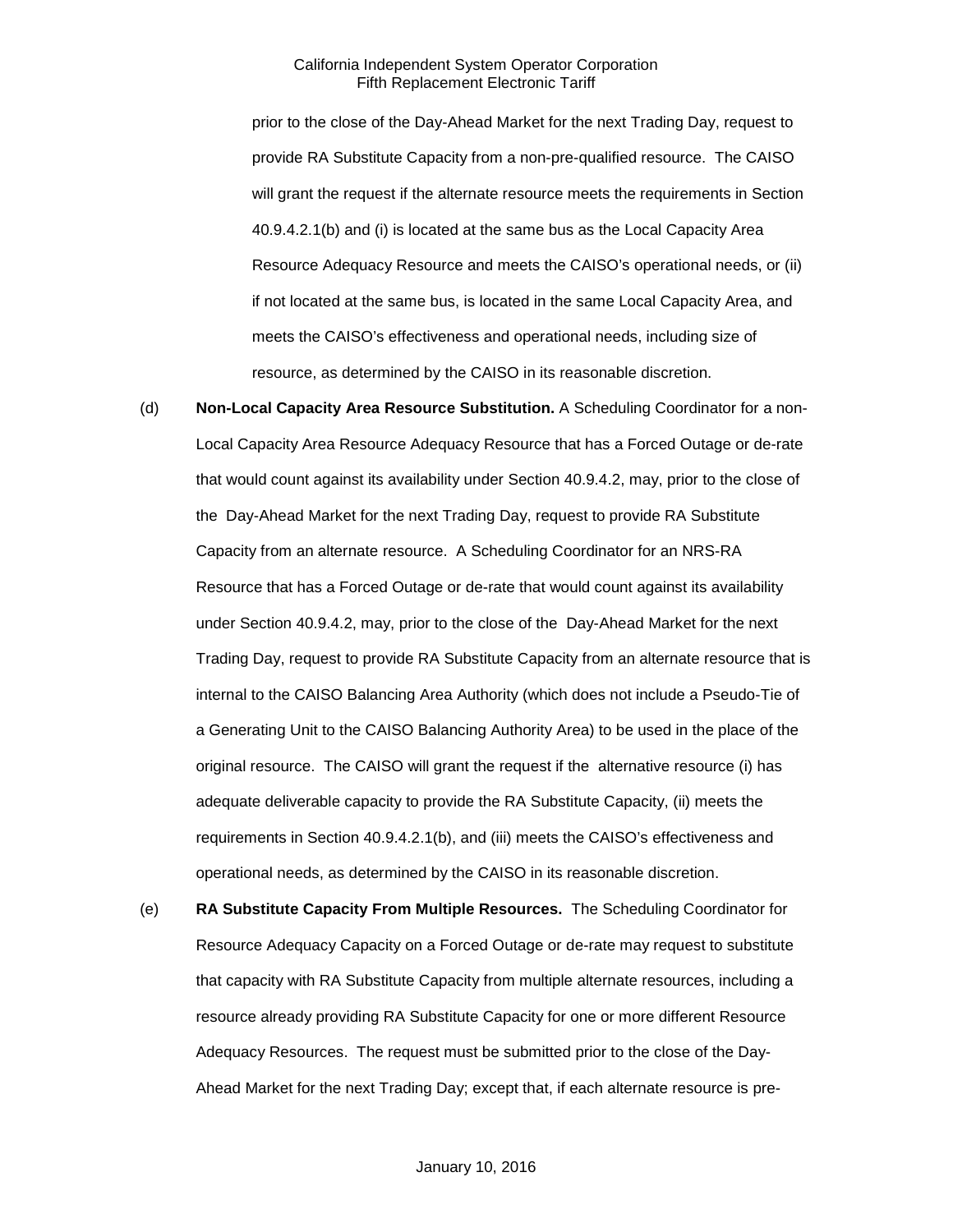qualified to provide RA Substitute Capacity for that Resource Adequacy Resource and if none of the alternate resources are already providing RA Substitute Capacity for another Resource Adequacy Resource, then the substitution request may be submitted in real time. If the request incudes an alternate resource providing RA Substitute Capacity for another resource adequacy resource during the same period, that alternate resource must submit a request to provide RA Substitute Capacity in accordance with Section 40.9.4.2.1(f).

- (1) **Local Capacity Area Resources.** If the Scheduling Coordinator for an RA Local Capacity Area Resource on a Forced Outage or de-rate requests to substitute that capacity with RA Substitute Capacity from multiple resources, the CAISO will grant the request if the alternate resources are (i) located at the same bus as the Local Capacity Area Resource Adequacy Resource and pre-qualified under Section 40.9.4.2.1(c)(1), or (ii) if not located at the same bus, are located in the same Local Capacity Area and meet the CAISO's effectiveness and operational needs, as determined by the CAISO in its reasonable discretion.
- (2) **Non-Local Capacity Area Resources.** If the Scheduling Coordinator for a non-Local Capacity Area Resource Adequacy Resource or an NRS-RA Resource on a Forced Outage or de-rate requests to substitute that capacity with RA Substitute Capacity from multiple resources, the CAISO will grant the request if the alternate resources are located within the CAISO Balancing Authority Area, meet the requirements in Section 40.9.4.2.1(b), and meet the CAISO's effectiveness and operational needs, as determined by the CAISO in its reasonable discretion.
- (f) **Multiple Substitution By One Resource.** A resource may provide RA Substitute Capacity for no more than two Resource Adequacy Resources at the same time. The Scheduling Coordinator for a resource already providing RA Substitute Capacity may request approval to provide RA Substitute Capacity for a second Resource Adequacy Resource on a Forced Outage or de-rate through the CAISO's manual process. The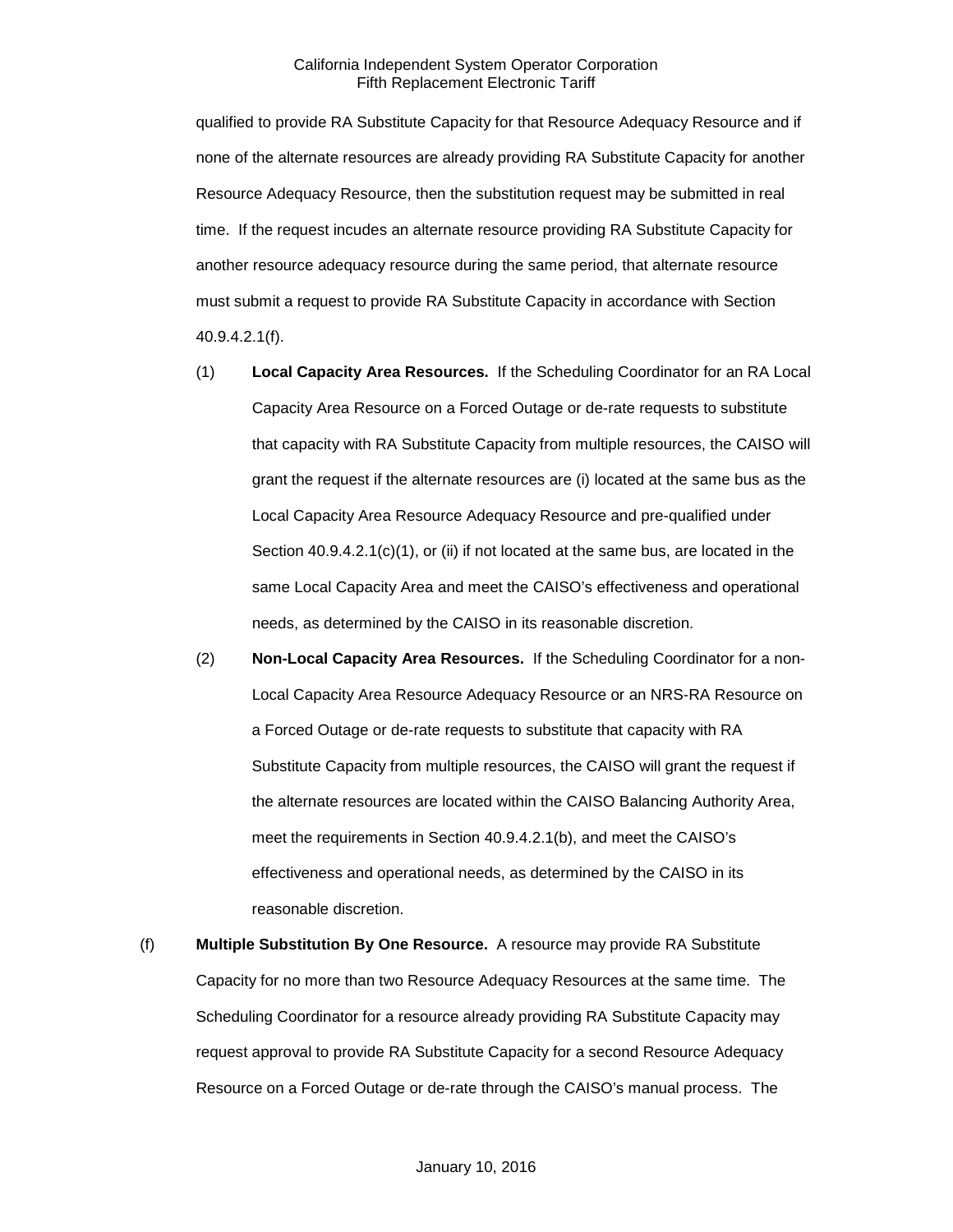request must be submitted prior to the close of the Day-Ahead Market for the next Trading Day. The CAISO will approve the request if the alternate resources are located within the CAISO Balancing Authority Area, meet the requirements in Section 40.9.4.2.1(b), and meet the CAISO's effectiveness and operational needs, as determined by the CAISO in its reasonable discretion.

# (g) **Approval of Multiple Substitution By One Resource.**

Within five Business Days of receiving the substitution request through the manual process, the CAISO will respond to the request and include approved substitutions in CAISO systems. Approved substitutions shall be effective on the start date requested for the substitution.

- (h) **Resource Adequacy Obligation.** To the extent a resource provides RA Substitute Capacity, the resource must meet and comply with all requirements in Section 40 applicable to RA Substitute Capacity for the duration of the substitution.
- (i) **Treatment of Unbid Capacity.** If the Scheduling Coordinator for RA Substitute Capacity does not submit bids or Self-Schedules for all or a portion of that capacity in accordance with Section 40.6, the CAISO --
	- (1) will treat the unbid capacity as unavailable for purposes of Section 40.9;
	- (2) will reflect that unavailability in the availability calculation under Section 40.9.4.2 for the Resource Adequacy Resource for which the RA Substitute Capacity is substituting; and
	- (3) will not submit Generated Bids for unbid RA Substitute Capacity; however, if a resource providing both RA Capacity and RA Substitute Capacity has a partial Forced Outage, the CAISO will submit Generated Bids for the resource up to the MW amount of its RA Capacity commitment or its MW amount of availability, whichever is lower.
- (j) Allocation of Unavailable RA Substitute Capacity. In the event the resource providing RA Substitute Capacity has an Outage or de-rate during the substitution period, the CAISO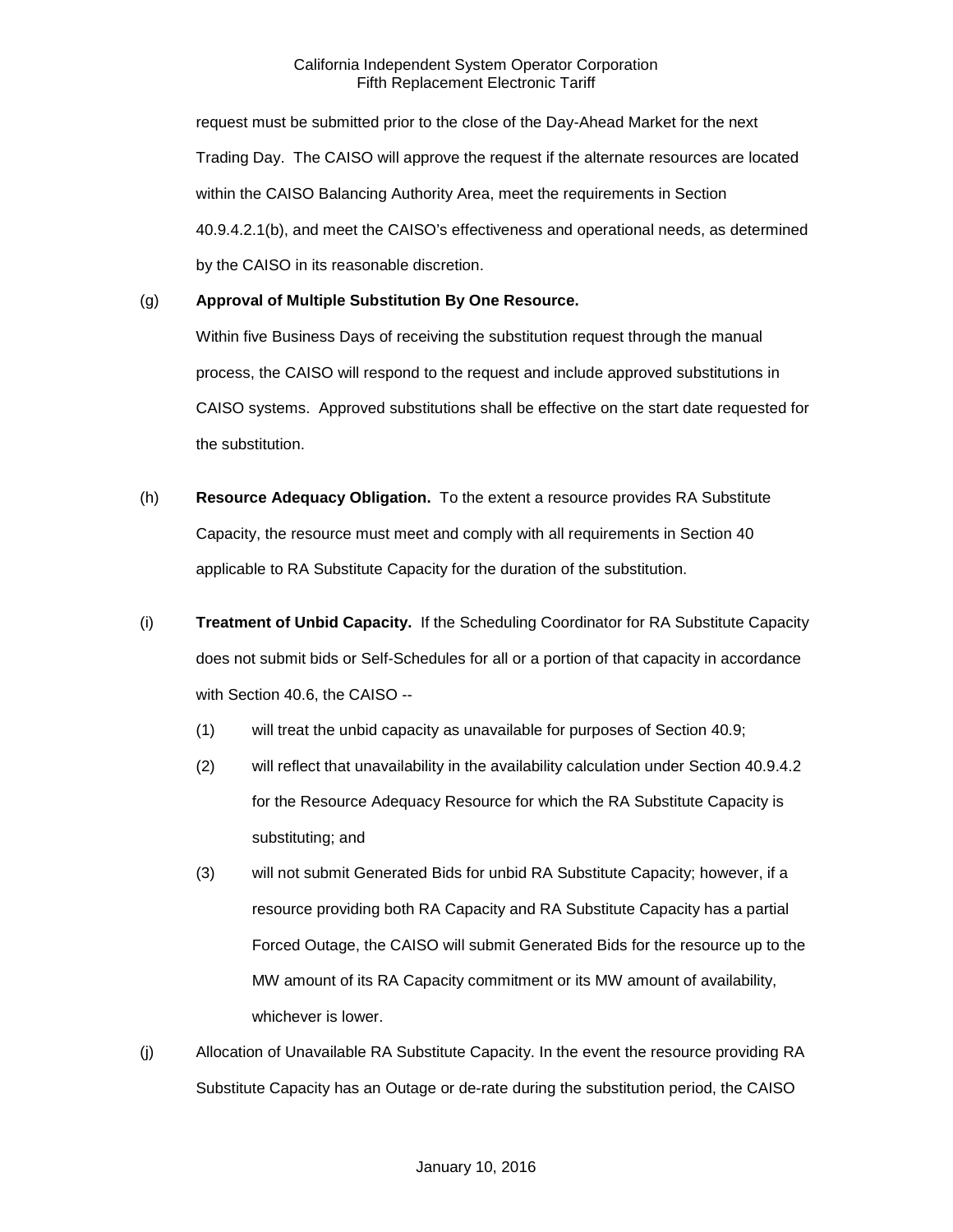shall allocate the MW reduction in available capacity in accordance with Section 40.9.4.2.2. The allocation to any non-exempt Resource Adequacy Capacity shall be made on a pro-rata basis to each commitment of the substitute resource to provide RA Capacity, RA Replacement Capacity, RA Substitute Capacity, and CPM Capacity.

# **40.9.4.2.2 Accounting for De-Rates**

In accounting for a de-rate of a unit that has not committed one hundred percent (100%) of its Net Qualified Capacity in its Monthly Supply Plan, the CAISO will follow the following principles:

- (1) Any de-rate will be applied first to any non Resource Adequacy Capacity of the resource; and
- (2) Any de-rate to Resource Adequacy Capacity will be applied pro-rata to any contract capacity exempt under Section 40.9.2(2) and any non-exempt Resource Adequacy Capacity commitment from that resource.

# **40.9.5 Outage Reporting**

Scheduling Coordinators for Generating Units or Resource-Specific System Resources that are also Resource Adequacy Resources with a maximum output capability of one (1) MW or more, but which do not meet the requirement to provide information on Forced Outages in accordance with Section 9.3.10, shall provide equivalent availability-related information in the form and on the schedule specified in the Business Practice Manuals. This information shall identify all Forced Outages and temperature-related ambient de-rates that have occurred over the previous calendar month and shall contain all relevant details needed to enable the CAISO to perform the availability calculation for the resource in accordance with Section 40.9.4, including: the start and end times of any Outages or de-rates, the MW availability in all Availability Assessment Hours, and the causes of any Forced Outages or de-rates. Scheduling Coordinators for Resource Adequacy Resources whose maximum output capability is ten (10) MW or more shall report Outage-related information in accordance with the reporting obligations in Section 9.3.10.

# **40.9.6 Non-Availability Charges And Availability Incentive Payments**

A Resource Adequacy Resource that is subject to the availability assessment in accordance with Section 40.9.4 and whose monthly availability calculation under Section 40.9.4.2 is more than two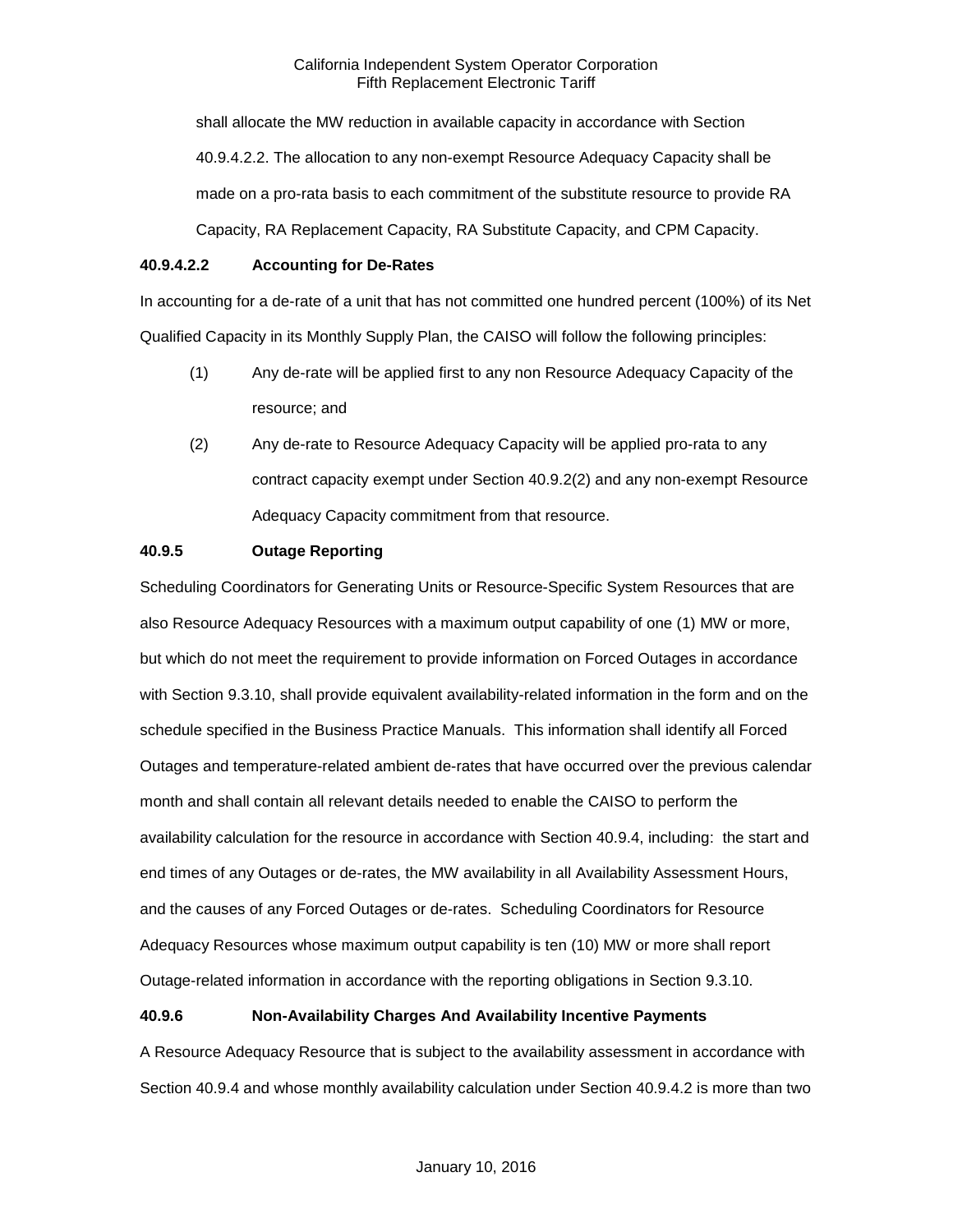and a half percent (2.5%) below the monthly Availability Standard will be subject to a Non-Availability Charge for the month. A Resource Adequacy Resource subject to Section 40.9.4 whose availability calculation under Section 40.9.4.2 is more than two and a half percent (2.5%) above the monthly Availability Standard will be eligible for an Availability Incentive Payment for the month. For Resources whose Qualifying Capacity is determined by their historical output, the CAISO will calculate but not apply through the settlements process the Non-Availability Charges or Availability Incentive Payments to Trading Days within the three months of January, February, and March 2011.

# **40.9.6.1 Determination of Resource Adequacy Capacity Subject to Non-Availability Charge**

The amount of Resource Adequacy Capacity of a Resource Adequacy Resource subject to the Non-Availability Charge will be determined as follows:

(1) A Resource Adequacy Resource with actual availability calculated in accordance with Section 40.9.4.2 that is less than the Availability Standard minus the tolerance band of two and a half percent (2.5%) for a given month will have the Non-Availability Charge assessed to that portion of its non-exempt Resource Adequacy Capacity determined in accordance with the following formula:

 $P = RA<sup>*</sup>(S - .025) - X$ 

Where:

- P = The RA Resource's RA Capacity subject to Non-Availability Charge
- $S =$  Monthly Availability Standard as a fraction, so that  $0 < S < 1.0$
- RA = The RA Resource's RA Capacity (MW) {as designated in its Supply Plan, less any exempt capacity}
- $X =$  The {mean of the} RA Resource's {hourly available RC Capacity over all Availability Assessment Hours of the month (MW).}
- (2) No Non-Availability Charge will be applied when a Resource Adequacy Resource's actual availability, calculated in accordance with Section 40.9.4.2 for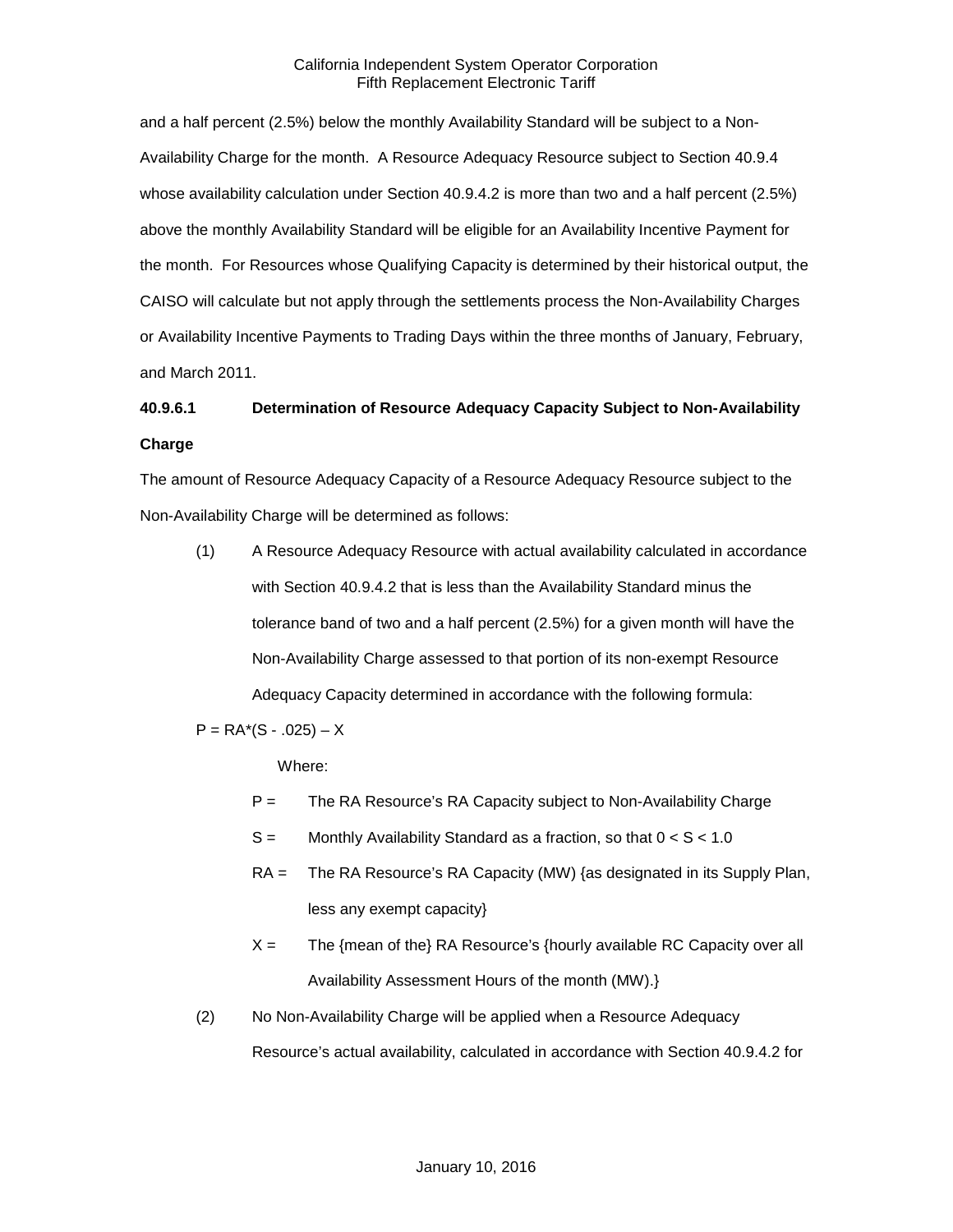a given month, is equal to or greater than the Availability Standard less two and a half percent (2.5%).

(3) Any Forced Outage or temperature-related ambient de-rates of a resource providing RA Substitute Capacity for a Resource Adequacy Resource in accordance with Section 40.9.4.2.1 will be applied in calculating the availability of the Resource Adequacy Resource for which it is substituting.

# **40.9.6.2 Determination of the Non-Availability Charge**

The per-MW Non-Availability Charge rate will be the Monthly CPM Capacity Payment price as specified in Schedule 6 of Appendix F of this CAISO Tariff. The Non-Availability Charge for a Resource Adequacy Resource shall be determined by multiplying the resource's capacity subject to the Non-Availability Charge calculated in accordance with Section 40.9.6.1 by the Non-Availability Charge rate.

#### **40.9.6.3 Availability Incentive Payment**

Scheduling Coordinators for Resource Adequacy Resources that achieve monthly availability that is more than two and a half percent (2.5%) above the monthly Availability Standard are eligible to receive the monthly Availability Incentive Payment. This payment will be funded entirely through the monthly Non-Availability Charges assessed for the same month. For each resource eligible for the Availability Incentive Payment, its eligible capacity will be that portion of its designated Resource Adequacy Capacity equal to its actual availability calculated in accordance with Section 40.9.4.2 minus the Availability Standard percent minus two and a half percent (2.5%). The monthly Availability Incentive Payment rate will equal the total Non-Availability Charges assessed for the month divided by the total Resource Adequacy Capacity eligible to receive the Availability Incentive Payment that month, provided that the Availability Incentive Payment rate shall not exceed three times the Non-Availability Charge rate. The Availability Incentive Payment the CAISO shall pay to each eligible resource will equal the product of its eligible capacity and the Availability Incentive Payment rate. Any remaining Non-Availability Charge funds that are not distributed to eligible Resource Adequacy Resources will be credited against the Real-Time neutrality charge to metered CAISO Demand for that Trade Month.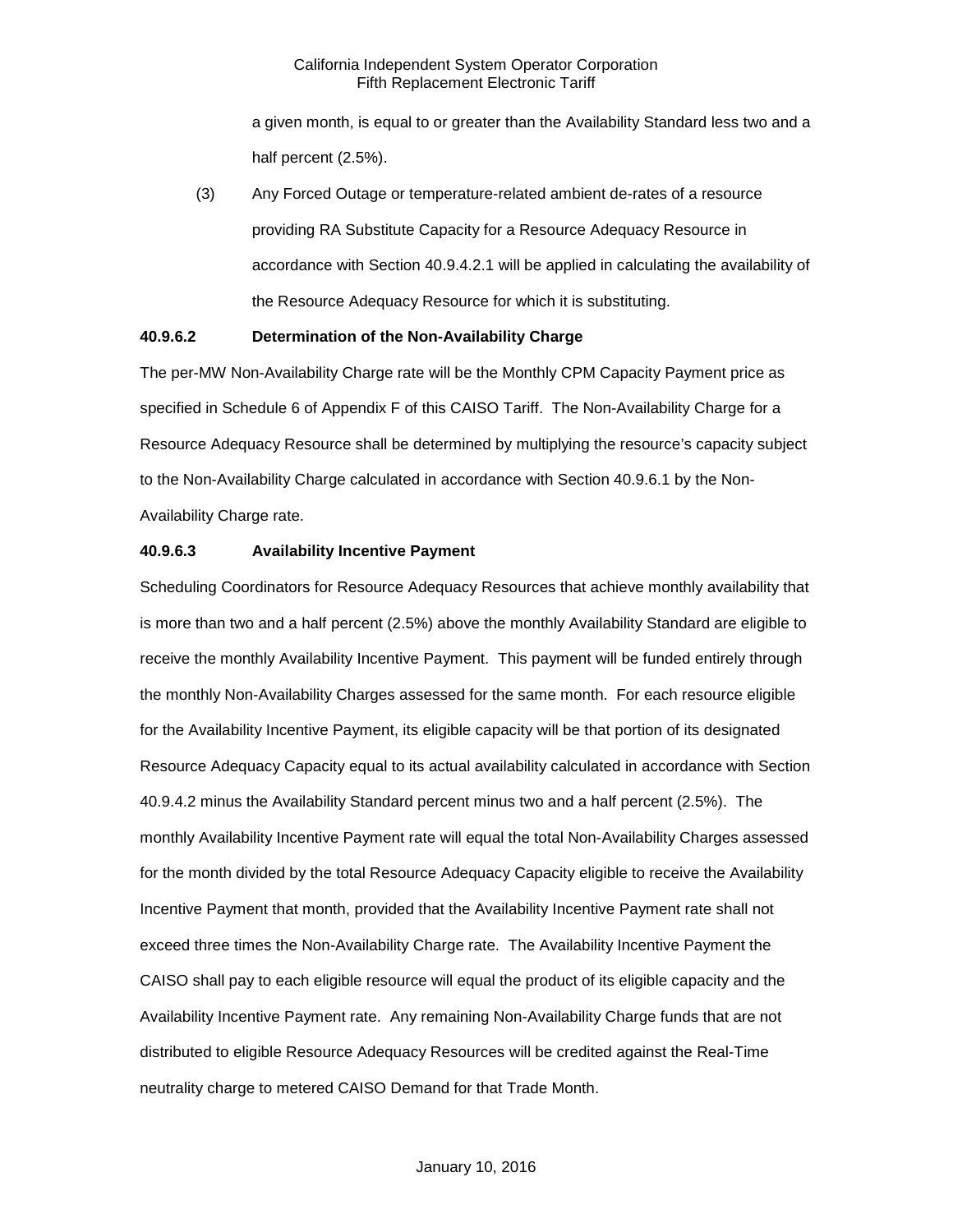#### **40.9.6.4 Monthly Settlement**

The CAISO shall calculate and settle Non-Availability Charges and Availability Incentive Payments on a Trade Month basis so that all Non-Availability Charges collected for a Trade Month are allocated in accordance with Section 40.9.6.3 for that same Trade Month.

# **40.9.7 Assessment For NRS-RA Resources**

Non-Resource-Specific System Resources that provide Resource Adequacy Capacity will comprise a distinct category for purposes of the CAISO's Availability Standards program. This category will utilize the same Availability Standard determined for other Resource Adequacy Resources in accordance with Section 40.9.4.1, but will have its own availability calculations, as well as a separate account for settling Non-Availability Charges and Availability Incentive Payments.

# **40.9.7.1 Availability Standard for NRS-RA Resources**

Through Resource Adequacy Compliance Year 2015, the monthly Availability Standard for the non-Resource-Specific System Resources that provide Resource Adequacy Capacity will be the Availability Standard determined in accordance with Section 40.9.4.1. Beginning with Resource Adequacy Compliance year 2016, the monthly Availability Standard for the non-Resource-Specific System Resources that provide Resource Adequacy Capacity will be based on historical availability for the Availability Assessment Hours over the previous three years. Each monthly Availability Standard will be calculated as the sum of the available Resource Adequacy Capacity of the included non-Resource-Specific System Resources across all Availability Assessment Hours of the month, divided by the sum of the designated Resource Adequacy Capacity for the same set of hours and resources, and multiplied by one hundred (100) to obtain a number between zero (0) and one hundred (100) percent. For non-Resource-Specific System Resources that provide Resource Adequacy Capacity subject to a Subset-of-Hours Contract, the sum of the available Resource Adequacy Capacity will be based on the Availability Assessment Hours of the month that overlap the hours during which the resource is contractually obligated to make the Resource Adequacy Capacity available to the CAISO. The Availability Standard applicable to a non-Resource Specific System Resource shall not include any hours in which the resource was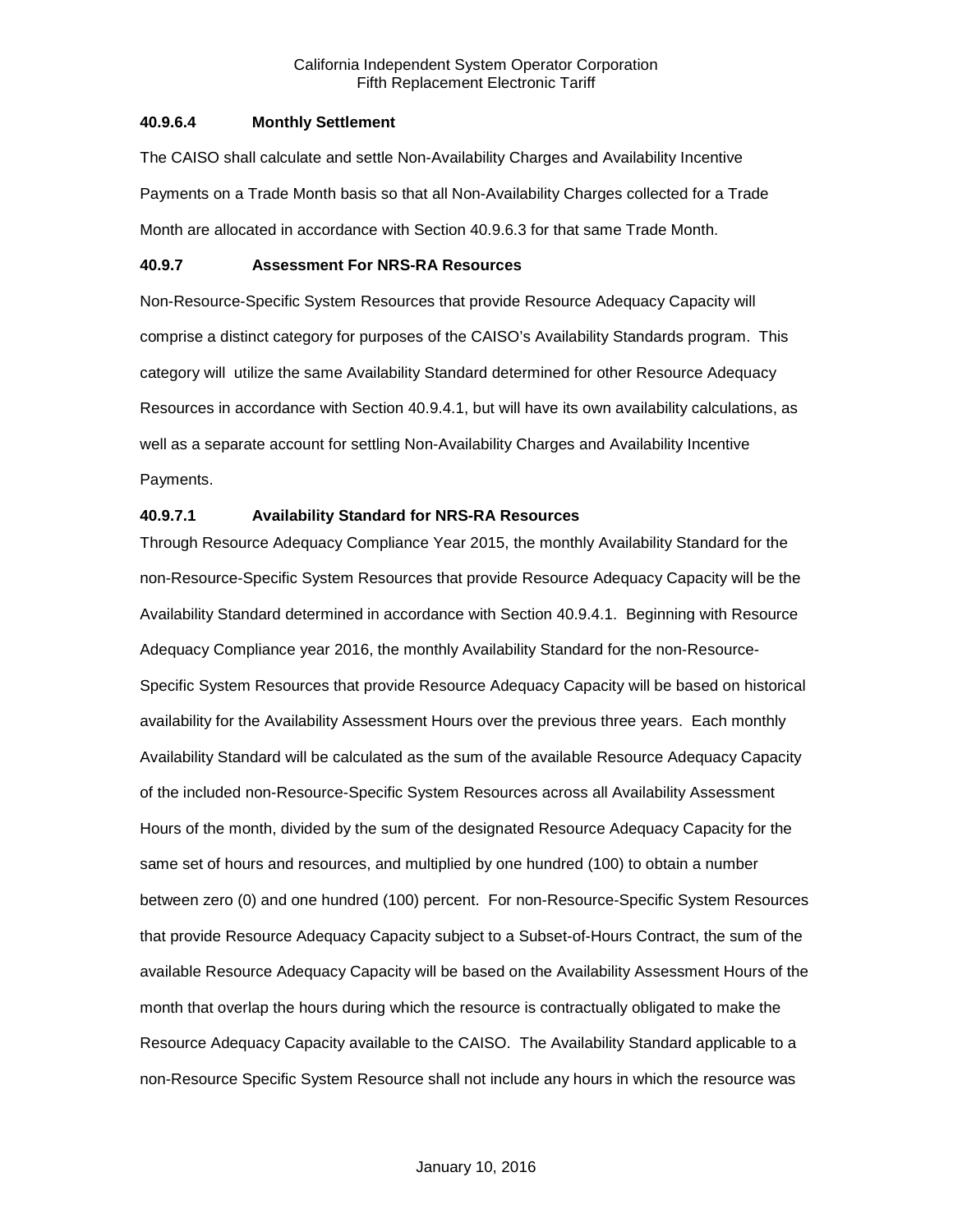prohibited by Section 30.8 from bidding across an out-of-service transmission path at its designated Scheduling Point. A non-Resource Specific System Resource providing Resource Adequacy Capacity whose monthly availability calculation under Section 40.9.7.2 is more than two and a half (2.5) percent below the monthly Availability Standard will be subject to a Non-Availability Charge for the month. A non-Resource Specific System Resource providing Resource Adequacy Capacity whose monthly availability calculation under Section 40.9.7.2 is more than two and a half (2.5) percent above the monthly Availability Standard will be eligible for Availability Incentive Payments. Non-Resource-Specific System Resources will not be included in the calculation of the Availability Standards for other Resource Adequacy Resources as determined in Section 40.9.4.

## **40.9.7.2 Availability Calculation for NRS-RA Resources**

The availability of Resource Adequacy Capacity provided by a non-Resource-Specific System Resource will be calculated as the sum of the MW-hours of the resource's available Resource Adequacy Capacity over all Availability Assessment Hours of the month, divided by the sum of the resource's designated non-exempt hourly Resource Adequacy Capacity for all Availability Assessment Hours, times one hundred (100) to obtain a number between zero (0) and one hundred (100) percent. For non-Resource-Specific System Resources that provide Resource Adequacy Capacity subject to a Subset-of-Hours Contract, the sum of the available Resource Adequacy Capacity will be based on the Availability Assessment Hours of the month that overlap the hours during which the resource is contractually obligated to make the Resource Adequacy Capacity available to the CAISO. The Scheduling Coordinator for Resource Adequacy Capacity provided by non-Resource-Specific System Resources is expected to secure sufficient transmission rights to deliver the Resource Adequacy Capacity to its designated CAISO Scheduling Point. In determining monthly availability of a non-Resource-Specific System Resource under Section 40.9.7.2, any hours in which the resource was prohibited by Section 30.8 from bidding across an out-of-service transmission path at its designated Scheduling Point will be excluded from the calculation. Scheduling Coordinators for non-Resource-Specific System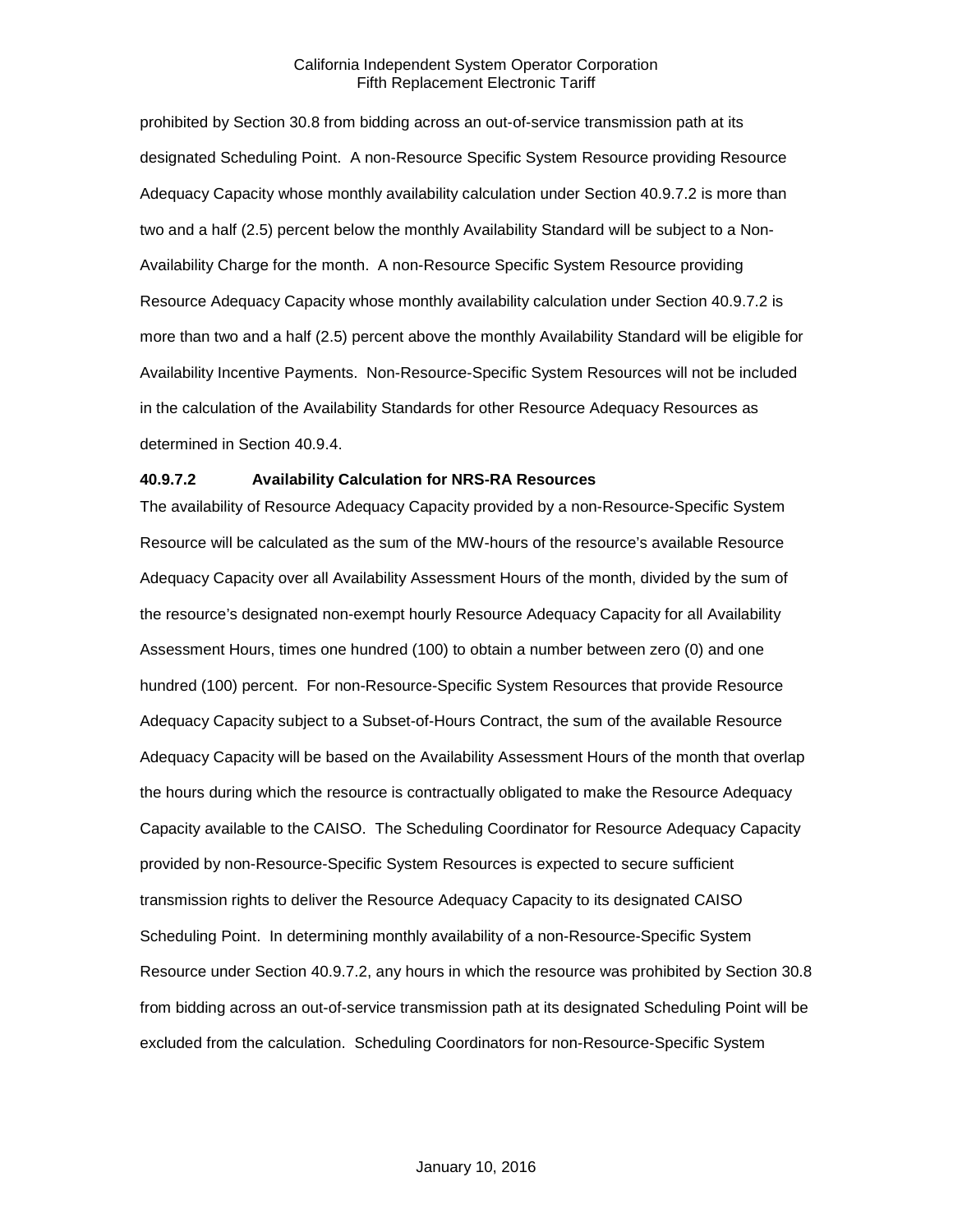Resources must submit a monthly report of such hours occurring under Section 30.8, in the format and manner described in the Business Practice Manual for Reliability Requirements.

# **40.9.7.3 Determination of Non-Availability Charges and Availability Incentive Payments for NRS-RA Resources**

A Non-Resource-Specific System Resource that provides Resource Adequacy Capacity and whose actual availability calculated in accordance with Section 40.9.7.2 is less than the Availability Standard defined in Section 40.9.7.1 minus the tolerance band of two and one-half (2.5) percent for a given month shall be assessed a Non-Availability Charge. This charge for such a resource shall apply to that portion of the resource's designated non-exempt Resource Adequacy Capacity equal to one hundred (100) percent minus the ratio of its actual availability calculated in accordance with Section 40.9.7.2 to the Availability Standard minus two and onehalf (2.5) percent. The Non-Availability Charge will then equal the resource's applicable capacity that is subject to Non-Availability Charges multiplied by the a Non-Availability Charge rate equal to the Monthly CPM Capacity Payment price as specified in Schedule 6 of Appendix F of this CAISO Tariff.

Funds collected for Non-Availability Charges pursuant to this Section 40.9.7.3 in a Trade Month will be used to provide Availability Incentive Payments to non-Resource-Specific System Resources providing Resource Adequacy Capacity that exceed the Availability Standard established in Section 40.9.7.1 plus the tolerance band of two and one-half (2.5) percent for that same Trade Month. The funds will be distributed to each such resource in proportion to the resource's share of the total non-exempt Resource Adequacy Capacity provided by non-Resource-Specific System Resources that are eligible for Availability Incentive Payments or the month.

Any Availability Incentive Payment to a non-Resource-Specific System Resource providing Resource Adequacy Capacity under this Section 40.9.7.3 will be capped at three times the Non-Availability Charge rate multiplied by the amount of the resource's non-exempt Resource Adequacy Capacity. Any remaining monthly surplus of Non-Availability Charges from non-Resource-Specific System Resources providing Resource Adequacy Capacity in a Trade Month will be credited against the Real-Time neutrality charge for that Trade Month in accordance with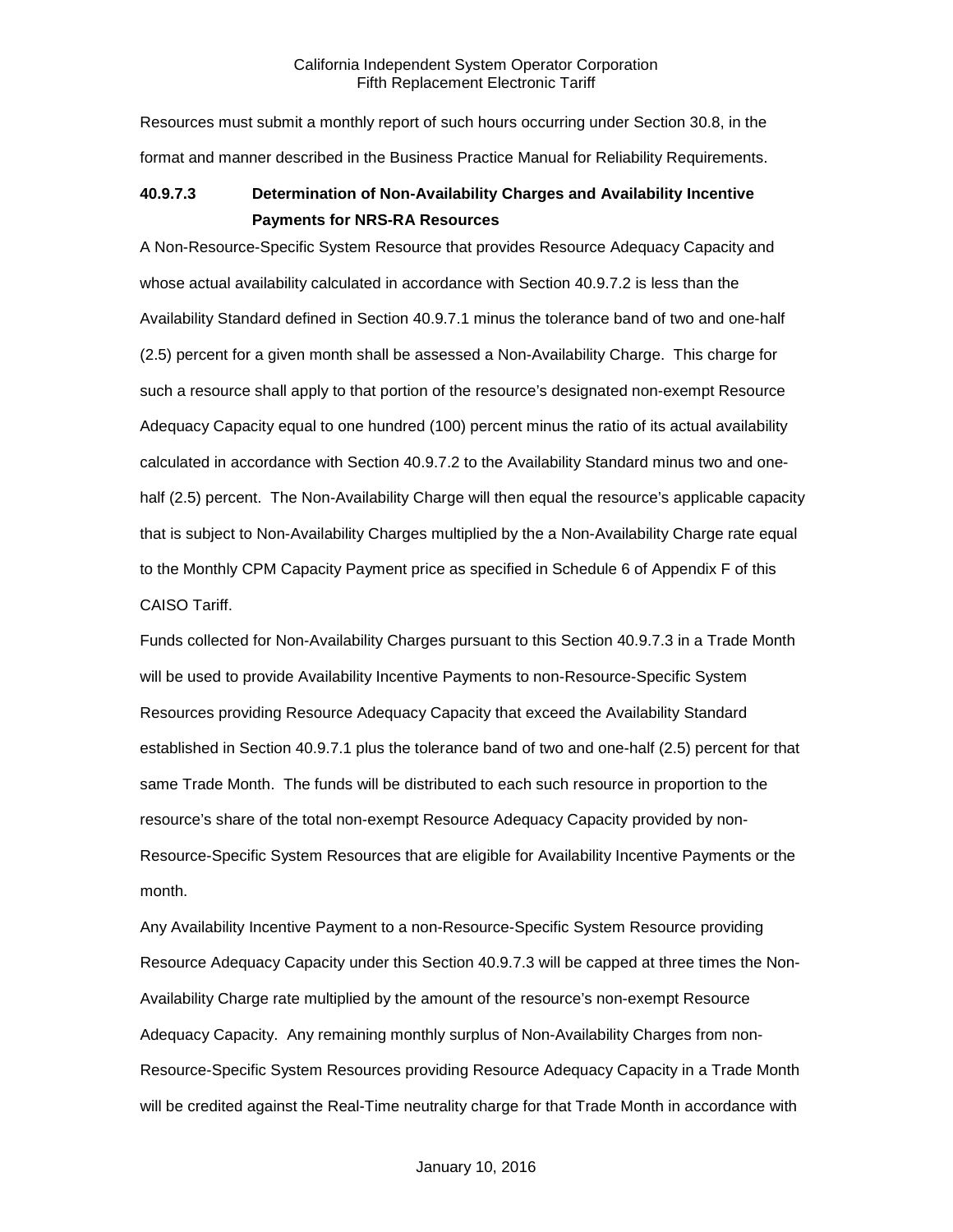Section 11.5.2.3. Only revenues received from the assessment of Non-Availability Charges to non-Resource-Specific System Resources providing Resource Adequacy Capacity will be used to fund Availability Incentive Payments for non-Resource-Specific System Resources providing Resource Adequacy Capacity.

# **40.9.8 Reporting**

By July 1 of each year, the CAISO will provide an informational report that will be posted on the CAISO Website and include the following information: (1) the Availability Standard value for each month of the year and (2) information on the average actual availability each month of Resource Adequacy Resources, the total amount of Non-Availability Charges assessed and the total amount of Availability Incentive Payments made.

# **40.10 Flexible RA Capacity**

# **40.10.1 Flexible Capacity Needs Assessment**

The CAISO shall annually conduct a study to determine the Flexible Capacity Need of the CAISO Balancing Authority Area for each month of the next calendar year and provide the results of the study in the Flexible Capacity Needs Assessment.

# **40.10.1.1 Process**

- (a) **Schedule.** The CAISO shall conduct the study pursuant to the schedule set forth in the Business Practice Manual, which shall include a process for stakeholders to review and provide input on the study methodology and assumptions and on the draft study results.
- (b) **Completion and Distribution.** The CAISO shall provide the final results of the Flexible Capacity Needs Assessment to each Local Regulatory Authority in the CAISO Balancing Authority Area and post the Flexible Capacity Needs Assessment on the CAISO Website no later than 120 days prior to the date that the annual Flexible RA Capacity Plans must be submitted under Section 40.

# **40.10.1.2 Required Information From LSEs**

(a) **Submission Requirement.** The Scheduling Coordinator for each Load Serving Entity in the CAISO Balancing Authority Area shall submit the information required by this Section, no later than January 15 each year, for use in the CAISO's study to generate minute-by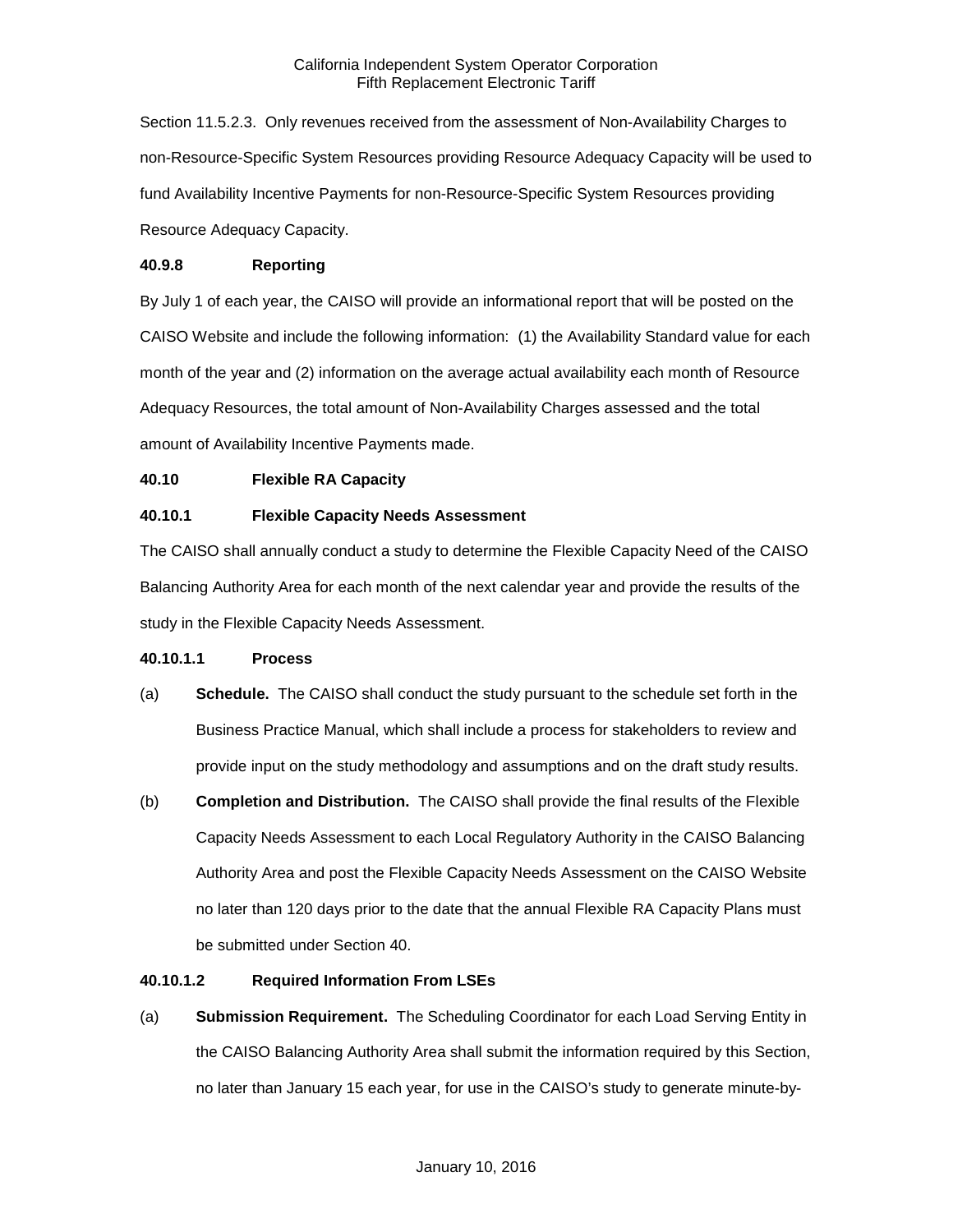minute net-load data that will be used to determine the Maximum Three-Hour Net-Load Ramp for each month.

- (b) **Required Information.** The Scheduling Coordinator for each Load Serving Entity in the CAISO Balancing Authority Area must submit information that --
	- (1) covers the calendar year in which the information is submitted and each year in the next five-year period;
	- (2) identifies each wind and solar resource connected to the CAISO Controlled Grid, and distributed wind and solar resources, that is owned, in whole or in part, by the Load Serving Entity, or under contractual commitment to the Load Serving Entity, for all or a portion of its capacity;
	- (3) indicates the status of the resource as either in service or in development with its expected commercial operation date;
	- (4) for each wind and solar resource, specifies the MWs of installed capacity, renewable energy area location, MWs of flexible capacity owned by or contractually committed to the Load Serving Entity, and other information required by the Business Practice Manual;
	- (5) describes the balancing services, if any, provided by another balancing authority area for a wind or solar resource that is located outside of the CAISO Balancing Authority Area and that is owned by or contractually committed to the Load Serving Entity; and
	- (6) forecasts the MW of installed, behind-the-meter solar capacity in the Load Serving Entity's service area or part of its forecast served load.
- (c) **Confidential Treatment.** The CAISO will treat the resource-specific information provided under Section 40.10.1.2(b) as confidential under Section 20.
- (d) **Aggregated Information.** In addition to the required resource-specific information, the Scheduling Coordinator for each Load Serving Entity in the CAISO Balancing Authority Area shall submit the information required in Section 40.10.1.2(b) on an aggregated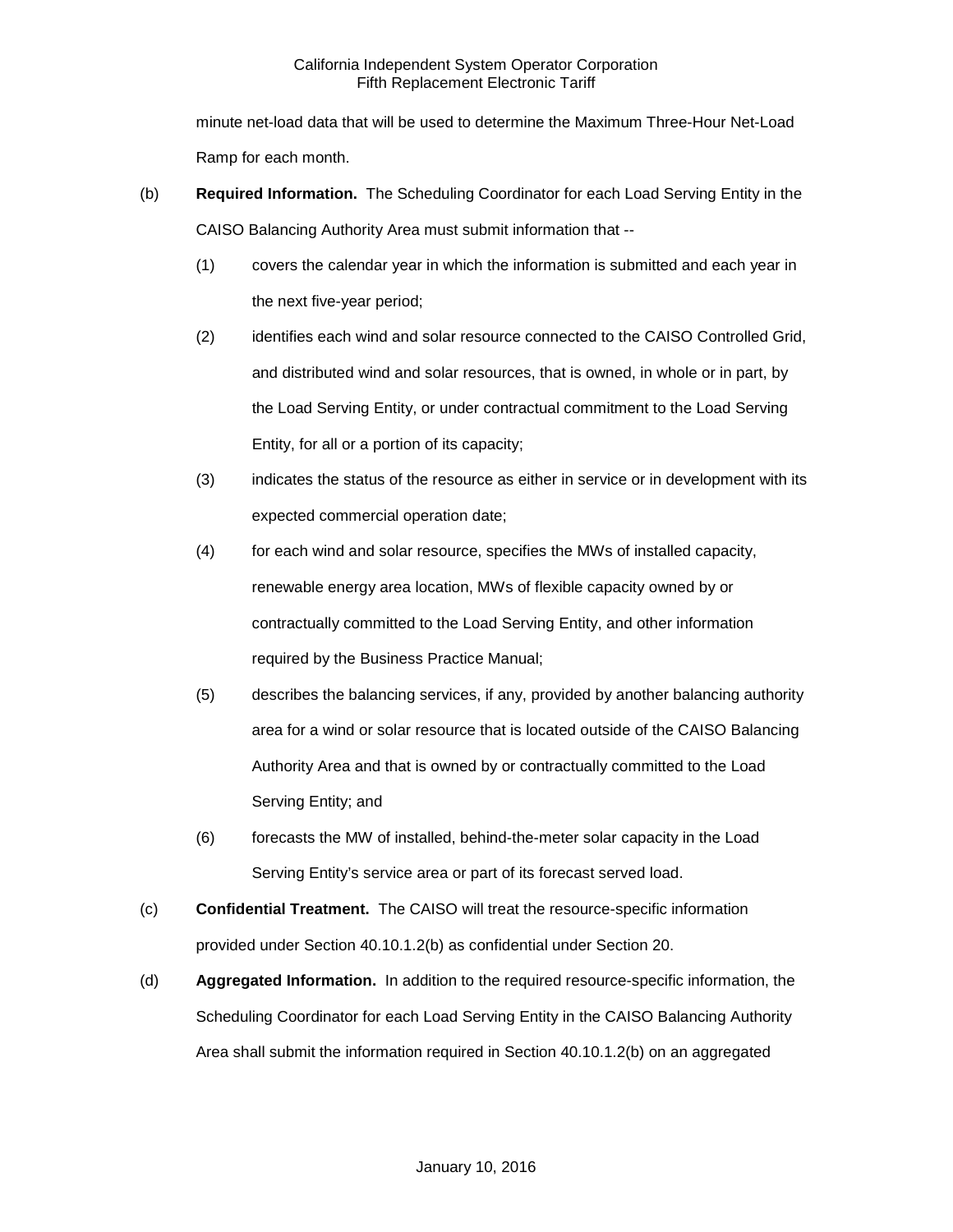basis, as described in the Business Practice Manual, for inclusion in the Flexible Capacity Needs Assessment that will be posted on the CAISO Website.

# **40.10.1.2.1 Incomplete or Inaccurate Information.**

- (a) **Rerun of Study.** If the CAISO finds that a Load Serving Entity submitted incomplete or inaccurate information under Section 40.10.1.2(b), which was used in the calculation of the Flexible Capacity Need for the next calendar year, the CAISO may rerun its study using corrected information to recalculate Flexible Capacity Need for the entire year.
- (b) **Criteria for Rerun.** The CAISO will not rerun its study to recalculate the Flexible Capacity Need unless:
	- (1) the incomplete or inaccurate information represents a net error in excess of either (i) 200 MW; or (ii) one percent of the total MWs of wind and solar capacity submitted under Section 40.10.1.2(b) for any month; and
	- (2) the CAISO has sufficient time to obtain corrected information and complete rerunning the study for the next calendar year by May 1.
- (c) **Revised Flexible Capacity Need.** If the CAISO determines that the requirements in Sections 40.10.1.2.1(a) and (b) are met, the CAISO will recalculate the Flexible Capacity Need for the next calendar year and will no later than May 1 post a revised Flexible Capacity Needs Assessment on the CAISO Website.

# **40.10.1.3 Flexible Capacity Need Methodology**

The CAISO shall conduct the study to determine the Flexible Capacity Need for the system for each month of the next calendar year as follows:

- (1) forecast the minute-to-minute system load and net-load using actual load data, as adjusted for monthly peak load growth, and generation profiles for wind and solar resources that are in-service or expected to be in-service during the study period;
- (2) calculate the Maximum Three-Hour Net-Load Ramp for each month using the forecasted minute-to-minute system net-load;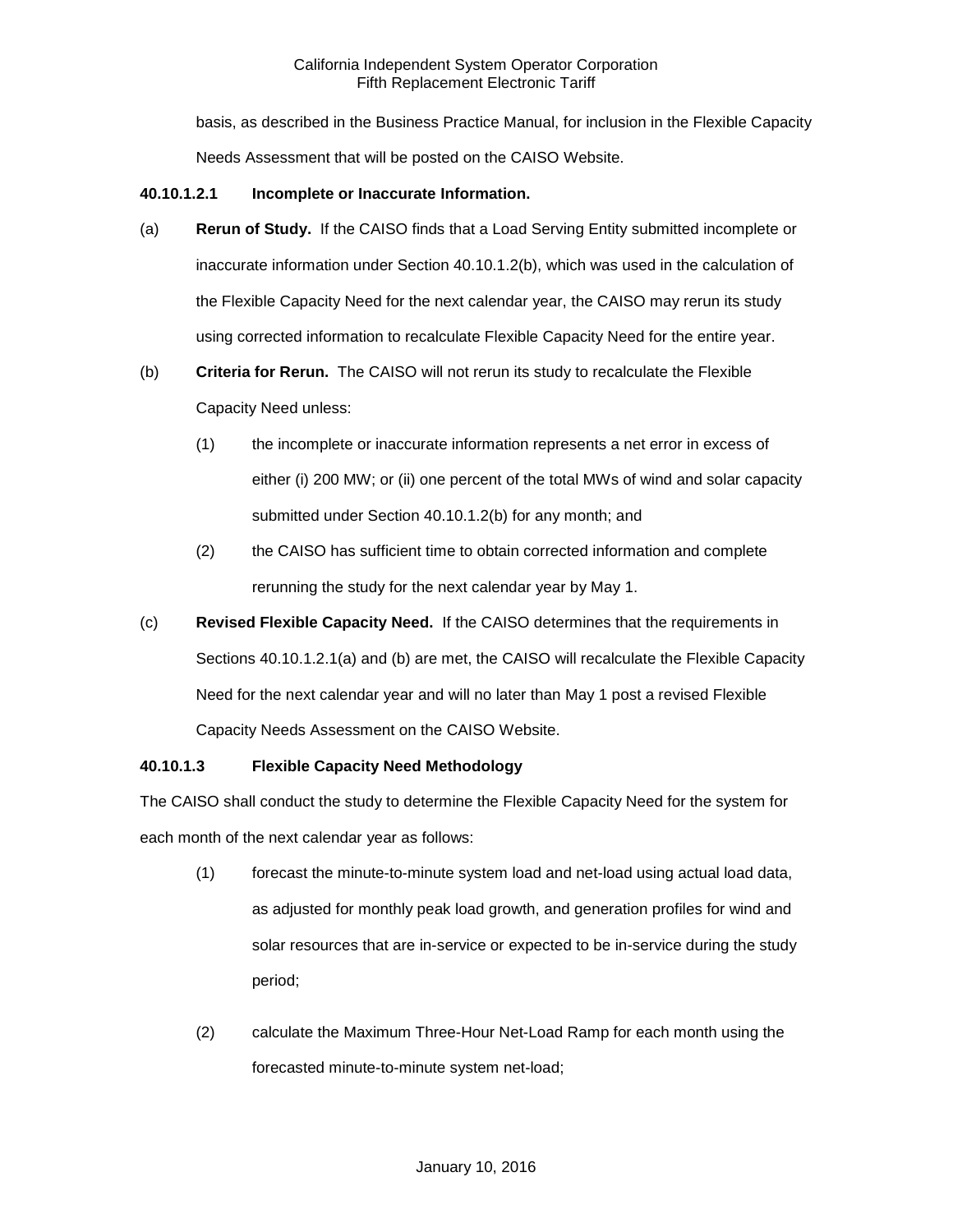- (3) determine the higher of the most severe single contingency or 3.5 percent of forecasted peak load for each month;
- (4) may include a forecast adjustment, as described in Section 40.10.1.4; and
- (5) compute the resultant Flexible Capacity Need for each month based on the sum of the Maximum Three-Hour Net-Load Ramp, and the higher of the most severe single contingency or 3.5 percent of the forecasted monthly peak load.

## **40.10.1.4 Flexible Capacity Need Forecast Adjustment**

- (a) The Flexible Capacity Need determination may include a positive or negative forecast adjustment to capture a systemic difference between the value determined in Section 40.10.1.3(3) and the historic amount of Operating Reserves met by Flexible Capacity:
- (b) The CAISO will determine the need for a forecast adjustment in consultation with the CPUC and other Local Regulatory Authorities, and as part of the stakeholder process under Section 40.10.1.1; and
- (c) The amount of the forecast adjustment calculated for each month shall not exceed the forecasted monthly peak Operating Reserves multiplied by the difference between (i) the historic percentage of Operating Reserves met by Flexible RA Capacity and (ii) the percentage calculation that results from dividing the quantity determined in Section 40.10.1.3(3) by the forecasted monthly peak Operating Reserves.

# **40.10.1.5 Flexible Capacity Category Need**

- (a) The CAISO shall calculate the total system amount of Flexible Capacity needed in each Flexible Capacity Category, for each month of the next calendar year to ensure that forecast system operational needs will be met, as follows:
	- (1) The minimum quantity of Flexible Capacity needed in the Flexible Capacity Category for base ramping resources for each month will be calculated on a seasonal basis based on the system ramping characteristics identified in the Flexible Capacity Needs Assessment and the changes in MWs of the Maximum Secondary Three-Hour Net-Load Ramps for each month within a season, and will be specified in MW and as the percentage of total Flexible Capacity Needs.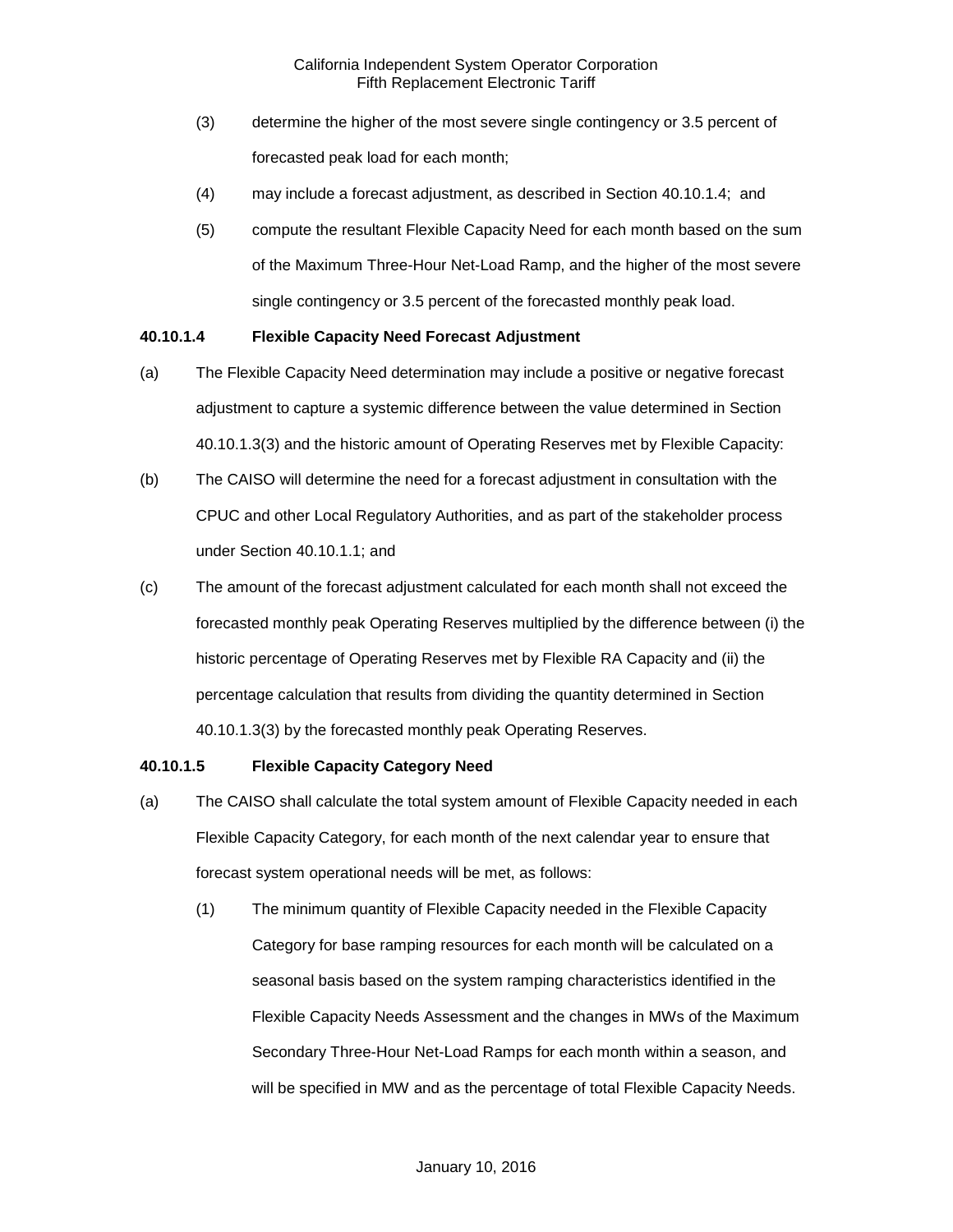- (2) The maximum quantity of Flexible Capacity in the Flexible Capacity Category for peak ramping resources will be calculated for each month as the difference between the minimum quantity needed in the Flexible Capacity Category for base ramping resources and the total Flexible Capacity Need, and will be specified in MW and as the percentage of total Flexible Capacity Needs.
- (3) The maximum quantity of Flexible Capacity in the Flexible Capacity Category for super-peak ramping resources will be five percent of the total Flexible Capacity Need.
- (b) The CAISO shall provide the results of the Flexible Capacity Category need determination with the Flexible Capacity Needs Assessment.

# **40.10.2 Allocation of Flexible Capacity Need**

The CAISO will calculate each Local Regulatory Authority's allocable share of the total system Flexible Capacity Need, and the contribution of each of the Local Regulatory Authority's jurisdictional Load Serving Entities to the Maximum Three-Hour Net-Load Ramp used to calculate its share of the total system Flexible Capacity Need. The CAISO shall provide these calculations to each Local Regulatory Authority no later than 120 days prior to the date that the annual Flexible RA Capacity Plans must be submitted under Section 40. Nothing in this Section 40 obligates any individual Load Serving Entity to demonstrate that it has procured Flexible Capacity Resources to satisfy a minimum or maximum quantity needed, as applicable, within each Flexible Capacity Category.

# **40.10.2.1 Calculation of LRA Allocations**

- (a) **Allocation of Maximum Three-Hour Net-Load Ramp.** The CAISO will calculate the Local Regulatory Authority's allocable share of the Flexible Capacity Need as the average of the sum of its jurisdictional Load Serving Entities' change in load, minus the change in wind output, minus the change in solar PV output, minus the change in solar thermal output during the five highest three-hour net-load changes in the month.
- (b) **Allocation of MSSC or Forecasted Peak Load.** The CAISO will determine the higher of the most severe single contingency or 3.5 percent of forecasted peak load for each Load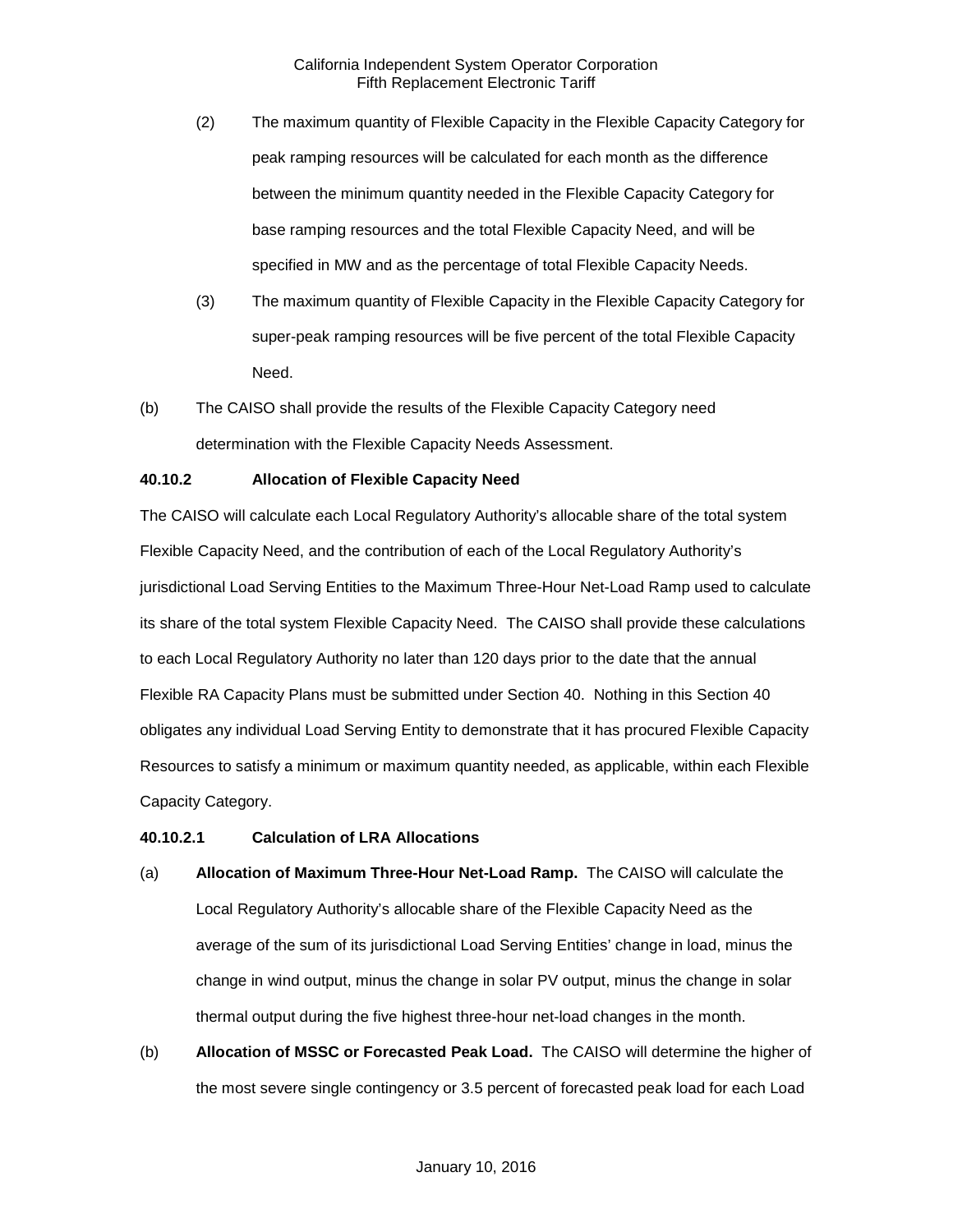Serving Entity based on the respective Load Serving Entity's peak load ratio share, and calculate each Local Regulatory Authority's allocable share based on the sum of its jurisdictional Load Serving Entities' shares.

(c) **Allocation of Forecast Adjustment.** If the CAISO includes a forecast adjustment in its draft study results, it will allocate the forecast adjustment using the same methodology set forth in Section 40.10.2.1(b).

# **40.10.2.2 Allocation to Load-Following MSS**

The CAISO will calculate the allocable share of the Flexible Capacity Need for each Loadfollowing MSS in accordance with the provisions for Local Regulatory Authorities in Section 40.10.2. The CAISO will deduct the Flexible Capacity Need allocated to each Load-following MSS from the calculation to determine whether a cumulative deficiency in Flexible RA Capacity exists under Section 43.2.7.

# **40.10.3 Flexible Capacity Categories**

**40.10.3.1 Flexible Capacity Category Calculation.** A resource qualifies to provide Flexible RA Capacity in each Flexible Capacity Category for which it meets the qualifications set forth in this Section 40.10.3.

# **40.10.3.2 Flexible Capacity Category-- Base Ramping Resources**

- (a) **Resource Criteria.** Base ramping resources must meet all of the following criteria, except as provided in Sections 40.10.3.2(b) and (c) --
	- (1) The resource must be capable of providing Flexible RA Capacity to the CAISO Markets through Economic Bids for Energy and Economic Bids for Ancillary Services that are not flagged as Contingency Only in the Day-Ahead Market, if and to the extent the resource is certified to provide Ancillary Services, submitted daily for the 17-hour period from 5:00 a.m. through 10:00 p.m.;
	- (2) The resource must be capable of providing Energy for a minimum of six hours up to its full Effective Flexible Capacity value including PMin;
	- (3) The resource must be capable of being available seven days a week;
	- (4) The resource must be able to provide the minimum of (i) two Start-Ups per day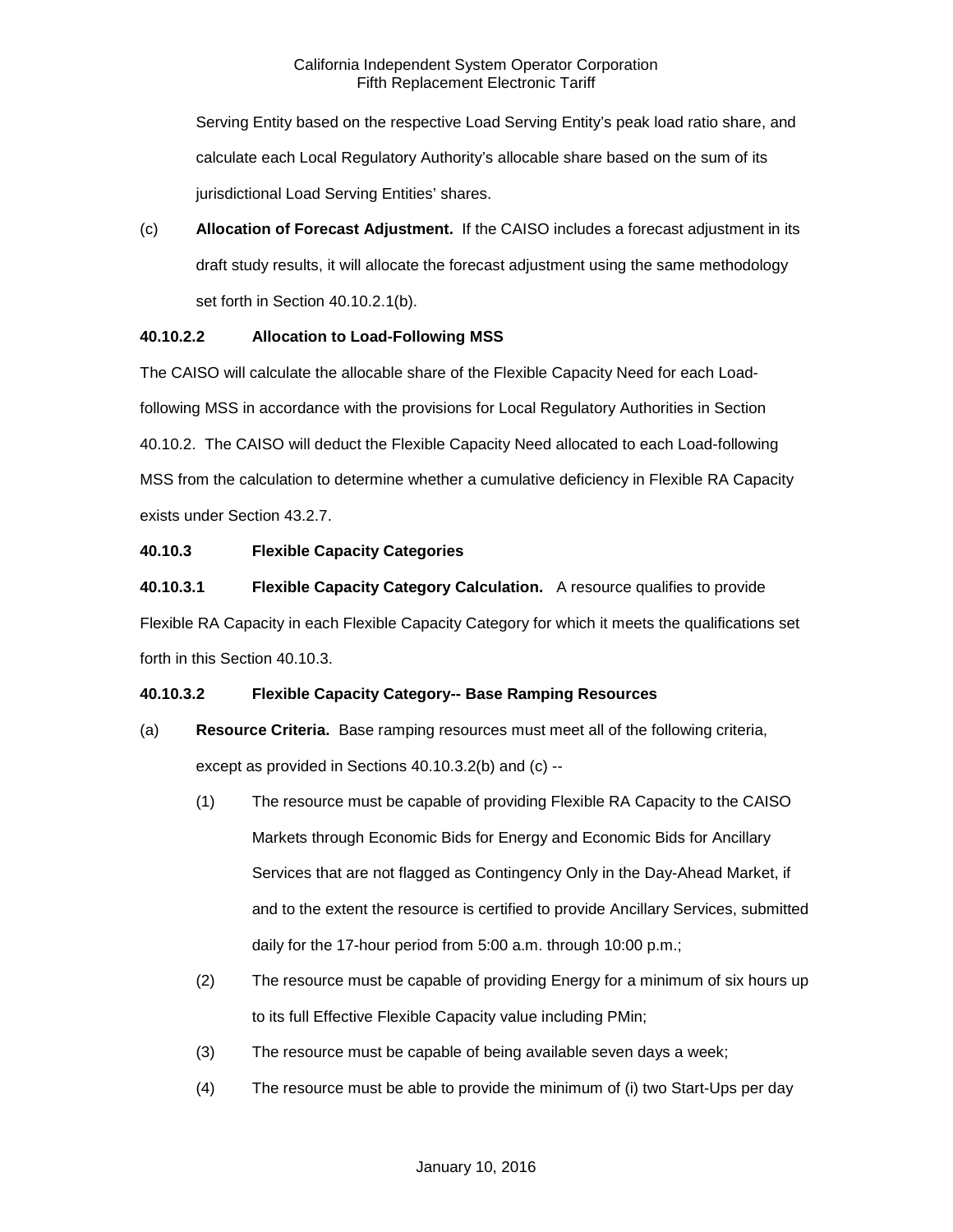for every day of the month or sixty Start-Ups per month, or (ii) the number of Start-Ups allowed by its operational limits, including minimum up and minimum down time; and

(5) The resource must not have annual or monthly limitations on the number of Start-Ups or the amount of energy produced that, on a daily basis, are lower than the requirements in Section 40.10.3.2(a)(1) through (4).

# (b) **Use-Limited Resource**

- (1) A Use-Limited Resource may be included in this category if it meets the criteria in Section 40.10.3.2(a), except that use-limited resources providing Flexible RA Capacity are not required to submit bids for Ancillary Services in the Day-Ahead Market or the Real-Time Market.
- (2) A Load Serving Entity may include in this category a combined resource consisting of two Use-Limited Resources that do not individually meet the minimum operational and availability requirements but in combination meet the criteria in Section 40.10.3.2(a).
- (3) The Flexible RA Capacity amount for the combined resource will be less than or equal to the lowest Effective Flexible Capacity value shown on the Resource Flexible RA Capacity Plan for a resource in the combination.
- (4) The combined resource shall be subject to the must-offer obligation in Section 40.10.6.1(e)(2) for the Flexible RA Capacity amount shown on the monthly Resource Flexible RA Capacity Plan for the combination.
- (c) **Non-Generator Resource.** A Non-Generator Resource that elects to provide Flexible RA Capacity may be included in this category if it meets the criteria in Section 40.10.3.2(a). A Non-Generator Resource that elects to provide Flexible RA Capacity and Regulation Energy Management is not eligible to be included in this category.

# **40.10.3.3 Flexible Capacity Category -- Peak Ramping Resources**

(a) **Resource Criteria.** Peak ramping resources must meet all of the following criteria, except as provided in Sections 40.10.3.3(b) and (c) --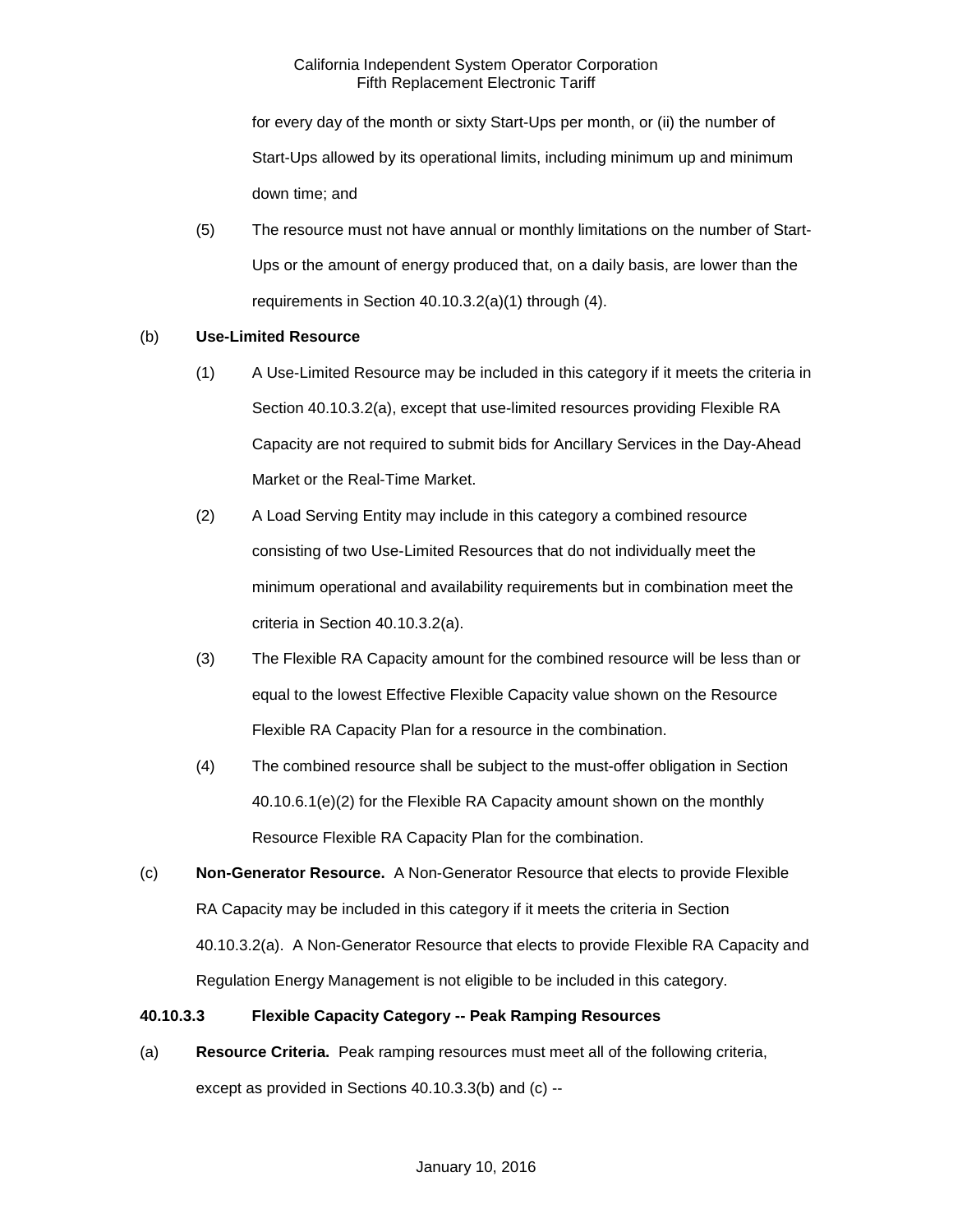- (1) The resource must be capable of providing Flexible RA Capacity to the CAISO Markets through Economic Bids for Energy and Economic Bids for Ancillary Services that are not flagged as Contingency Only in the Day-Ahead Market, if and to the extent the resource is certified to provide Ancillary Services, which must be submitted daily for a five-hour period to be determined by the CAISO on a seasonal basis;
- (2) The resource must be capable of providing Energy for a minimum of three continuous hours up to its full Effective Flexible Capacity value including PMin;
- (3) The resource must be capable of being available seven days a week.
- (4) The resource must be capable of at least one Start-Up per day; and
- (5) The resource must not have annual or monthly limitations on the number of unit Start-Ups or the amount of energy produced that, on a daily basis, are lower than the requirements in Section 40.10.3.3(a)(1) through (4).

# (b) **Use-Limited Resource.**

- (1) A Use-Limited Resource may be included in this category if it meets the criteria in Section 40.10.3.3(a), except that use-limited resources providing Flexible RA Capacity are not required to submit bids for Ancillary Services in the Day-Ahead Market or the Real-Time Market.
- (2) A Load Serving Entity may include in this category a combined resource consisting of two Use-Limited Resources that do not individually meet the minimum operational and availability requirements but in combination meet the criteria in Section 40.10.3.3(a).
- (3) The Flexible RA Capacity amount for the combined resource will be less than or equal to the lowest Effective Flexible Capacity value shown on the Resource Flexible RA Capacity Plan for a resource in the combination.
- (4) The combined resource shall be subject to the must-offer obligation in Section 40.10.6.1(e)(2) for the Flexible RA Capacity amount shown on the monthly Resource Flexible RA Capacity Plan for the combination.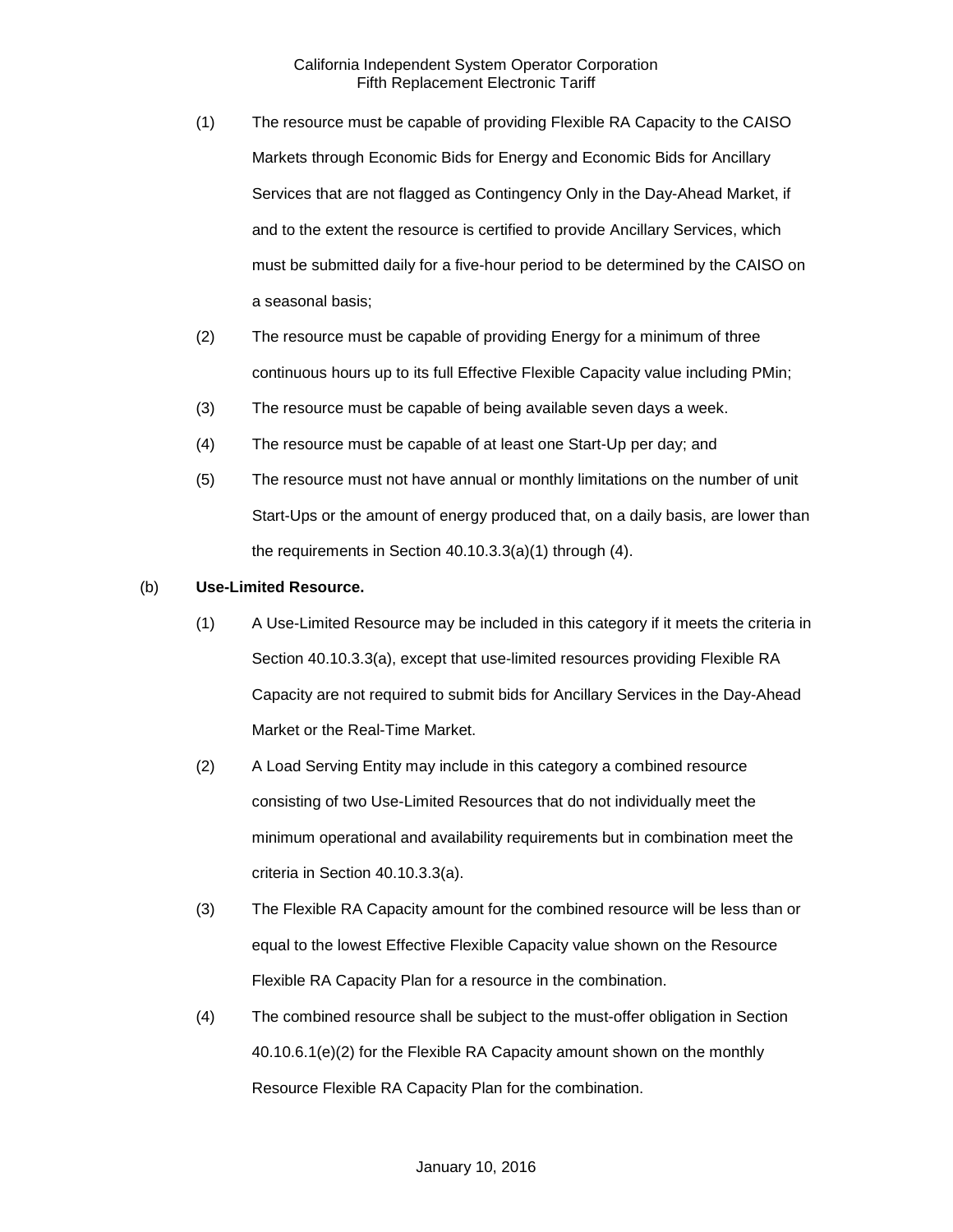- (c) **Non-Generator Resource.** A Non-Generator Resource that elects to provide Flexible RA Capacity may be included in this category if it meets the criteria in Section 40.10.3.3(a). A Non-Generator Resource that elects to provide Flexible RA Capacity and Regulation Energy Management is not eligible to be included in this category.
- (d) **Base Ramping Resource.** A resource that meets the qualifications of the Flexible Capacity Category for base ramping resources also qualifies to be included in this category as a peak ramping resource; however, a resource that meets only the qualifications of a peak ramping resource does not qualify as a base ramping resource.

# **40.10.3.4 Flexible Capacity Category -- Super-Peak Ramping Resources.**

- (a) **Resource Criteria.** Super-peak ramping resources must meet all of the following criteria, except as provided in Sections 40.10.3.4(b), (c) and (d) --
	- (1) The resource must be capable of providing Flexible RA Capacity to the CAISO Markets through Economic Bids for Energy and Economic Bids for Ancillary Services Bids that are not flagged as Contingency Only in the Day-Ahead Market, if and to the extent the resource is certified to provide Ancillary Services, which must be submitted each weekday that is not holiday, for a five-hour period to be determined by the CAISO on a seasonal basis;
	- (2) The resource must be capable of providing Energy for a minimum of three continuous hours up to its full Effective Flexible Capacity value including PMin;
	- (3) The resource must be capable of being available on weekdays that are not holidays, as defined in the Business Practice Manual;
	- (4) The resource must be capable of at least one Start-Up per day; and
	- (5) The resource must be capable of responding to at least five CAISO dispatches per month, during the five-hour period of the must offer obligation, for the resource to Start-Up.

# (b) **Use-Limited Resource.**

(1) A Use-Limited Resource may be included in this category if it meets the criteria in Section 40.10.3.4(a), except that use-limited resources providing Flexible RA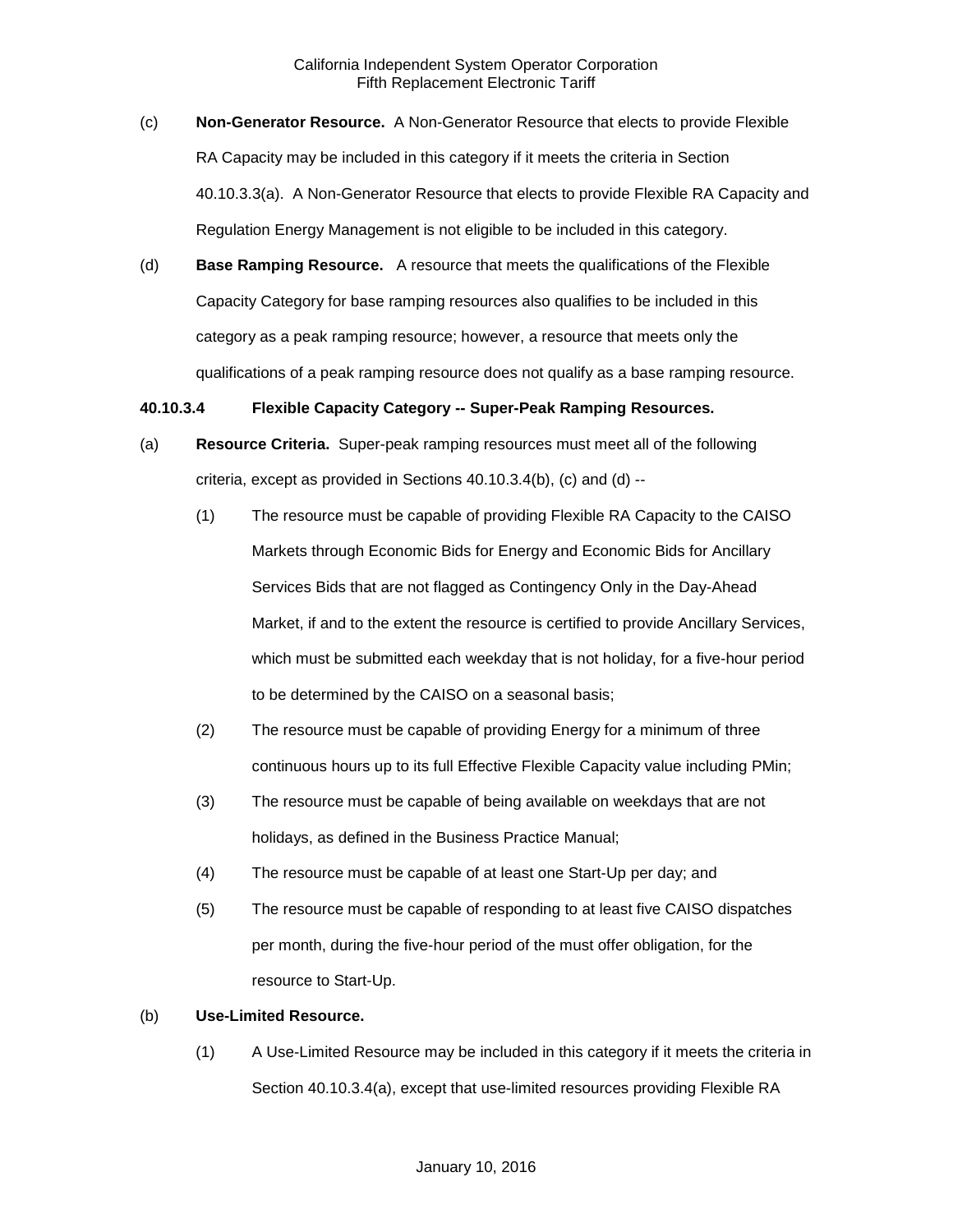Capacity are not required to submit bids for Ancillary Services in the Day-Ahead Market or the Real-Time Market.

- (2) A Load Serving Entity may include in this category a combined resource consisting of two Use-Limited Resources that do not individually meet the minimum operational and availability requirements but in combination meet the criteria in Section 40.10.3.4(a).
- (3) The Flexible RA Capacity amount for the combined resource will be less than or equal to the lowest Effective Flexible Capacity value shown on the Resource Flexible RA Capacity Plan for a resource in the combination.
- (4) The combined resource shall be subject to the must-offer obligation in Section 40.10.6.1(e)(2) for the Flexible RA Capacity amount shown on the monthly Resource Flexible RA Capacity Plan for the combination.
- (c) **Non-Generator Resource.** A Non-Generator Resource may be included in this category if it meets the criteria in Section 40.10.3.4(a) and is not registered in the CAISO's Master File as a Regulation Energy Management resource.
- (d) **Non-Generator Resource, Regulation Energy Management.** A Non-Generator Resource that is a Regulation Energy Management resource may be included in this category if it meets the following criteria --
	- (1) The resource must be capable of providing Regulation Energy Management to the CAISO Markets through Economic Bids for Regulation Up and Regulation Down submitted daily for a 17-hour period from 5:00 a.m. through 10:00 p.m.;
	- (2) The resource shall not submit bids to provide Energy;
	- (3) The resource must be capable of being available seven days a week;
	- (4) The resource must be capable of unlimited Start-Ups per day; and
	- (5) The resource must be registered as a Non-Generator Resource providing Regulation Energy Management in the CAISO's Master File.
- (e) **Base Ramping and Peak Ramping Resources.** A resource that meets the qualifications of the Flexible Capacity Category for base ramping resources or peak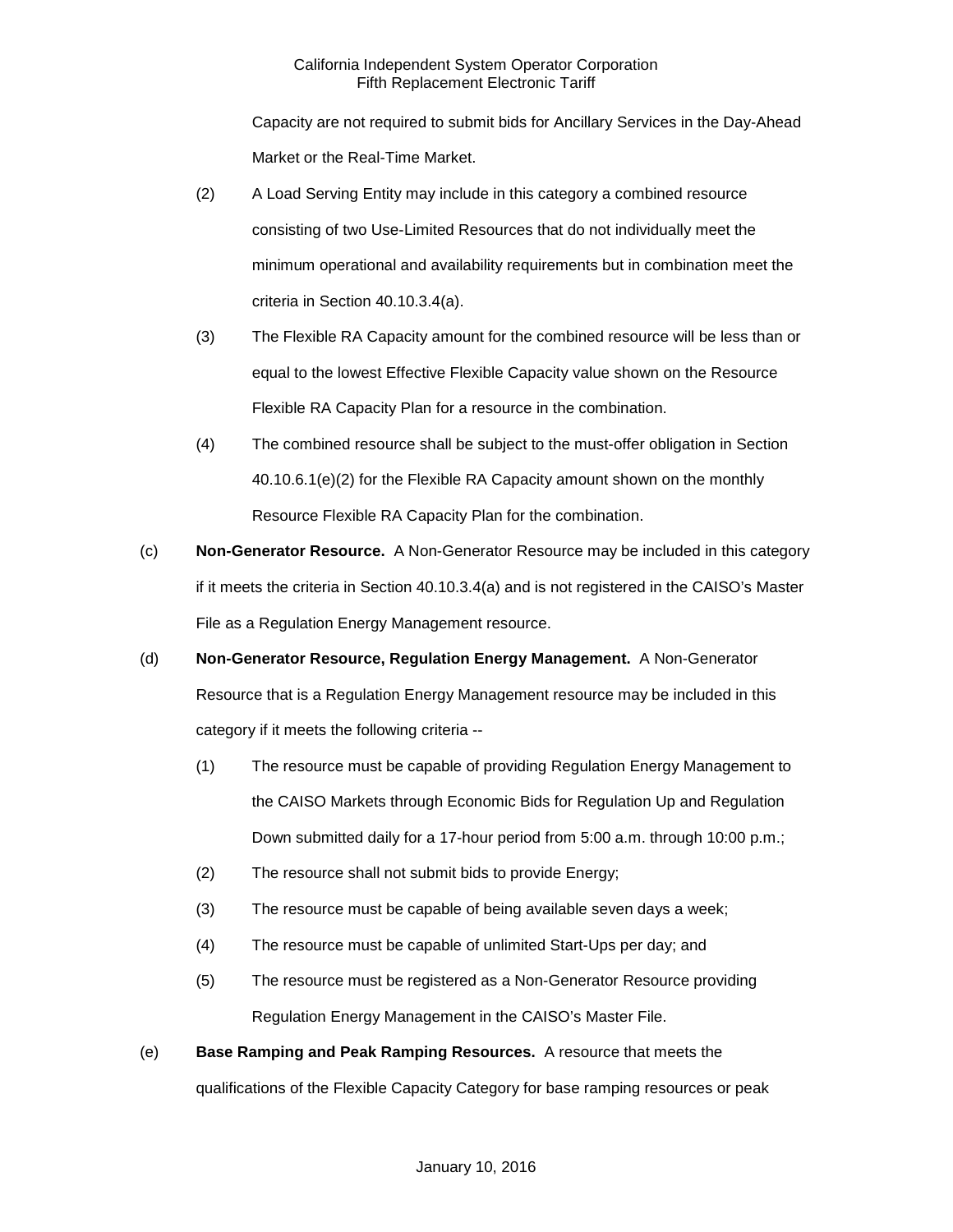ramping resources also qualifies to be included in this category as a super-peak ramping resource; however, a resource that meets only the qualifications of a super-peak ramping resource does not qualify as a base ramping resource or a peak ramping resource.

# **40.10.3.5 Flexible Capacity Category By Resource**

The CAISO will provide to the Scheduling Coordinator of each resource a non-binding determination of the Flexible Capacity Category with the highest qualifications for which the resource qualifies to provide Flexible Capacity, as provided in Section 40.10.4.

# **40.10.3.6 Non-Eligible Resources**

Intertie resources and imports, other than Pseudo-Ties and Dynamic Scheduled resources, are not eligible to provide Flexible RA Capacity.

# **40.10.4 Effective Flexible Capacity**

The CAISO shall calculate the Effective Flexible Capacity value for each resource. The CAISO shall publish the draft and final lists of the Effective Flexible Capacity values for such resources and the Flexible Capacity Categories for which each resource qualifies to provide Flexible Capacity on the CAISO Website each year in accordance with the schedule for publishing the Net Qualifying Capacity values, as set forth in the BPM, for use in the next calendar year.

# **40.10.4.1 Effective Flexible Capacity Calculation**

- (a) **Flexible Resources.** The CAISO will calculate the Effective Flexible Capacity value of a resource, for use (i) if a Local Regulatory Authority has not established criteria for calculating the Effective Flexible Capacity value for eligible resource types, and (ii) for determining if a cumulative deficiency exists under Sections 43.2.7(a) and (b), as follows, except as provided in Sections 40.10.4.1 (b) through (f) --
	- (1) If the Start-Up Time of the resource is greater than 90 minutes, the Effective Flexible Capacity value shall be the weighted average ramp rate of the resource calculated from PMin to Net Qualifying Capacity multiplied by 180 minutes. The Effective Flexible Capacity shall not exceed the difference between the PMin and PMax of the resource.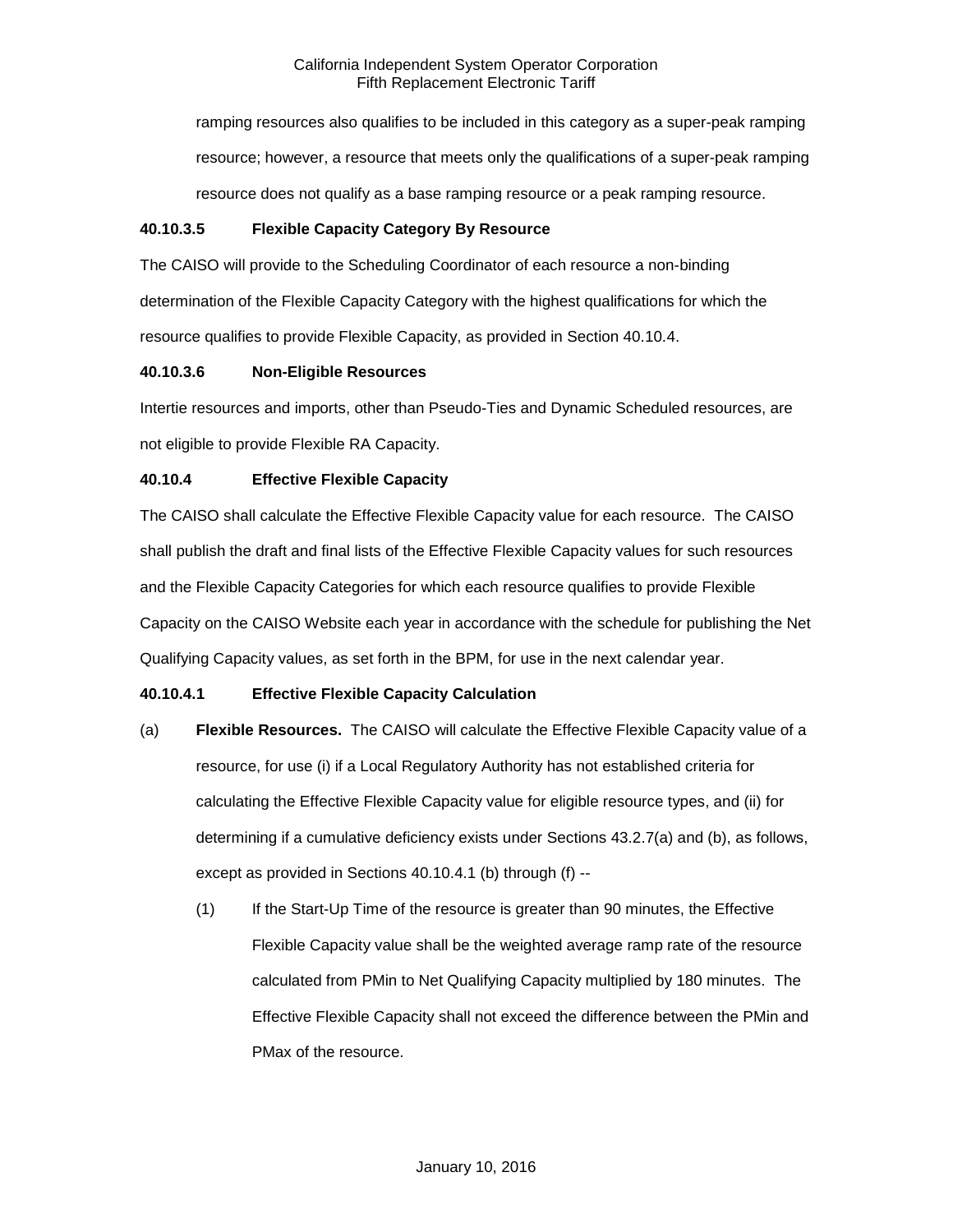- (2) If the Start-Up Time of the resource is less than or equal to 90 minutes, the Effective Flexible Capacity value shall be the weighted average ramp rate of the resource calculated from zero to Net Qualifying Capacity multiplied by 180 minutes. The Effective Flexible Capacity shall not exceed the Net Qualifying Capacity of the resource.
- (b) **Hydroelectric Generating Unit.** The Effective Flexible Capacity of a hydroelectric generating unit will be the amount of capacity from which the resource can produce Energy consistently for 6 hours based upon the resource's physical storage capacity, which shall not exceed its Net Qualifying Capacity.
- (c) **Proxy Demand Response Resource.** The Effective Flexible Capacity of a Proxy Demand Response Resource will be based on the resource's actual MWs of load modification in response to a dispatch by the CAISO during a test event. In determining the Effective Flexible Capacity of a Proxy Demand Response Resource, the CAISO will --
	- (1) conduct the test at a random time during the flexible capacity must-offer obligation period for the resource;
	- (2) use the baseline load data, as described in the CAISO Tariff or Business Practice Manual, to measure the load modification for the Proxy Demand Response Resource being tested; and
	- (3) pay the resource's bid price for the testing period.
- (d) **Energy Storage Resource.** The Effective Flexible Capacity value for an energy storage resource will be determined as follows --
	- (1) for an energy storage resource that provides Flexible RA Capacity but not Regulation Energy Management, the Effective Flexible Capacity value will be the MW output range the resource can provide over three hours of charge/discharge while constantly ramping.
	- (2) for an energy storage resource that provides Flexible RA Capacity and Regulation Energy Management, the Effective Flexible Capacity value will be the resource's 15-minute energy output capability.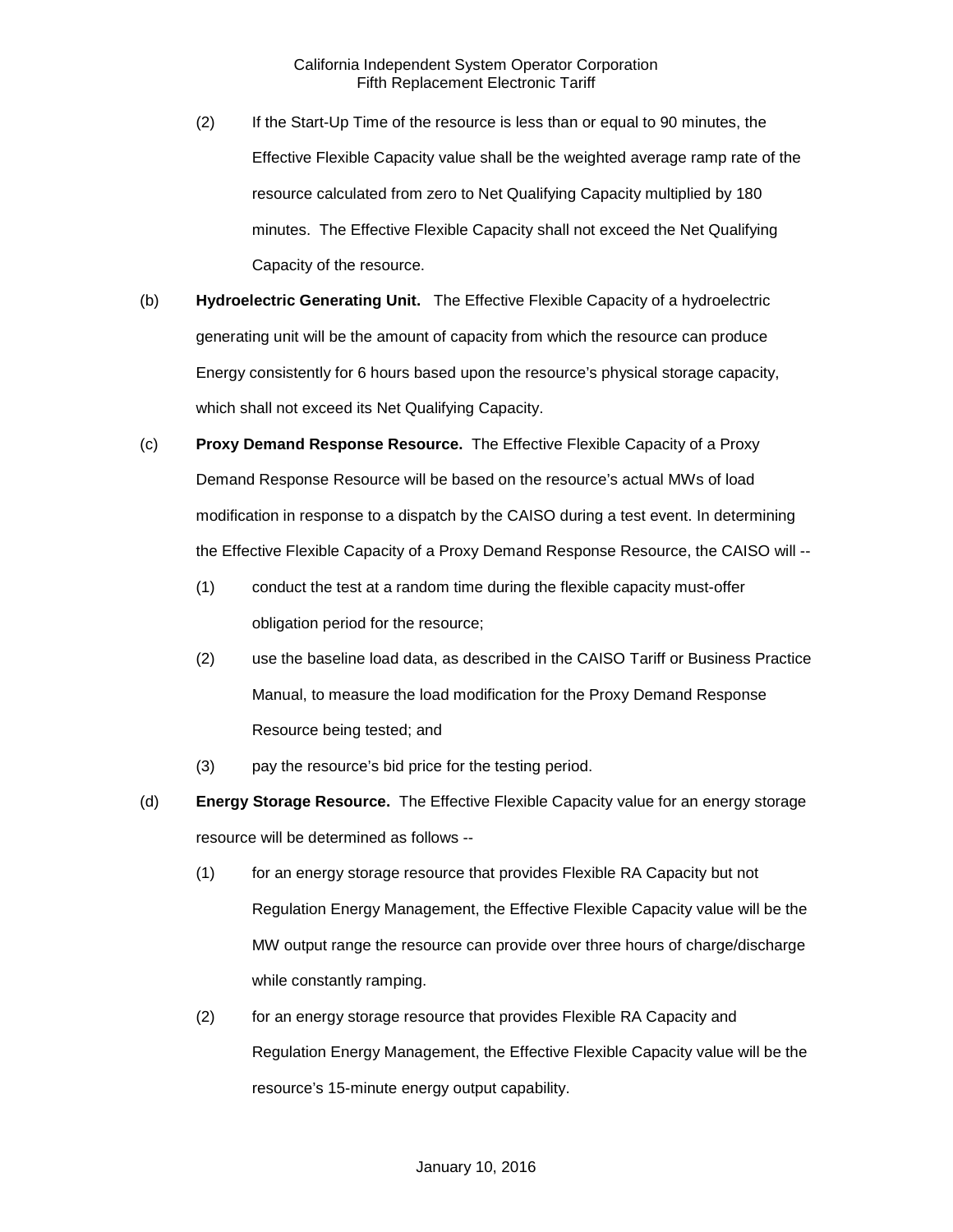- (e) **Multi-Stage Generating Resource.** The Effective Flexible Capacity value for a Multi-Stage Generating Resource will be calculated using the longest Start-Up Time of the resource's configuration that has the lowest PMin.
- (f) **Combined Heat and Power Resource.** The Effective Flexible Capacity value of a Combined Heat and Power Resource will be the lesser of (i) the resource's Net Qualifying Capacity, or (ii) the MW difference between the CHP resource's maximum output and its minimum operating level, such quantity not to exceed the quantity of generating capacity capable of being delivered over a three-hour period.

#### **40.10.4.2 EFC Omission or Correction**

- (a) **Draft List.** The posted draft list of Effective Flexible Capacity values may be modified only as follows –
	- (1) If the Scheduling Coordinator for a resource that was not included on the draft list of Effective Flexible Capacity values seeks to have the resource included on the list, it must no later than September 1 submit a request to the CAISO either showing that the resource meets the criteria in Section in 40.10.4.1 or is capable of meeting the criteria, and provide documentation to enable the CAISO to determine the resource's Effective Flexible Capacity pursuant to the criteria in Section 40.10.4.1.
	- (2) If the Scheduling Coordinator for a resource that was included on the draft list of Effective Flexible Capacity values seeks to change the value for that resource, it must submit documentation no later than September 1 that supports such a change.
	- (3) The CAISO will review the information submitted and notify the Scheduling Coordinator whether the change was accepted at least 15 days prior to posting the final list of Effective Flexible Capacity values on the CAISO Website.
- (b) **Final List.** The CAISO will post on the CAISO Website the final list of Effective Flexible Capacity values for resources that are in service or that are under construction with an expected in service date during the year and the Flexible Capacity Categories for which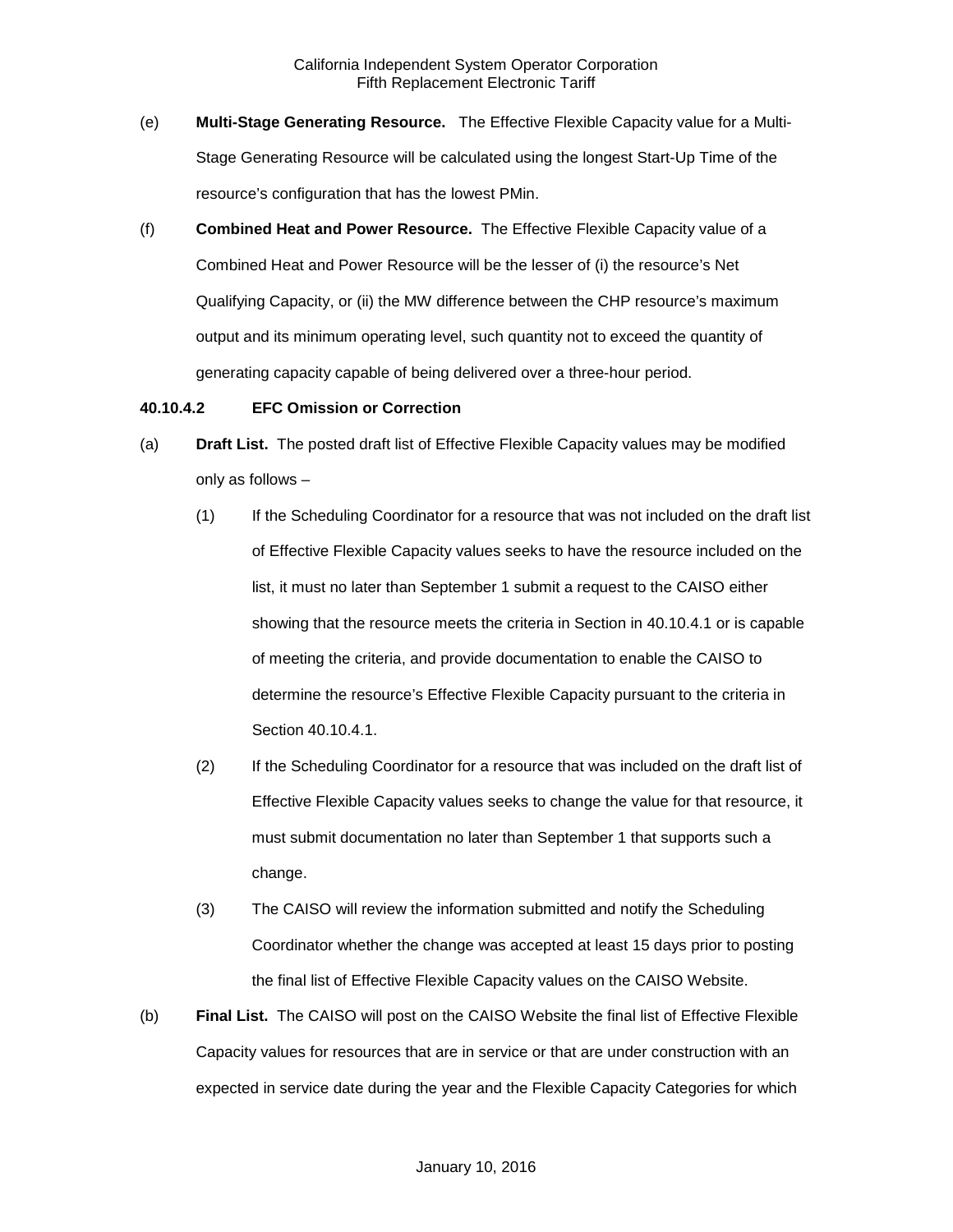each resource qualifies to provide Flexible Capacity. The final list shall be used for the next calendar year and shall not be changed during that year, except as follows –

- (1) If the Net Qualifying Capacity or PMax of a resource included on the final list increases or decreases during the year, and that value is changed in the Master File, the Scheduling Coordinator for the resource may request that the Effective Flexible Capacity value be recalculated to account for the change; or
- (2) If a resource identified as under construction on the final list, or other new resource, achieves commercial operation during the year, the Scheduling Coordinator for the resource may request that the CAISO calculate and add its Effective Flexible Capacity value and the Flexible Capacity Categories for which the resource qualifies to provide Flexible Capacity to the final list as an in-service resource.
- (c) **Disputes.** Any disputes as to the CAISO's determination regarding Effective Flexible Capacity shall be subject to the CAISO ADR Procedure.

# **40.10.5 Flexible RA Capacity Plans**

# **40.10.5.1 LSE Flexible RA Capacity Plans**

- (a) **Submission Requirement.** A Scheduling Coordinator must submit annual and monthly LSE Flexible RA Capacity Plans for each Load Serving Entity it represents.
- (b) **Annual Plan.** Each annual LSE Flexible RA Capacity Plan must
	- (1) demonstrate that the Load Serving Entity has procured for each month at least 90 percent of the annual Flexible RA Capacity requirement determined by the CAISO; or the amount of Flexible RA Capacity required by the Load Serving Entity's Local Regulatory Authority, if the Local Regulatory Authority has set such requirement;
	- (2) identify the resources the Load Serving Entity intends to rely on to provide the Flexible RA Capacity, but need not identify the flexible resource adequacy categories; and
	- (3) include all information and be submitted no later than the last Business Day in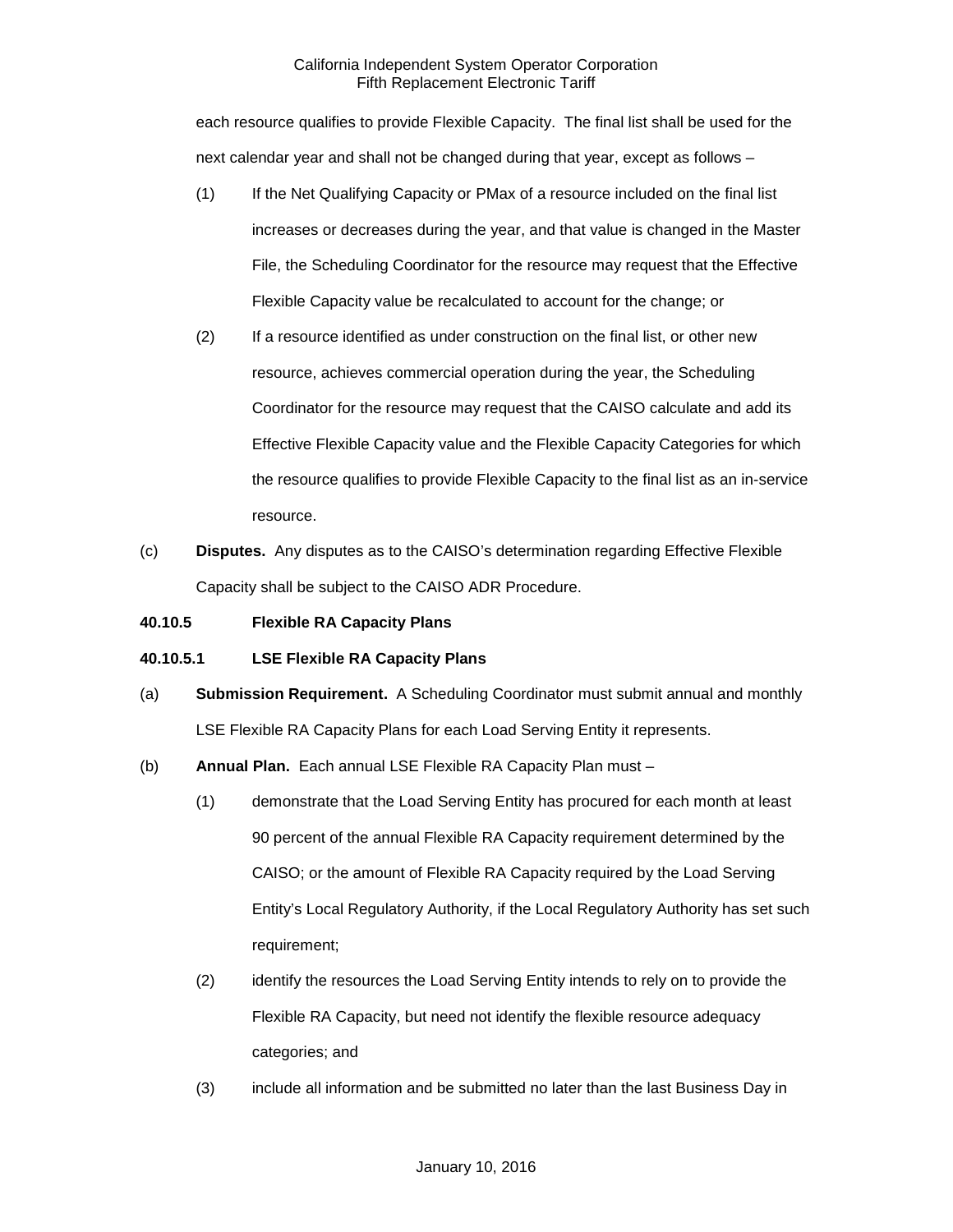October, in accordance with the reporting requirements and schedule set forth in the Business Practice Manual.

- (c) **Monthly Plan.** The monthly LSE Flexible RA Capacity Plan must --
	- (1) demonstrate that the Load Serving Entity procured 100 percent of the total monthly Flexible RA Capacity requirement determined by the CAISO; or the monthly amount of Flexible RA Capacity required by the Local Regulatory Authority, if the Local Regulatory Authority has set such requirement;
	- (2) include information for purposes of the validation under Section 40.10.5.3(a) and the evaluation for cumulative deficiency under Section 40.10.5.3(c) that shows the MW of Flexible RA Capacity the Load Serving Entity designates based on the total monthly requirement determined by the CAISO within the minimum or maximum quantity, as applicable, for each Flexible Capacity Category; or only if the Local Regulatory Authority has established its own flexible capacity requirement, shows the MW of Flexible RA Capacity the Load Serving Entity designates based on the total monthly requirement determined by the Local Regulatory Authority within the minimum or maximum quantity for each Flexible Capacity Category required by the Local Regulatory Authority, if applicable;
	- (3) identify all resources the Load Serving Entity will rely on to provide the Flexible RA Capacity and for each resource specify the Flexible Capacity Category in which the Flexible RA Capacity will be provided; and
	- (4) include all information and be submitted to the CAISO at least 45 days in advance of the first day of the month covered by the plan, in accordance with the reporting requirements and schedule set forth in the Business Practice Manual.
- (d) **Correction to Monthly Plan.** The Scheduling Coordinator for the Load Serving Entity may submit at any time from 45 days through 11 days in advance of the first day of the month covered by the plan, a revision to its monthly LSE Flexible RA Capacity Plan to correct an error in the plan. The CAISO will not accept any revisions to a monthly LSE Flexible RA Capacity Plan from 10 days in advance of the relevant month through the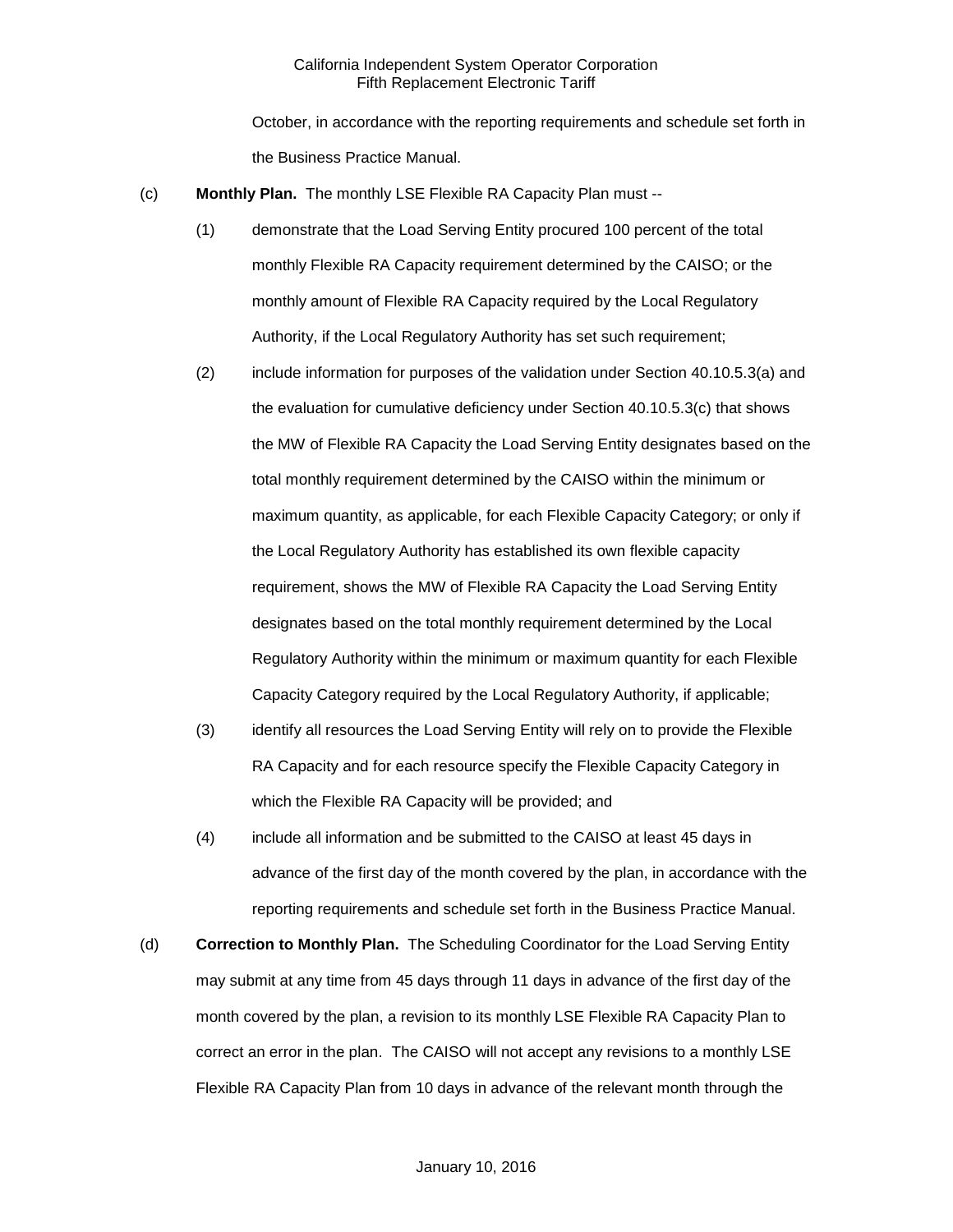end of the month, unless the Scheduling Coordinator for the Load Serving Entity demonstrates good cause for the change and explains why it was not possible to submit the change earlier.

# **40.10.5.1.1 Load-Following MSS**

- (1) Each Load-following MSS Load Serving Entity for which the CAISO has calculated an allocable share of the Flexible Capacity Need under Section 40.10.2.2 must submit annual and monthly LSE Flexible RA Capacity Plans pursuant to this Section 40.10.5.1 to identify the Flexible RA Capacity it is using to satisfy such requirement.
- (2) The Load-following MSS must increase the Flexible RA Capacity in its monthly plan by the MW amount of Capacity for a Variable Energy Resource that is initially shown as being included in the Load-following MSS Load Serving Entity's resource portfolio in the information required pursuant to Section 40.10.1.2, but is subsequently not included in the current MSS resource portfolio at the time the monthly LSE Flexible RA Capacity Plan is due for the applicable month.

# **40.10.5.2 Resource Flexible RA Capacity Plans**

- (a) **Submission Requirement.** A Scheduling Coordinator must submit annual and monthly Resource Flexible RA Capacity Plans for each resource it represents that provides Flexible RA Capacity; except that an annual plan is not required for 2015.
- (b) **Annual Plan.** The annual Resource Flexible RA Capacity Plan shall --
	- (1) verify the resource's agreement to provide Flexible RA Capacity during the next Resource Adequacy Compliance Year; and
	- (2) include all information and be submitted no later than the last Business Day in October, in accordance with the reporting requirements and schedule set forth in the Business Practice Manual.
- (c) **Monthly Plan.** The monthly Resource Flexible RA Capacity Plan shall --
	- (1) verify the resource's agreement to provide Flexible RA Capacity during the month;
	- (2) include an affirmative representation by the Scheduling Coordinator submitting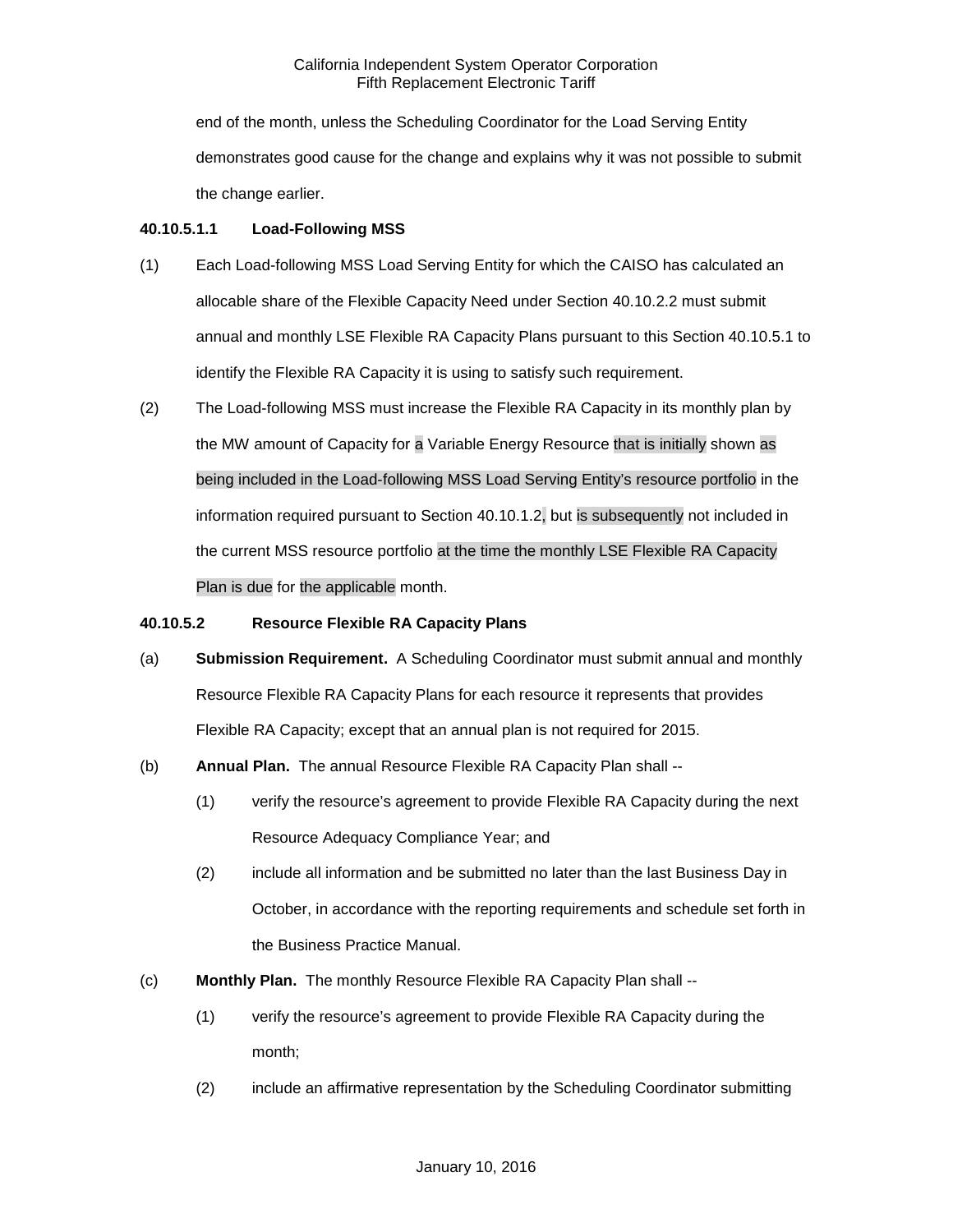the plan that the CAISO is entitled to rely on the accuracy of the information provided in the plan to perform those functions set forth in this Section 40; and

- (3) include all information and be submitted to the CAISO at least 45 days in advance of the first day of the month covered by the plan, in accordance with the reporting requirements and schedule set forth in the Business Practice Manual.
- (d) **Correction to Monthly Plan.** The Scheduling Coordinator for the resource may correct an error in the plan by submitting a revision to its monthly Resource Flexible RA Capacity Plan at any time from 45 days through 11 days in advance of the first day of the month covered by the plan. The CAISO will not accept any revisions to a monthly Resource Flexible RA Capacity Plan from 10 days in advance of the relevant month through the end of the month, unless the Scheduling Coordinator for the Resource demonstrates good cause for the change and explains why it was not possible to submit the change earlier.

# **40.10.5.3 Review of Flexible RA Capacity Plans**

## (a) **Validation For Deficiency In An Individual LSE Plan.**

- (1) If the Local Regulatory Authority has not established its own flexible capacity procurement requirements, the CAISO will validate the annual and monthly LSE Flexible RA Capacity Plans for that Local Regulatory Authority's jurisdictional Load Serving Entities, and will use the Effective Flexible Capacity value for each resource calculated under Section 40.10.4. The CAISO will determine whether each Load Serving Entity met its annual or monthly total Flexible RA Capacity Requirement, and for the monthly LSE Flexible RA Capacity Plan, whether it met the total monthly requirement within the minimum or maximum quantity, as applicable, for each Flexible Capacity Category.
- (2) If the Local Regulatory Authority has established its own flexible capacity procurement requirements, the CAISO will not validate the individual LSE Flexible Capacity Plans for that Local Regulatory Authority's jurisdictional Load Serving Entities.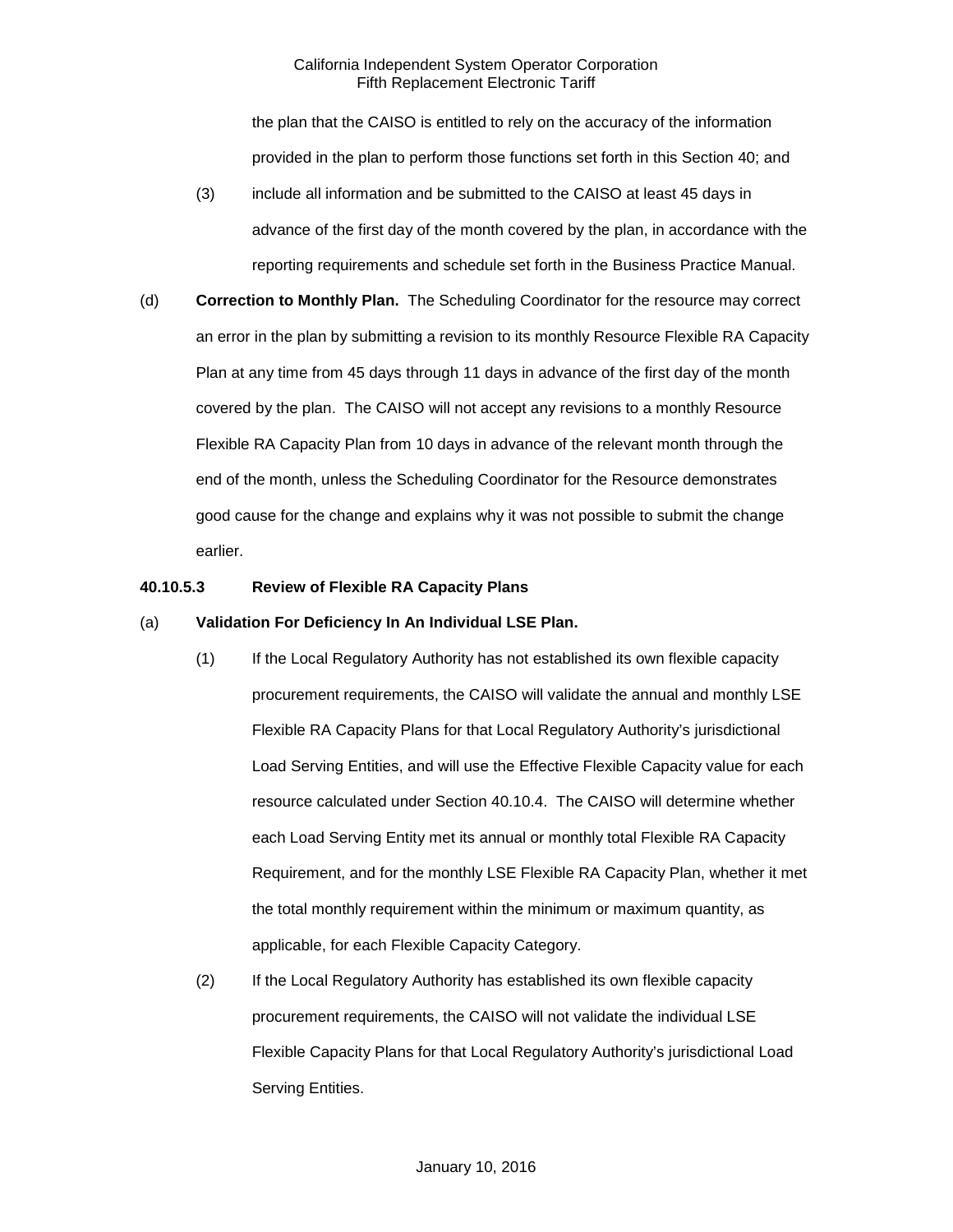(b) **Identification of Discrepancy.** The CAISO will compare all LSE Flexible RA Capacity Plans and Resource Flexible RA Capacity Plans to identify any discrepancy in the Resource Adequacy Resources listed or the amount of the Resource Adequacy Capacity committed.

#### (c) **Evaluation For Cumulative Deficiency.**

- (1) The CAISO will evaluate the annual LSE Flexible RA Capacity Plans of all Load Serving Entities on a cumulative basis to determine whether the total amount of Flexible RA Capacity shown in the plans meets 90 percent of the annual Flexible Capacity Need determined by the CAISO pursuant to Section 40.10.1 or whether a cumulative deficiency may exist under Section 43.2.7(a).
- (2) The CAISO will evaluate the monthly Flexible RA Capacity Plans of all Load Serving Entities to determine whether (i) the total amount of Flexible RA Capacity shown in the plans, limited to the maximum monthly requirement for each category, meets the applicable monthly Flexible Capacity Need determined by the CAISO pursuant to Section 40.10.1 or whether a cumulative deficiency may exist under Section 43.2.7(b)(1); or (ii) the total amount of Flexible RA Capacity shown in the base ramping Flexible Capacity Category in the plans meets the minimum monthly requirement for the base ramping Flexible Capacity Category determined by the CAISO pursuant to Section 40.10.1.5 or whether a cumulative deficiency may exist under Section 43.2.7(b)(2).
- (d) **Calculation of Flexible RA Capacity.** The CAISO will calculate the amount of Flexible RA Capacity included in the annual and monthly Flexible RA Capacity Plans using the MW amount of Flexible RA Capacity for each resource designated in a plan as a Flexible RA Capacity Resource up to the Effective Flexible Capacity value for the resource calculated under Section 40.10.4.
- (e) **Allocated Flexible RA Capacity Requirement.** The CAISO will calculate the Load Serving Entity's allocated annual and monthly Flexible RA Capacity Requirement --
	- (1) For Load Serving Entities within a Local Regulatory Authority that has not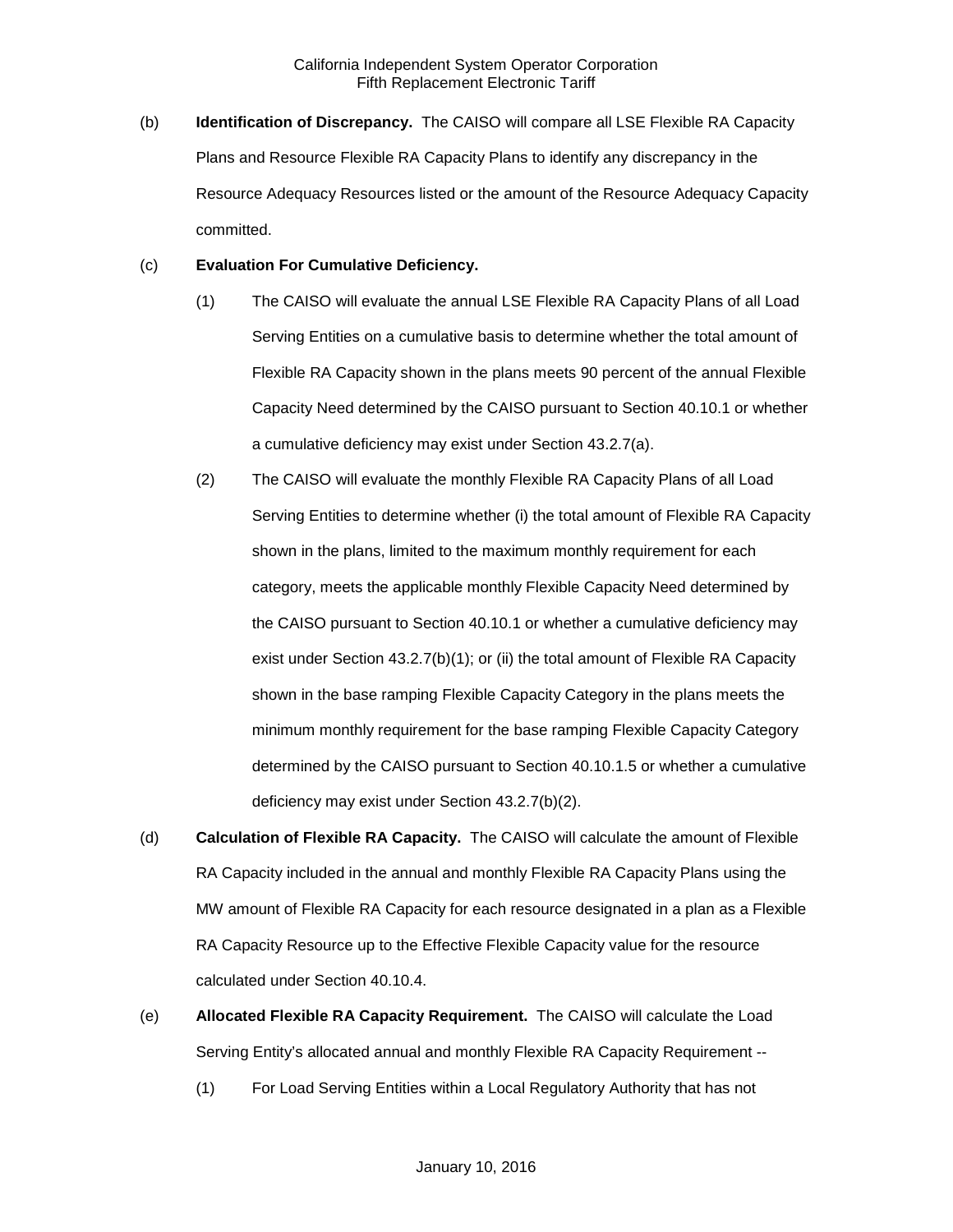adopted its own allocation methodology, the CAISO will calculate the Load Serving Entity's allocated requirement based on the CAISO's allocation methodology set forth in Section 40.10.2.

(2) For Load Serving Entities within a Local Regulatory Authority that has adopted its own allocation methodology, the CAISO will use that Local Regulatory Authority's methodology for the Local Regulatory Authority's jurisdictional Load Serving Entities.

# **40.10.5.4 Deficiency in LSE Flexible RA Capacity Plan**

- (a) **Finding and Notification.** If the CAISO's validation under Section 40.10.5.3(a) finds either (i) that the total amount of Flexible RA Capacity included in an annual or monthly LSE Flexible RA Capacity Plan is not sufficient to satisfy the Load Serving Entity's allocated Flexible RA Capacity Requirement or (ii) that the total monthly requirement in a monthly LSE Flexible RA Capacity Plan was not met within the minimum or maximum quantity, as applicable, for each Flexible Capacity Category, the CAISO will --
	- (1) notify the relevant Scheduling Coordinator, and the Local Regulatory Authority or federal agency with jurisdiction over the relevant Load Serving Entity, in an attempt to resolve any deficiency in accordance with the procedures set forth in the Business Practice Manual; and
	- (2) provide the notice at least 25 days in advance of the first day of the month covered by the plan and include the reasons the CAISO believes a deficiency exists.
- (b) **Resolved Deficiency.** If the CAISO issues a notice of deficiency under Section 40.10.5.4(a), and the deficiency is resolved, the Scheduling Coordinator for the Load Serving Entity shall –
	- (1) demonstrate, no less than 11 days prior to the first day of the month covered by the LSE Flexible RA Capacity Plan, that the identified deficiency is cured by submitting a revised LSE Flexible RA Capacity Plan, or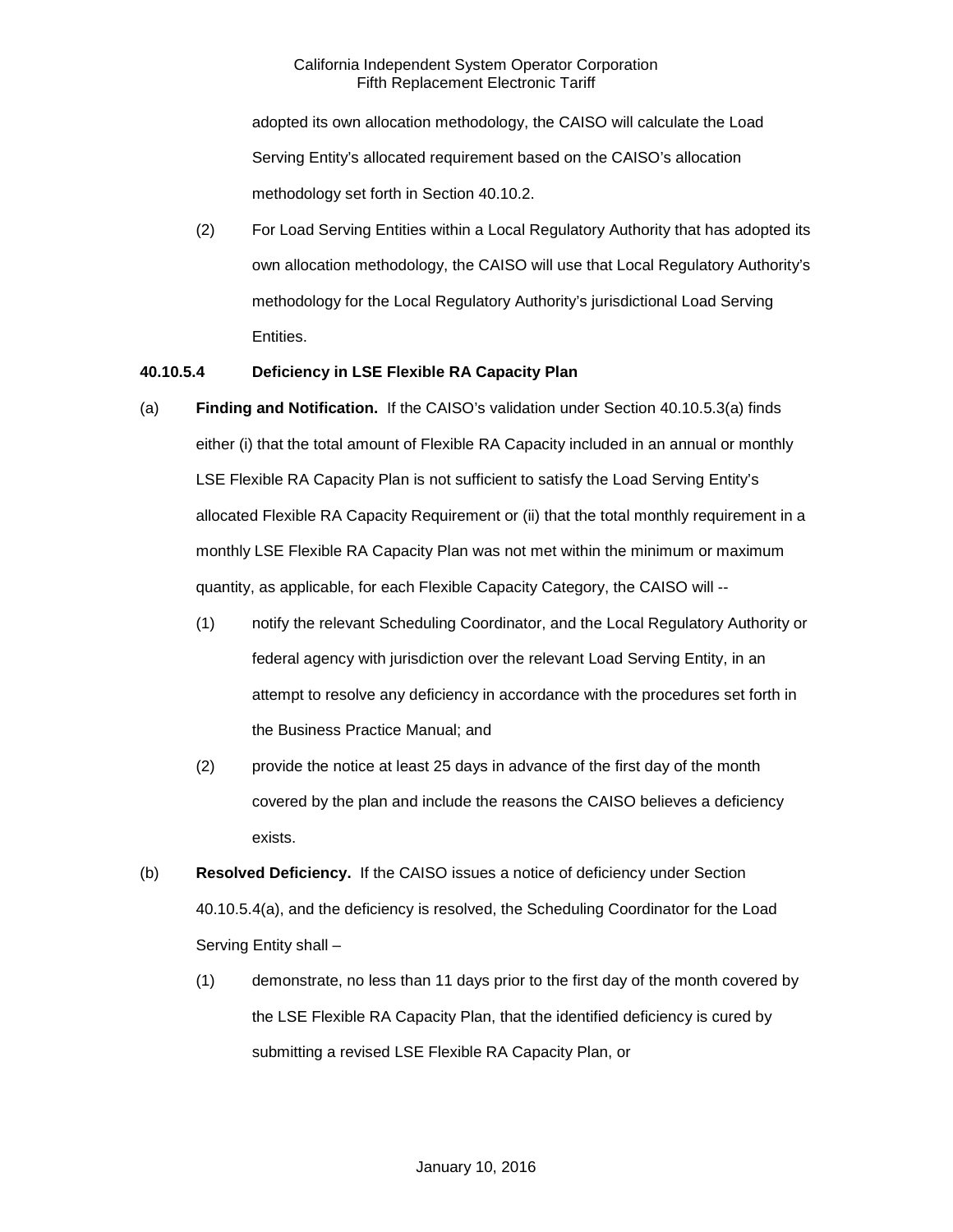- (2) advise the CAISO that the Load Serving Entity's Local Regulatory Authority, or federal agency, as appropriate, has determined that no deficiency exists.
- (c) **Unresolved Deficiency.** If the CAISO issues a notice of deficiency under Section 40.10.5.4(a) and is not advised that the deficiency is resolved, the CAISO will use the information contained in the Resource Flexible RA Capacity Plan to set the obligations of resources under Section 40.10 and/or to assign any costs incurred under this Section 40 and Section 43.

#### **40.10.5.5 Discrepancy Between Flexible RA Capacity Plans.**

- (a) **Finding and Notification.** If the CAISO's review under Section 40.10.5.3(b) finds a discrepancy between an LSE Flexible RA Capacity Plan and a Resource Flexible RA Capacity Plan, the CAISO will --
	- (1) notify the relevant Scheduling Coordinators of the mismatch in an attempt to resolve the discrepancy in accordance with the procedures set forth in the Business Practice Manual; and
	- (2) provide the notice at least 25 days in advance of the first day of the month covered by the plans and include the reasons the CAISO believes a discrepancy exists.
- (b) **Resolved Discrepancy.** If the CAISO issues a notice of discrepancy under Section 40.10.5.5(a) and the discrepancy is resolved, the Scheduling Coordinator must provide the CAISO with a revised LSE Flexible RA Capacity Plan or Resource Flexible RA Capacity Plan, as applicable, no less than 11 days prior to the first day of the month covered by the plans.
- (c) **Unresolved Discrepancy.** If the CAISO issues a notice of discrepancy under Section 40.10.5.5(a) and is not advised that the discrepancy is resolved, the CAISO will use the information contained in the Resource Flexible RA Capacity Plan to set the obligations of resources under Section 40.10 and/or to assign any costs incurred under this Section 40 and Section 43.

#### **40.10.5.6 LRA Deficiency.**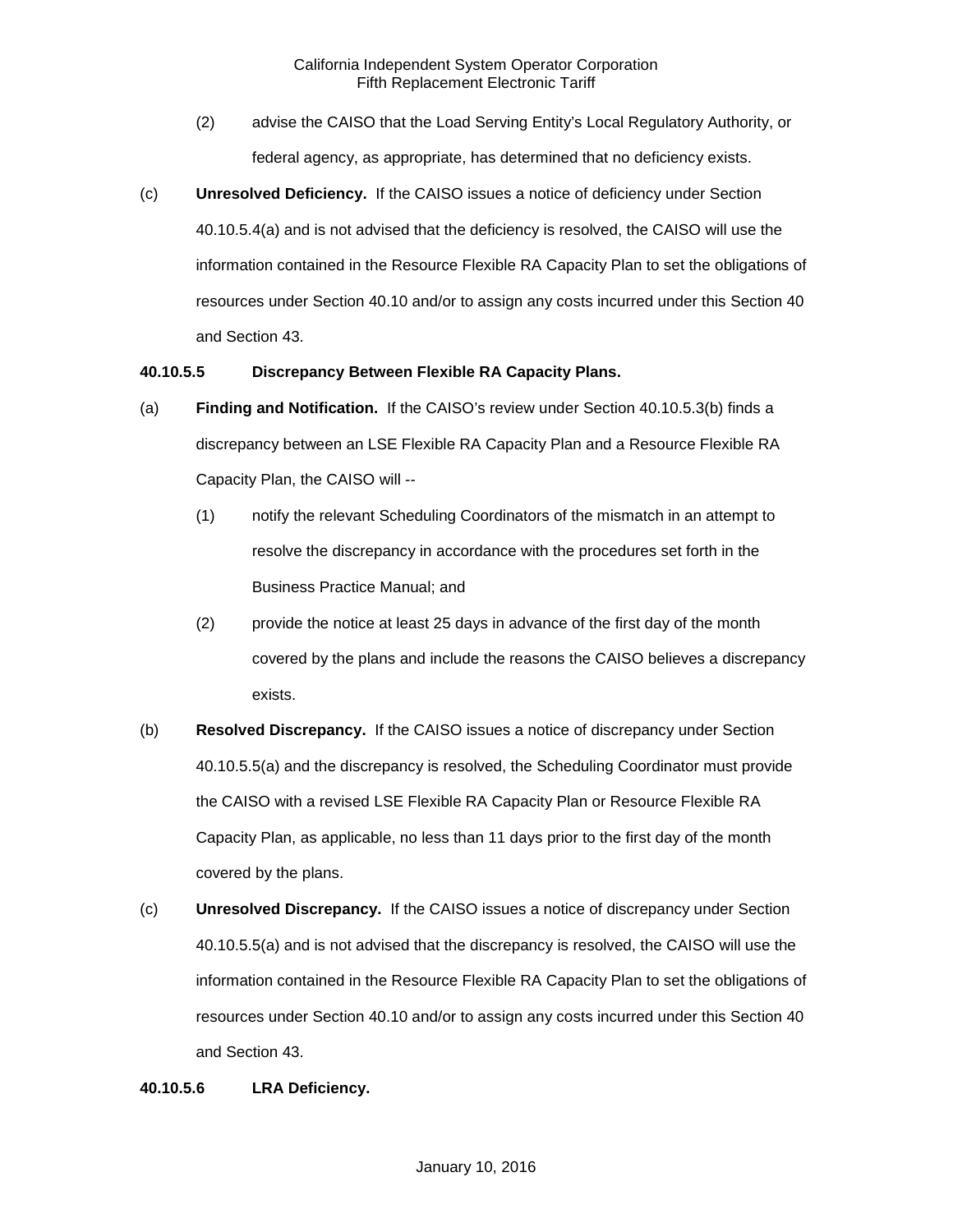- (a) **Finding and Notification.** If the CAISO's evaluation under Section 40.10.5.3(c) finds a cumulative deficiency in Flexible RA Capacity, the CAISO will --
	- (1) identify each Local Regulatory Authority that did not meet its allocable share of the Flexible Capacity Need using the cumulative amount of Flexible RA Capacity that the Local Regulatory Authority's jurisdictional Load Serving Entities included in their annual and monthly Flexible RA Capacity Plans in total and, for the monthly Flexible RA Capacity Plans, in each Flexible Capacity Category;
	- (2) identify each Load Serving Entity that (i) is subject to the jurisdiction of a Local Regulatory Authority that did not meet its allocable share of the Flexible Capacity Need under Section 40.10.5.6, and (ii) did not include sufficient Flexible RA Capacity in an annual or monthly plan to meet its allocated Flexible RA Capacity Requirement or did not meet the monthly requirement within the minimum or maximum quantity, as applicable, for each Flexible Capacity Category, based on the allocation methodology of the Local Regulatory Authority if it has established its own methodology for allocating the Flexible Capacity Need to its jurisdictional Load Serving Entities;
	- (3) notify each Local Regulatory Authority identified under Section 40.10.5.6(a)(1) and the Scheduling Coordinator for each Load Serving Entity identified under Section 40.10.5.6(a)(2) of the cumulative deficiency in an attempt to resolve any deficiency in accordance with the procedures set forth in the Business Practice Manual; and
	- (4) provide the notice at least 25 days in advance of the first day of the month covered by the plan and include the reasons the CAISO believes a cumulative deficiency exists.
- (b) **Resolved Deficiency.** If the CAISO provides a notice of cumulative deficiency under Section 40.10.5.6(a), and the deficiency is resolved, the Scheduling Coordinator for the Load Serving Entity shall demonstrate, no less than 11 days prior to the first day of the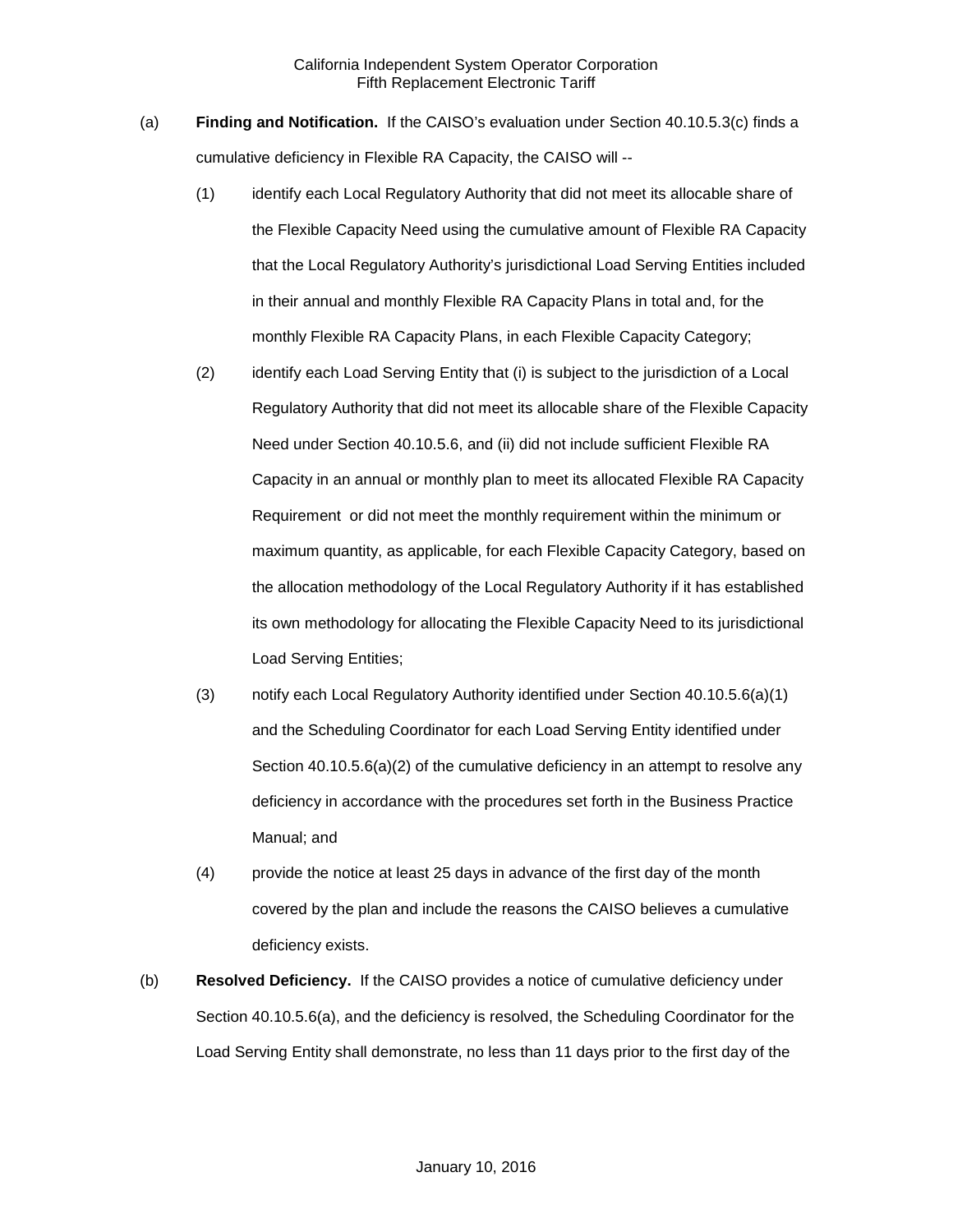#### California Independent System Operator Corporation Fifth Replacement Electronic Tariff

month covered by the LSE Flexible RA Capacity Plan, that the identified deficiency is cured by submitting a revised LSE Flexible RA Capacity Plan.

(c) **Unresolved Deficiency.** If the CAISO provides a notice of deficiency under Section 40.10.5.6(a) and is not advised that the deficiency is resolved, the CAISO will use the information contained in the Resource Flexible RA Capacity Plan to set the obligations of resources under Section 40.10 and/or to assign any costs incurred under this Section 40 and Section 43.

## **40.10.6 Flexible RA Capacity Must-Offer Obligation**

#### **40.10.6.1 Day-Ahead and Real-Time Availability**

- (a) **Must-Offer Obligation.** The Scheduling Coordinator for a resource supplying Flexible RA Capacity must submit Economic Bids for Energy for the full amount of the resource's Flexible RA Capacity, and Economic Bids for Ancillary Services that are not flagged as Contingency Only in the Day-Ahead Market for the full amount of the resource's Flexible RA Capacity that is certified to provide Ancillary Services, in the Day-Ahead Market and the Real-Time Market for the applicable Trading Hours that is capable of being economically dispatched as follows, except as provided in Section 40.10.6.1(e) through(h) --
	- (1) Flexible Capacity Category for base ramping resources the 17-hour period from 5:00 a.m. to 10:00 p.m., seven days a week;
	- (2) Flexible Capacity Category for peak ramping resources the five-hour period determined for each season by the CAISO's Flexible Capacity Needs Assessment, seven days a week; and
	- (3) Flexible Capacity Category for super-peak ramping resources the five-hour period determined for each season by the CAISO's Flexible Capacity Needs Assessment, weekdays, except holidays and as provided in Section 40.10.6.1(h), until the resource receives during the five-hour period of the must offer obligation and responds to five CAISO dispatches for Start-Up during the month, after which the resource will not be subject to a must-offer obligation as a super-peak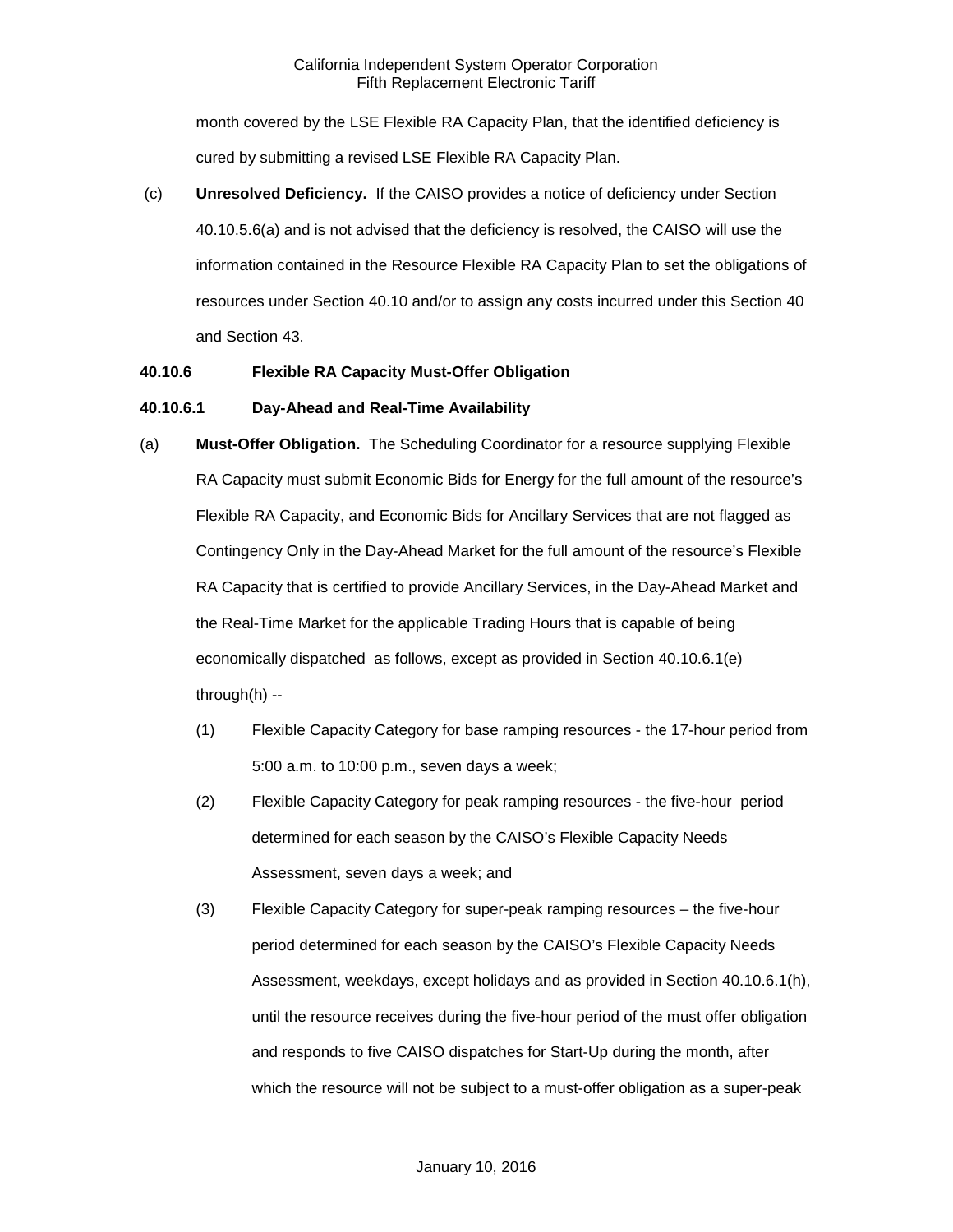## California Independent System Operator Corporation Fifth Replacement Electronic Tariff

ramping resource for the remainder of that month; however, any other must-offer obligations for Resource Adequacy Capacity will still apply.

- (b) **Availability Requirement.** During the period of the applicable must-offer obligation, a Flexible RA Capacity Resource must be operationally available except for limitations specified in the Master File, legal or regulatory prohibitions or as otherwise required by this CAISO Tariff or by Good Utility Practice.
- (c) **Co-optimization.** Through the IFM co-optimization process, the CAISO will utilize available Flexible RA Capacity to provide Energy or Ancillary Services in the most efficient manner to clear the Energy market, manage congestion and procure required Ancillary Services.
- (d) **Participation in RUC.** A Flexible RA Capacity Resource must participate in the RUC to the extent that the resource has available Flexible RA Capacity that is not reflected in an IFM Schedule. Resource Adequacy Capacity participating in RUC will be optimized using a zero dollar (\$0/MW-hour) RUC Availability Bid. Flexible RA Capacity selected in RUC will not be eligible to receive a RUC Availability Payment.

## (e) **Use-Limited Resources.**

- (1) A Use-Limited Resource providing Flexible RA Capacity must be capable of responding to Dispatch Instructions and, consistent with its use-limitations, must submit Economic Bids for Energy for the full amount of its Flexible RA Capacity in the Day-Ahead Market and the Real-Time Market for the Trading Hours applicable to the resource's Flexible Capacity Category for that month for the Trading Hours that it is capable of being economically dispatched.
- (2) The Scheduling Coordinator for the Use-Limited Resources designated as a combined resource under Section 40.10.3.2(b), 40.10.3.3(b) or 40.10.3.4(b) must submit Economic Bids for Energy for either resource for the full amount of the Flexible RA Capacity required by the applicable must-offer obligation; however, Economic Bids for Energy must be submitted for only one resource in the combination per Trade Day.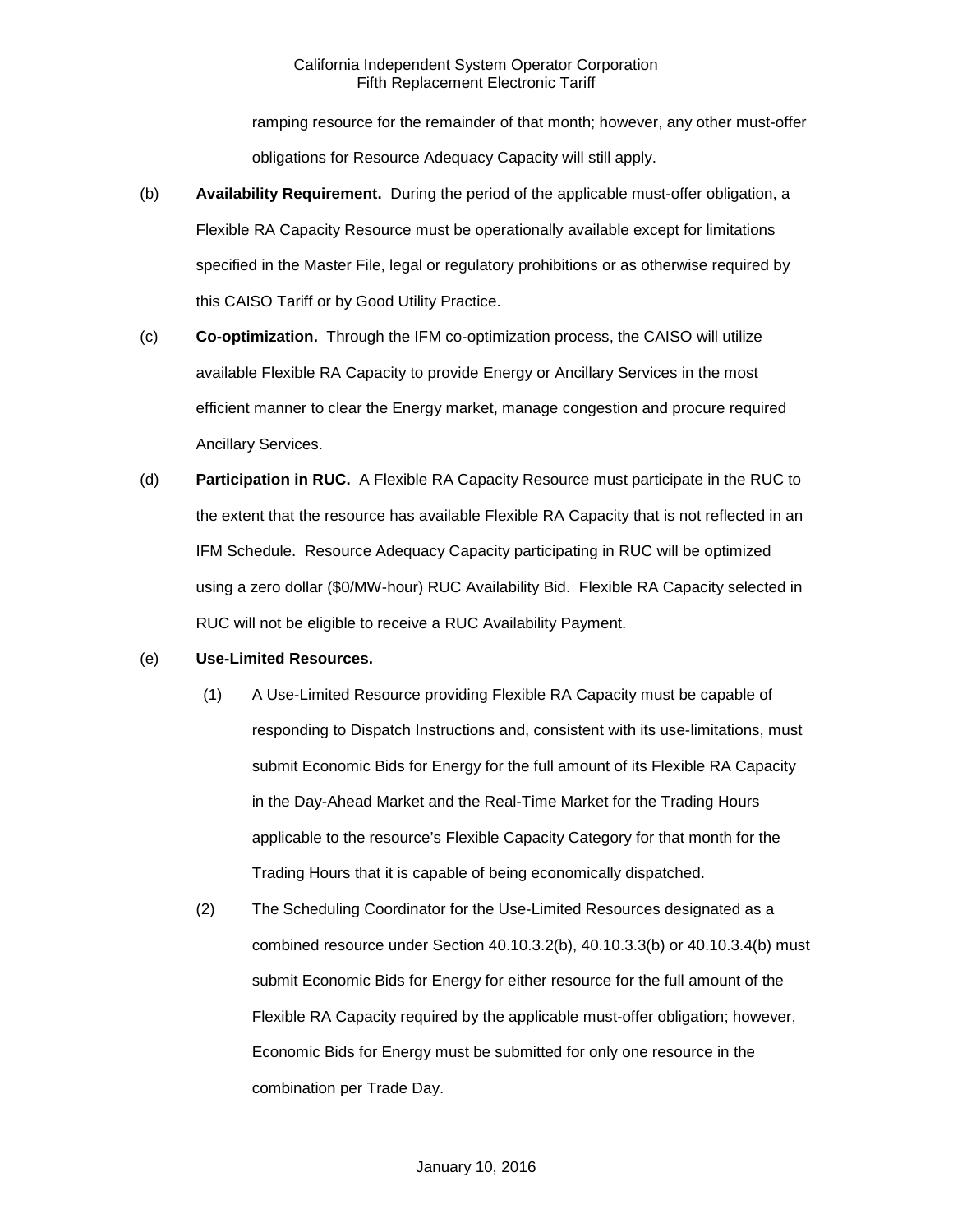## (f) **Short, Medium or Long Start Units**.

- (1) Short Start Units or Medium Start Units providing Flexible RA Capacity that do not have an IFM Schedule or a RUC Schedule for any of their Resource Adequacy Capacity for a given Trading Hour are required to participate in the Real-Time Market consistent with the provisions in Section 40.6.3 that apply to Short Start Units providing RA Capacity.
- (2) Long Start Units providing Flexible RA Capacity that do not have an IFM Schedule or a RUC Schedule for any of their Resource Adequacy Capacity for a given Trading Hour are required to participate in the Real-Time Market consistent with the provisions in Section 40.6.7 that apply to Long Start Units providing RA Capacity.
- (3) If availability is required under Section 40.6.3 or 40.6.7, the Scheduling Coordinator for the resource must submit to the RTM for that Trading hour for which the resource is capable of responding to Dispatch Instructions: (i) Energy Bids for the full amount of the available Flexible RA Capacity, including capacity for which it has submitted Ancillary Services Bids; and (ii) Ancillary Services Bids for the full amount of its Flexible RA Capacity that is certified to provide Ancillary Services, and for each Ancillary Service for which the resource is certified, including capacity for which it has submitted Energy Bids.
- (g) **Extremely Long-Start Resources.** Flexible RA Capacity Resources that are Extremely Long-Start Resources must be available to the CAISO by complying with the Extremely Long-Start Commitment Process under Section 31.7 or otherwise committing the resource upon instruction from the CAISO, if physically capable. Once an Extremely Long-Start Resource is committed by the CAISO, it is subject to the provisions of Section 40.10.6 regarding Day-Ahead Availability and Real-Time Availability for the Trading Days for which it was committed.